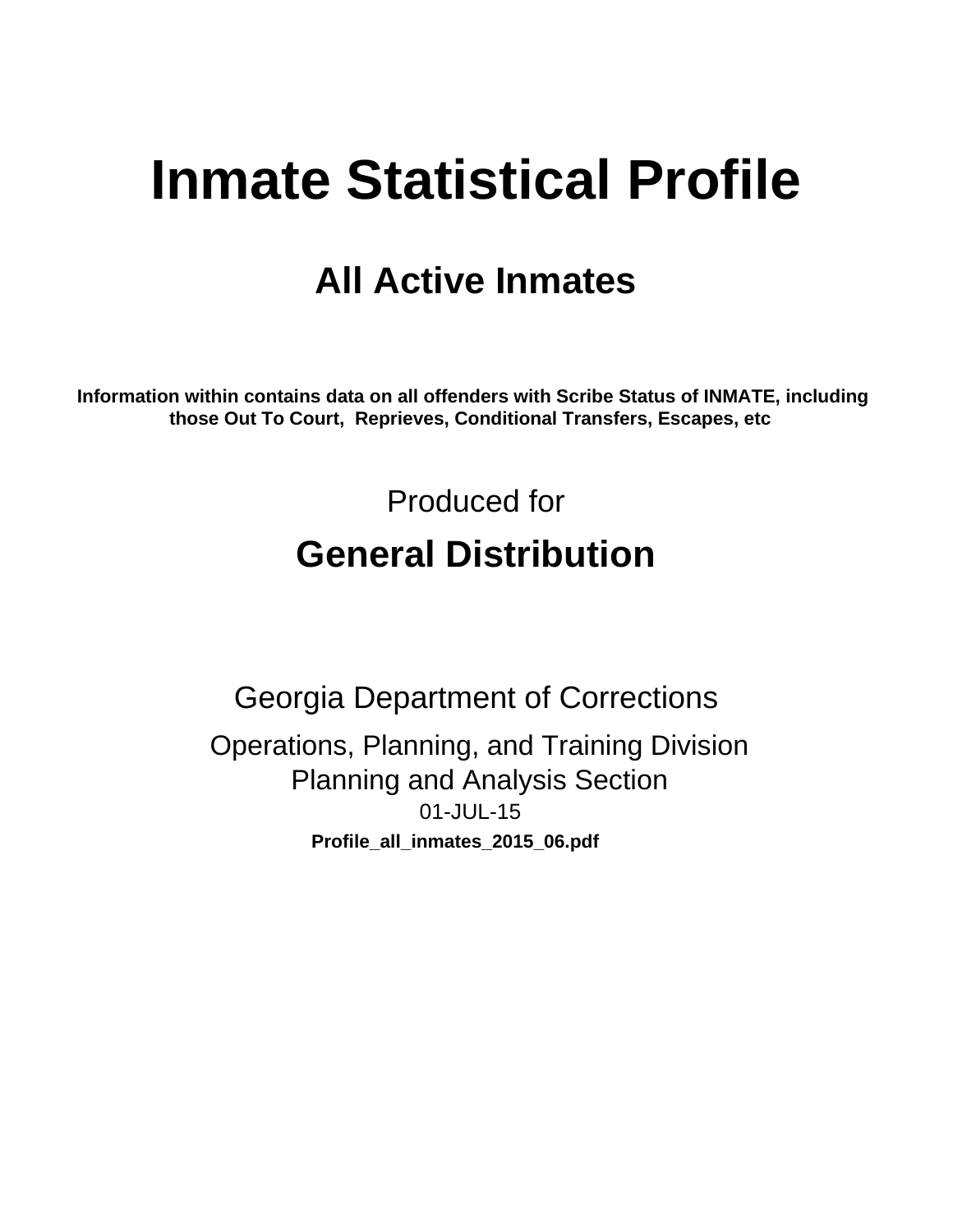# Inmate Statistical Profile 01-JUL-15

Contents

**All Active Inmates** 

Produced for General Distribution

# **Table of Contents**

| <b>Demographic information</b>                                       |
|----------------------------------------------------------------------|
| 4 Current age, broken out in ten year age groups                     |
| 5 Race group                                                         |
| 6 Marital status, self-reported at entry to prison                   |
| 7 Number of children, self-reported at entry to prison               |
| 8 Religious affiliation, self-reported at entry to prison            |
| 9 Home county - self-reported at entry to prison                     |
| 14 Employment status before prison, self-reported at entry to prison |
| 15 Age at admission                                                  |
| 17 Height, measured at entry to prison                               |
| 19 Weight, measured at entry to prison                               |
| 20 Military service                                                  |
| <b>Correctional information</b>                                      |
| 21 Type of admission to prison                                       |
| 22 Current / last supervision level                                  |
| 23 Current / last institution type                                   |
| 24 Institution type - transitional centers                           |
| 25 Institution type - county prisons                                 |
| 27 Institution type - state prisons                                  |
| 29 Institution type - private prisons                                |
| 30 Institution type - inmate boot camp                               |
| 31 Number of disciplinary reports                                    |
| 32 Number of transfers                                               |
| 33 Number of escapes                                                 |
| 34 Split sentence - Probation to follow                              |
| 35 Probable future release type of still active inmates              |
| 36 Time served in current (or last) institution                      |
| <b>Educational, psychological and physical information</b>           |
| 37 Highest grade level attained                                      |
| 38 Culture fair IQ scores                                            |
| 39 Wide Range Achievement Test (WRAT) reading score                  |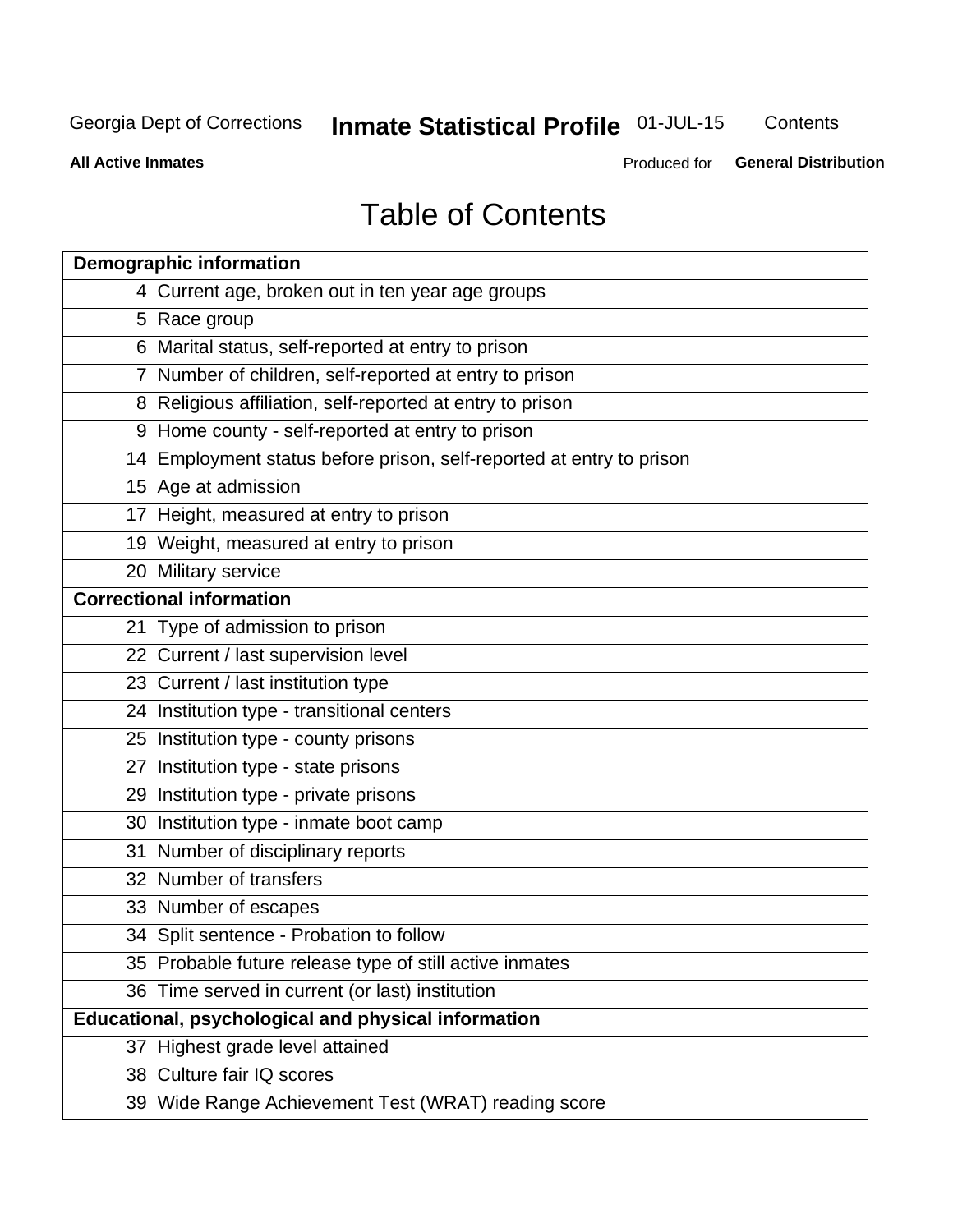# **Inmate Statistical Profile 01-JUL-15**

Contents

**All Active Inmates** 

Produced for General Distribution

# **Table of Contents**

| Educational, psychological and physical information              |
|------------------------------------------------------------------|
| 40 Wide Range Achievement Test (WRAT) math score                 |
| 41 Wide Range Achievement Test (WRAT) spelling score             |
| 42 Current / last mental health treatment level                  |
| 43 PULHESDWIT medical scale - 'P' overall condition ('P'hysical) |
| 44 PULHESDWIT medical scale - 'U' upper body                     |
| 45 PULHESDWIT medical scale - 'L' lower body                     |
| 46 PULHESDWIT medical scale - 'H' hearing                        |
| 47 PULHESDWIT medical scale - 'E' vision                         |
| 48 PULHESDWIT medical scale -'S' psychiatric                     |
| 49 PULHESDWIT medical scale - 'D' dental                         |
| 50 PULHESDWIT medical scale - 'W' work ability                   |
| 51 PULHESDWIT medical scale - 'I' impairment                     |
| 52 PULHESDWIT medical scale - 'T' transportability               |
|                                                                  |
| <b>Crimes and criminal history information</b>                   |
| 53 Number of prior Georgia incarcerations                        |
| 54 Prison sentence in years                                      |
| 55 Primary offense, broken out into felonies vs misdemeanors     |
| 56 Primary offense, broken out into six broad crime categories   |
| 57 Primary offense, detailed offense code                        |
| 65 County of conviction of primary offense                       |
| 70 Circuit of conviction of primary offense                      |
| 72 Years served (jail + prison) in this incarceration            |
| <b>Medical information</b>                                       |
| 73 Results of most recent HIV test                               |
| 74 Results of most recent tuberculosis test                      |
| 75 Results of most recent syphilis test                          |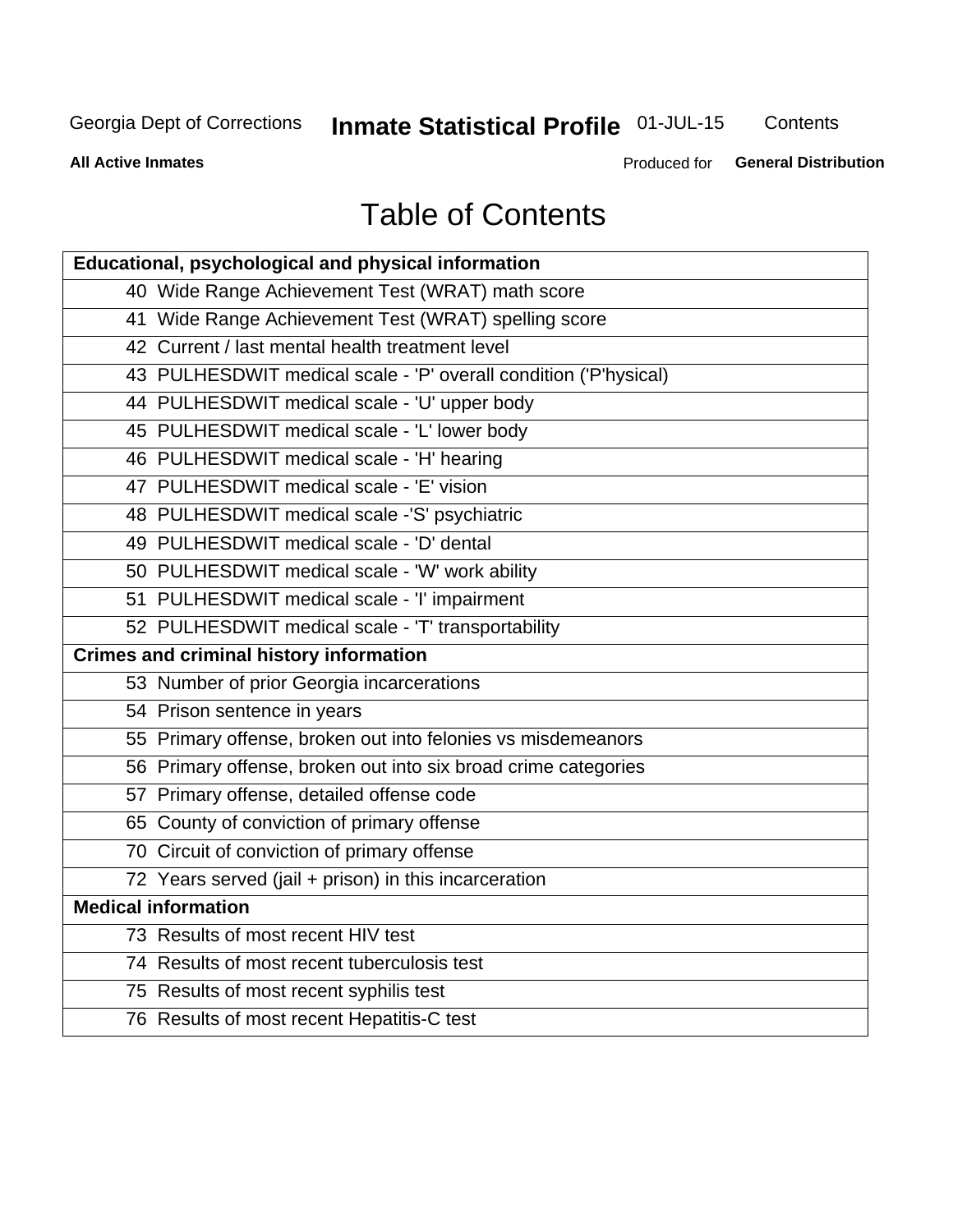## **All Active Inmates**

## Produced for General Distribution

# Current age, broken out in ten-year age groups

COL % - percent each COUNT is of its particular column

|                          | <b>Male</b>  |        |        | <b>Female</b>   |          |          | <b>Total</b> |        |
|--------------------------|--------------|--------|--------|-----------------|----------|----------|--------------|--------|
| <b>Current Age</b>       | <b>Count</b> | Col %  | Row %  | <b>Count</b>    | Col %    | Row %    | <b>Total</b> | Col %  |
| <b>Teens (1-19)</b>      | 728          | 1.45%  | 96.17% | 29              | $0.80\%$ | 3.83%    | 757          | 1.41%  |
| <b>Twenties (20-29)</b>  | 14,940       | 29.82% | 93.48% | 1,042           | 28.82%   | 6.52%    | 15,982       | 29.75% |
| Thirties (30-39)         | 14,912       | 29.76% | 92.49% | 1,210           | 33.46%   | $7.51\%$ | 16,122       | 30.01% |
| <b>Forties (40-49)</b>   | 10,188       | 20.33% | 92.63% | 811             | 22.43%   | 7.37%    | 10,999       | 20.47% |
| <b>Fifties (50-59)</b>   | 6,752        | 13.48% | 94.04% | 428             | 11.84%   | 5.96%    | 7,180        | 13.37% |
| <b>Sixties (60-69)</b>   | 2.015        | 4.02%  | 96.04% | 83              | $2.30\%$ | 3.96%    | 2,098        | 3.91%  |
| Seventy + (70 and above) | 570          | 1.14%  | 97.77% | 13 <sub>1</sub> | $0.36\%$ | 2.23%    | 583          | 1.09%  |
| <b>Total Reported</b>    | 50,105       | 100%   | 93.27% | 3,616           | 100%     | 6.73%    | 53,721       | 100.0% |

| <b>Not</b><br><b>Enorted</b> | 48،    |            | 149   |
|------------------------------|--------|------------|-------|
| Total                        | 50,253 | 2 G47<br>. | 3,870 |

| <b>Mean</b><br>(average)       | 37.59    | 36.83 | 37.54 |
|--------------------------------|----------|-------|-------|
| Median (middle)                | つん<br>vu | JJ    | 35    |
| <b>Mode</b><br>(most frequent) | 26       |       | 26    |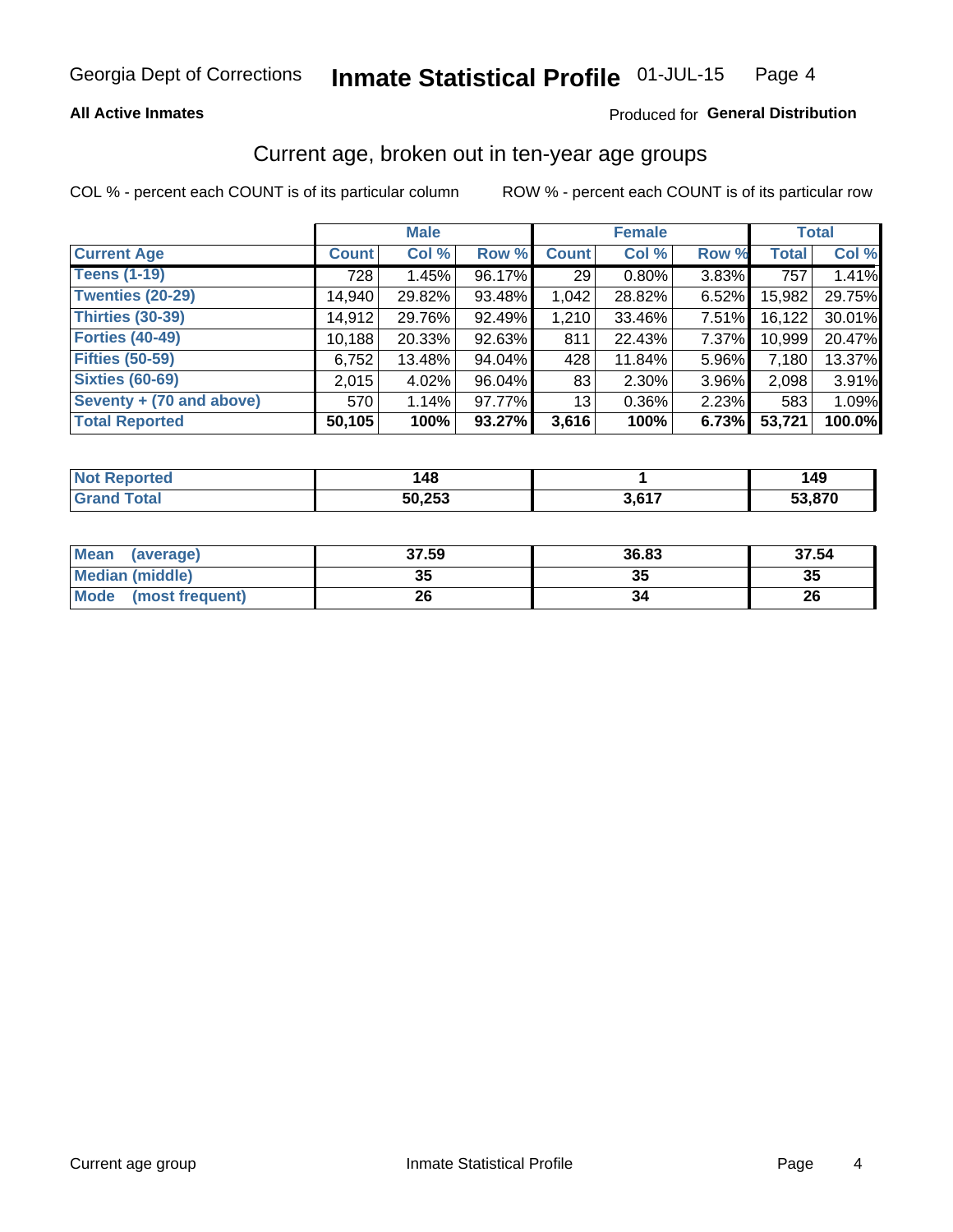#### Inmate Statistical Profile 01-JUL-15 Page 5

#### **All Active Inmates**

## **Produced for General Distribution**

## Race group

COL % - percent each COUNT is of its particular column

|                   |                        |              | <b>Male</b> |         |             | <b>Female</b> |        |              | <b>Total</b> |  |
|-------------------|------------------------|--------------|-------------|---------|-------------|---------------|--------|--------------|--------------|--|
|                   | <b>Race Group</b>      | <b>Count</b> | Col %       |         | Row % Count | Col %         | Row %  | <b>Total</b> | Col %        |  |
|                   | <b>White</b>           | 16,505       | 32.84%      | 89.13%  | 2,013       | 55.65%        | 10.87% | 18,518       | 34.38%       |  |
| 2                 | <b>Black</b>           | 31,463       | 62.61%      | 95.38%  | 1,525       | 42.16%        | 4.62%  | 32,988       | 61.24%       |  |
| 5                 | <b>Other</b>           | 44           | .09%        | 86.27%  |             | .19%          | 13.73% | 51           | .09%         |  |
| 6                 | <b>Asian</b>           | 162          | $.32\%$     | 92.57%  | 13          | .36%          | 7.43%  | 175          | .32%         |  |
| 9                 | <b>Unknown</b>         | 8            | $.02\%$     | 88.89%  |             | .03%          | 11.11% | 9            | .02%         |  |
| 10                | <b>Hispanic</b>        | 2,044        | 4.07%       | 97.29%  | 57          | 1.58%         | 2.71%  | 2,101        | 3.90%        |  |
| $12 \overline{ }$ | <b>Native American</b> | 26           | .05%        | 96.30%  |             | .03%          | 3.70%  | 27           | .05%         |  |
| 13                | <b>Native Hawaiian</b> |              | $.01\%$     | 100.00% |             |               |        |              | .01%         |  |
|                   | <b>Total Reported</b>  | 50,253       | 100%        | 93.29%  | 3,617       | 100%          | 6.71%  | 53,870       | 100%         |  |

| <b>Not Reported</b>          |        |                     |        |
|------------------------------|--------|---------------------|--------|
| <b>Fotal</b><br><b>Crops</b> | 50,253 | 2617<br><b>J.OI</b> | 53.870 |

| <b>Mode</b><br>---<br>most frequent) | Black | White | <b>Black</b> |
|--------------------------------------|-------|-------|--------------|
|                                      |       |       |              |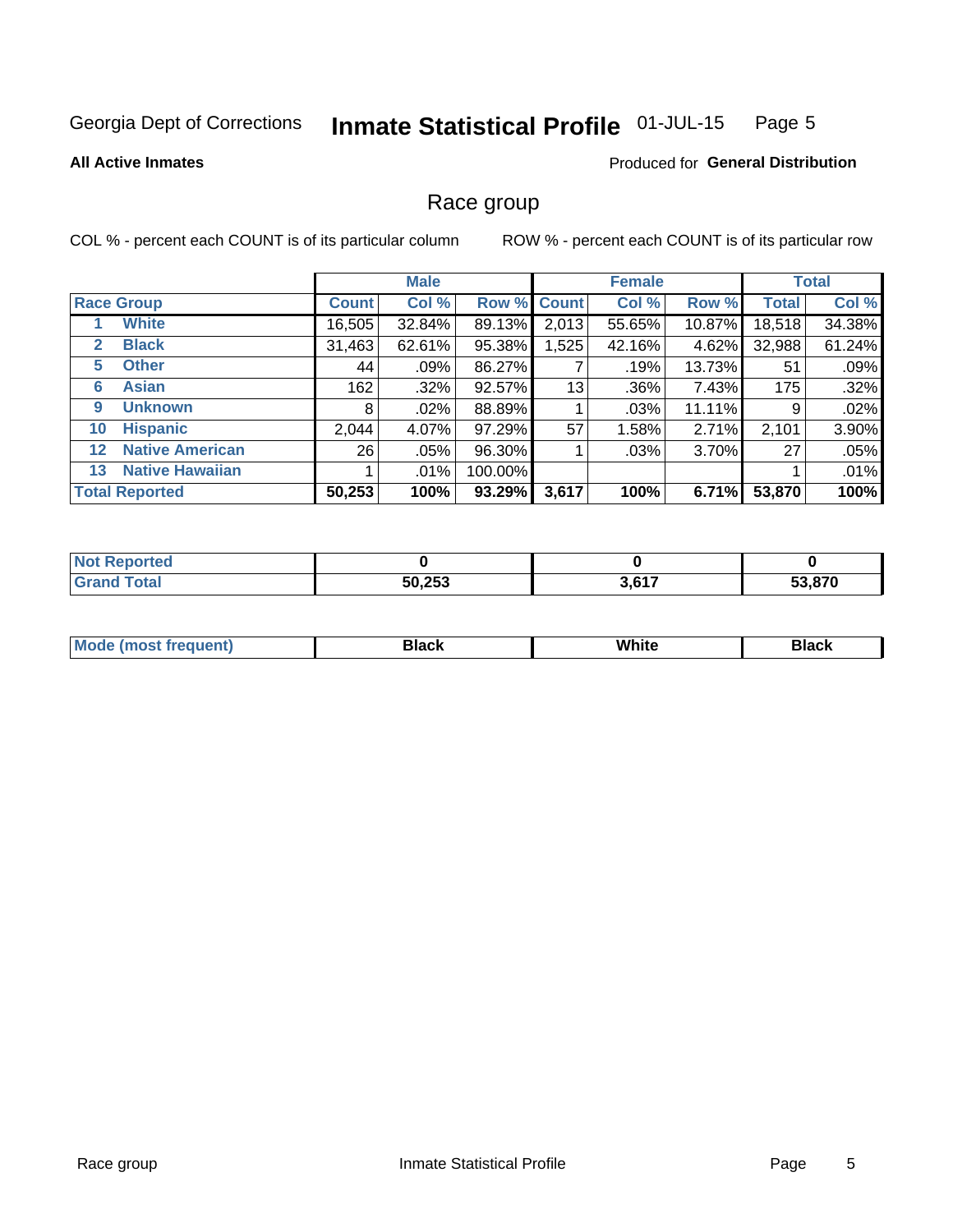#### Inmate Statistical Profile 01-JUL-15 Page 6

**All Active Inmates** 

## Produced for General Distribution

# Marital status, self-reported at entry to prison

COL % - percent each COUNT is of its particular column

|                            | <b>Male</b>  |          |        |              | <b>Female</b> | <b>Total</b> |              |        |
|----------------------------|--------------|----------|--------|--------------|---------------|--------------|--------------|--------|
| <b>Marital Status</b>      | <b>Count</b> | Col %    | Row %  | <b>Count</b> | Col %         | Row %        | <b>Total</b> | Col %  |
| <b>Unknown</b><br>$\bf{0}$ | 580          | 1.15%    | 95.55% | 27           | .75%          | 4.45%        | 607          | 1.13%  |
| <b>Divorced</b><br>D       | 4,599        | 9.15%    | 89.74% | 526          | 14.54%        | 10.26%       | 5,125        | 9.51%  |
| <b>Married</b><br>М        | 6,672        | 13.28%   | 91.65% | 608          | 16.81%        | 8.35%        | 7,280        | 13.51% |
| <b>Separated</b><br>S.     | 1,761        | $3.50\%$ | 84.83% | 315          | 8.71%         | 15.17%       | 2,076        | 3.85%  |
| <b>Unmarried</b><br>U      | 36,173       | 71.98%   | 94.78% | 1,994        | 55.13%        | 5.22%        | 38,167       | 70.85% |
| <b>Widow</b><br>W          | 468          | .93%     | 76.10% | 147          | 4.06%         | 23.90%       | 615          | 1.14%  |
| <b>Total Reported</b>      | 50,253       | 100%     | 93.29% | 3,617        | 100%          | 6.71%        | 53,870       | 100%   |

| <b>Not Repo</b><br><b>Anorted</b> |        |       |        |
|-----------------------------------|--------|-------|--------|
| <b>⊺otal</b>                      | 50,253 | 3,617 | 53.870 |

|--|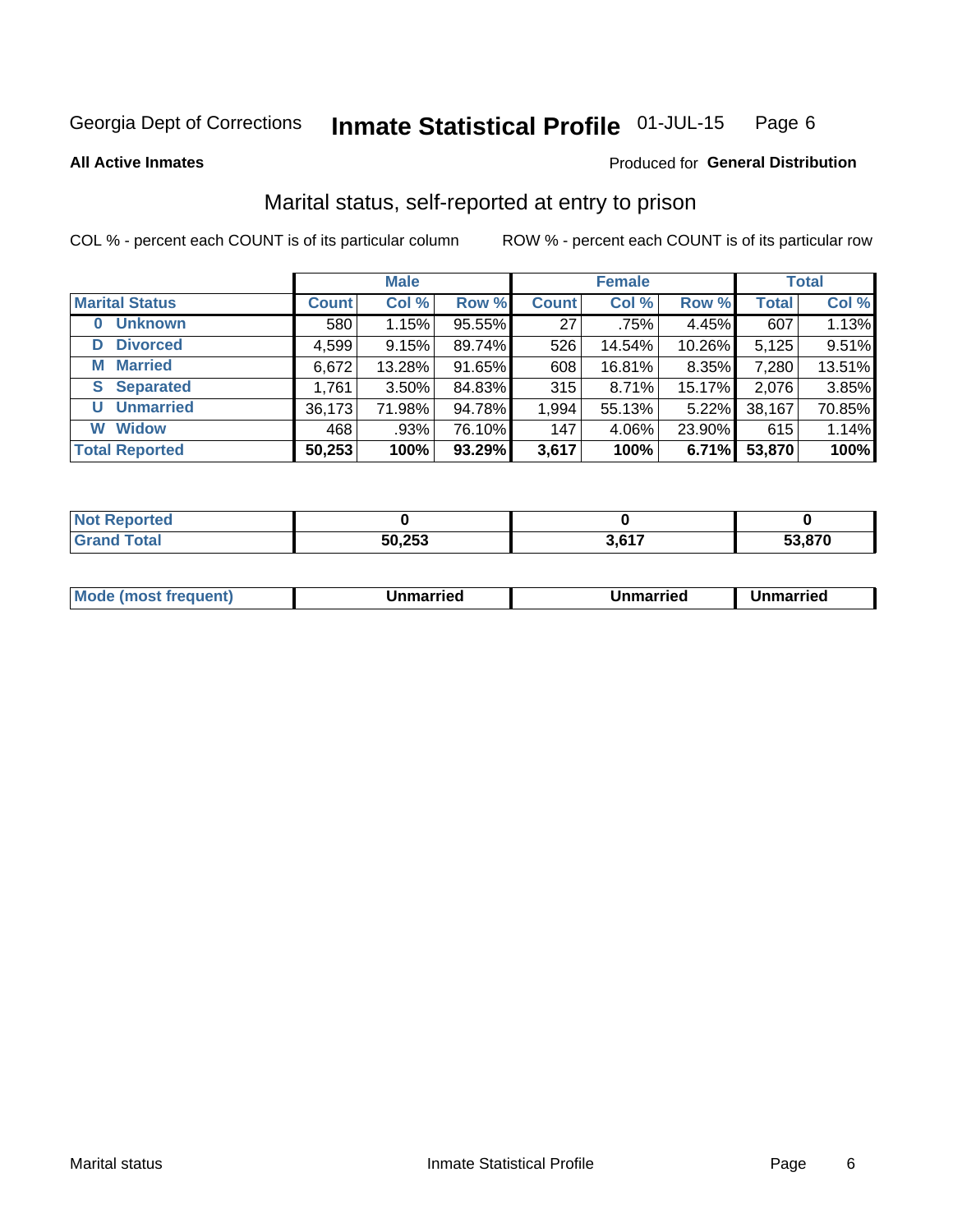#### Inmate Statistical Profile 01-JUL-15 Page 7

**All Active Inmates** 

## **Produced for General Distribution**

# Number of children, self reported at entry to prison

COL % - percent each COUNT is of its particular column

|                           |              | <b>Male</b> |        |              | <b>Female</b> |       |              | <b>Total</b> |
|---------------------------|--------------|-------------|--------|--------------|---------------|-------|--------------|--------------|
| <b>Number of Children</b> | <b>Count</b> | Col %       | Row %  | <b>Count</b> | Col %         | Row % | <b>Total</b> | Col %        |
| $\bf{0}$                  | 20,266       | 40.75%      | 94.22% | 1,243        | 34.40%        | 5.78% | 21,509       | 40.32%       |
|                           | 11,119       | 22.36%      | 94.07% | 701          | 19.40%        | 5.93% | 11,820       | 22.16%       |
| $\overline{2}$            | 8,147        | 16.38%      | 91.40% | 767          | 21.23%        | 8.60% | 8,914        | 16.71%       |
| 3                         | 4,998        | 10.05%      | 91.19% | 483          | 13.37%        | 8.81% | 5,481        | 10.27%       |
| 4                         | 2,521        | 5.07%       | 90.98% | 250          | 6.92%         | 9.02% | 2,771        | 5.19%        |
| 5                         | 1,278        | 2.57%       | 93.49% | 89           | 2.46%         | 6.51% | 1,367        | 2.56%        |
| 6                         | 652          | 1.31%       | 93.81% | 43           | 1.19%         | 6.19% | 695          | 1.30%        |
| 7                         | 322          | 0.65%       | 94.71% | 18           | 0.50%         | 5.29% | 340          | 0.64%        |
| 8                         | 168          | 0.34%       | 93.33% | 12           | 0.33%         | 6.67% | 180          | 0.34%        |
| $\boldsymbol{9}$          | 94           | 0.19%       | 96.91% | 3            | 0.08%         | 3.09% | 97           | 0.18%        |
| 10                        | 75           | 0.15%       | 98.68% |              | 0.03%         | 1.32% | 76           | 0.14%        |
| Over 10                   | 91           | 0.18%       | 96.81% | 3            | 0.08%         | 3.19% | 94           | 0.18%        |
| <b>Total Reported</b>     | 49,731       | 100%        | 93.23% | 3,613        | 100%          | 6.77% | 53,344       | 100%         |

| につつ<br>JZZ       |     | 526    |
|------------------|-----|--------|
| らい つらる<br>JU.ZJJ | CAT | 53,870 |

| Mean (average)         | 1.39 | 1.57 | 1.40 |
|------------------------|------|------|------|
| <b>Median (middle)</b> |      |      |      |
| Mode (most frequent)   |      |      |      |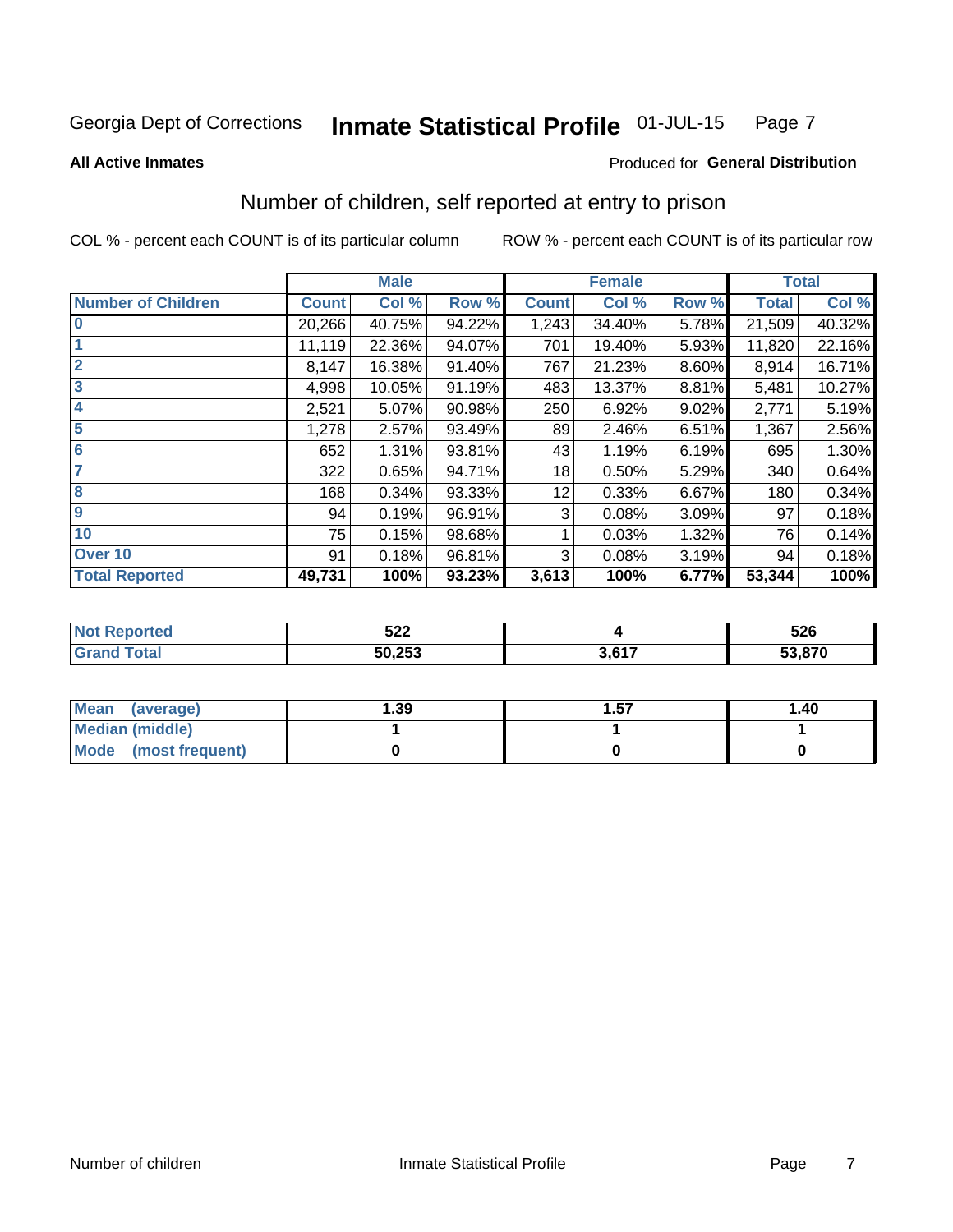#### Inmate Statistical Profile 01-JUL-15 Page 8

#### **All Active Inmates**

## Produced for General Distribution

# Religious affiliation, self-reported at entry to prison

COL % - percent each COUNT is of its particular column

|                 |                              |              | <b>Male</b> |         |              | <b>Female</b> |        |                | <b>Total</b> |
|-----------------|------------------------------|--------------|-------------|---------|--------------|---------------|--------|----------------|--------------|
|                 | <b>Religious Affiliation</b> | <b>Count</b> | Col %       | Row %   | <b>Count</b> | Col %         | Row %  | <b>Total</b>   | Col %        |
| 1               | <b>Islam</b>                 | 996          | 4.85%       | 96.89%  | 32           | 1.21%         | 3.11%  | 1,028          | 4.44%        |
| $\overline{2}$  | <b>Catholic</b>              | 1,035        | 5.04%       | 87.42%  | 149          | 5.63%         | 12.58% | 1,184          | 5.11%        |
| $\mathbf{3}$    | <b>Baptist</b>               | 11,354       | 55.32%      | 85.32%  | 1,954        | 73.79%        | 14.68% | 13,308         | 57.43%       |
| 4               | <b>Methodist</b>             | 416          | 2.03%       | 86.13%  | 67           | 2.53%         | 13.87% | 483            | 2.08%        |
| 5               | <b>EpiscopIn</b>             | 50           | .24%        | 92.59%  | 4            | .15%          | 7.41%  | 54             | .23%         |
| $6\phantom{a}$  | <b>Presbytrn</b>             | 65           | .32%        | 91.55%  | 6            | .23%          | 8.45%  | 71             | .31%         |
| 7               | <b>Chc Of God</b>            | 399          | 1.94%       | 89.46%  | 47           | 1.77%         | 10.54% | 446            | 1.92%        |
| 8               | <b>Holiness</b>              | 665          | 3.24%       | 82.00%  | 146          | 5.51%         | 18.00% | 811            | 3.50%        |
| 9               | <b>Jewish</b>                | 41           | .20%        | 77.36%  | 12           | .45%          | 22.64% | 53             | .23%         |
| 10              | <b>Anglican</b>              | 19           | .09%        | 95.00%  |              | .04%          | 5.00%  | 20             | .09%         |
| 11              | <b>Grk Orthdx</b>            | 7            | .03%        | 87.50%  | 1            | .04%          | 12.50% | 8              | .03%         |
| 12              | <b>Hindu</b>                 | 8            | .04%        | 100.00% |              |               |        | 8              | .03%         |
| 13              | <b>Buddhist</b>              | 35           | .17%        | 72.92%  | 13           | .49%          | 27.08% | 48             | .21%         |
| 14              | <b>Taoist</b>                | 2            | .01%        | 100.00% |              |               |        | $\overline{2}$ | .01%         |
| 15              | <b>Shintoist</b>             | 4            | .02%        | 100.00% |              |               |        | 4              | .02%         |
| 16              | <b>Seven D Ad</b>            | 61           | .30%        | 91.04%  | 6            | .23%          | 8.96%  | 67             | .29%         |
| $\overline{17}$ | <b>Jehovah Wt</b>            | 264          | 1.29%       | 88.59%  | 34           | 1.28%         | 11.41% | 298            | 1.29%        |
| 18              | <b>Latr Day S</b>            | 25           | .12%        | 86.21%  | 4            | .15%          | 13.79% | 29             | .13%         |
| 20              | <b>Other Prot</b>            | 2,626        | 12.79%      | 94.63%  | 149          | 5.63%         | 5.37%  | 2,775          | 11.97%       |
| 96              | <b>None</b>                  | 2,454        | 11.96%      | 99.07%  | 23           | .87%          | .93%   | 2,477          | 10.69%       |
|                 | <b>Total Reported</b>        | 20,526       | 100%        | 88.57%  | 2,648        | 100%          | 11.43% | 23,174         | 100%         |

| 29,727<br>$\sim$ | 969     | 30.696      |
|------------------|---------|-------------|
| 50,253           | 9 C 4 7 | .870<br>гл. |

| <b>Mode</b><br>aptist<br>3aptist<br>Baptist<br>a imast.<br>Treduent) |
|----------------------------------------------------------------------|
|----------------------------------------------------------------------|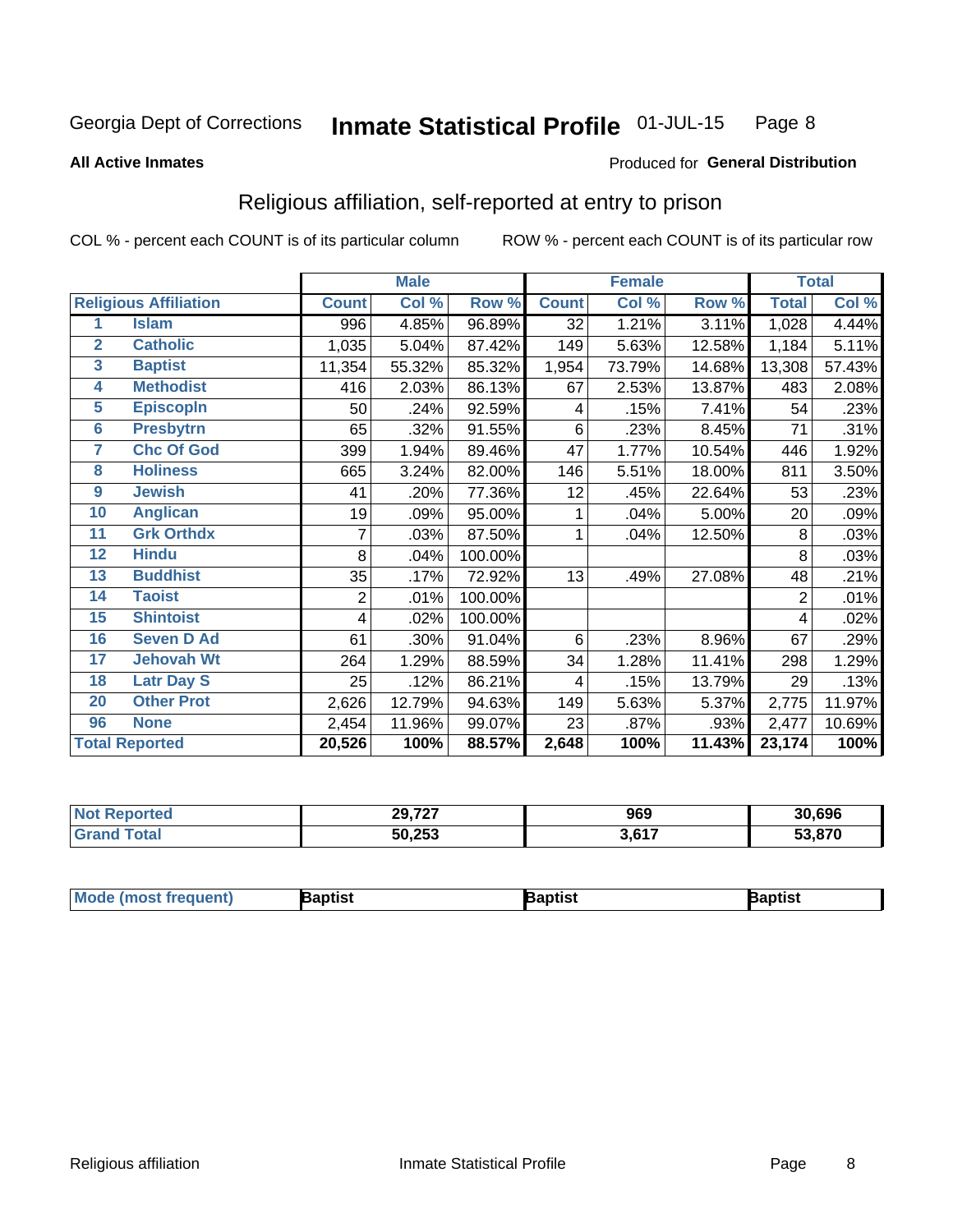#### Inmate Statistical Profile 01-JUL-15 Page 9

#### **All Active Inmates**

## Produced for General Distribution

# Home county, self-reported at entry to prison

COL % - percent each COUNT is of its particular column

|     |                             |              | <b>Male</b> |         |                | <b>Female</b> |        | <b>Total</b> |        |
|-----|-----------------------------|--------------|-------------|---------|----------------|---------------|--------|--------------|--------|
|     | <b>Home County</b>          | <b>Count</b> | Col %       | Row %   | <b>Count</b>   | Col %         | Row %  | <b>Total</b> | Col %  |
| 000 | <b>Unknown</b>              | 5,630        | 11.20%      | 92.67%  | 445            | 12.30%        | 7.33%  | 6,075        | 11.28% |
| 001 | <b>Appling County</b>       | 111          | .22%        | 94.07%  | 7              | .19%          | 5.93%  | 118          | .22%   |
| 002 | <b>Atkinson County</b>      | 39           | .08%        | 92.86%  | 3              | .08%          | 7.14%  | 42           | .08%   |
| 003 | <b>Bacon County</b>         | 83           | .17%        | 95.40%  | 4              | .11%          | 4.60%  | 87           | .16%   |
| 004 | <b>Baker County</b>         | 20           | .04%        | 100.00% |                |               |        | 20           | .04%   |
| 005 | <b>Baldwin County</b>       | 225          | .45%        | 91.84%  | 20             | .55%          | 8.16%  | 245          | .45%   |
| 006 | <b>Banks County</b>         | 61           | .12%        | 89.71%  | $\overline{7}$ | .19%          | 10.29% | 68           | .13%   |
| 007 | <b>Barrow County</b>        | 266          | .53%        | 93.01%  | 20             | .55%          | 6.99%  | 286          | .53%   |
| 008 | <b>Bartow County</b>        | 507          | 1.01%       | 86.37%  | 80             | 2.21%         | 13.63% | 587          | 1.09%  |
| 009 | <b>Ben Hill County</b>      | 200          | .40%        | 93.90%  | 13             | .36%          | 6.10%  | 213          | .40%   |
| 010 | <b>Berrien County</b>       | 75           | .15%        | 94.94%  | 4              | .11%          | 5.06%  | 79           | .15%   |
| 011 | <b>Bibb County</b>          | 1,107        | 2.20%       | 95.84%  | 48             | 1.33%         | 4.16%  | 1,155        | 2.14%  |
| 012 | <b>Bleckley County</b>      | 55           | .11%        | 94.83%  | 3              | .08%          | 5.17%  | 58           | .11%   |
| 013 | <b>Brantley County</b>      | 67           | .13%        | 89.33%  | 8              | .22%          | 10.67% | 75           | .14%   |
| 014 | <b>Brooks County</b>        | 183          | .36%        | 97.86%  | 4              | .11%          | 2.14%  | 187          | .35%   |
| 015 | <b>Bryan County</b>         | 96           | .19%        | 96.00%  | 4              | .11%          | 4.00%  | 100          | .19%   |
| 016 | <b>Bulloch County</b>       | 361          | .72%        | 94.50%  | 21             | .58%          | 5.50%  | 382          | .71%   |
| 017 | <b>Burke County</b>         | 219          | .44%        | 95.63%  | 10             | .28%          | 4.37%  | 229          | .43%   |
| 018 | <b>Butts County</b>         | 132          | .26%        | 94.96%  | 7              | .19%          | 5.04%  | 139          | .26%   |
| 019 | <b>Calhoun County</b>       | 74           | .15%        | 97.37%  | $\overline{c}$ | .06%          | 2.63%  | 76           | .14%   |
| 020 | <b>Camden County</b>        | 133          | .26%        | 93.66%  | 9              | .25%          | 6.34%  | 142          | .26%   |
| 021 | <b>Candler County</b>       | 105          | .21%        | 84.00%  | 20             | .55%          | 16.00% | 125          | .23%   |
| 022 | <b>Carroll County</b>       | 530          | 1.05%       | 91.54%  | 49             | 1.35%         | 8.46%  | 579          | 1.07%  |
| 023 | <b>Catoosa County</b>       | 220          | .44%        | 90.53%  | 23             | .64%          | 9.47%  | 243          | .45%   |
| 024 | <b>Charlton County</b>      | 41           | .08%        | 89.13%  | 5              | .14%          | 10.87% | 46           | .09%   |
| 025 | <b>Chatham County</b>       | 1,780        | 3.54%       | 96.74%  | 60             | 1.66%         | 3.26%  | 1,840        | 3.42%  |
| 026 | <b>Chattahoochee County</b> | 29           | .06%        | 96.67%  | 1              | .03%          | 3.33%  | 30           | .06%   |
| 027 | <b>Chattooga County</b>     | 221          | .44%        | 88.40%  | 29             | .80%          | 11.60% | 250          | .46%   |
| 028 | <b>Cherokee County</b>      | 422          | .84%        | 91.14%  | 41             | 1.13%         | 8.86%  | 463          | .86%   |
| 029 | <b>Clarke County</b>        | 445          | .89%        | 92.32%  | 37             | 1.02%         | 7.68%  | 482          | .89%   |
| 030 | <b>Clay County</b>          | 32           | .06%        | 96.97%  | 1              | .03%          | 3.03%  | 33           | .06%   |
| 031 | <b>Clayton County</b>       | 1,500        | 2.98%       | 94.58%  | 86             | 2.38%         | 5.42%  | 1,586        | 2.94%  |
| 032 | <b>Clinch County</b>        | 47           | .09%        | 90.38%  | 5              | .14%          | 9.62%  | 52           | .10%   |
| 033 | <b>Cobb County</b>          | 2,049        | 4.08%       | 90.99%  | 203            | 5.61%         | 9.01%  | 2,252        | 4.18%  |
| 034 | <b>Coffee County</b>        | 264          | .53%        | 93.29%  | 19             | .53%          | 6.71%  | 283          | .53%   |
| 035 | <b>Colquitt County</b>      | 226          | .45%        | 95.36%  | 11             | .30%          | 4.64%  | 237          | .44%   |
| 036 | <b>Columbia County</b>      | 305          | .61%        | 91.32%  | 29             | .80%          | 8.68%  | 334          | .62%   |
| 037 | <b>Cook County</b>          | 147          | .29%        | 95.45%  | $\overline{7}$ | .19%          | 4.55%  | 154          | .29%   |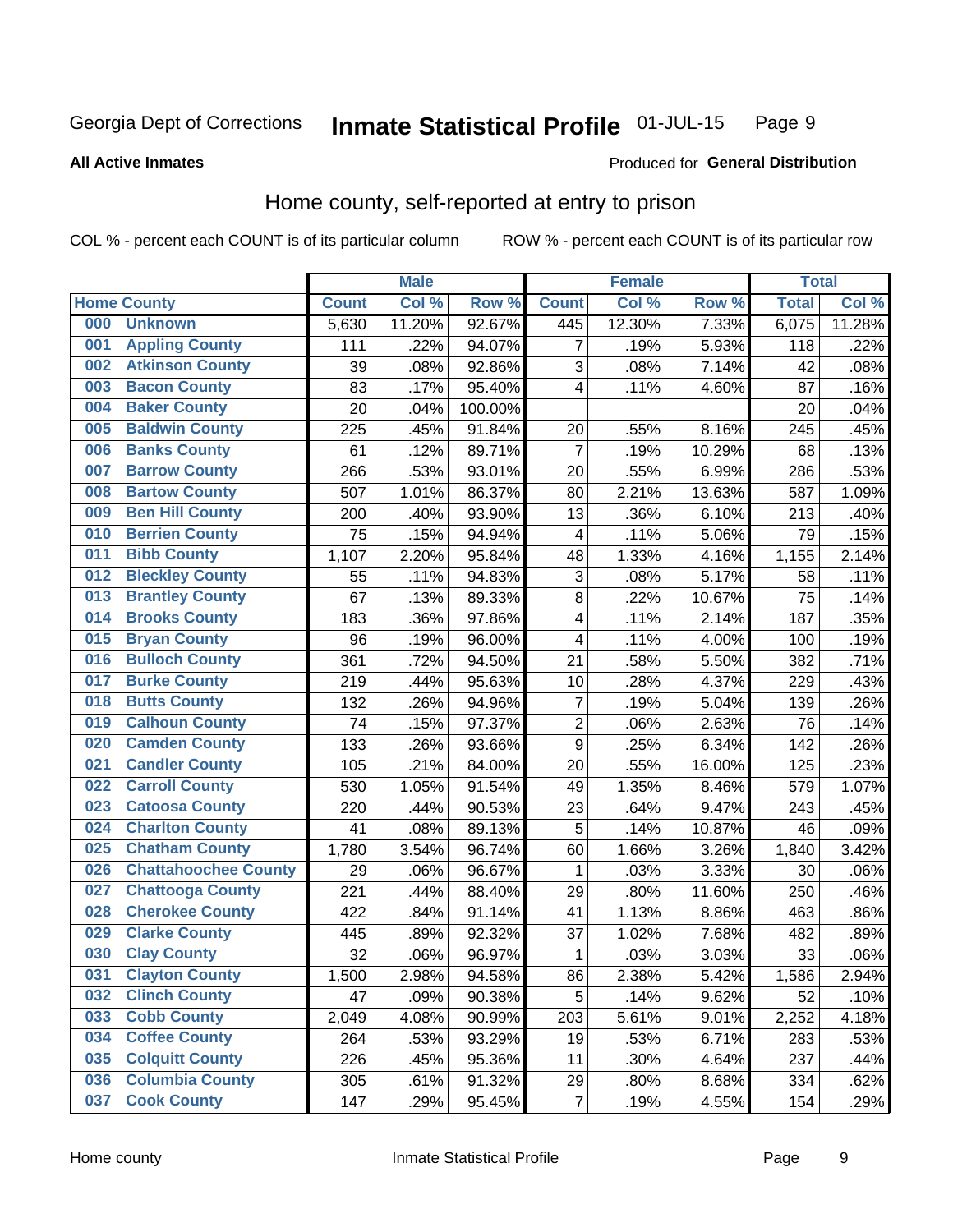#### Inmate Statistical Profile 01-JUL-15 Page 10

**All Active Inmates** 

## Produced for General Distribution

# Home county, self-reported at entry to prison

COL % - percent each COUNT is of its particular column

|     |                         |              | <b>Male</b> |                  |                | <b>Female</b> |                  | <b>Total</b> |       |
|-----|-------------------------|--------------|-------------|------------------|----------------|---------------|------------------|--------------|-------|
|     | <b>Home County</b>      | <b>Count</b> | Col %       | Row <sup>%</sup> | <b>Count</b>   | Col %         | Row <sup>%</sup> | <b>Total</b> | Col % |
| 038 | <b>Coweta County</b>    | 426          | .85%        | 93.83%           | 28             | .77%          | 6.17%            | 454          | .84%  |
| 039 | <b>Crawford County</b>  | 41           | .08%        | 93.18%           | 3              | .08%          | 6.82%            | 44           | .08%  |
| 040 | <b>Crisp County</b>     | 225          | .45%        | 96.15%           | 9              | .25%          | 3.85%            | 234          | .43%  |
| 041 | <b>Dade County</b>      | 62           | .12%        | 86.11%           | 10             | .28%          | 13.89%           | 72           | .13%  |
| 042 | <b>Dawson County</b>    | 94           | .19%        | 92.16%           | 8              | .22%          | 7.84%            | 102          | .19%  |
| 043 | <b>Decatur County</b>   | 248          | .49%        | 93.94%           | 16             | .44%          | 6.06%            | 264          | .49%  |
| 044 | <b>Dekalb County</b>    | 3,036        | 6.04%       | 94.46%           | 178            | 4.92%         | 5.54%            | 3,214        | 5.97% |
| 045 | <b>Dodge County</b>     | 118          | .23%        | 89.39%           | 14             | .39%          | 10.61%           | 132          | .25%  |
| 046 | <b>Dooly County</b>     | 78           | .16%        | 95.12%           | 4              | .11%          | 4.88%            | 82           | .15%  |
| 047 | <b>Dougherty County</b> | 865          | 1.72%       | 93.82%           | 57             | 1.58%         | 6.18%            | 922          | 1.71% |
| 048 | <b>Douglas County</b>   | 629          | 1.25%       | 93.60%           | 43             | 1.19%         | 6.40%            | 672          | 1.25% |
| 049 | <b>Early County</b>     | 83           | .17%        | 92.22%           | $\overline{7}$ | .19%          | 7.78%            | 90           | .17%  |
| 050 | <b>Echols County</b>    | 6            | .01%        | 100.00%          |                |               |                  | 6            | .01%  |
| 051 | <b>Effingham County</b> | 180          | .36%        | 92.78%           | 14             | .39%          | 7.22%            | 194          | .36%  |
| 052 | <b>Elbert County</b>    | 126          | .25%        | 94.03%           | 8              | .22%          | 5.97%            | 134          | .25%  |
| 053 | <b>Emanuel County</b>   | 159          | .32%        | 95.21%           | 8              | .22%          | 4.79%            | 167          | .31%  |
| 054 | <b>Evans County</b>     | 77           | .15%        | 93.90%           | 5              | .14%          | 6.10%            | 82           | .15%  |
| 055 | <b>Fannin County</b>    | 87           | .17%        | 86.14%           | 14             | .39%          | 13.86%           | 101          | .19%  |
| 056 | <b>Fayette County</b>   | 175          | .35%        | 85.78%           | 29             | .80%          | 14.22%           | 204          | .38%  |
| 057 | <b>Floyd County</b>     | 774          | 1.54%       | 91.17%           | 75             | 2.07%         | 8.83%            | 849          | 1.58% |
| 058 | <b>Forsyth County</b>   | 247          | .49%        | 91.82%           | 22             | .61%          | 8.18%            | 269          | .50%  |
| 059 | <b>Franklin County</b>  | 115          | .23%        | 91.27%           | 11             | .30%          | 8.73%            | 126          | .23%  |
| 060 | <b>Fulton County</b>    | 5,074        | 10.10%      | 95.38%           | 246            | 6.80%         | 4.62%            | 5,320        | 9.88% |
| 061 | <b>Gilmer County</b>    | 105          | .21%        | 93.75%           | 7              | .19%          | 6.25%            | 112          | .21%  |
| 062 | <b>Glascock County</b>  | 14           | .03%        | 93.33%           | $\mathbf{1}$   | .03%          | 6.67%            | 15           | .03%  |
| 063 | <b>Glynn County</b>     | 395          | .79%        | 93.60%           | 27             | .75%          | 6.40%            | 422          | .78%  |
| 064 | <b>Gordon County</b>    | 291          | .58%        | 87.39%           | 42             | 1.16%         | 12.61%           | 333          | .62%  |
| 065 | <b>Grady County</b>     | 144          | .29%        | 94.12%           | 9              | .25%          | 5.88%            | 153          | .28%  |
| 066 | <b>Greene County</b>    | 111          | .22%        | 93.28%           | 8              | .22%          | 6.72%            | 119          | .22%  |
| 067 | <b>Gwinnett County</b>  | 1,678        | 3.34%       | 91.89%           | 148            | 4.09%         | 8.11%            | 1,826        | 3.39% |
| 068 | <b>Habersham County</b> | 101          | .20%        | 84.87%           | 18             | .50%          | 15.13%           | 119          | .22%  |
| 069 | <b>Hall County</b>      | 619          | 1.23%       | 91.84%           | 55             | 1.52%         | 8.16%            | 674          | 1.25% |
| 070 | <b>Hancock County</b>   | 57           | .11%        | 91.94%           | 5              | .14%          | 8.06%            | 62           | .12%  |
| 071 | <b>Haralson County</b>  | 172          | .34%        | 95.56%           | 8              | .22%          | 4.44%            | 180          | .33%  |
| 072 | <b>Harris County</b>    | 97           | .19%        | 90.65%           | 10             | .28%          | 9.35%            | 107          | .20%  |
| 073 | <b>Hart County</b>      | 147          | .29%        | 95.45%           | $\overline{7}$ | .19%          | 4.55%            | 154          | .29%  |
| 074 | <b>Heard County</b>     | 55           | .11%        | 91.67%           | 5              | .14%          | 8.33%            | 60           | .11%  |
| 075 | <b>Henry County</b>     | 552          | 1.10%       | 93.40%           | 39             | 1.08%         | 6.60%            | 591          | 1.10% |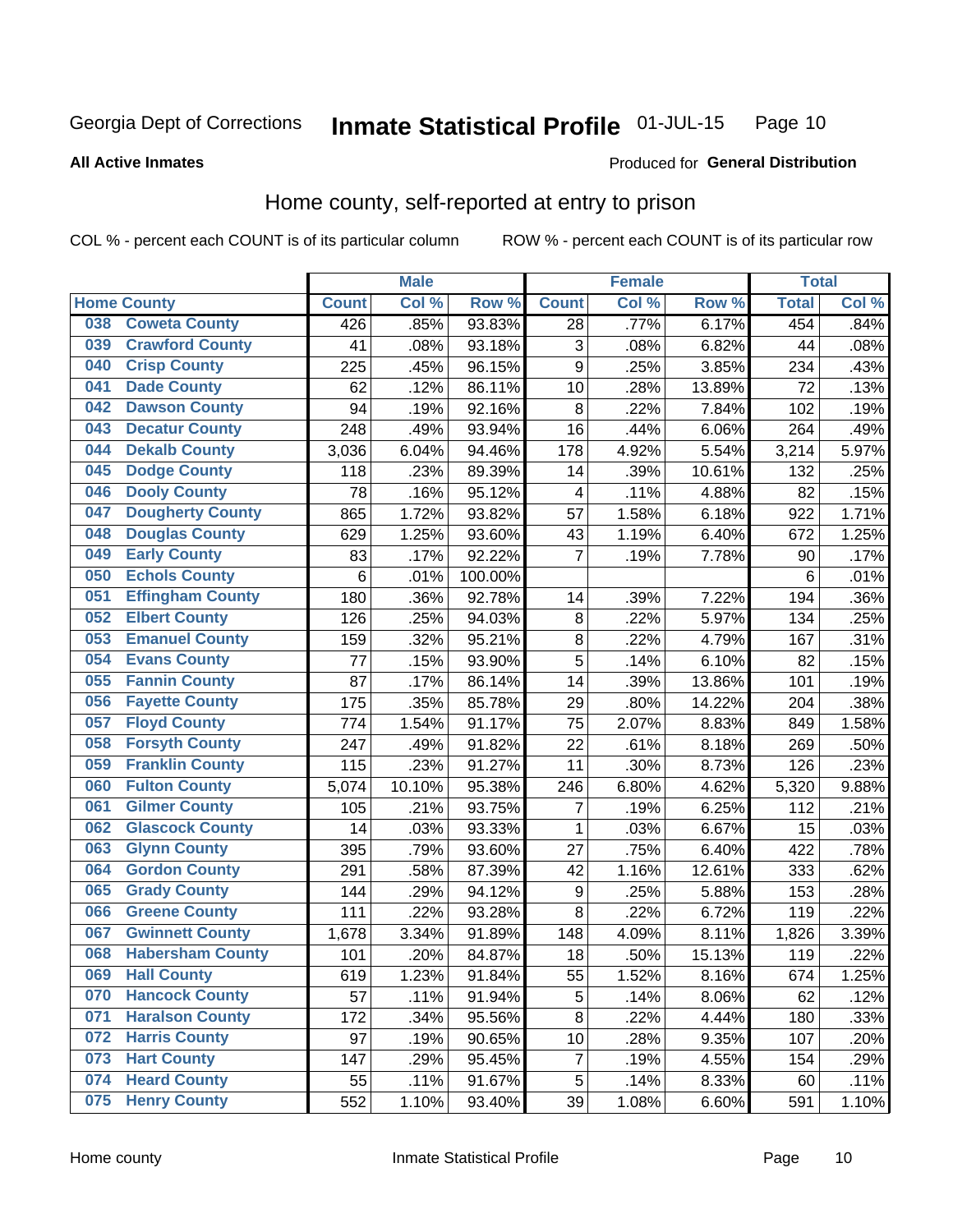#### Inmate Statistical Profile 01-JUL-15 Page 11

**All Active Inmates** 

## Produced for General Distribution

# Home county, self-reported at entry to prison

COL % - percent each COUNT is of its particular column

|                  |                          |              | <b>Male</b> |                  |                         | <b>Female</b> |        | <b>Total</b> |       |
|------------------|--------------------------|--------------|-------------|------------------|-------------------------|---------------|--------|--------------|-------|
|                  | <b>Home County</b>       | <b>Count</b> | Col %       | Row <sup>%</sup> | <b>Count</b>            | Col %         | Row %  | <b>Total</b> | Col % |
| 076              | <b>Houston County</b>    | 569          | 1.13%       | 92.97%           | 43                      | 1.19%         | 7.03%  | 612          | 1.14% |
| 077              | <b>Irwin County</b>      | 64           | .13%        | 95.52%           | 3                       | .08%          | 4.48%  | 67           | .12%  |
| 078              | <b>Jackson County</b>    | 235          | .47%        | 92.52%           | 19                      | .53%          | 7.48%  | 254          | .47%  |
| 079              | <b>Jasper County</b>     | 74           | .15%        | 94.87%           | 4                       | .11%          | 5.13%  | 78           | .14%  |
| 080              | <b>Jeff Davis County</b> | 90           | .18%        | 96.77%           | 3                       | .08%          | 3.23%  | 93           | .17%  |
| 081              | <b>Jefferson County</b>  | 182          | .36%        | 95.29%           | 9                       | .25%          | 4.71%  | 191          | .35%  |
| 082              | <b>Jenkins County</b>    | 63           | .13%        | 94.03%           | $\overline{\mathbf{4}}$ | .11%          | 5.97%  | 67           | .12%  |
| 083              | <b>Johnson County</b>    | 39           | .08%        | 88.64%           | 5                       | .14%          | 11.36% | 44           | .08%  |
| 084              | <b>Jones County</b>      | 114          | .23%        | 92.68%           | 9                       | .25%          | 7.32%  | 123          | .23%  |
| 085              | <b>Lamar County</b>      | 60           | .12%        | 92.31%           | 5                       | .14%          | 7.69%  | 65           | .12%  |
| 086              | <b>Lanier County</b>     | 34           | .07%        | 94.44%           | $\overline{2}$          | .06%          | 5.56%  | 36           | .07%  |
| 087              | <b>Laurens County</b>    | 280          | .56%        | 94.28%           | 17                      | .47%          | 5.72%  | 297          | .55%  |
| 088              | <b>Lee County</b>        | 99           | .20%        | 91.67%           | 9                       | .25%          | 8.33%  | 108          | .20%  |
| 089              | <b>Liberty County</b>    | 222          | .44%        | 96.10%           | 9                       | .25%          | 3.90%  | 231          | .43%  |
| 090              | <b>Lincoln County</b>    | 27           | .05%        | 90.00%           | 3                       | .08%          | 10.00% | 30           | .06%  |
| 091              | <b>Long County</b>       | 46           | .09%        | 85.19%           | 8                       | .22%          | 14.81% | 54           | .10%  |
| 092              | <b>Lowndes County</b>    | 465          | .93%        | 95.68%           | 21                      | .58%          | 4.32%  | 486          | .90%  |
| 093              | <b>Lumpkin County</b>    | 102          | .20%        | 93.58%           | $\overline{7}$          | .19%          | 6.42%  | 109          | .20%  |
| 094              | <b>Macon County</b>      | 77           | .15%        | 97.47%           | $\overline{2}$          | .06%          | 2.53%  | 79           | .15%  |
| 095              | <b>Madison County</b>    | 150          | .30%        | 95.54%           | 7                       | .19%          | 4.46%  | 157          | .29%  |
| 096              | <b>Marion County</b>     | 42           | .08%        | 89.36%           | 5                       | .14%          | 10.64% | 47           | .09%  |
| 097              | <b>Mcduffie County</b>   | 139          | .28%        | 95.21%           | 7                       | .19%          | 4.79%  | 146          | .27%  |
| 098              | <b>Mcintosh County</b>   | 63           | .13%        | 98.44%           | 1                       | .03%          | 1.56%  | 64           | .12%  |
| 099              | <b>Meriwether County</b> | 170          | .34%        | 92.39%           | 14                      | .39%          | 7.61%  | 184          | .34%  |
| 100              | <b>Miller County</b>     | 28           | .06%        | 90.32%           | 3                       | .08%          | 9.68%  | 31           | .06%  |
| 101              | <b>Mitchell County</b>   | 161          | .32%        | 94.71%           | $\boldsymbol{9}$        | .25%          | 5.29%  | 170          | .32%  |
| 102              | <b>Monroe County</b>     | 119          | .24%        | 94.44%           | $\overline{7}$          | .19%          | 5.56%  | 126          | .23%  |
| 103              | <b>Montgomery County</b> | 58           | .12%        | 86.57%           | 9                       | .25%          | 13.43% | 67           | .12%  |
| 104              | <b>Morgan County</b>     | 106          | .21%        | 95.50%           | 5                       | .14%          | 4.50%  | 111          | .21%  |
| 105              | <b>Murray County</b>     | 162          | .32%        | 92.05%           | 14                      | .39%          | 7.95%  | 176          | .33%  |
| 106              | <b>Muscogee County</b>   | 1,056        | 2.10%       | 95.83%           | 46                      | 1.27%         | 4.17%  | 1,102        | 2.05% |
| 107              | <b>Newton County</b>     | 555          | 1.10%       | 91.43%           | 52                      | 1.44%         | 8.57%  | 607          | 1.13% |
| 108              | <b>Oconee County</b>     | 39           | .08%        | 90.70%           | 4                       | .11%          | 9.30%  | 43           | .08%  |
| 109              | <b>Oglethorpe County</b> | 69           | .14%        | 94.52%           | $\overline{\mathbf{4}}$ | .11%          | 5.48%  | 73           | .14%  |
| 110              | <b>Paulding County</b>   | 312          | .62%        | 91.76%           | 28                      | .77%          | 8.24%  | 340          | .63%  |
| 111              | <b>Peach County</b>      | 115          | .23%        | 95.04%           | 6                       | .17%          | 4.96%  | 121          | .22%  |
| $\overline{112}$ | <b>Pickens County</b>    | 100          | .20%        | 86.21%           | 16                      | .44%          | 13.79% | 116          | .22%  |
| 113              | <b>Pierce County</b>     | 91           | .18%        | 92.86%           | $\overline{7}$          | .19%          | 7.14%  | 98           | .18%  |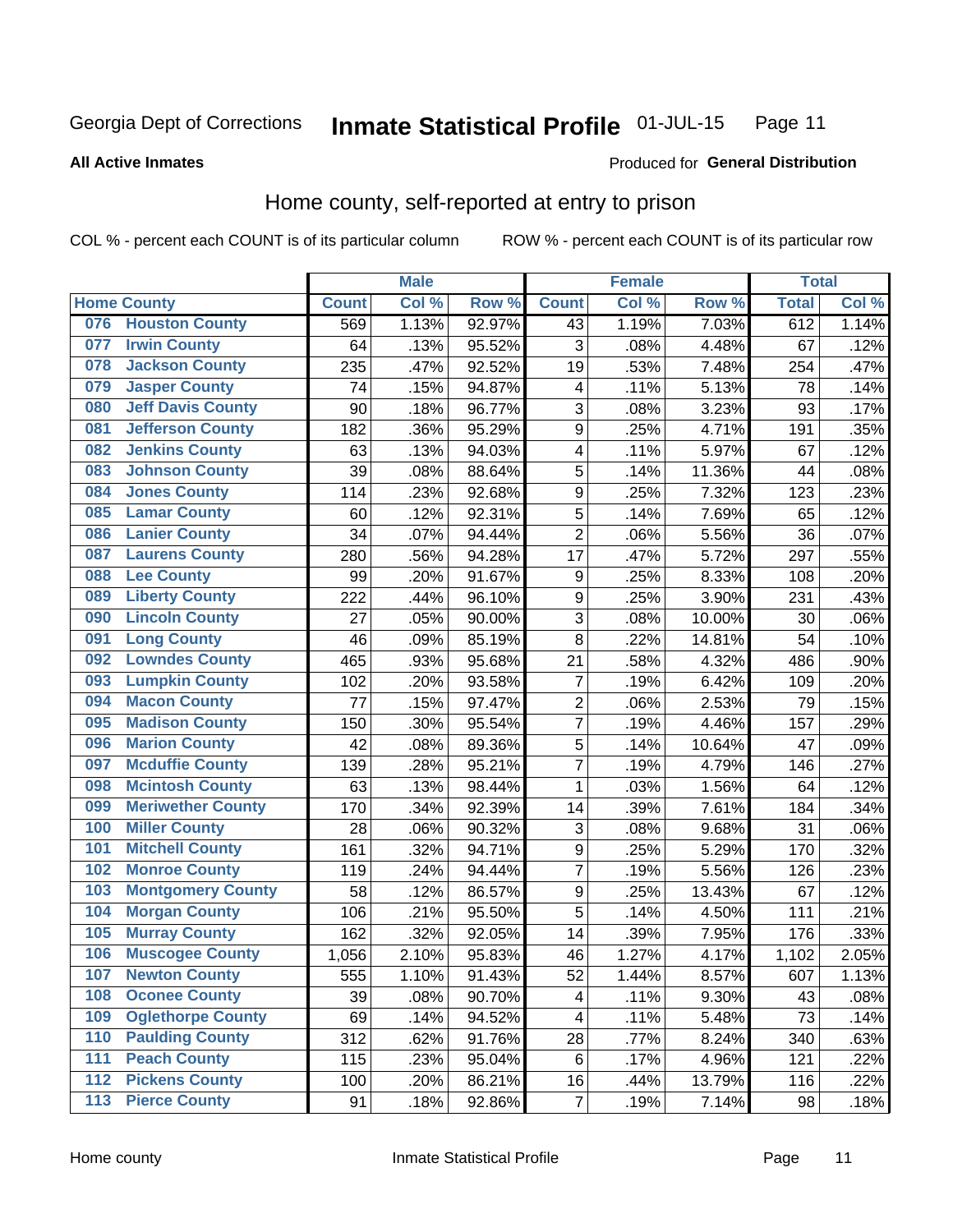#### Inmate Statistical Profile 01-JUL-15 Page 12

## **All Active Inmates**

# Produced for General Distribution

# Home county, self-reported at entry to prison

COL % - percent each COUNT is of its particular column

|                    |                          |              | <b>Male</b> |         |                         | <b>Female</b> |        | <b>Total</b>    |       |
|--------------------|--------------------------|--------------|-------------|---------|-------------------------|---------------|--------|-----------------|-------|
| <b>Home County</b> |                          | <b>Count</b> | Col %       | Row %   | <b>Count</b>            | Col %         | Row %  | <b>Total</b>    | Col % |
| 114                | <b>Pike County</b>       | 53           | .11%        | 92.98%  | 4                       | .11%          | 7.02%  | $\overline{57}$ | .11%  |
| $\overline{115}$   | <b>Polk County</b>       | 248          | .49%        | 92.88%  | 19                      | .53%          | 7.12%  | 267             | .50%  |
| 116                | <b>Pulaski County</b>    | 73           | .15%        | 96.05%  | 3                       | .08%          | 3.95%  | 76              | .14%  |
| 117                | <b>Putnam County</b>     | 151          | .30%        | 93.21%  | 11                      | .30%          | 6.79%  | 162             | .30%  |
| 118                | <b>Quitman County</b>    | 18           | .04%        | 94.74%  | 1                       | .03%          | 5.26%  | 19              | .04%  |
| 119                | <b>Rabun County</b>      | 44           | .09%        | 86.27%  | $\overline{7}$          | .19%          | 13.73% | 51              | .09%  |
| 120                | <b>Randolph County</b>   | 67           | .13%        | 97.10%  | $\overline{2}$          | .06%          | 2.90%  | 69              | .13%  |
| 121                | <b>Richmond County</b>   | 1,691        | 3.36%       | 94.42%  | 100                     | 2.76%         | 5.58%  | 1,791           | 3.32% |
| 122                | <b>Rockdale County</b>   | 383          | .76%        | 91.63%  | 35                      | .97%          | 8.37%  | 418             | .78%  |
| 123                | <b>Schley County</b>     | 15           | .03%        | 88.24%  | $\overline{2}$          | .06%          | 11.76% | 17              | .03%  |
| 124                | <b>Screven County</b>    | 123          | .24%        | 94.62%  | $\overline{7}$          | .19%          | 5.38%  | 130             | .24%  |
| 125                | <b>Seminole County</b>   | 65           | .13%        | 91.55%  | 6                       | .17%          | 8.45%  | 71              | .13%  |
| 126                | <b>Spalding County</b>   | 488          | .97%        | 93.49%  | 34                      | .94%          | 6.51%  | 522             | .97%  |
| 127                | <b>Stephens County</b>   | 130          | .26%        | 90.28%  | 14                      | .39%          | 9.72%  | 144             | .27%  |
| 128                | <b>Stewart County</b>    | 30           | .06%        | 100.00% |                         |               |        | 30              | .06%  |
| 129                | <b>Sumter County</b>     | 193          | .38%        | 94.15%  | 12                      | .33%          | 5.85%  | 205             | .38%  |
| 130                | <b>Talbot County</b>     | 44           | .09%        | 91.67%  | $\overline{\mathbf{4}}$ | .11%          | 8.33%  | 48              | .09%  |
| 131                | <b>Taliaferro County</b> | 17           | .03%        | 94.44%  | 1                       | .03%          | 5.56%  | 18              | .03%  |
| 132                | <b>Tattnall County</b>   | 153          | .30%        | 95.63%  | $\overline{7}$          | .19%          | 4.38%  | 160             | .30%  |
| 133                | <b>Taylor County</b>     | 58           | .12%        | 93.55%  | 4                       | .11%          | 6.45%  | 62              | .12%  |
| 134                | <b>Telfair County</b>    | 101          | .20%        | 92.66%  | 8                       | .22%          | 7.34%  | 109             | .20%  |
| 135                | <b>Terrell County</b>    | 82           | .16%        | 93.18%  | 6                       | .17%          | 6.82%  | 88              | .16%  |
| 136                | <b>Thomas County</b>     | 199          | .40%        | 93.87%  | 13                      | .36%          | 6.13%  | 212             | .39%  |
| 137                | <b>Tift County</b>       | 316          | .63%        | 96.05%  | 13                      | .36%          | 3.95%  | 329             | .61%  |
| 138                | <b>Toombs County</b>     | 299          | .59%        | 91.44%  | 28                      | .77%          | 8.56%  | 327             | .61%  |
| 139                | <b>Towns County</b>      | 25           | .05%        | 83.33%  | 5                       | .14%          | 16.67% | 30              | .06%  |
| 140                | <b>Treutlen County</b>   | 73           | .15%        | 92.41%  | 6                       | .17%          | 7.59%  | 79              | .15%  |
| 141                | <b>Troup County</b>      | 491          | .98%        | 92.29%  | 41                      | 1.13%         | 7.71%  | 532             | .99%  |
| 142                | <b>Turner County</b>     | 62           | .12%        | 91.18%  | 6                       | .17%          | 8.82%  | 68              | .13%  |
| 143                | <b>Twiggs County</b>     | 55           | .11%        | 93.22%  | 4                       | .11%          | 6.78%  | 59              | .11%  |
| 144                | <b>Union County</b>      | 51           | .10%        | 73.91%  | 18                      | .50%          | 26.09% | 69              | .13%  |
| 145                | <b>Upson County</b>      | 149          | .30%        | 92.55%  | 12                      | .33%          | 7.45%  | 161             | .30%  |
| 146                | <b>Walker County</b>     | 368          | .73%        | 92.00%  | 32                      | .88%          | 8.00%  | 400             | .74%  |
| 147                | <b>Walton County</b>     | 436          | .87%        | 91.98%  | 38                      | 1.05%         | 8.02%  | 474             | .88%  |
| 148                | <b>Ware County</b>       | 275          | .55%        | 94.18%  | 17                      | .47%          | 5.82%  | 292             | .54%  |
| 149                | <b>Warren County</b>     | 31           | .06%        | 93.94%  | $\overline{2}$          | .06%          | 6.06%  | 33              | .06%  |
| 150                | <b>Washington County</b> | 177          | .35%        | 92.19%  | 15                      | .41%          | 7.81%  | 192             | .36%  |
| 151                | <b>Wayne County</b>      | 188          | .37%        | 93.53%  | 13                      | .36%          | 6.47%  | 201             | .37%  |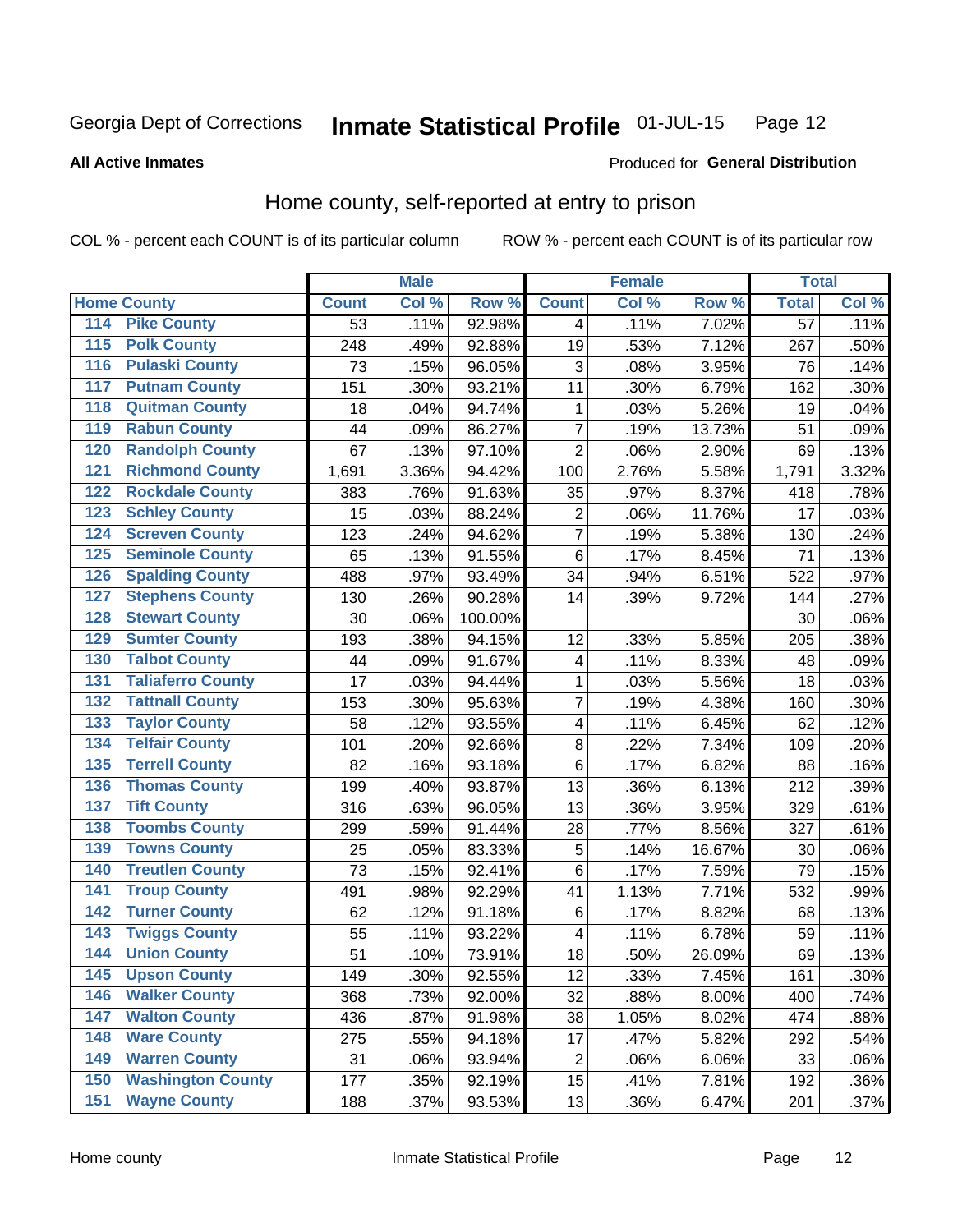#### Inmate Statistical Profile 01-JUL-15 Page 13

## **All Active Inmates**

## Produced for General Distribution

# Home county, self-reported at entry to prison

COL % - percent each COUNT is of its particular column

|     |                             |              | <b>Male</b> |         |              | <b>Female</b> |        | <b>Total</b> |         |
|-----|-----------------------------|--------------|-------------|---------|--------------|---------------|--------|--------------|---------|
|     | <b>Home County</b>          | <b>Count</b> | Col %       | Row %   | <b>Count</b> | Col %         | Row %  | <b>Total</b> | Col %   |
| 152 | <b>Webster County</b>       | 8            | .02%        | 100.00% |              |               |        | 8            | .01%    |
| 153 | <b>Wheeler County</b>       | 20           | .04%        | 95.24%  |              | .03%          | 4.76%  | 21           | .04%    |
| 154 | <b>White County</b>         | 89           | .18%        | 85.58%  | 15           | .41%          | 14.42% | 104          | .19%    |
| 155 | <b>Whitfield County</b>     | 413          | .82%        | 89.20%  | 50           | 1.38%         | 10.80% | 463          | $.86\%$ |
| 156 | <b>Wilcox County</b>        | 54           | .11%        | 94.74%  | 3            | .08%          | 5.26%  | 57           | .11%    |
| 157 | <b>Wilkes County</b>        | 62           | .12%        | 93.94%  | 4            | .11%          | 6.06%  | 66           | .12%    |
| 158 | <b>Wilkinson County</b>     | 51           | .10%        | 94.44%  | 3            | .08%          | 5.56%  | 54           | .10%    |
| 159 | <b>Worth County</b>         | 103          | .20%        | 92.79%  | 8            | .22%          | 7.21%  | 111          | .21%    |
| 999 | <b>Other Custody/Out Of</b> | 184          | .37%        | 92.93%  | 14           | .39%          | 7.07%  | 198          | .37%    |
|     | <b>State</b>                |              |             |         |              |               |        |              |         |
|     | <b>Total Rported</b>        | 50,253       | 100%        | 93.29%  | 3,617        | 100%          | 6.71%  | 53,870       | 100%    |

| Reported<br><b>NOT</b> |        |      |        |
|------------------------|--------|------|--------|
| <b>otal</b>            | 50,253 | 2017 | 53,870 |

| Mode (most frequent) | <b>Fulton County</b> | <b>Fulton County</b> | <b>Fulton County</b> |
|----------------------|----------------------|----------------------|----------------------|
|                      |                      |                      |                      |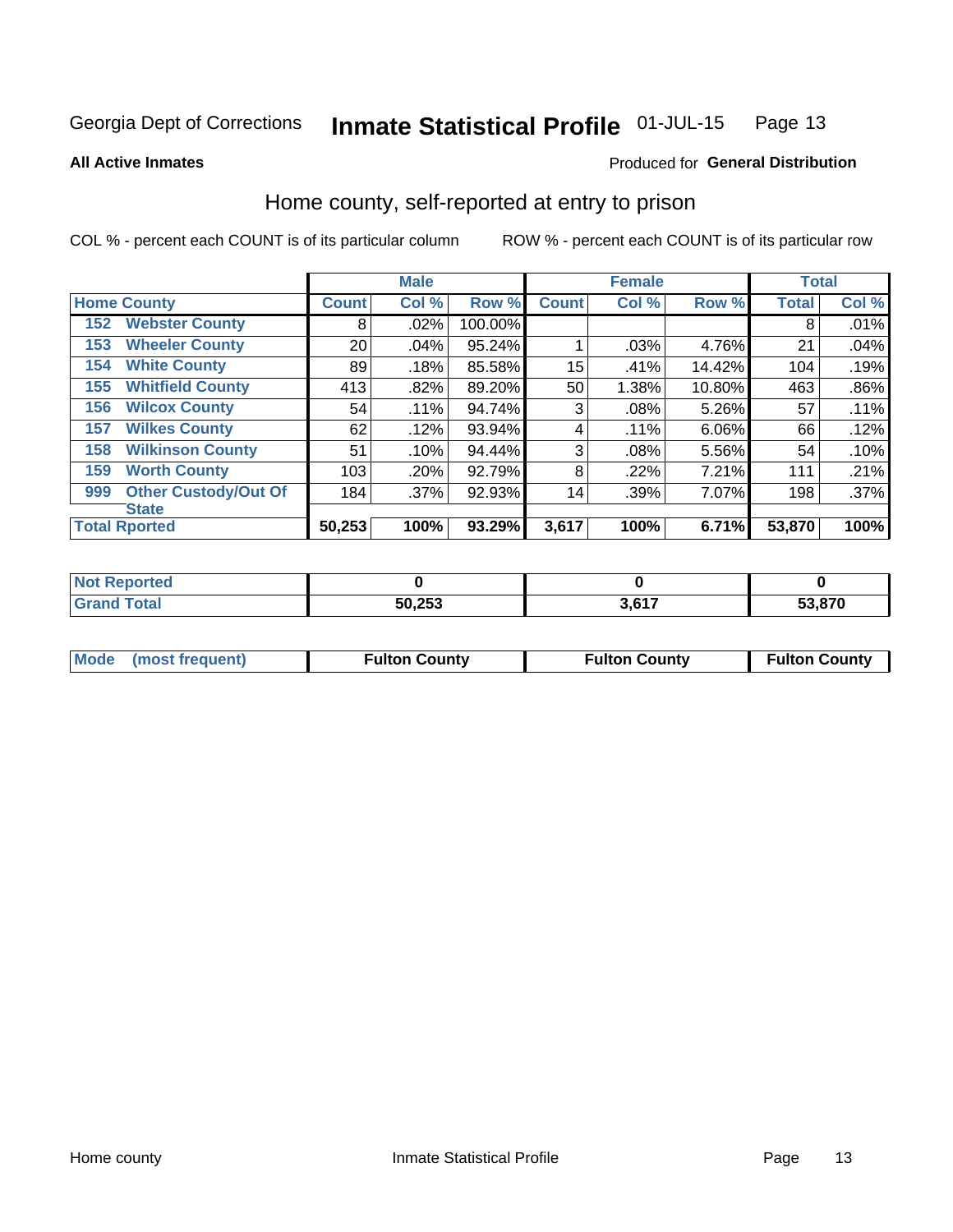#### Inmate Statistical Profile 01-JUL-15 Page 14

## **All Active Inmates**

## Produced for General Distribution

# Employment status before prison, self-reported at entry to prison

COL % - percent each COUNT is of its particular column

|                           |              | <b>Male</b> |         |              | <b>Female</b> |        |        | <b>Total</b> |
|---------------------------|--------------|-------------|---------|--------------|---------------|--------|--------|--------------|
| <b>Employment Status</b>  | <b>Count</b> | Col %       | Row %   | <b>Count</b> | Col %         | Row %  | Total  | Col %        |
| <b>Full Time</b><br>01    | 18,427       | 44.86%      | 95.14%  | 941          | 28.92%        | 4.86%  | 19,368 | 43.69%       |
| <b>Part Time</b><br>02    | 3,361        | 8.18%       | 93.15%  | 247          | 7.59%         | 6.85%  | 3,608  | 8.14%        |
| Unempl $<$ 6M<br>03       | 2,580        | 6.28%       | 97.58%  | 64           | 1.97%         | 2.42%  | 2,644  | 5.96%        |
| Unempl > 6M<br>04         | 9,452        | 23.01%      | 87.84%  | 1,309        | 40.23%        | 12.16% | 10,761 | 24.27%       |
| <b>Never Worked</b><br>05 | 4,249        | 10.34%      | 94.67%  | 239          | 7.34%         | 5.33%  | 4,488  | 10.12%       |
| <b>Student</b><br>06      | ,162         | 2.83%       | 96.19%  | 46           | 1.41%         | 3.81%  | 1,208  | 2.72%        |
| 07<br><b>Incapable</b>    | .847         | 4.50%       | 81.91%  | 408          | 12.54%        | 18.09% | 2,255  | 5.09%        |
| <b>UNKNOWN</b><br>20      | 2            | .01%        | 100.00% |              |               |        | 2      | .01%         |
| <b>Total Reported</b>     | 41,080       | 100%        | 92.66%  | 3,254        | 100%          | 7.34%  | 44,334 | 100%         |

| <b>Not Reported</b> | 9,175  | 363   | 9,538  |
|---------------------|--------|-------|--------|
| <b>Grand Total</b>  | 50,255 | 3,617 | 53,872 |

| <b>Mode (most frequent)</b> | Unempl > 6M | <b>Full Time</b> |
|-----------------------------|-------------|------------------|
|                             |             |                  |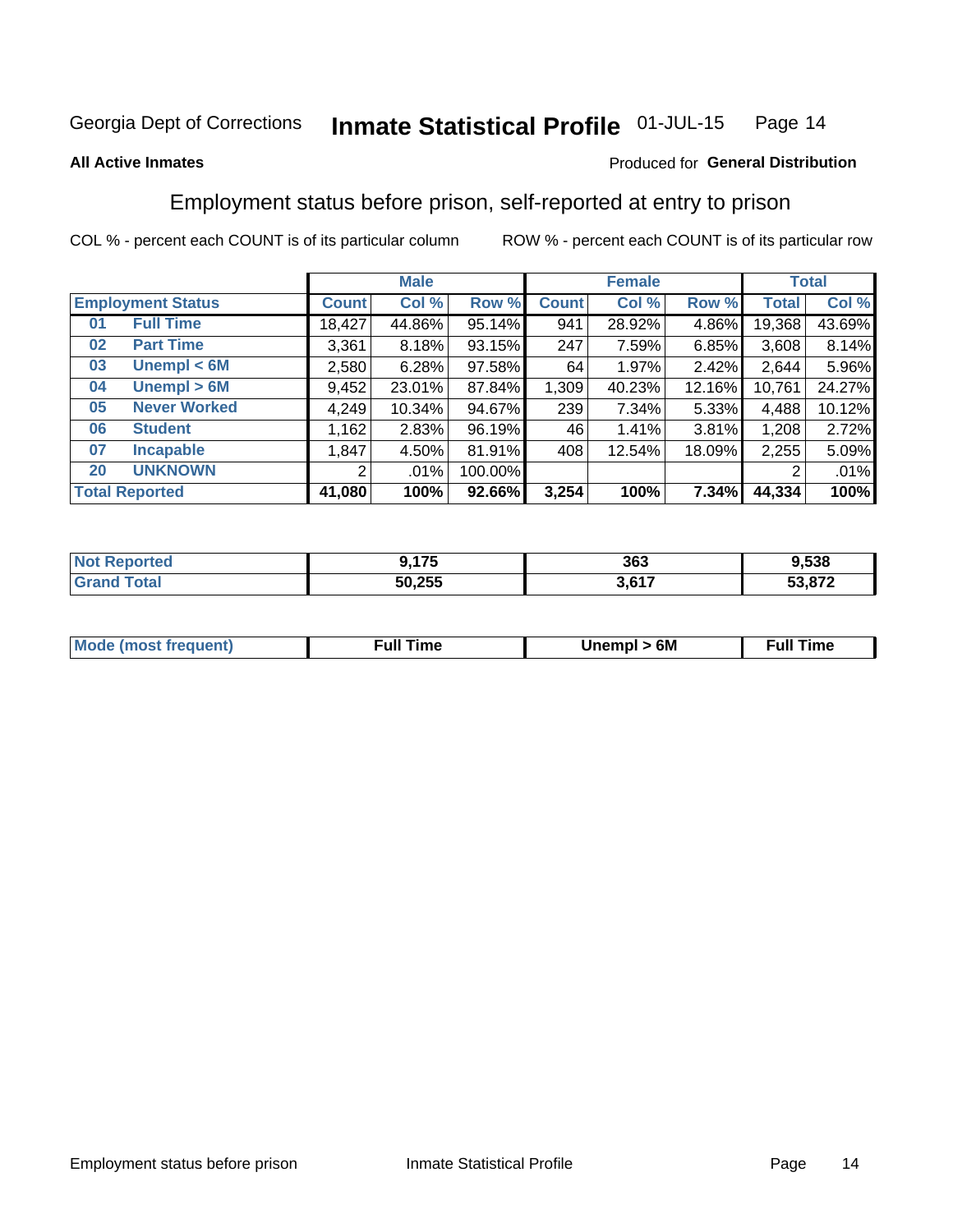## **All Active Inmates**

Produced for General Distribution

# Age at admission

COL % - percent each COUNT is of its particular column

|                         |              | <b>Male</b> |        |                | <b>Female</b> |        |              | <b>Total</b> |
|-------------------------|--------------|-------------|--------|----------------|---------------|--------|--------------|--------------|
| <b>Age At Admission</b> | <b>Count</b> | Col %       | Row %  | <b>Count</b>   | Col %         | Row %  | <b>Total</b> | Col %        |
| 14                      | 16           | 0.03%       | 88.89% | $\overline{2}$ | 0.06%         | 11.11% | 18           | 0.03%        |
| $\overline{15}$         | 60           | 0.12%       | 98.36% | 1              | 0.03%         | 1.64%  | 61           | 0.11%        |
| 16                      | 194          | 0.39%       | 97.49% | 5              | 0.14%         | 2.51%  | 199          | 0.37%        |
| $\overline{17}$         | 714          | 1.42%       | 96.10% | 29             | 0.80%         | 3.90%  | 743          | 1.38%        |
| $\overline{18}$         | 1,309        | 2.60%       | 97.11% | 39             | 1.08%         | 2.89%  | 1,348        | 2.50%        |
| 19                      | 1,970        | 3.92%       | 96.66% | 68             | 1.88%         | 3.34%  | 2,038        | 3.78%        |
| 20                      | 2,220        | 4.42%       | 95.36% | 108            | 2.99%         | 4.64%  | 2,328        | 4.32%        |
| $\overline{21}$         | 2,202        | 4.38%       | 95.61% | 101            | 2.79%         | 4.39%  | 2,303        | 4.28%        |
| $\overline{22}$         | 2,330        | 4.64%       | 95.30% | 115            | 3.18%         | 4.70%  | 2,445        | 4.54%        |
| 23                      | 2,117        | 4.21%       | 93.59% | 145            | 4.01%         | 6.41%  | 2,262        | 4.20%        |
| 24                      | 2,073        | 4.13%       | 92.75% | 162            | 4.48%         | 7.25%  | 2,235        | 4.15%        |
| $\overline{25}$         | 1,901        | 3.78%       | 93.32% | 136            | 3.76%         | 6.68%  | 2,037        | 3.78%        |
| $\overline{26}$         | 1,860        | 3.70%       | 93.42% | 131            | 3.62%         | 6.58%  | 1,991        | 3.70%        |
| $\overline{27}$         | 1,766        | 3.51%       | 92.90% | 135            | 3.73%         | 7.10%  | 1,901        | 3.53%        |
| 28                      | 1,720        | 3.42%       | 92.92% | 131            | 3.62%         | 7.08%  | 1,851        | 3.44%        |
| 29                      | 1,705        | 3.39%       | 92.46% | 139            | 3.84%         | 7.54%  | 1,844        | 3.42%        |
| 30                      | 1,666        | 3.32%       | 93.75% | 111            | 3.07%         | 6.25%  | 1,777        | 3.30%        |
| 31                      | 1,530        | 3.04%       | 92.11% | 131            | 3.62%         | 7.89%  | 1,661        | 3.08%        |
| 32                      | 1,479        | 2.94%       | 91.92% | 130            | 3.60%         | 8.08%  | 1,609        | 2.99%        |
| 33                      | 1,455        | 2.90%       | 91.51% | 135            | 3.73%         | 8.49%  | 1,590        | 2.95%        |
| 34                      | 1,438        | 2.86%       | 92.48% | 117            | 3.24%         | 7.52%  | 1,555        | 2.89%        |
| 35                      | 1,321        | 2.63%       | 92.44% | 108            | 2.99%         | 7.56%  | 1,429        | 2.65%        |
| 36                      | 1,286        | 2.56%       | 92.45% | 105            | 2.90%         | 7.55%  | 1,391        | 2.58%        |
| $\overline{37}$         | 1,170        | 2.33%       | 91.91% | 103            | 2.85%         | 8.09%  | 1,273        | 2.36%        |
| 38                      | 1,092        | 2.17%       | 92.54% | 88             | 2.43%         | 7.46%  | 1,180        | 2.19%        |
| 39                      | 1,014        | 2.02%       | 92.01% | 88             | 2.43%         | 7.99%  | 1,102        | 2.05%        |
| 40                      | 1,017        | 2.02%       | 92.45% | 83             | 2.30%         | 7.55%  | 1,100        | 2.04%        |
| 41                      | 969          | 1.93%       | 92.37% | 80             | 2.21%         | 7.63%  | 1,049        | 1.95%        |
| 42                      | 915          | 1.82%       | 92.80% | 71             | 1.96%         | 7.20%  | 986          | 1.83%        |
| 43                      | 910          | 1.81%       | 90.82% | 92             | 2.54%         | 9.18%  | 1,002        | 1.86%        |
| 44                      | 827          | 1.65%       | 90.58% | 86             | 2.38%         | 9.42%  | 913          | 1.69%        |
| 45                      | 802          | 1.60%       | 91.24% | 77             | 2.13%         | 8.76%  | 879          | 1.63%        |
| 46                      | 708          | 1.41%       | 91.59% | 65             | 1.80%         | 8.41%  | 773          | 1.43%        |
| 47                      | 701          | 1.39%       | 92.85% | 54             | 1.49%         | 7.15%  | 755          | 1.40%        |
| 48                      | 692          | 1.38%       | 92.51% | 56             | 1.55%         | 7.49%  | 748          | 1.39%        |
| 49                      | 646          | 1.29%       | 92.55% | 52             | 1.44%         | 7.45%  | 698          | 1.30%        |
| 50                      | 551          | 1.10%       | 91.38% | 52             | 1.44%         | 8.62%  | 603          | 1.12%        |
| 51                      | 494          | 0.98%       | 91.31% | 47             | 1.30%         | 8.69%  | 541          | 1.00%        |
| 52                      | 480          | 0.96%       | 89.55% | 56             | 1.55%         | 10.45% | 536          | 1.00%        |
| 53                      | 437          | 0.87%       | 89.55% | 51             | 1.41%         | 10.45% | 488          | 0.91%        |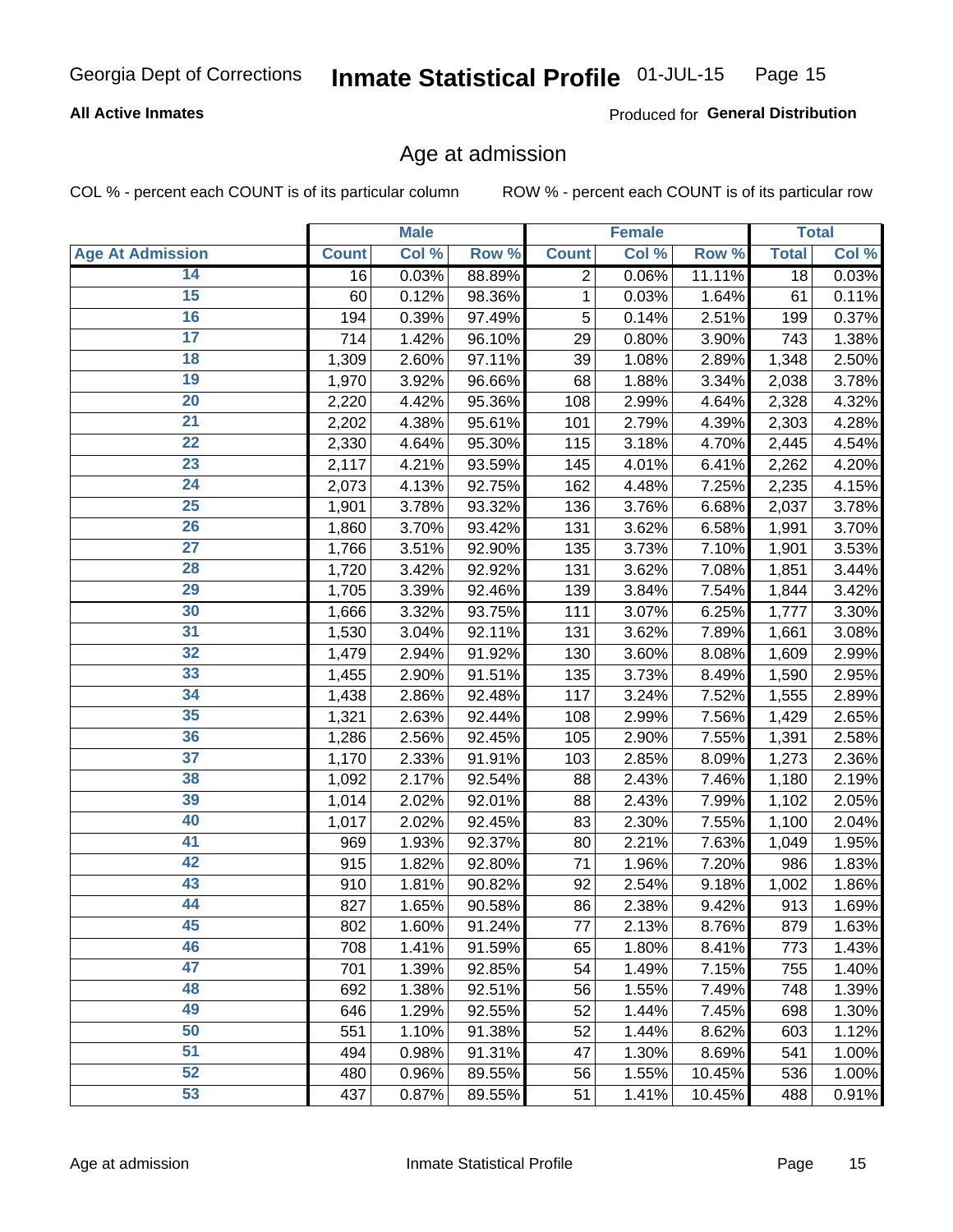## **All Active Inmates**

Produced for General Distribution

# Age at admission

COL % - percent each COUNT is of its particular column

|                         |                | <b>Male</b> |         |                         | <b>Female</b> |        |                 | <b>Total</b> |
|-------------------------|----------------|-------------|---------|-------------------------|---------------|--------|-----------------|--------------|
| <b>Age At Admission</b> | <b>Count</b>   | Col %       | Row %   | <b>Count</b>            | Col %         | Row %  | <b>Total</b>    | Col %        |
| 54                      | 398            | 0.79%       | 93.43%  | 28                      | 0.77%         | 6.57%  | 426             | 0.79%        |
| 55                      | 336            | 0.67%       | 94.65%  | 19                      | 0.53%         | 5.35%  | 355             | 0.66%        |
| 56                      | 301            | 0.60%       | 95.25%  | 15                      | 0.41%         | 4.75%  | 316             | 0.59%        |
| $\overline{57}$         | 236            | 0.47%       | 94.02%  | 15                      | 0.41%         | 5.98%  | 251             | 0.47%        |
| 58                      | 205            | 0.41%       | 96.24%  | 8                       | 0.22%         | 3.76%  | 213             | 0.40%        |
| 59                      | 176            | 0.35%       | 92.15%  | 15                      | 0.41%         | 7.85%  | 191             | 0.35%        |
| 60                      | 143            | 0.28%       | 94.70%  | 8                       | 0.22%         | 5.30%  | 151             | 0.28%        |
| 61                      | 127            | 0.25%       | 96.95%  | $\overline{\mathbf{4}}$ | 0.11%         | 3.05%  | 131             | 0.24%        |
| 62                      | 113            | 0.22%       | 97.41%  | $\overline{3}$          | 0.08%         | 2.59%  | 116             | 0.22%        |
| 63                      | 73             | 0.15%       | 94.81%  | $\overline{\mathbf{4}}$ | 0.11%         | 5.19%  | 77              | 0.14%        |
| 64                      | 85             | 0.17%       | 97.70%  | $\overline{2}$          | 0.06%         | 2.30%  | 87              | 0.16%        |
| 65                      | 52             | 0.10%       | 92.86%  | $\overline{\mathbf{4}}$ | 0.11%         | 7.14%  | 56              | 0.10%        |
| 66                      | 46             | 0.09%       | 100.00% |                         |               |        | 46              | 0.09%        |
| 67                      | 38             | 0.08%       | 97.44%  | 1                       | 0.03%         | 2.56%  | 39              | 0.07%        |
| 68                      | 31             | 0.06%       | 96.88%  | 1                       | 0.03%         | 3.13%  | 32              | 0.06%        |
| 69                      | 30             | 0.06%       | 100.00% |                         |               |        | 30              | 0.06%        |
| 70                      | 24             | 0.05%       | 92.31%  | $\overline{2}$          | 0.06%         | 7.69%  | 26              | 0.05%        |
| $\overline{71}$         | 11             | 0.02%       | 100.00% |                         |               |        | $\overline{11}$ | 0.02%        |
| $\overline{72}$         | 22             | 0.04%       | 95.65%  | 1                       | 0.03%         | 4.35%  | 23              | 0.04%        |
| $\overline{73}$         | $\overline{7}$ | 0.01%       | 100.00% |                         |               |        | $\overline{7}$  | 0.01%        |
| 74                      | 8              | 0.02%       | 88.89%  | $\mathbf{1}$            | 0.03%         | 11.11% | 9               | 0.02%        |
| 75                      | 8              | 0.02%       | 100.00% |                         |               |        | 8               | 0.01%        |
| 76                      | 8              | 0.02%       | 100.00% |                         |               |        | 8               | 0.01%        |
| $\overline{77}$         | 5              | 0.01%       | 100.00% |                         |               |        | 5               | 0.01%        |
| 78                      | $\overline{2}$ | 0.01%       | 100.00% |                         |               |        | $\overline{2}$  | 0.01%        |
| 79                      | $\overline{2}$ | 0.01%       | 100.00% |                         |               |        | $\overline{2}$  | 0.01%        |
| 80                      | $\mathbf{1}$   | 0.01%       | 100.00% |                         |               |        | $\mathbf{1}$    | 0.01%        |
| $\overline{81}$         | $\overline{2}$ | 0.01%       | 100.00% |                         |               |        | $\overline{2}$  | 0.01%        |
| $\overline{82}$         | $\overline{2}$ | 0.01%       | 100.00% |                         |               |        | $\overline{2}$  | 0.01%        |
| 83                      | 1              | 0.01%       | 100.00% |                         |               |        | $\mathbf{1}$    | 0.01%        |
| 84                      | $\overline{2}$ | 0.01%       | 100.00% |                         |               |        | $\overline{2}$  | 0.01%        |
| <b>Total Reported</b>   | 50,252         | 100%        | 93.29%  | 3,616                   | 100%          | 6.71%  | 53,868          | 100%         |

| <b>Not Reported</b> |        |       |        |
|---------------------|--------|-------|--------|
| <b>Total</b>        | 50,253 | 3,617 | 53,870 |

| Mean (average)          | 32.35 | 33.92   | 32.46    |
|-------------------------|-------|---------|----------|
| <b>Median (middle)</b>  | 30    | ^^<br>◡ | 30       |
| Mode<br>(most frequent) | ∸∸    | 24      | ጣጣ<br>LL |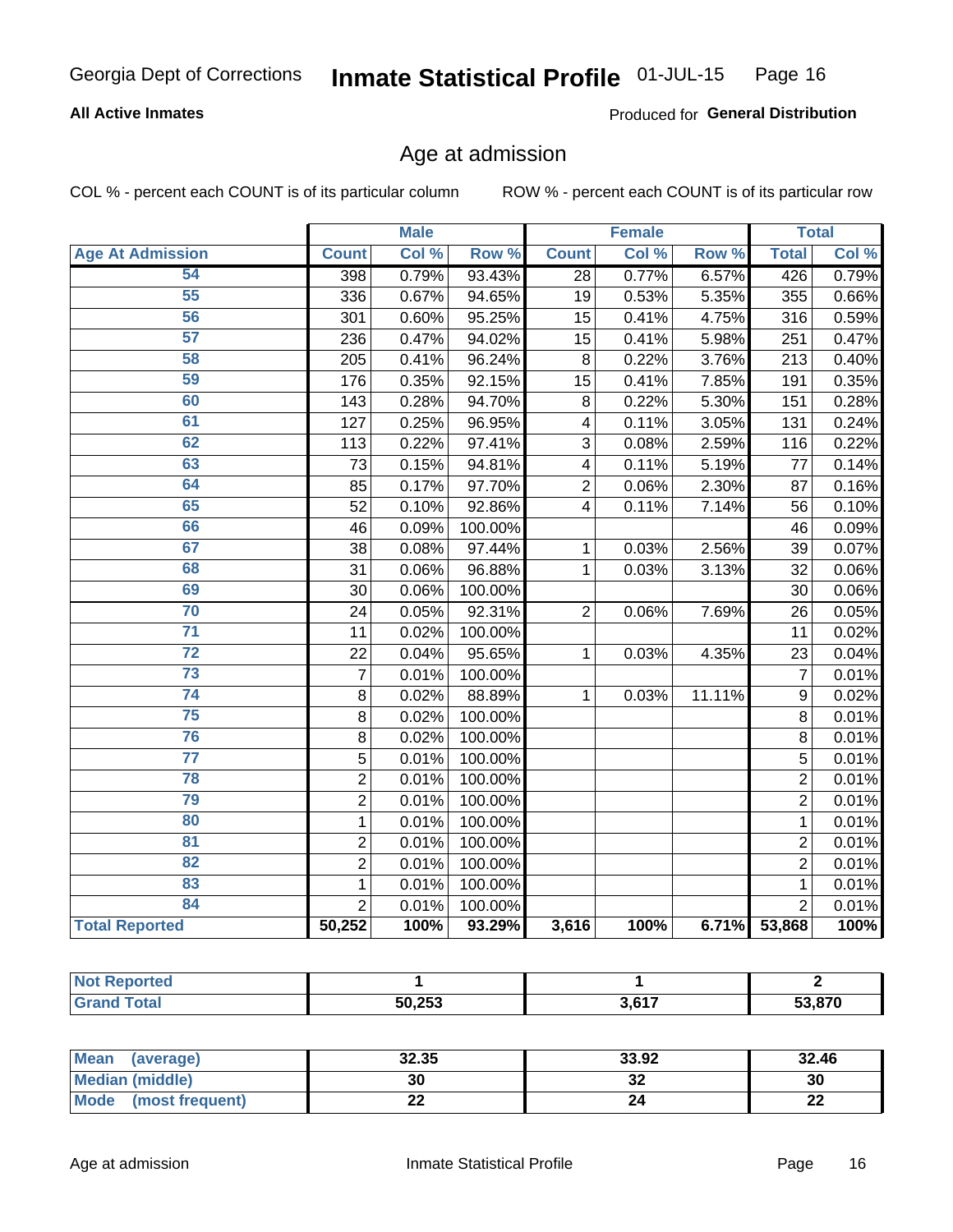## **All Active Inmates**

## Produced for General Distribution

# Height, measured at entry to prison

COL % - percent each COUNT is of its particular column

|                         |                | <b>Male</b> |         |                | <b>Female</b> |         |                | <b>Total</b> |
|-------------------------|----------------|-------------|---------|----------------|---------------|---------|----------------|--------------|
| <b>Height</b>           | <b>Count</b>   | Col %       | Row %   | <b>Count</b>   | Col %         | Row %   | <b>Total</b>   | Col %        |
| $\overline{\mathbf{0}}$ | 550            | 1.09%       | 98.04%  | 11             | 0.30%         | 1.96%   | 561            | 1.04%        |
| 4'00"                   | $\overline{2}$ | 0.01%       | 100.00% |                |               |         | 2              | 0.01%        |
| 4'01''                  |                |             |         | $\mathbf 1$    | 0.03%         | 100.00% | 1              | 0.01%        |
| 4'02"                   | 1              | 0.01%       | 100.00% |                |               |         | 1              | 0.01%        |
| 4'03''                  | $\overline{2}$ | 0.01%       | 100.00% |                |               |         | $\overline{2}$ | 0.01%        |
| 4'04"                   | $\mathbf{1}$   | 0.01%       | 100.00% |                |               |         | 1              | 0.01%        |
| 4'06"                   | 1              | 0.01%       | 50.00%  | 1              | 0.03%         | 50.00%  | 2              | 0.01%        |
| 4'08"                   | $\overline{2}$ | 0.01%       | 50.00%  | $\overline{2}$ | 0.06%         | 50.00%  | 4              | 0.01%        |
| 4'09"                   | 3              | 0.01%       | 23.08%  | 10             | 0.28%         | 76.92%  | 13             | 0.02%        |
| 4'10"                   | 3              | 0.01%       | 15.79%  | 16             | 0.44%         | 84.21%  | 19             | 0.04%        |
| 4'11''                  | 11             | 0.02%       | 15.07%  | 62             | 1.71%         | 84.93%  | 73             | 0.14%        |
| 5'00''                  | 82             | 0.16%       | 37.44%  | 137            | 3.79%         | 62.56%  | 219            | 0.41%        |
| 5'01''                  | 95             | 0.19%       | 32.76%  | 195            | 5.39%         | 67.24%  | 290            | 0.54%        |
| 5'02"                   | 244            | 0.49%       | 39.17%  | 379            | 10.48%        | 60.83%  | 623            | 1.16%        |
| 5'03''                  | 378            | 0.75%       | 48.09%  | 408            | 11.28%        | 51.91%  | 786            | 1.46%        |
| 5'04"                   | 973            | 1.94%       | 62.69%  | 579            | 16.01%        | 37.31%  | 1,552          | 2.88%        |
| 5'05"                   | 1,719          | 3.42%       | 81.35%  | 394            | 10.89%        | 18.65%  | 2,113          | 3.92%        |
| 5'06''                  | 3,431          | 6.83%       | 87.70%  | 481            | 13.30%        | 12.30%  | 3,912          | 7.26%        |
| 5'07''                  | 4,093          | 8.14%       | 90.94%  | 408            | 11.28%        | 9.06%   | 4,501          | 8.36%        |
| 5'08''                  | 4,980          | 9.91%       | 96.27%  | 193            | 5.34%         | 3.73%   | 5,173          | 9.60%        |
| 5'09''                  | 6,347          | 12.63%      | 97.26%  | 179            | 4.95%         | 2.74%   | 6,526          | 12.11%       |
| 5'10''                  | 5,554          | 11.05%      | 98.74%  | 71             | 1.96%         | 1.26%   | 5,625          | 10.44%       |
| 5'11"                   | 5,861          | 11.66%      | 99.19%  | 48             | 1.33%         | 0.81%   | 5,909          | 10.97%       |
| 6'00''                  | 5,630          | 11.20%      | 99.63%  | 21             | 0.58%         | 0.37%   | 5,651          | 10.49%       |
| 6'01''                  | 4,070          | 8.10%       | 99.66%  | 14             | 0.39%         | 0.34%   | 4,084          | 7.58%        |
| 6'02"                   | 2,993          | 5.96%       | 99.90%  | 3              | 0.08%         | 0.10%   | 2,996          | 5.56%        |
| 6'03''                  | 1,633          | 3.25%       | 99.88%  | $\overline{c}$ | 0.06%         | 0.12%   | 1,635          | 3.04%        |
| 6'04"                   | 886            | 1.76%       | 99.77%  | $\overline{2}$ | 0.06%         | 0.23%   | 888            | 1.65%        |
| 6'05"                   | 393            | 0.78%       | 100.00% |                |               |         | 393            | 0.73%        |
| 6'06''                  | 173            | 0.34%       | 100.00% |                |               |         | 173            | 0.32%        |
| 6'07''                  | 45             | 0.09%       | 100.00% |                |               |         | 45             | 0.08%        |
| 6'08"                   | 42             | 0.08%       | 100.00% |                |               |         | 42             | 0.08%        |
| 6'09''                  | 33             | 0.07%       | 100.00% |                |               |         | 33             | 0.06%        |
| 6'10''                  | 6              | 0.01%       | 100.00% |                |               |         | 6              | 0.01%        |
| 6'11''                  | 8              | 0.02%       | 100.00% |                |               |         | 8              | 0.01%        |
| 7'00"                   | 5              | 0.01%       | 100.00% |                |               |         | 5              | 0.01%        |
| 7'02"                   | 1              | 0.01%       | 100.00% |                |               |         | 1              | 0.01%        |
| 7'03''                  | 1              | 0.01%       | 100.00% |                |               |         | 1              | 0.01%        |
| 7'10''                  | 1              | 0.01%       | 100.00% |                |               |         | 1              | 0.01%        |
| <b>Total Reported</b>   | 50,253         | 100%        | 93.29%  | 3,617          | 100%          | 6.71%   | 53,870         | 100%         |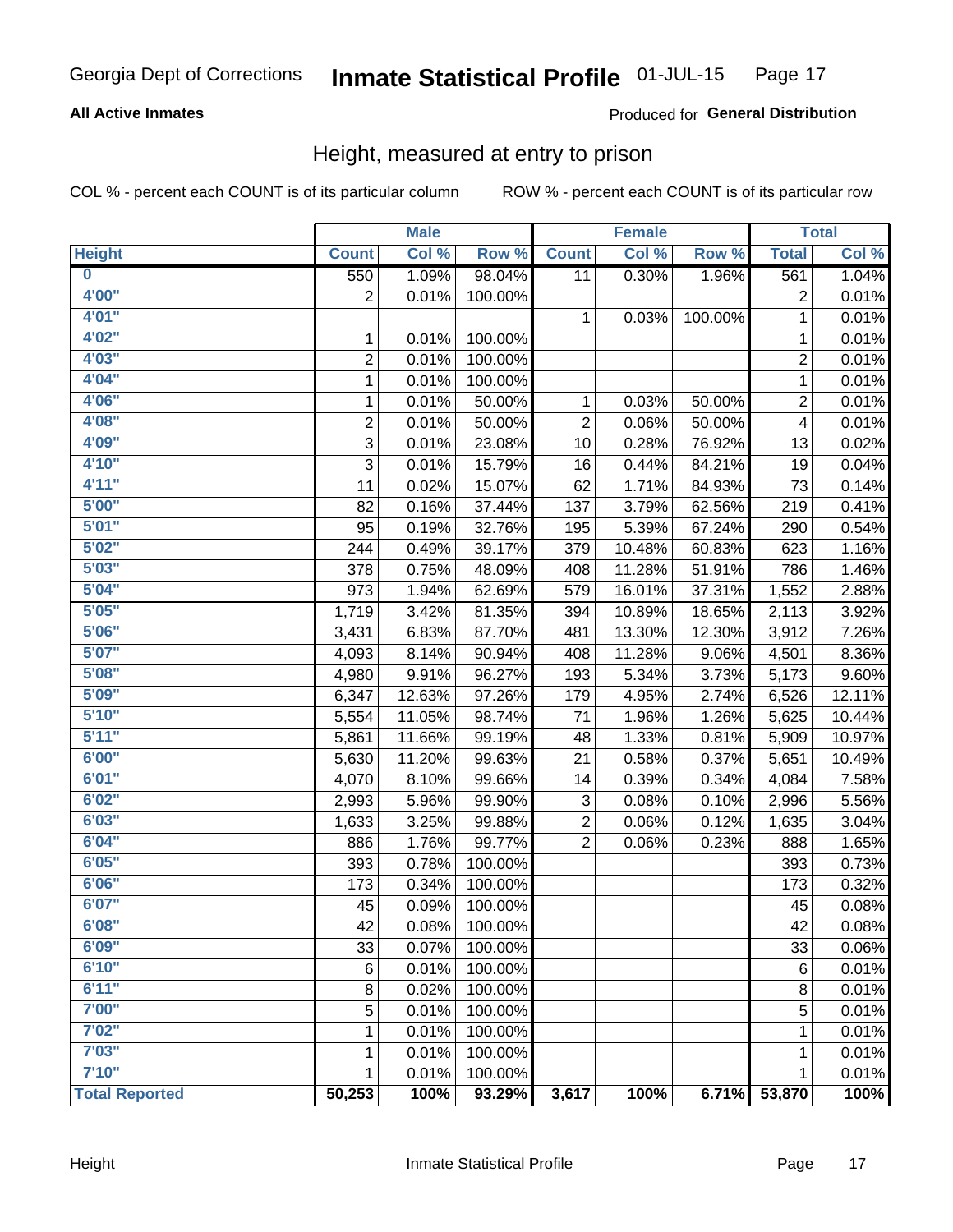## **All Active Inmates**

Produced for General Distribution

# Height, measured at entry to prison

COL % - percent each COUNT is of its particular column

|                     | <b>Male</b> | Female | Total  |
|---------------------|-------------|--------|--------|
| <b>Not Reported</b> |             |        |        |
| <b>Grand Total</b>  | 50,253      | 3,617  | 53,870 |

| <b>Mean</b> | erage) | 5'10" | 5'05" | <b>CIA AIL</b><br>. . |
|-------------|--------|-------|-------|-----------------------|
|             |        |       |       |                       |
| <b>Mode</b> |        | 5'09" | 5'04" | 5'09"                 |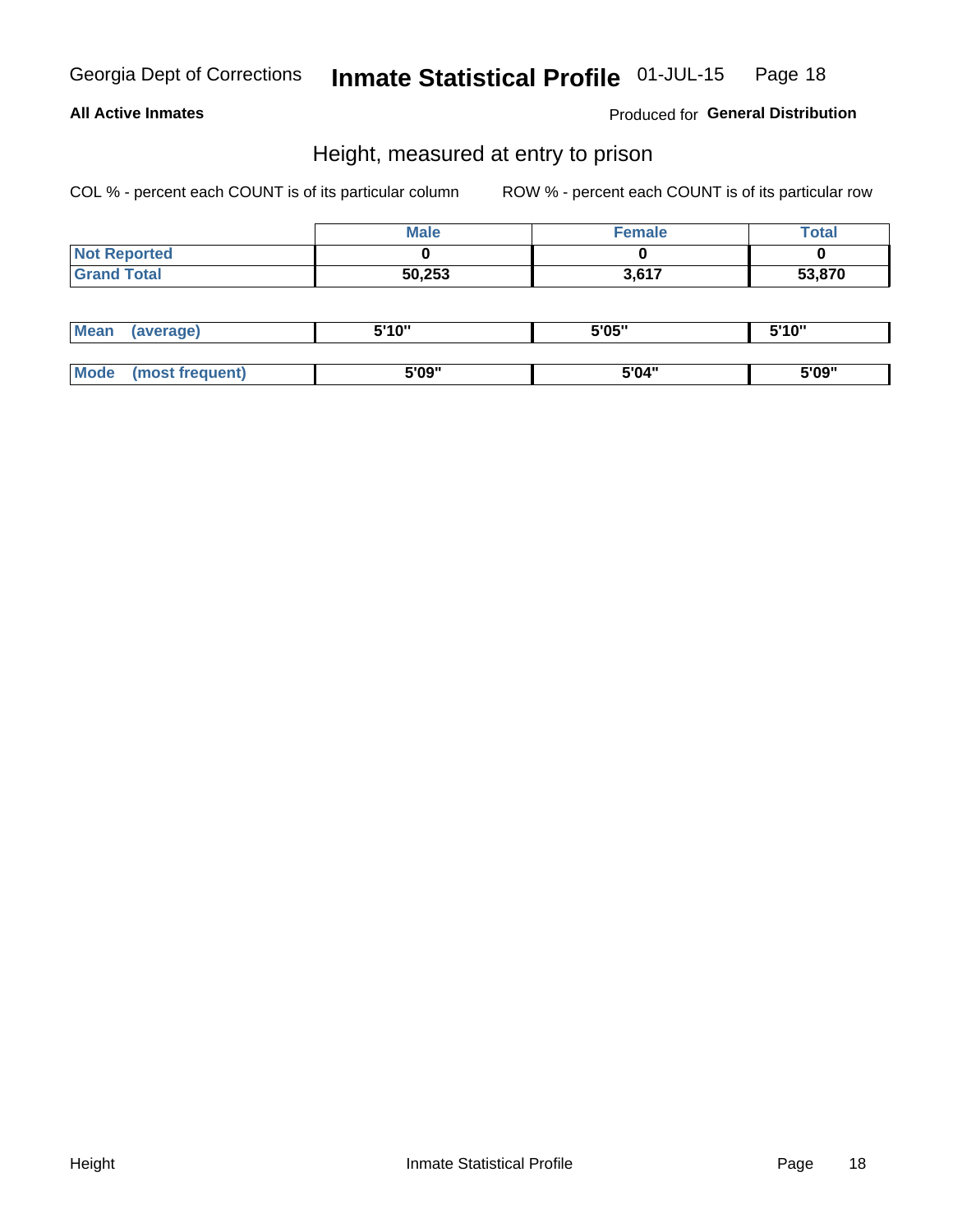**All Active Inmates** 

Produced for General Distribution

# Weight, measured at entry to prison

COL % - percent each COUNT is of its particular column

|                          |              | <b>Male</b> |         |                         | <b>Female</b>    |        |                | <b>Total</b> |
|--------------------------|--------------|-------------|---------|-------------------------|------------------|--------|----------------|--------------|
| Weight                   | <b>Count</b> | Col %       | Row %   | <b>Count</b>            | Col %            | Row %  | <b>Total</b>   | Col %        |
| <b>Under 80 pounds</b>   | 12           | 0.02%       | 100.00% |                         |                  |        | 12             | 0.02%        |
| 80 - 89 pounds           | $\mathbf 2$  | 0.01%       | 100.00% |                         |                  |        | $\overline{2}$ | 0.01%        |
| 90 - 99 pounds           | 3            | 0.01%       | 20.00%  | 12                      | 0.33%            | 80.00% | 15             | 0.03%        |
| 100 - 109 pounds         | 28           | 0.06%       | 53.85%  | 24                      | 0.67%            | 46.15% | 52             | 0.10%        |
| 110 - 119 pounds         | 96           | 0.19%       | 48.73%  | 101                     | 2.80%            | 51.27% | 197            | 0.37%        |
| 120 - 129 pounds         | 485          | 0.98%       | 72.07%  | 188                     | 5.22%            | 27.93% | 673            | 1.26%        |
| 130 - 139 pounds         | 1,527        | 3.07%       | 81.22%  | 353                     | 9.80%            | 18.78% | 1,880          | 3.53%        |
| 140 - 149 pounds         | 3,257        | 6.56%       | 89.16%  | 396                     | 10.99%           | 10.84% | 3,653          | 6.86%        |
| 150 - 159 pounds         | 5,064        | 10.19%      | 92.17%  | 430                     | 11.93%           | 7.83%  | 5,494          | 10.31%       |
| 160 - 169 pounds         | 6,589        | 13.26%      | 94.05%  | $41\overline{7}$        | 11.57%           | 5.95%  | 7,006          | 13.15%       |
| 170 - 179 pounds         | 6,288        | 12.66%      | 94.44%  | 370                     | 10.27%           | 5.56%  | 6,658          | 12.50%       |
| 180 - 189 pounds         | 6,542        | 13.17%      | 95.31%  | 322                     | 8.94%            | 4.69%  | 6,864          | 12.88%       |
| 190 - 199 pounds         | 4,545        | 9.15%       | 95.62%  | 208                     | 5.77%            | 4.38%  | 4,753          | 8.92%        |
| 200 - 209 pounds         | 4,029        | 8.11%       | 95.50%  | 190                     | 5.27%            | 4.50%  | 4,219          | 7.92%        |
| 210 - 219 pounds         | 3,021        | 6.08%       | 96.30%  | 116                     | 3.22%            | 3.70%  | 3,137          | 5.89%        |
| 220 - 229 pounds         | 2,395        | 4.82%       | 95.65%  | 109                     | 3.03%            | 4.35%  | 2,504          | 4.70%        |
| 230 - 239 pounds         | 1,655        | 3.33%       | 94.25%  | 101                     | 2.80%            | 5.75%  | 1,756          | 3.30%        |
| 240 - 249 pounds         | 1,201        | 2.42%       | 93.90%  | 78                      | 2.16%            | 6.10%  | 1,279          | 2.40%        |
| 250 - 259 pounds         | 885          | 1.78%       | 94.45%  | 52                      | 1.44%            | 5.55%  | 937            | 1.76%        |
| 260 - 269 pounds         | 596          | 1.20%       | 93.42%  | 42                      | 1.17%            | 6.58%  | 638            | 1.20%        |
| 270 - 279 pounds         | 421          | 0.85%       | 96.12%  | 17                      | 0.47%            | 3.88%  | 438            | 0.82%        |
| 280 - 289 pounds         | 314          | 0.63%       | 93.45%  | 22                      | 0.61%            | 6.55%  | 336            | 0.63%        |
| 290 - 299 pounds         | 176          | 0.35%       | 95.14%  | 9                       | 0.25%            | 4.86%  | 185            | 0.35%        |
| 300 - 309 pounds         | 170          | 0.34%       | 87.63%  | 24                      | 0.67%            | 12.37% | 194            | 0.36%        |
| 310 - 319 pounds         | 92           | 0.19%       | 96.84%  | 3                       | 0.08%            | 3.16%  | 95             | 0.18%        |
| 320 - 329 pounds         | 85           | 0.17%       | 96.59%  | 3                       | 0.08%            | 3.41%  | 88             | 0.17%        |
| 330 - 339 pounds         | 54           | 0.11%       | 94.74%  | 3                       | 0.08%            | 5.26%  | 57             | 0.11%        |
| 340 - 349 pounds         | 37           | 0.07%       | 90.24%  | $\overline{\mathbf{4}}$ | 0.11%            | 9.76%  | 41             | 0.08%        |
| 350 - 359 pounds         | 41           | 0.08%       | 87.23%  | 6                       | 0.17%            | 12.77% | 47             | 0.09%        |
| 360 - 369 pounds         | 16           | 0.03%       | 100.00% |                         |                  |        | 16             | 0.03%        |
| 370 - 379 pounds         | 18           | 0.04%       | 94.74%  | 1                       | 0.03%            | 5.26%  | 19             | 0.04%        |
| 380 - 389 pounds         | 9            | 0.02%       | 90.00%  | 1                       | 0.03%            | 10.00% | 10             | 0.02%        |
| 390 - 399 pounds         | 4            | 0.01%       | 80.00%  | 1                       | 0.03%            | 20.00% | 5              | 0.01%        |
| 400 pounds and over      | 24           | 0.05%       | 100.00% |                         |                  |        | 24             | 0.05%        |
| <b>Total Reported</b>    | 49,681       | 100%        | 93.24%  | 3,603                   | 100%             | 6.76%  | 53,284         | 100.1%       |
|                          |              |             |         |                         |                  |        |                |              |
| <b>Not Reported</b>      |              | 572         |         |                         | $\overline{14}$  |        |                | 586          |
| <b>Grand Total</b>       |              | 50,253      |         |                         | 3,617            |        |                | 53,870       |
|                          |              |             |         |                         |                  |        |                |              |
| <b>Mean</b><br>(average) |              | 186         |         |                         | $\overline{172}$ |        |                | 185          |
| <b>Median (middle)</b>   |              | 180         |         |                         | 165              |        |                | 180          |
| Mode (most frequent)     |              | 180         |         |                         | 150              |        |                | 180          |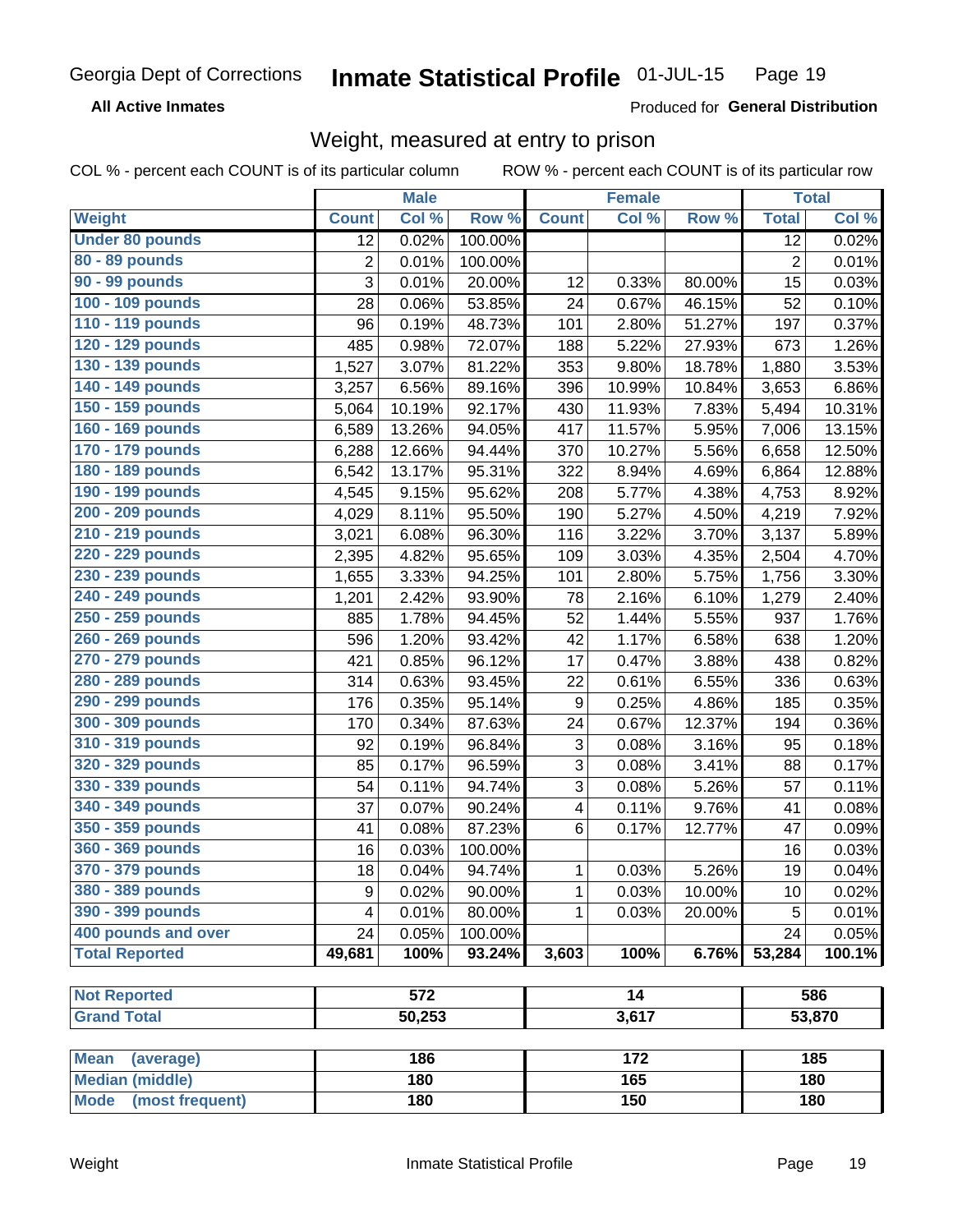#### Inmate Statistical Profile 01-JUL-15 Page 20

**All Active Inmates** 

## Produced for General Distribution

# Veterans validated by Veteran's Administration

COL % - percent each COUNT is of its particular column

|                             | <b>Male</b>  |        |             | <b>Female</b> |        |           | <b>Total</b> |        |
|-----------------------------|--------------|--------|-------------|---------------|--------|-----------|--------------|--------|
| <b>Military service</b>     | <b>Count</b> | Col %  | Row % Count |               | Col %  | Row %     | <b>Total</b> | Col %  |
| <b>Others</b><br>0          | 815          | 34.58% | 97.96%      | 17            | 36.17% | 2.04%     | 832          | 34.61% |
| <b>Air Force</b>            | 910          | 38.61% | 97.74%      | 21            | 44.68% | 2.26%     | 931          | 38.73% |
| $\mathbf{2}$<br><b>Army</b> | 128          | 5.43%  | 96.97%      | 4             | 8.51%  | 3.03%     | 132          | 5.49%  |
| <b>Navy</b><br>3            | 297          | 12.60% | 99.66%      |               | 2.13%  | .34%      | 298          | 12.40% |
| <b>Marines</b><br>4         | 9            | .38%   | 90.00%      |               | 2.13%  | $10.00\%$ | 10           | .42%   |
| <b>Coast Guard</b><br>5.    | 198          | 8.40%  | 98.51%      | 3             | 6.38%  | 1.49%     | 201          | 8.36%  |
| <b>Total Reported</b>       | 2,357        | 100%   | 98.04%      | 47            | 100%   | 1.96%     | 2,404        | 100%   |

| rted<br>NOI | 17.896 | 3,570 | .466   |
|-------------|--------|-------|--------|
|             | 50,253 | 9 G47 | 53.870 |

| <b>Mode (most frequent)</b> | <b>Force</b> | ™∩rra | <b>Force</b><br>- |
|-----------------------------|--------------|-------|-------------------|
|                             |              |       |                   |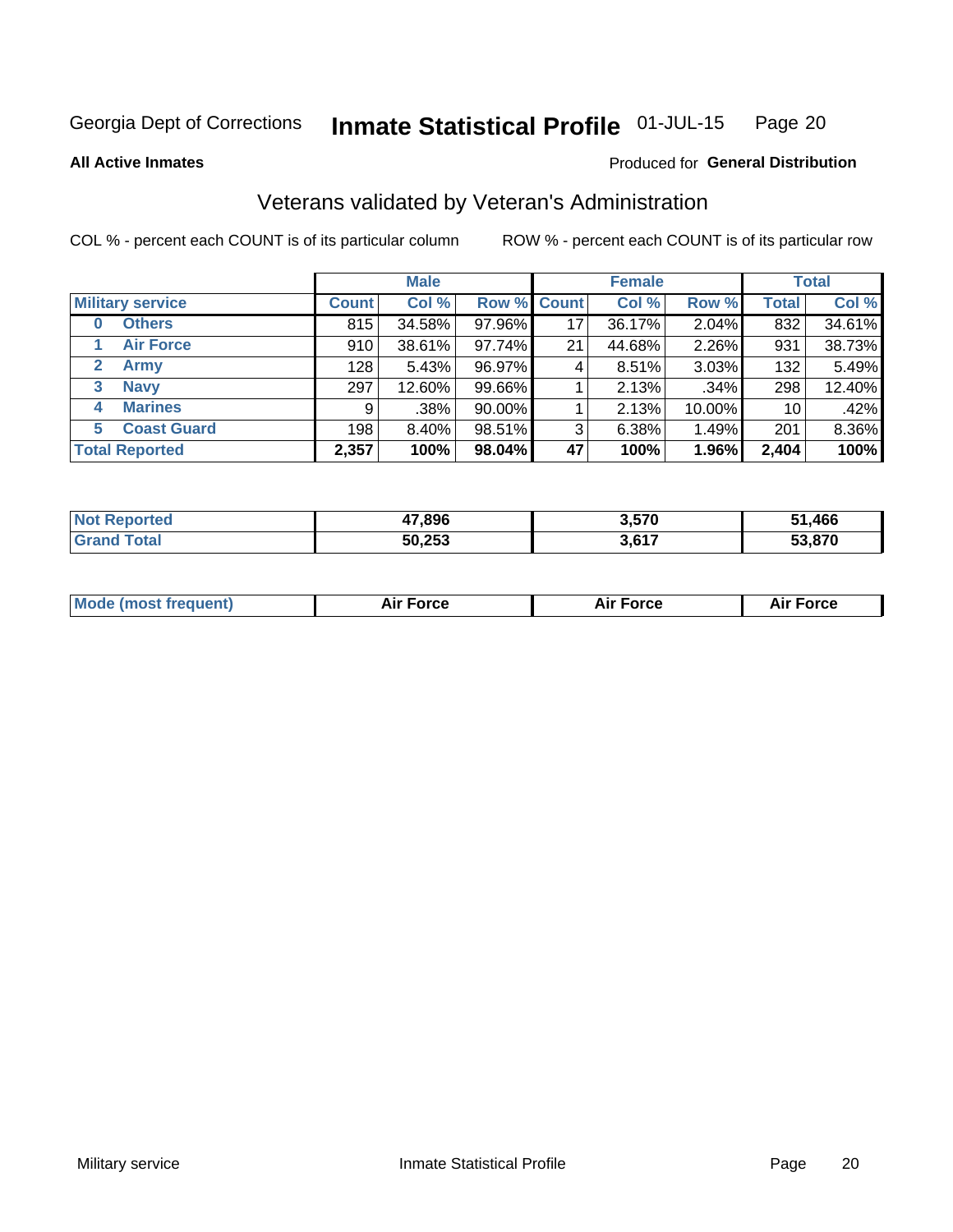#### Inmate Statistical Profile 01-JUL-15 Page 21

**All Active Inmates** 

## Produced for General Distribution

# Type of admission to prison

COL % - percent each COUNT is of its particular column

|    |                                |                | <b>Male</b> |                    |     | <b>Female</b> |       |        | <b>Total</b> |
|----|--------------------------------|----------------|-------------|--------------------|-----|---------------|-------|--------|--------------|
|    | <b>Type of Admission</b>       | <b>Count</b>   | Col %       | <b>Row % Count</b> |     | Col %         | Row % | Total  | Col %        |
| 52 | <b>New Sentence</b>            | 41,106         | 81.84%      | 93.30% 2,953       |     | 81.66%        | 6.70% | 44,059 | 81.83%       |
| 53 | <b>Probation Rev Partial</b>   | 1,825          | 3.63%       | 90.53%             | 191 | 5.28%         | 9.47% | 2,016  | 3.74%        |
| 54 | <b>Probation Rev Remainder</b> | 2,774          | 5.52%       | 91.04%             | 273 | 7.55%         | 8.96% | 3,047  | 5.66%        |
| 55 | <b>Parole Rev New Sentence</b> | 1,845          | 3.67%       | 96.24%             | 72  | 1.99%         | 3.76% | 1,917  | 3.56%        |
| 56 | <b>Parole Rev No New</b>       | 2,611          | 5.20%       | 95.36%             | 127 | 3.51%         | 4.64% | 2,738  | 5.09%        |
|    | <b>Sentence</b>                |                |             |                    |     |               |       |        |              |
| 57 | <b>Released In Error</b>       | 6              | .01%        | 100.00%            |     |               |       | 6      | .01%         |
| 65 | <b>Return Appeal/Bond</b>      | 2              | .01%        | 100.00%            |     |               |       | 2      | .01%         |
| 66 | <b>Prob Viol/Total Rev</b>     |                | .01%        | 100.00%            |     |               |       |        | .01%         |
| 67 | <b>Admit Fm Other Cust</b>     | 7              | .01%        | 100.00%            |     |               |       | ⇁      | .01%         |
| 69 | <b>New Sent/Par Rev Pnd</b>    | 6              | .01%        | 100.00%            |     |               |       | 6      | .01%         |
| 70 | <b>Life W/O Parole</b>         | 14             | .03%        | 100.00%            |     |               |       | 14     | .03%         |
| 72 | <b>Par Rev/Rsn Unknown</b>     | 28             | .06%        | 100.00%            |     |               |       | 28     | .05%         |
| 74 | <b>Pb Parole Rescinded</b>     | $\overline{2}$ | .01%        | 100.00%            |     |               |       | 2      | .01%         |
| 76 | <b>Par Rev/Revoc Center</b>    |                | .01%        | 100.00%            |     |               |       |        | .01%         |
|    | <b>Total Reported</b>          | 50,228         | 100%        | 93.28% 3,616       |     | 100%          | 6.72% | 53,844 | 100%         |

| neo        | nг       |            | nr.    |
|------------|----------|------------|--------|
| <b>NOT</b> | <u>_</u> |            | ZU     |
|            | 50,253   | 647<br>ו ס | 53,870 |

| <b>Mode (most frequent)</b> | <b>New Sentence</b> | <b>New Sentence</b> | <b>New Sentence</b> |
|-----------------------------|---------------------|---------------------|---------------------|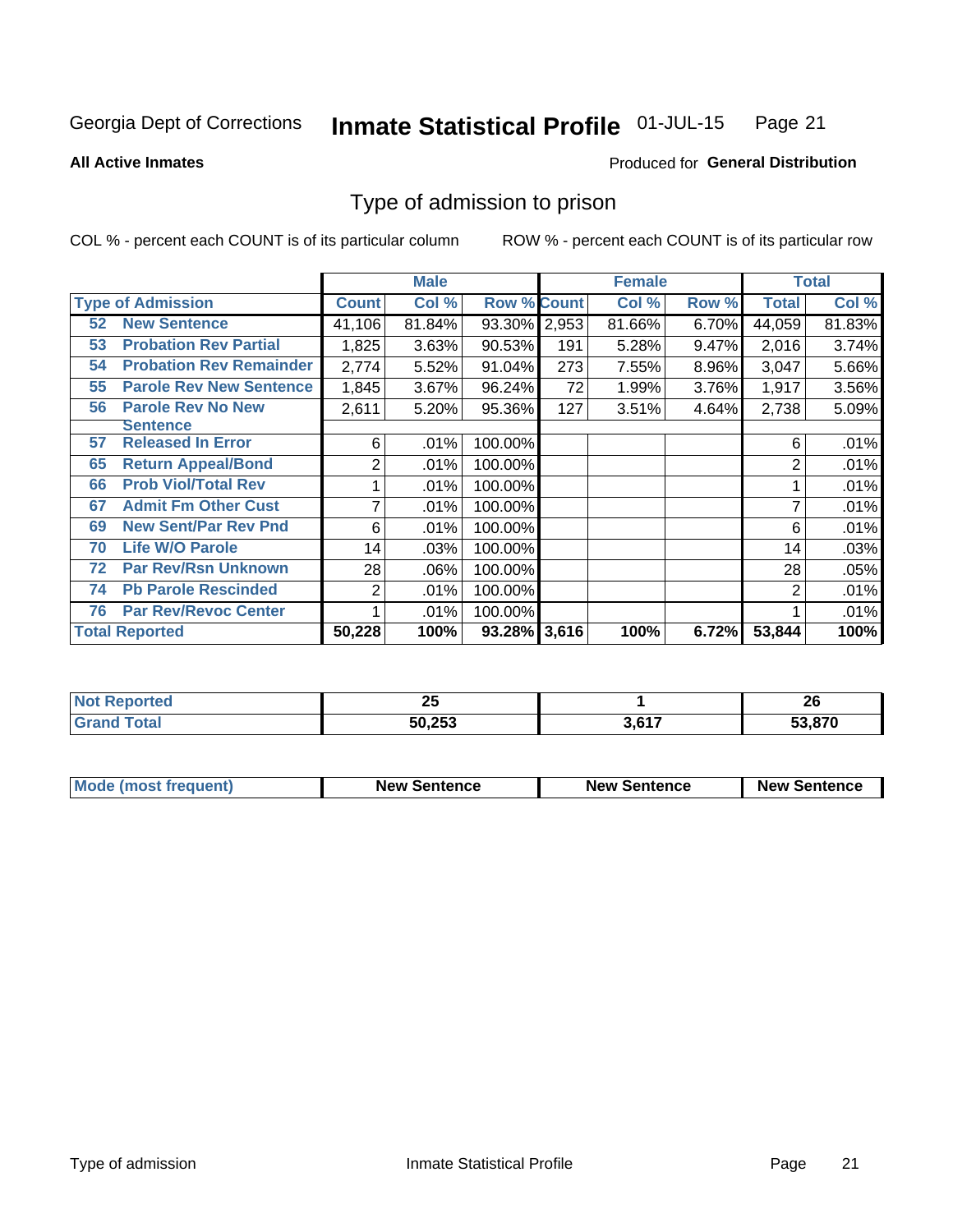#### Inmate Statistical Profile 01-JUL-15 Page 22

**All Active Inmates** 

## Produced for General Distribution

# Current / last supervision level

COL % - percent each COUNT is of its particular column

|                        | <b>Male</b>  |           | <b>Female</b>      |       |        | <b>Total</b> |        |        |
|------------------------|--------------|-----------|--------------------|-------|--------|--------------|--------|--------|
| <b>Security Status</b> | <b>Count</b> | Col %     | <b>Row % Count</b> |       | Col %  | Row %        | Total  | Col %  |
| 3 Minimum              | 4.075        | $8.11\%$  | 73.82%             | 1,445 | 39.97% | 26.18%       | 5,520  | 10.25% |
| 4 Medium               | 37,686       | 75.01%    | $95.03\%$          | 1,972 | 54.55% | 4.97%        | 39,658 | 73.64% |
| 5 Close                | 8.479        | $16.88\%$ | 97.72%             | 198   | 5.48%  | $2.28\%$     | 8,677  | 16.11% |
| <b>Total Reported</b>  | 50,240       | 100%      | $93.29\%$          | 3,615 | 100%   | $6.71\%$     | 53,855 | 100%   |

| <b>Still being diagnosed</b> |        |       |        |
|------------------------------|--------|-------|--------|
| <b>Not Reported</b>          |        |       | -11    |
| <b>Grand Total</b>           | 50,253 | 3,617 | 53,870 |

| M | M | . . |
|---|---|-----|
|   |   |     |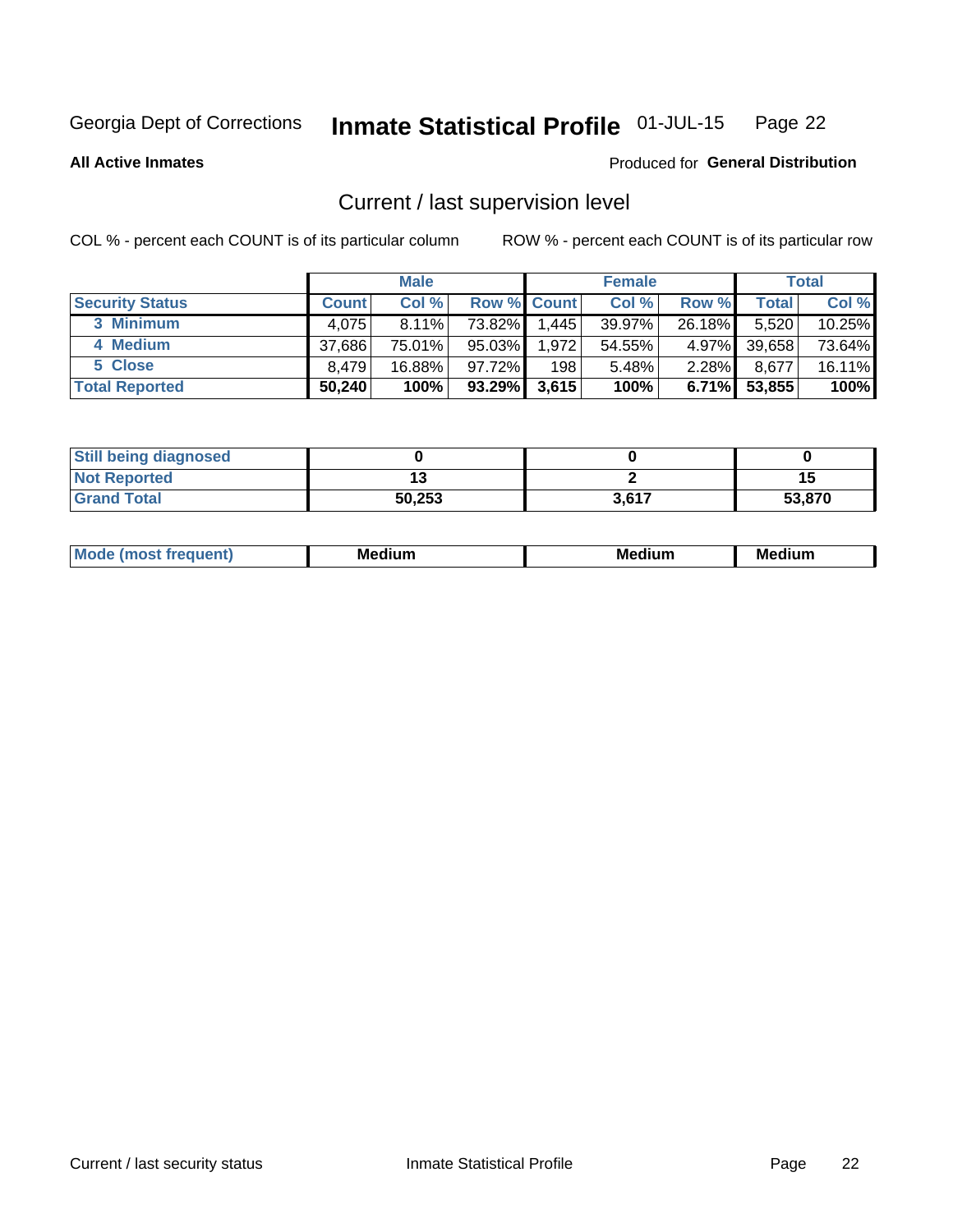#### Inmate Statistical Profile 01-JUL-15 Page 23

**All Active Inmates** 

## Produced for General Distribution

# Current / last type of institution

COL % - percent each COUNT is of its particular column

|                            |                 | <b>Male</b> |             |       | <b>Female</b> |        |              | <b>Total</b> |
|----------------------------|-----------------|-------------|-------------|-------|---------------|--------|--------------|--------------|
| <b>Type of Institution</b> | <b>Count</b>    | Col %       | Row % Count |       | Col %         | Row %  | <b>Total</b> | Col %        |
| <b>County Ci</b>           | 5,061           | 10.12%      | 99.98%      |       | $.03\%$       | .02%   | 5,062        | 9.44%        |
| <b>State Prison</b>        | 34,865          | 69.69%      | 91.20%      | 3,365 | 93.03%        | 8.80%  | 38,230       | 71.26%       |
| <b>Transitional Center</b> | 2,088           | 4.17%       | 89.88%      | 235   | 6.50%         | 10.12% | 2,323        | 4.33%        |
| <b>Private Prison</b>      | 7,995           | 15.98%      | 100.00%     |       |               |        | 7,995        | 14.90%       |
| <b>County Jail</b>         | 12 <sup>°</sup> | .02%        | 92.31%      |       | $.03\%$       | 7.69%  | 13           | .02%         |
| <b>Rsat - Center</b>       | 4               | .01%        | 22.22%      | 14    | .39%          | 77.78% | 18           | .03%         |
| <b>State Hospital</b>      | 3 <sup>1</sup>  | $.01\%$     | 75.00%      |       | .03%          | 25.00% | 4            | .01%         |
| <b>Total Reported</b>      | 50,028          | 100%        | 93.26%      | 3,617 | 100%          | 6.74%  | 53,645       | 100%         |

| ported<br><b>NOT</b> |        |      |               |
|----------------------|--------|------|---------------|
| <b>otal</b>          | 50,028 | 2017 | 53,645<br>33. |

| <b>State Prison</b> | <b>State Prison</b> | State r<br>Prisonl |
|---------------------|---------------------|--------------------|
|                     |                     |                    |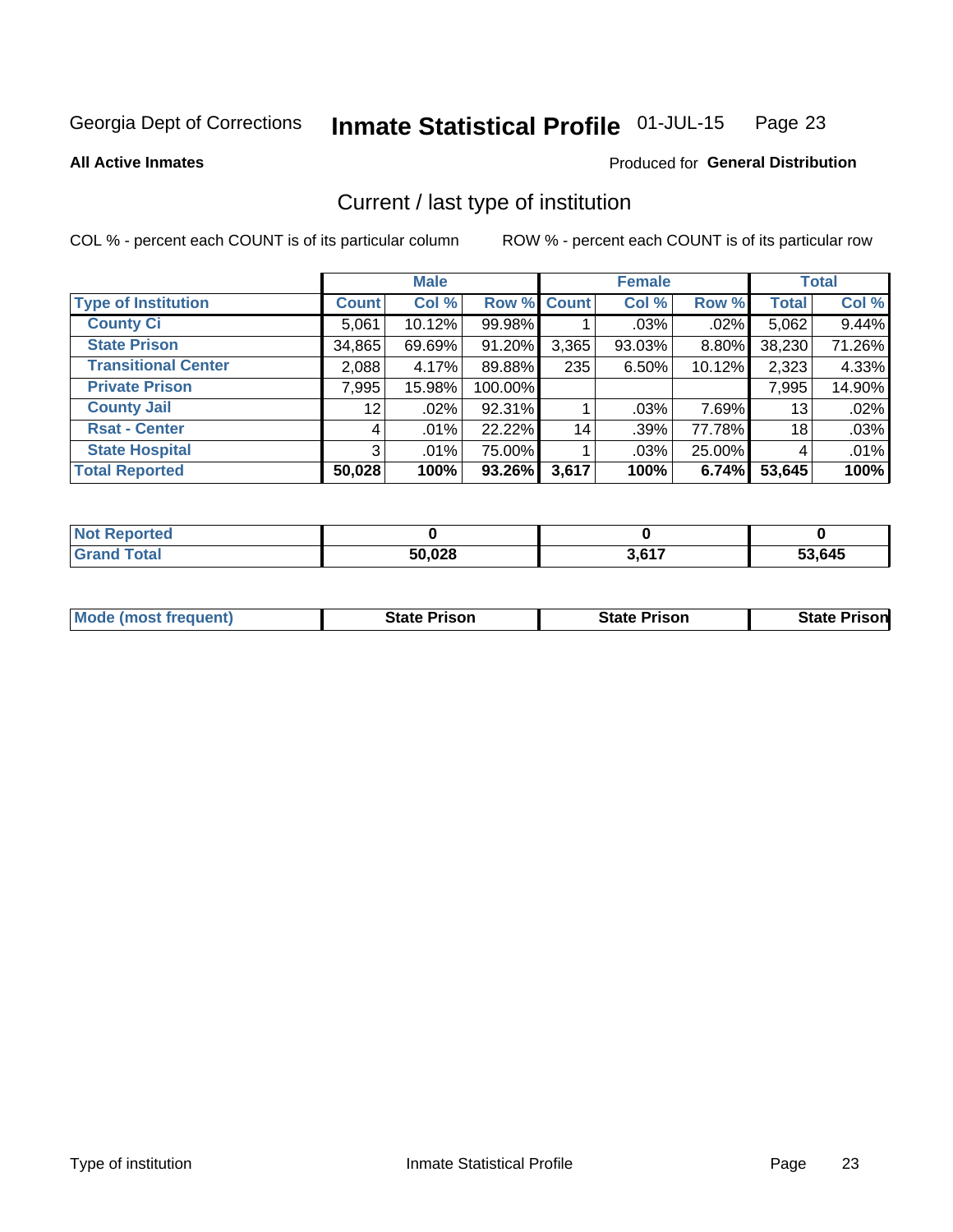#### Inmate Statistical Profile 01-JUL-15 Page 24

**All Active Inmates** 

## Produced for General Distribution

# Institution type - transitional centers

COL % - percent each COUNT is of its particular column

|                                          |              | <b>Male</b> |         |              | <b>Female</b> |         |              | <b>Total</b> |
|------------------------------------------|--------------|-------------|---------|--------------|---------------|---------|--------------|--------------|
| <b>Institution Type - Trans. Centers</b> | <b>Count</b> | Col %       | Row %   | <b>Count</b> | Col %         | Row %   | <b>Total</b> | Col %        |
| <b>Albany Tc</b>                         | 151          | 6.65%       | 100.00% |              |               |         | 151          | 5.78%        |
| <b>Arrendale State Prison</b>            |              |             |         | 108          | 31.49%        | 100.00% | 108          | 4.13%        |
| <b>Atlanta Tc</b>                        | 272          | 11.99%      | 100.00% |              |               |         | 272          | 10.41%       |
| <b>Augusta Tc</b>                        | 214          | 9.43%       | 100.00% |              |               |         | 214          | 8.19%        |
| <b>Charles D. Hudson Tc</b>              | 151          | 6.65%       | 100.00% |              |               |         | 151          | 5.78%        |
| <b>Clayton Tc</b>                        | 373          | 16.44%      | 100.00% |              |               |         | 373          | 14.28%       |
| <b>Coastal Tc</b>                        | 265          | 11.68%      | 100.00% |              |               |         | 265          | 10.15%       |
| <b>Columbus Tc</b>                       | 140          | 6.17%       | 100.00% |              |               |         | 140          | 5.36%        |
| <b>Macon Tc</b>                          | 157          | 6.92%       | 100.00% |              |               |         | 157          | 6.01%        |
| <b>Macon Womens Tc</b>                   |              |             |         | 3            | $.87\%$       | 100.00% | 3            | .11%         |
| <b>Metro Tc</b>                          |              |             |         | 232          | 67.64%        | 100.00% | 232          | 8.88%        |
| <b>Phillips State Prison</b>             | 181          | 7.98%       | 100.00% |              |               |         | 181          | 6.93%        |
| <b>Smith Tc</b>                          | 206          | 9.08%       | 100.00% |              |               |         | 206          | 7.89%        |
| <b>Valdosta Tc</b>                       | 159          | 7.01%       | 100.00% |              |               |         | 159          | 6.09%        |
| <b>Total Reported</b>                    | 2,269        | 100%        | 86.87%  | 343          | 100%          | 13.13%  | 2,612        | 100%         |

| orted<br>$\sim$ |       |     |                                 |
|-----------------|-------|-----|---------------------------------|
| <b>ota</b>      | 2,269 | つれつ | 2.64 <sup>o</sup><br><u>י ג</u> |

| Mode (most frequent) | <b>Clayton Tc</b> | <b>Metro Tc</b> | <b>Clayton Tc</b> |
|----------------------|-------------------|-----------------|-------------------|
|                      |                   |                 |                   |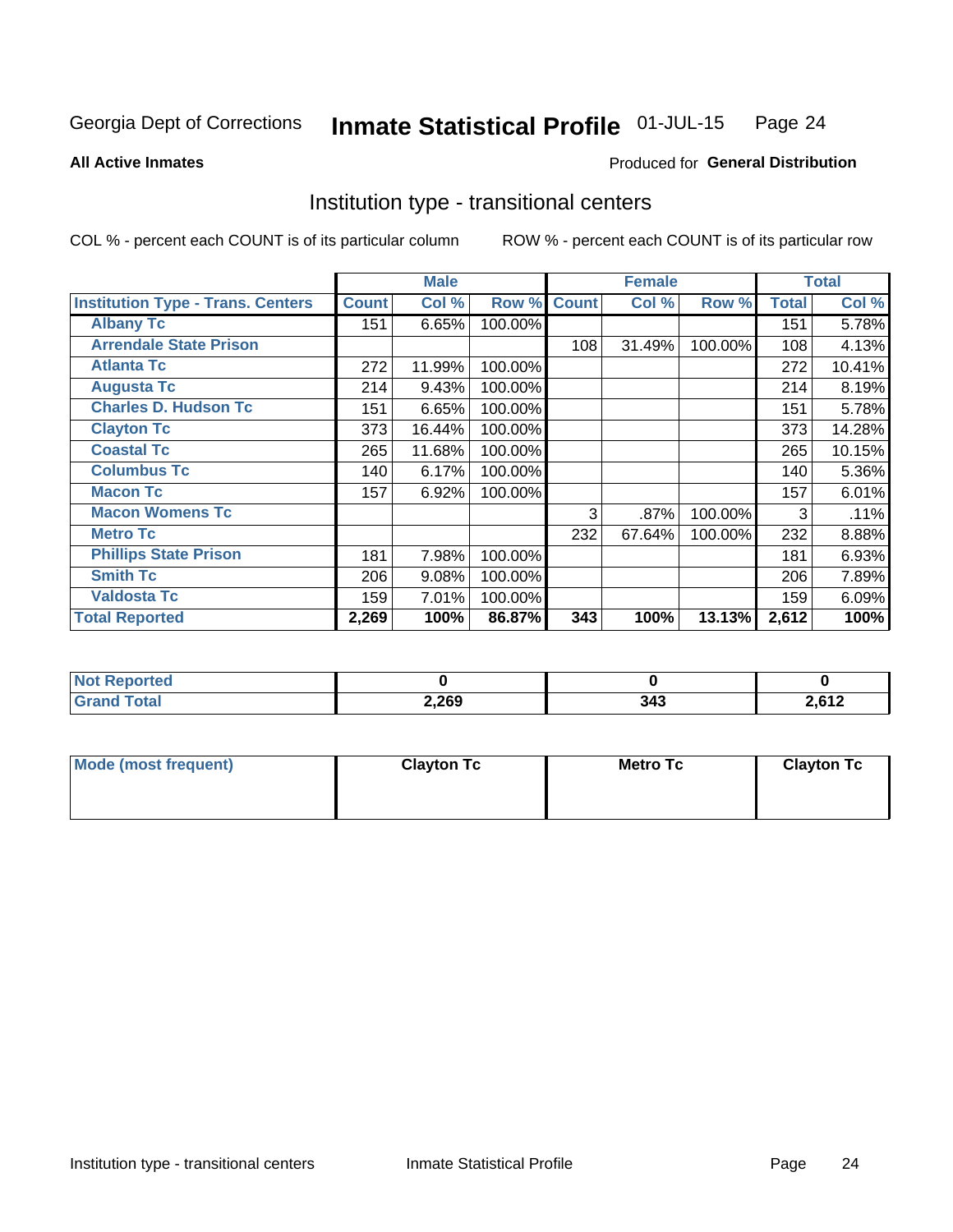#### Inmate Statistical Profile 01-JUL-15 Page 25

**All Active Inmates** 

Produced for General Distribution

## Institution type - county prisons

COL % - percent each COUNT is of its particular column

|                                          |                         | <b>Male</b> |         |              | <b>Female</b> |       |                         | <b>Total</b> |
|------------------------------------------|-------------------------|-------------|---------|--------------|---------------|-------|-------------------------|--------------|
| <b>Institution Type - County Prisons</b> | <b>Count</b>            | Col %       | Row %   | <b>Count</b> | Col %         | Row % | <b>Total</b>            | Col %        |
| <b>Baldwin County Ci</b>                 | $\mathbf{1}$            | .02%        | 100.00% |              |               |       | 1                       | .02%         |
| <b>Bulloch County Ci</b>                 | 151                     | 2.98%       | 100.00% |              |               |       | 151                     | 2.98%        |
| <b>Carroll County Ci</b>                 | 243                     | 4.80%       | 100.00% |              |               |       | 243                     | 4.80%        |
| <b>Clarke County Ci</b>                  | 105                     | 2.07%       | 100.00% |              |               |       | 105                     | 2.07%        |
| <b>Clayton County Ci</b>                 | 234                     | 4.62%       | 100.00% |              |               |       | 234                     | 4.62%        |
| <b>Colquitt County Ci</b>                | 186                     | 3.68%       | 100.00% |              |               |       | 186                     | 3.67%        |
| <b>Coweta County Ci</b>                  | 214                     | 4.23%       | 100.00% |              |               |       | 214                     | 4.23%        |
| <b>Decatur County Ci</b>                 | 138                     | 2.73%       | 100.00% |              |               |       | 138                     | 2.73%        |
| <b>Dougherty County Ci</b>               | 1                       | .02%        | 100.00% |              |               |       | 1                       | .02%         |
| <b>Effingham County Ci</b>               | 191                     | 3.77%       | 100.00% |              |               |       | 191                     | 3.77%        |
| <b>Floyd County Ci</b>                   | 422                     | 8.34%       | 100.00% |              |               |       | 422                     | 8.34%        |
| <b>Fulton County Ci</b>                  | 9                       | .18%        | 100.00% |              |               |       | 9                       | .18%         |
| <b>Gilmer County Ci</b>                  | $\overline{\mathbf{4}}$ | .08%        | 100.00% |              |               |       | 4                       | .08%         |
| <b>Grady County Ci</b>                   | $\overline{2}$          | .04%        | 100.00% |              |               |       | $\overline{2}$          | .04%         |
| <b>Gwinnett County Ci</b>                | 123                     | 2.43%       | 100.00% |              |               |       | 123                     | 2.43%        |
| <b>Hall County Ci</b>                    | 215                     | 4.25%       | 100.00% |              |               |       | 215                     | 4.25%        |
| <b>Hancock County Ci</b>                 | 1                       | .02%        | 100.00% |              |               |       | 1                       | .02%         |
| <b>Harris County Ci</b>                  | 130                     | 2.57%       | 100.00% |              |               |       | 130                     | 2.57%        |
| <b>Hart County Ci</b>                    | 5                       | .10%        | 100.00% |              |               |       | 5                       | .10%         |
| <b>Jackson County Ci</b>                 | 155                     | 3.06%       | 100.00% |              |               |       | 155                     | 3.06%        |
| <b>Jefferson County Ci</b>               | 149                     | 2.94%       | 100.00% |              |               |       | 149                     | 2.94%        |
| <b>Meriwether County Ci</b>              | 3                       | .06%        | 100.00% |              |               |       | 3                       | .06%         |
| <b>Miller County Ci</b>                  | $\overline{2}$          | .04%        | 100.00% |              |               |       | $\overline{2}$          | .04%         |
| <b>Mitchell County Ci</b>                | 117                     | 2.31%       | 100.00% |              |               |       | 117                     | 2.31%        |
| <b>Morgan County Ci</b>                  | 1                       | .02%        | 100.00% |              |               |       | 1                       | .02%         |
| <b>Muscogee County Ci</b>                | 536                     | 10.59%      | 100.00% |              |               |       | 536                     | 10.59%       |
| <b>Richmond County Ci</b>                | 229                     | 4.52%       | 100.00% |              |               |       | 229                     | 4.52%        |
| <b>Screven County Ci</b>                 | 146                     | 2.88%       | 100.00% |              |               |       | 146                     | 2.88%        |
| <b>Spalding County Ci</b>                | 390                     | 7.71%       | 100.00% |              |               |       | 390                     | 7.70%        |
| <b>Stewart County Ci</b>                 | $\overline{2}$          | .04%        | 100.00% |              |               |       | $\overline{2}$          | .04%         |
| <b>Sumter County Ci</b>                  | 352                     | 6.96%       | 100.00% |              |               |       | 352                     | 6.95%        |
| <b>Terrell County Ci</b>                 | 137                     | 2.71%       | 100.00% |              |               |       | 137                     | 2.71%        |
| <b>Thomas County Ci</b>                  | 183                     | 3.62%       | 100.00% |              |               |       | 183                     | 3.62%        |
| <b>Tift County Ci</b>                    | $\overline{2}$          | .04%        | 100.00% |              |               |       | $\overline{2}$          | .04%         |
| <b>Troup County Ci</b>                   | 271                     | 5.35%       | 100.00% |              |               |       | 271                     | 5.35%        |
| <b>Upson County Ci</b>                   | $\overline{2}$          | .04%        | 100.00% |              |               |       | $\overline{2}$          | .04%         |
| <b>Walker County Ci</b>                  | 4                       | .08%        | 100.00% |              |               |       | $\overline{\mathbf{4}}$ | .08%         |
| <b>Walton County Ci</b>                  | $\overline{3}$          | .06%        | 100.00% |              |               |       | 3                       | .06%         |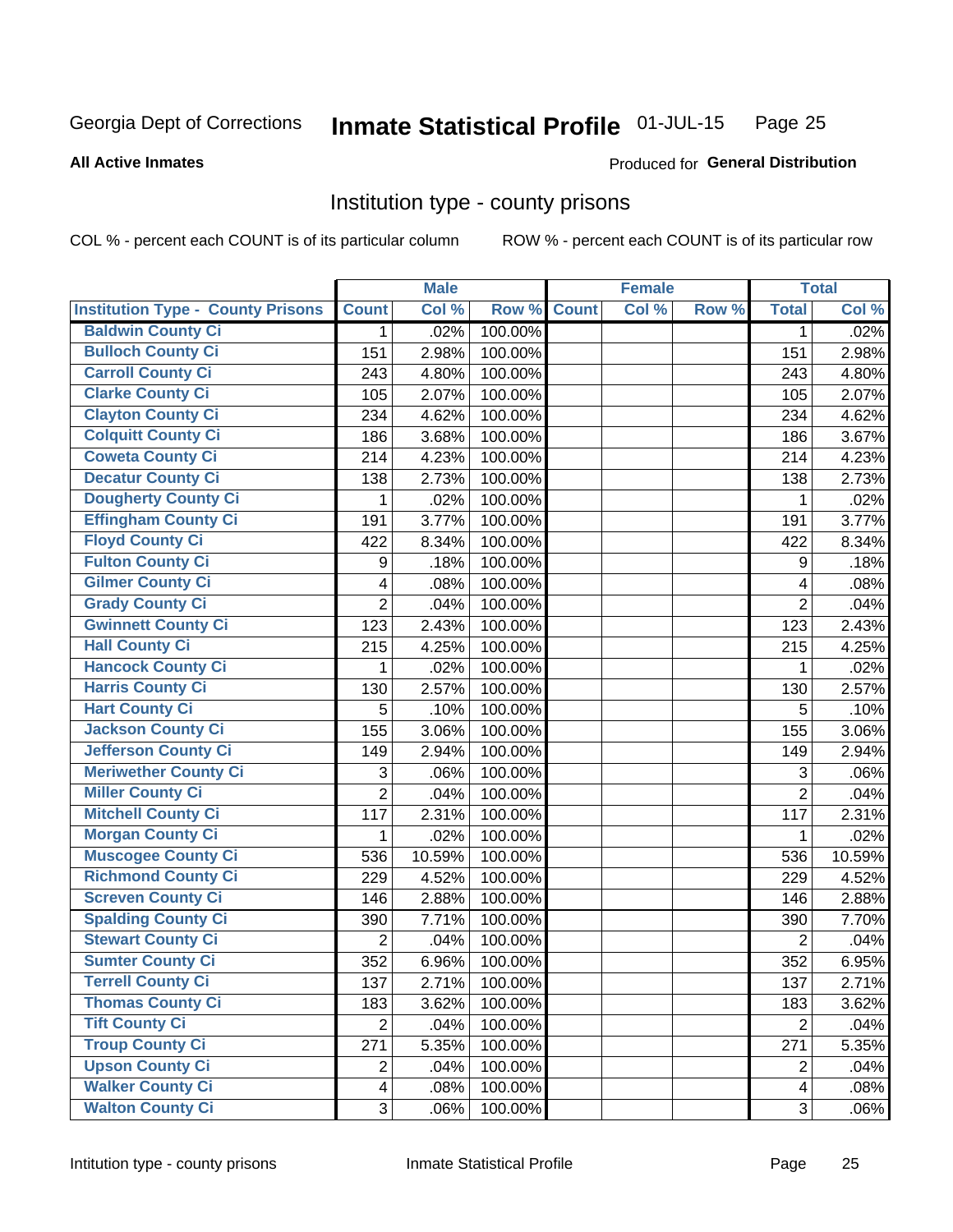#### Inmate Statistical Profile 01-JUL-15 Page 26

**All Active Inmates** 

## Produced for General Distribution

## Institution type - county prisons

COL % - percent each COUNT is of its particular column

|                                          |              | <b>Male</b> |             |  | <b>Female</b> |         | <b>Total</b> |       |
|------------------------------------------|--------------|-------------|-------------|--|---------------|---------|--------------|-------|
| <b>Institution Type - County Prisons</b> | <b>Count</b> | Col%        | Row % Count |  | Col%          | Row %   | Total        | Col % |
| <b>Wilkes County Ci</b>                  |              | $.02\%$     | 100.00%     |  |               |         |              | .02%  |
| <b>Womens Ci</b>                         |              |             |             |  | 100.00%       | 100.00% |              | .02%  |
| <b>Worth County Ci</b>                   |              | $.02\%$     | 100.00%     |  |               |         |              | .02%  |
| <b>Total Reported</b>                    | 5,061        | $100\%$     | 99.98%      |  | 100%          | $.02\%$ | 5,062        | 100%  |

| <u>ica</u><br>. |              |       |
|-----------------|--------------|-------|
| ______          | <b>E</b> ner | 5,062 |

| Mode (most frequent) | <b>Muscogee County Ci</b> | <b>Womens Cil Muscogee County</b> |
|----------------------|---------------------------|-----------------------------------|
|                      |                           |                                   |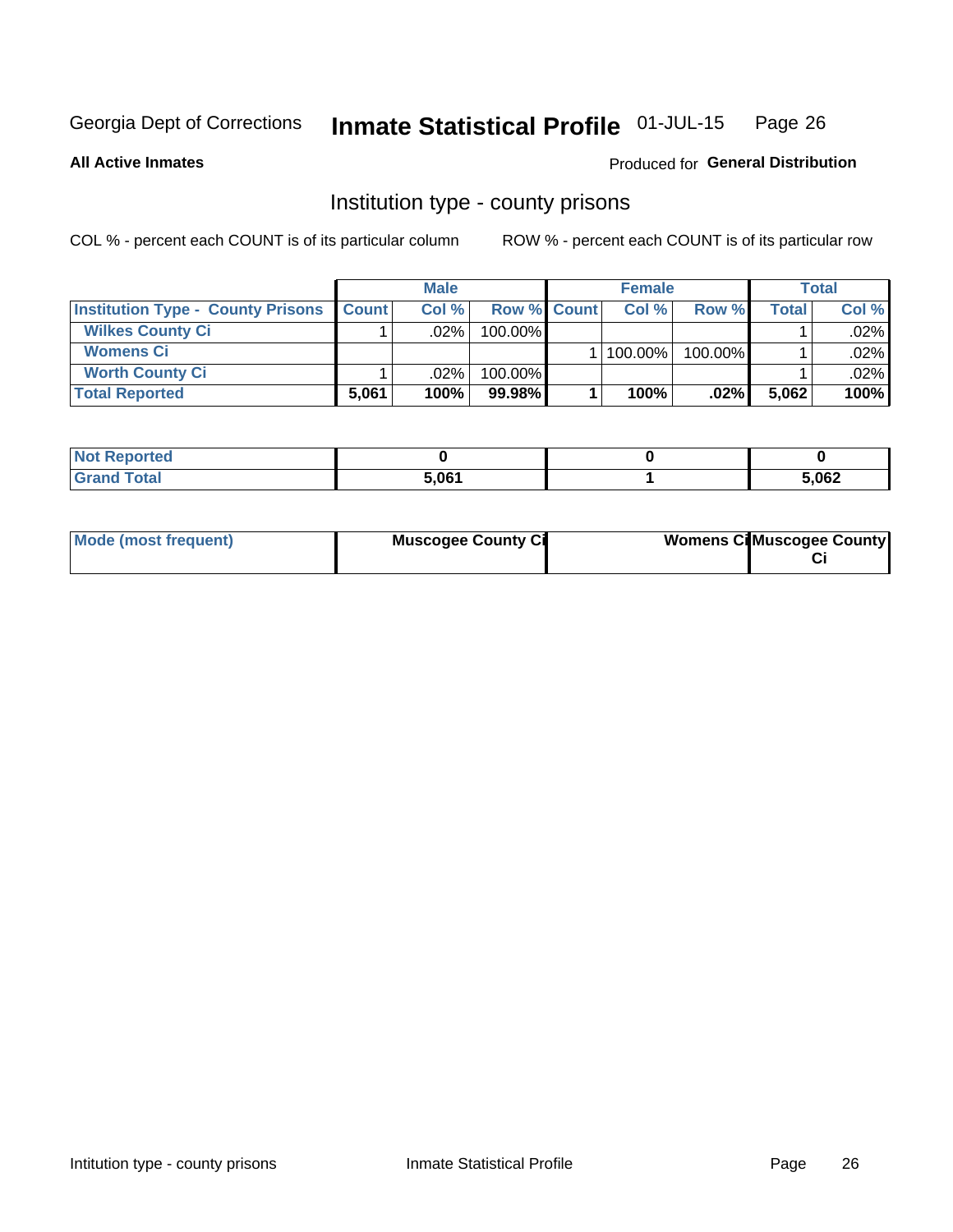#### Inmate Statistical Profile 01-JUL-15 Page 27

#### **All Active Inmates**

## **Produced for General Distribution**

## Institution type - state prisons

COL % - percent each COUNT is of its particular column

|                                         |                | <b>Male</b> |         |              | <b>Female</b> |         | <b>Total</b>   |       |
|-----------------------------------------|----------------|-------------|---------|--------------|---------------|---------|----------------|-------|
| <b>Institution Type - State Prisons</b> | <b>Count</b>   | Col %       | Row %   | <b>Count</b> | Col %         | Row %   | <b>Total</b>   | Col % |
| <b>Arrendale State Prison</b>           |                |             |         | 1,385        | 41.16%        | 100.00% | 1,385          | 3.62% |
| <b>Augusta State Med. Prison</b>        | 1,193          | 3.42%       | 100.00% |              |               |         | 1,193          | 3.12% |
| <b>Autry State Prison</b>               | 1,669          | 4.79%       | 100.00% |              |               |         | 1,669          | 4.37% |
| <b>Baldwin State Prison</b>             | 947            | 2.72%       | 100.00% |              |               |         | 947            | 2.48% |
| <b>Burruss Correctional Training</b>    | 712            | 2.04%       | 100.00% |              |               |         | 712            | 1.86% |
| <b>Ctr</b>                              |                |             |         |              |               |         |                |       |
| <b>Calhoun State Prison</b>             | 1,578          | 4.53%       | 100.00% |              |               |         | 1,578          | 4.13% |
| <b>Central State Prison</b>             | 1,096          | 3.14%       | 100.00% |              |               |         | 1,096          | 2.87% |
| <b>Chatham State Prison</b>             | 6              | .02%        | 100.00% |              |               |         | 6              | .02%  |
| <b>Coastal State Prison</b>             | 1,640          | 4.70%       | 100.00% |              |               |         | 1,640          | 4.29% |
| <b>Dodge State Prison</b>               | 1,223          | 3.51%       | 100.00% |              |               |         | 1,223          | 3.20% |
| <b>Dooly State Prison</b>               | 1,703          | 4.88%       | 100.00% |              |               |         | 1,703          | 4.45% |
| <b>Emanuel - Swainsboro</b>             |                |             |         | 389          | 11.56%        | 100.00% | 389            | 1.02% |
| <b>Ga Diag Class Prison</b>             | 3,170          | 9.09%       | 100.00% |              |               |         | 3,170          | 8.29% |
| <b>Ga State Prison</b>                  | 1,498          | 4.30%       | 100.00% |              |               |         | 1,498          | 3.92% |
| <b>Hancock State Prison</b>             | 1,161          | 3.33%       | 100.00% |              |               |         | 1,161          | 3.04% |
| <b>Hays State Prison</b>                | 1,048          | 3.01%       | 100.00% |              |               |         | 1,048          | 2.74% |
| <b>Helms Facility</b>                   | 12             | .03%        | 40.00%  | 18           | .53%          | 60.00%  | 30             | .08%  |
| <b>Johnson State Prison</b>             | 1,507          | 4.32%       | 100.00% |              |               |         | 1,507          | 3.94% |
| <b>Lee State Prison</b>                 | 734            | 2.11%       | 100.00% |              |               |         | 734            | 1.92% |
| Long                                    | 202            | .58%        | 100.00% |              |               |         | 202            | .53%  |
| <b>Lowndes Unit</b>                     | 7              | .02%        | 100.00% |              |               |         | 7              | .02%  |
| <b>Macon State Prison</b>               | 1,713          | 4.91%       | 100.00% |              |               |         | 1,713          | 4.48% |
| <b>Metro State Prison (W)</b>           |                |             |         | $\mathbf 1$  | .03%          | 100.00% | 1              | .01%  |
| <b>Montgomery State Prison</b>          | 402            | 1.15%       | 100.00% |              |               |         | 402            | 1.05% |
| <b>Phillips State Prison</b>            | 1,019          | 2.92%       | 100.00% |              |               |         | 1,019          | 2.67% |
| <b>Pulaski State Prison</b>             |                |             |         | 1,151        | 34.21%        | 100.00% | 1,151          | 3.01% |
| <b>Putnam State Prison</b>              | $\overline{2}$ | .01%        | 100.00% |              |               |         | 2              | .01%  |
| <b>Rivers State Prison</b>              | $\mathbf{1}$   | .01%        | 100.00% |              |               |         | $\mathbf{1}$   | .01%  |
| <b>Rogers State Prison</b>              | 1,383          | 3.97%       | 100.00% |              |               |         | 1,383          | 3.62% |
| <b>Rutledge State Prison</b>            | 596            | 1.71%       | 100.00% |              |               |         | 596            | 1.56% |
| <b>Smith State Prison</b>               | 1,499          | $4.30\%$    | 100.00% |              |               |         | 1,499          | 3.92% |
| <b>Telfair State Prison</b>             | 1,326          | 3.80%       | 100.00% |              |               |         | 1,326          | 3.47% |
| <b>Valdosta State Prison</b>            | 959            | 2.75%       | 100.00% |              |               |         | 959            | 2.51% |
| <b>Walker State Prison</b>              | 409            | 1.17%       | 100.00% |              |               |         | 409            | 1.07% |
| <b>Ware State Prison</b>                | 1,382          | 3.96%       | 100.00% |              |               |         | 1,382          | 3.61% |
| <b>Washington State Prison</b>          | 1,230          | 3.53%       | 100.00% |              |               |         | 1,230          | 3.22% |
| <b>Wayne State Prison</b>               | $\overline{2}$ | .01%        | 100.00% |              |               |         | $\overline{2}$ | .01%  |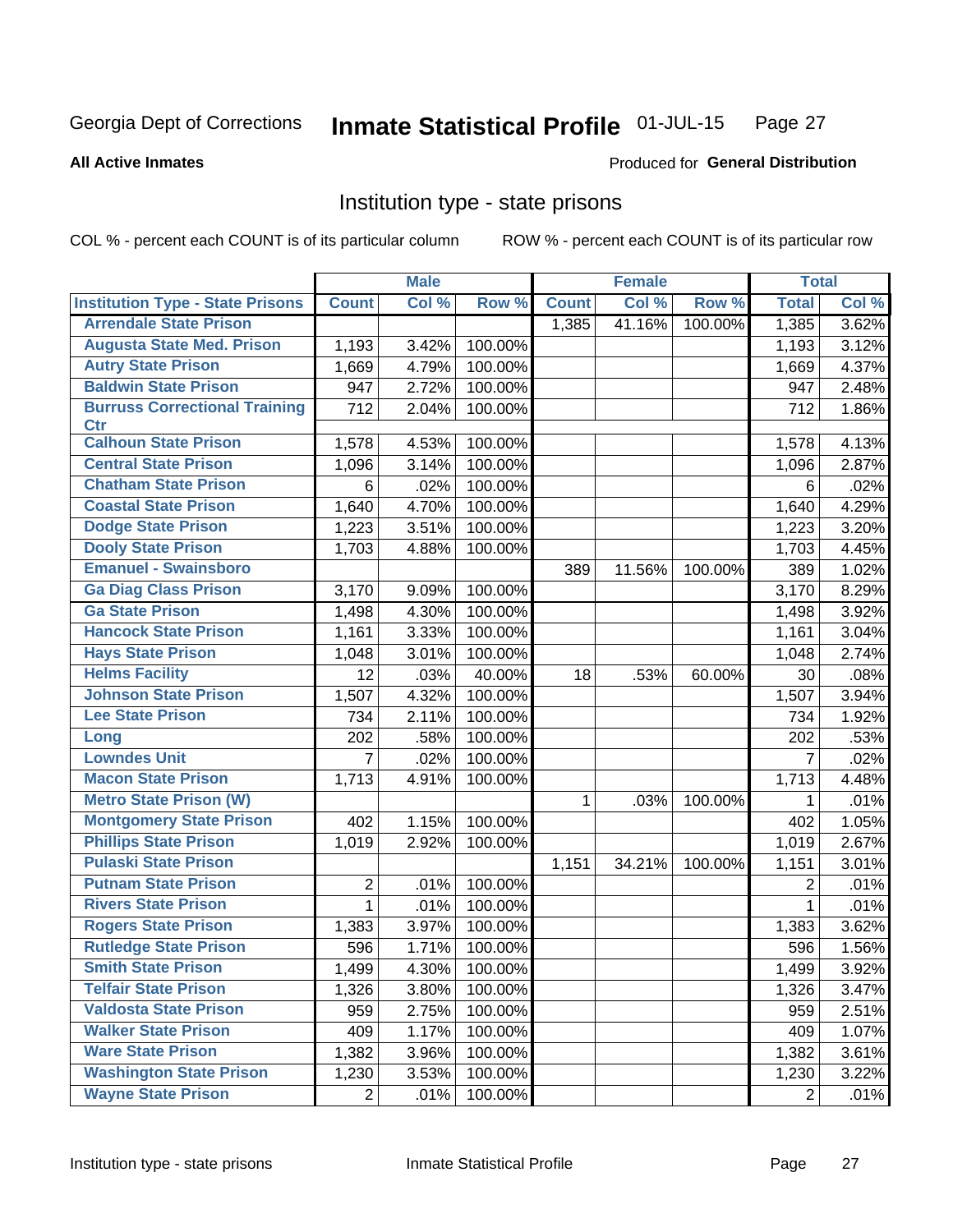#### Inmate Statistical Profile 01-JUL-15 Page 28

#### **All Active Inmates**

## Produced for General Distribution

# Institution type - state prisons

COL % - percent each COUNT is of its particular column

|                                         |              | <b>Male</b>                 |         |                               | <b>Female</b> |         | <b>Total</b>                   |        |  |  |
|-----------------------------------------|--------------|-----------------------------|---------|-------------------------------|---------------|---------|--------------------------------|--------|--|--|
| <b>Institution Type - State Prisons</b> | <b>Count</b> | Col %                       | Row %   | <b>Count</b>                  | Col %         | Row %   | <b>Total</b>                   | Col %  |  |  |
| <b>Whitworth Facility</b>               |              |                             |         | 421                           | 12.51%        | 100.00% | 421                            | 1.10%  |  |  |
| <b>Wilcox State Prison</b>              | 1,836        | 5.27%                       | 100.00% |                               |               |         | 1,836                          | 4.80%  |  |  |
| <b>Total Reported</b>                   | 34,865       | 100%                        | 91.2%   | 3,365                         | 100%          | $8.8\%$ | 38,230                         | 100%   |  |  |
| <b>Not Reported</b>                     |              | 0                           |         |                               | 0             |         |                                | 0      |  |  |
| <b>Grand Total</b>                      |              | 34,865                      |         |                               | 3,365         |         |                                | 38,230 |  |  |
| <b>Mode (most frequent)</b>             |              | <b>Ga Diag Class Prison</b> |         | <b>Arrendale State Prison</b> |               |         | <b>Ga Diag Class</b><br>Prison |        |  |  |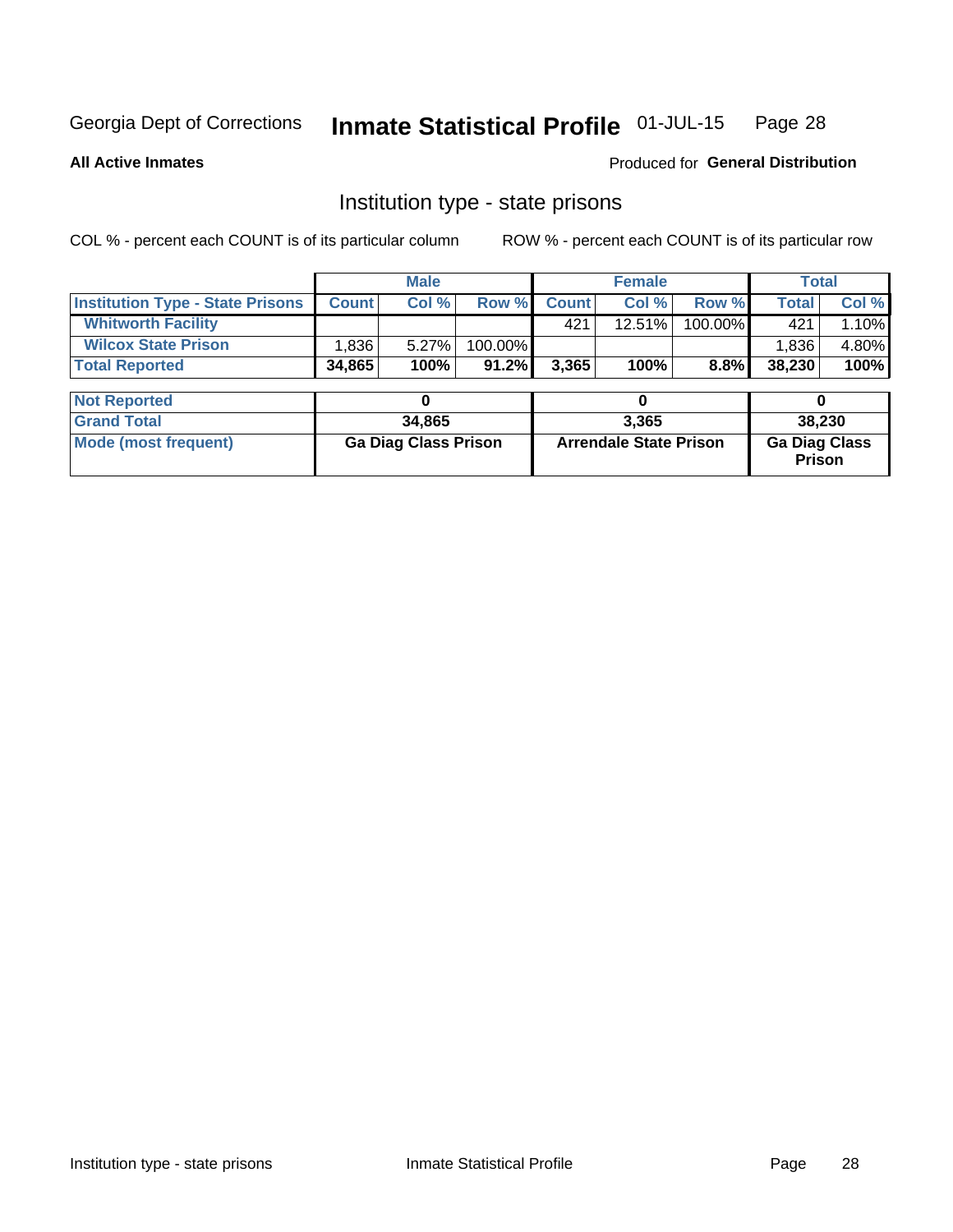#### Inmate Statistical Profile 01-JUL-15 Page 29

#### **All Active Inmates**

## Produced for General Distribution

# Institution type - private prisons

COL % - percent each COUNT is of its particular column

|                                           | <b>Male</b>  |           | <b>Female</b> |  |       | <b>Total</b> |       |        |
|-------------------------------------------|--------------|-----------|---------------|--|-------|--------------|-------|--------|
| <b>Institution Type - Private Prisons</b> | <b>Count</b> | Col%      | Row % Count   |  | Col % | Row %        | Total | Col %  |
| <b>Coffee Corr Facility</b>               | 2,668        | 33.37%    | 100.00%       |  |       |              | 2,668 | 33.37% |
| <b>Jenkins Corr Facility</b>              | 1,165        | 14.57%    | 100.00%       |  |       |              | 1,165 | 14.57% |
| <b>Riverbend Corr Facility</b>            | 1.509        | 18.87%    | 100.00%       |  |       |              | 1,509 | 18.87% |
| <b>Wheeler Corr Facility</b>              | 2,653        | $33.18\%$ | 100.00%       |  |       |              | 2,653 | 33.18% |
| <b>Total Reported</b>                     | 7,995        | 100%      | 100%          |  |       | %।           | 7,995 | 100%   |

| <b>Reported</b><br>∴NO). |       |       |
|--------------------------|-------|-------|
| <b>otal</b>              | 7,995 | 7,995 |

| Mode (most frequent) | <b>Coffee Corr Facility</b> | <b>Null</b> | <b>Coffee Corr</b><br><b>Facility</b> |
|----------------------|-----------------------------|-------------|---------------------------------------|
|----------------------|-----------------------------|-------------|---------------------------------------|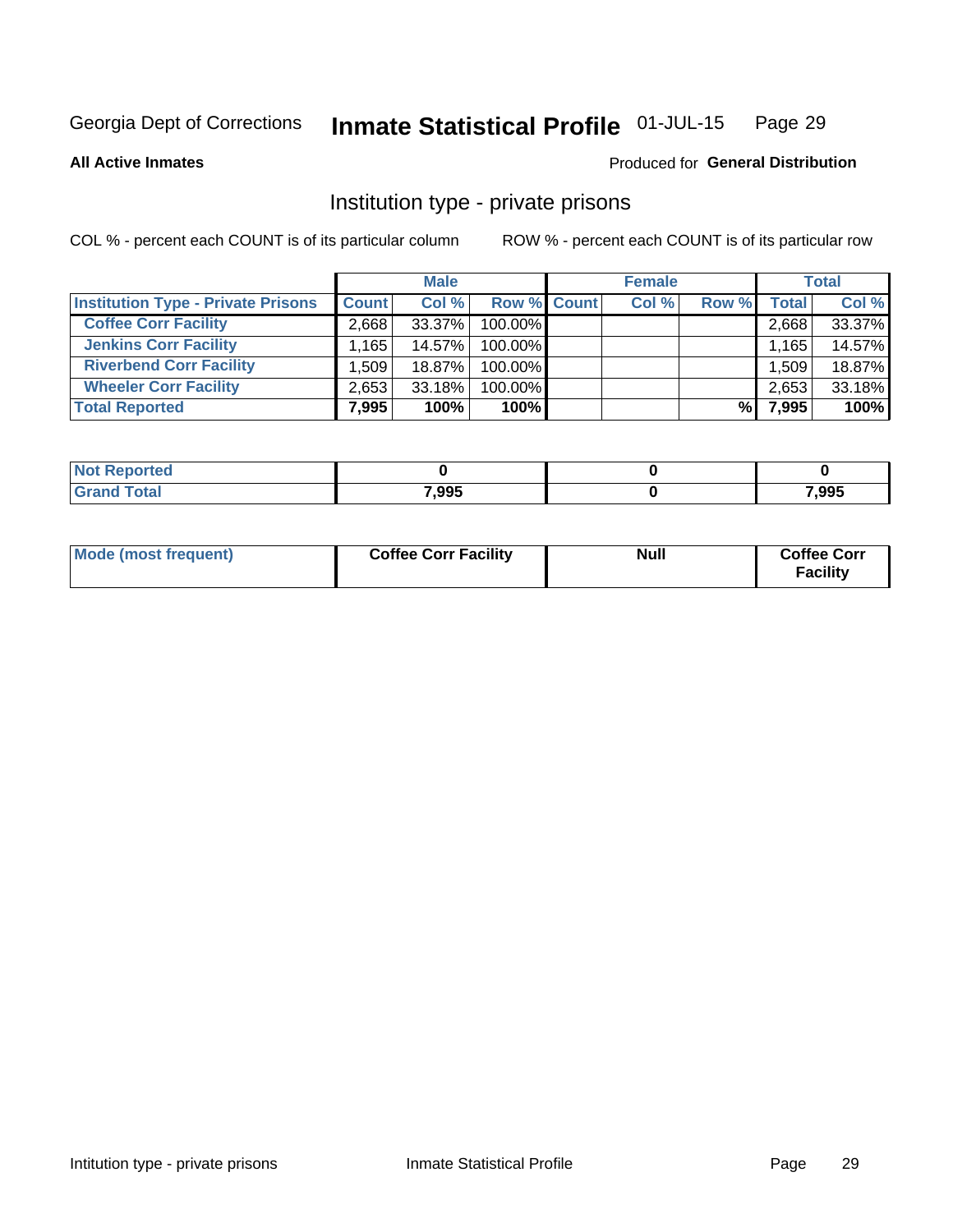#### Inmate Statistical Profile 01-JUL-15 Page 30

**All Active Inmates** 

## Produced for General Distribution

# Institution type - inmate boot camp

COL % - percent each COUNT is of its particular column

|                                      |              | <b>Male</b> |               |              | <b>Female</b> |             | <b>Total</b> |
|--------------------------------------|--------------|-------------|---------------|--------------|---------------|-------------|--------------|
| <b>Institution Type - Boot Camps</b> | <b>Count</b> | Col %       | <b>Row %I</b> | <b>Count</b> | Col %         | Row % Total | Col %        |
| <b>Total Rported</b>                 |              |             |               |              |               |             |              |

| <b>Not Reported</b> |  |  |
|---------------------|--|--|
| <b>Total</b><br>Cro |  |  |

| Mod<br>uamo | Nul.<br>$- - - - - -$ | <b>Null</b> | . .<br>uu.<br>------ |
|-------------|-----------------------|-------------|----------------------|
|             |                       |             |                      |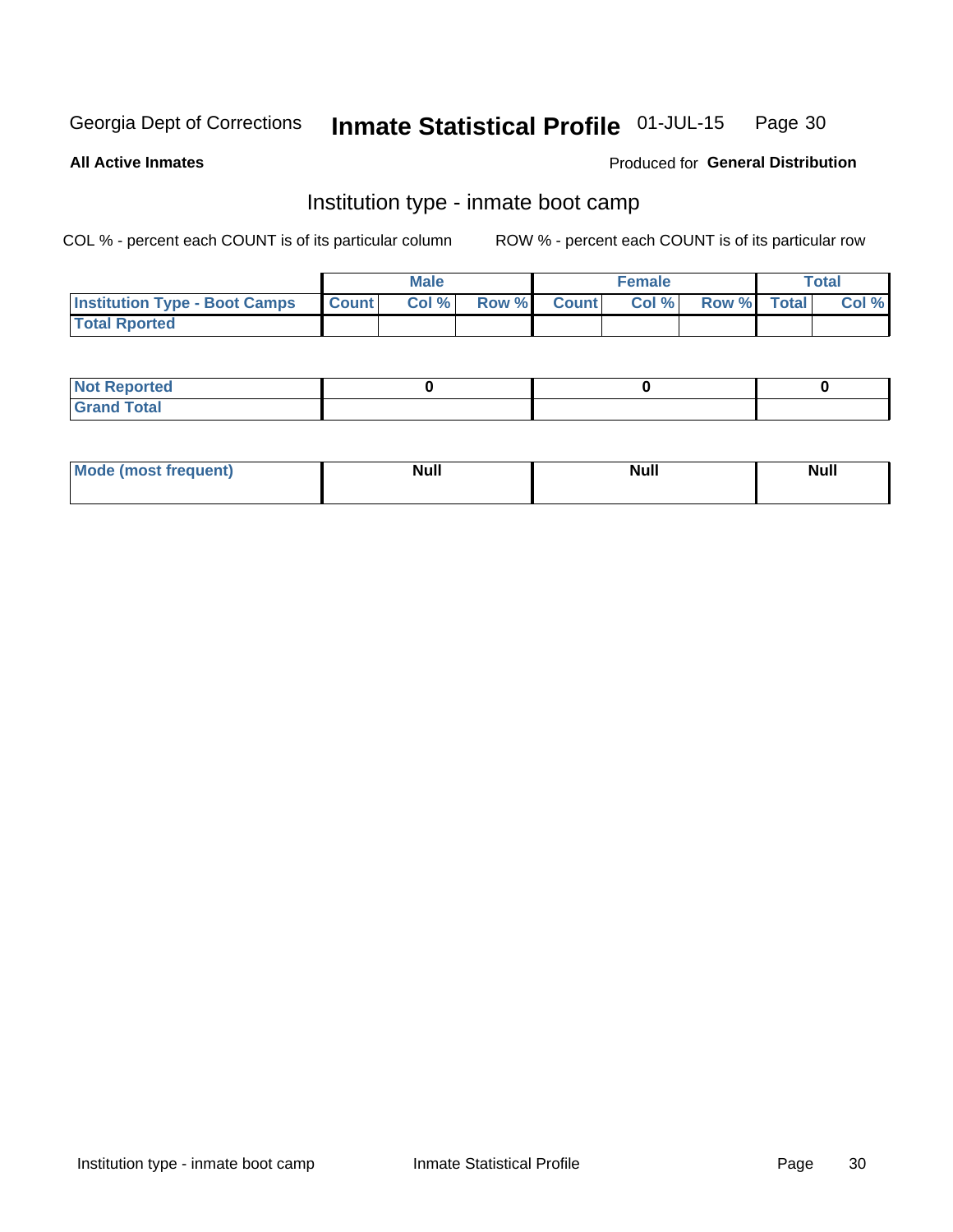#### Inmate Statistical Profile 01-JUL-15 Page 31

**All Active Inmates** 

## Produced for General Distribution

# Number of disciplinary reports

COL % - percent each COUNT is of its particular column

|                                       | <b>Male</b>  |        | <b>Female</b> |       |        | <b>Total</b> |        |        |
|---------------------------------------|--------------|--------|---------------|-------|--------|--------------|--------|--------|
| <b>Number of Disciplinary Reports</b> | <b>Count</b> | Col %  | Row % Count   |       | Col %  | Row %        | Total  | Col %  |
|                                       | 20,494       | 40.78% | 91.06%        | 2,011 | 55.60% | 8.94%        | 22,505 | 41.78% |
|                                       | 6,651        | 13.24% | $92.66\%$     | 527   | 14.57% | 7.34%        | 7,178  | 13.32% |
|                                       | 4,104        | 8.17%  | 94.39%        | 244   | 6.75%  | 5.61%        | 4,348  | 8.07%  |
| 3                                     | 2,870        | 5.71%  | 94.69%        | 161   | 4.45%  | 5.31%        | 3,031  | 5.63%  |
|                                       | 2,164        | 4.31%  | 95.67%        | 98    | 2.71%  | 4.33%        | 2,262  | 4.20%  |
| 5                                     | ,688         | 3.36%  | 94.78%        | 93    | 2.57%  | 5.22%        | 1,781  | 3.31%  |
| <b>More Than 5</b>                    | 12,282       | 24.44% | 96.22%        | 483   | 13.35% | 3.78%        | 12,765 | 23.70% |
| <b>Total Reported</b>                 | 50,253       | 100%   | 93.29%        | 3,617 | 100%   | 6.71%        | 53,870 | 100.0% |

| <b>Not Reported</b> |        |                    |        |
|---------------------|--------|--------------------|--------|
| <b>Total</b>        | 50,253 | 2017<br><b>JUL</b> | 53.870 |

| Mean (average)       | 5.50 | 3.09 | 5.34 |
|----------------------|------|------|------|
| Median (middle)      |      |      |      |
| Mode (most frequent) |      |      |      |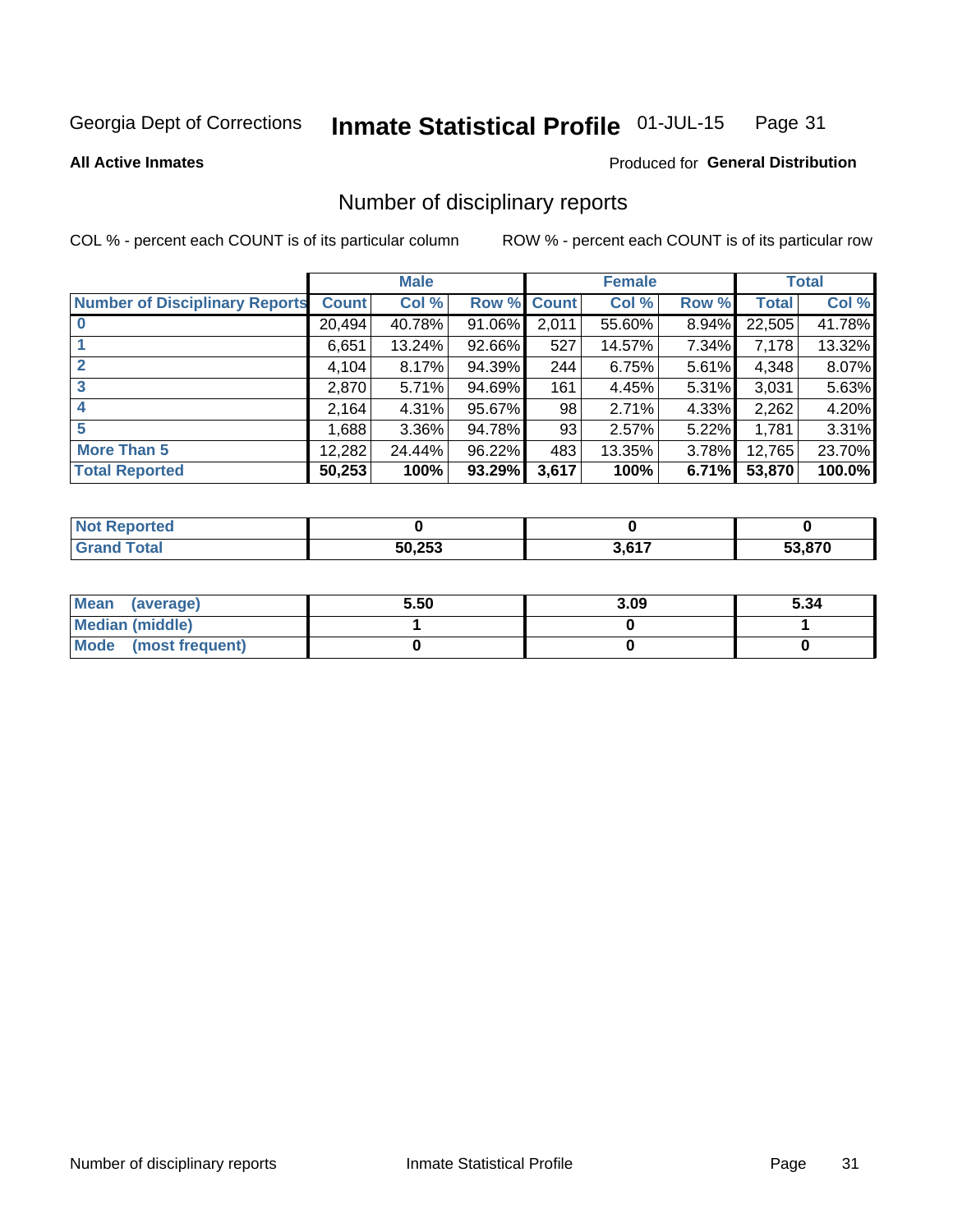#### Inmate Statistical Profile 01-JUL-15 Page 32

**All Active Inmates** 

## **Produced for General Distribution**

# Number of transfers

COL % - percent each COUNT is of its particular column

|                            |              | <b>Male</b> |             |       | <b>Female</b> |          |        | <b>Total</b> |  |
|----------------------------|--------------|-------------|-------------|-------|---------------|----------|--------|--------------|--|
| <b>Number of Transfers</b> | <b>Count</b> | Col %       | Row % Count |       | Col %         | Row %    | Total  | Col %        |  |
| $\bf{0}$                   | 4,122        | 8.20%       | 85.34%      | 708   | 19.57%        | 14.66%   | 4,830  | 8.97%        |  |
|                            | 303          | 0.60%       | 79.95%      | 76    | 2.10%         | 20.05%   | 379    | 0.70%        |  |
| $\mathbf{2}$               | 15,278       | 30.40%      | 91.04%      | 1,504 | 41.58%        | 8.96%    | 16,782 | 31.15%       |  |
| 3                          | 1,470        | 2.93%       | 91.08%      | 144   | 3.98%         | 8.92%    | 1.614  | 3.00%        |  |
| 4                          | 8,019        | 15.96%      | 93.34%      | 572   | 15.81%        | 6.66%    | 8,591  | 15.95%       |  |
| 5                          | .864         | 3.71%       | 94.57%      | 107   | 2.96%         | 5.43%    | 1,971  | 3.66%        |  |
| <b>More Than 5</b>         | 19,197       | 38.20%      | 97.43%      | 506   | 13.99%        | $2.57\%$ | 19,703 | 36.58%       |  |
| <b>Total Reported</b>      | 50,253       | 100%        | 93.29%      | 3,617 | 100%          | 6.71%    | 53,870 | 100.0%       |  |

| Not F<br>Reported |        |      |      |
|-------------------|--------|------|------|
| <b>Total</b>      | 50,253 | 2001 | .870 |

| Mean (average)       | 6.12 | 2.96 | 5.91 |
|----------------------|------|------|------|
| Median (middle)      |      |      |      |
| Mode (most frequent) |      |      |      |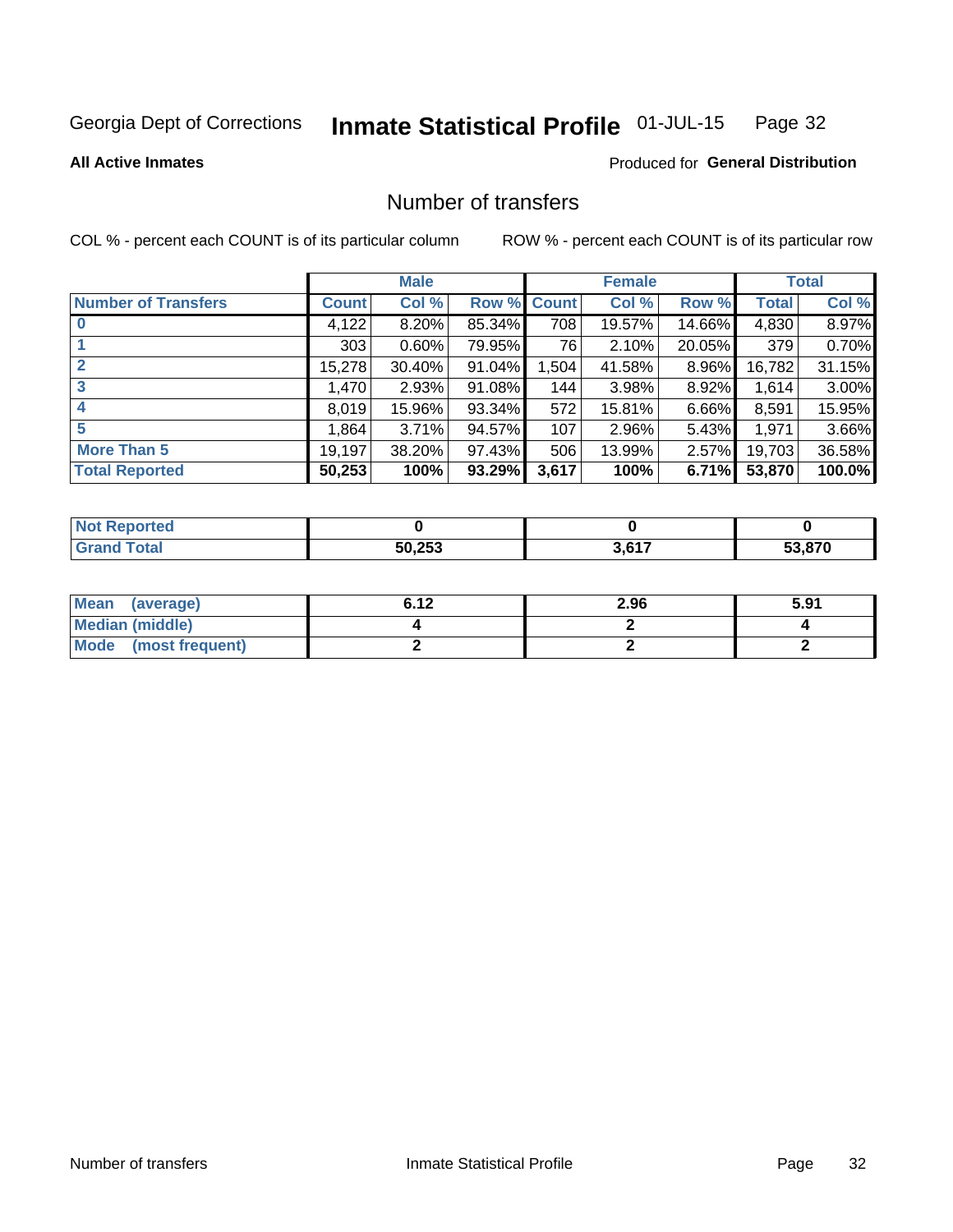#### Inmate Statistical Profile 01-JUL-15 Page 33

**All Active Inmates** 

## **Produced for General Distribution**

# Number of escapes

COL % - percent each COUNT is of its particular column

| <b>Male</b>              |              |        |             | <b>Female</b> | <b>Total</b> |       |        |        |
|--------------------------|--------------|--------|-------------|---------------|--------------|-------|--------|--------|
| <b>Number of Escapes</b> | <b>Count</b> | Col %  | Row % Count |               | Col %        | Row % | Total  | Col %  |
|                          | 49,684       | 98.87% | $93.24\%$   | 3,604         | 99.64%       | 6.76% | 53,288 | 98.92% |
|                          | 527          | 1.05%  | $97.59\%$   | 13            | $0.36\%$     | 2.41% | 540    | 1.00%  |
| 2                        | 35           | 0.07%  | 100.00%     |               |              |       | 35     | 0.06%  |
|                          | 6            | 0.01%  | 100.00%     |               |              |       | 6      | 0.01%  |
|                          |              | 0.01%  | 100.00%     |               |              |       |        | 0.01%  |
| <b>Total Reported</b>    | 50,253       | 100%   | $93.29\%$   | 3,617         | 100%         | 6.71% | 53,870 | 100%   |

| <u>orteo</u> |        |      |        |
|--------------|--------|------|--------|
| Total        | 50.253 | 2017 | 53.870 |

| Mean (average)         |  | .0 |
|------------------------|--|----|
| <b>Median (middle)</b> |  |    |
| Mode (most frequent)   |  |    |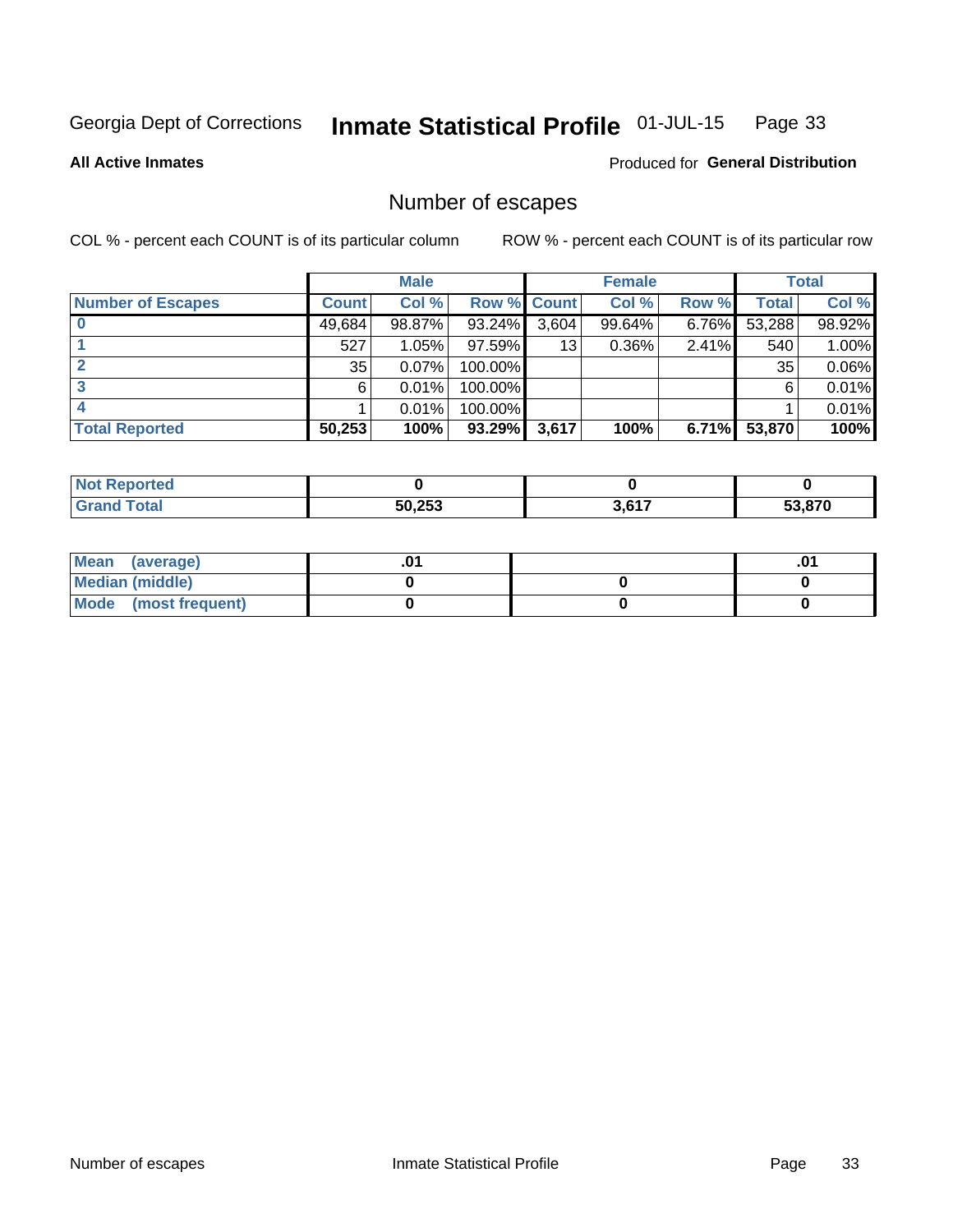#### Inmate Statistical Profile 01-JUL-15 Page 34

**All Active Inmates** 

## Produced for General Distribution

# Split sentences - Probation to follow

COL % - percent each COUNT is of its particular column

|                            | <b>Male</b>  |           |                    | <b>Female</b> |        |       | <b>Total</b>    |        |
|----------------------------|--------------|-----------|--------------------|---------------|--------|-------|-----------------|--------|
| <b>Probation to follow</b> | <b>Count</b> | Col%      | <b>Row % Count</b> |               | Col %  | Row % | Totall          | Col %  |
| <b>Yes</b>                 | 34.045       | 67.75%    | $92.62\%$ 2,713    |               | 75.01% |       | 7.38% 36,758    | 68.23% |
| <b>No</b>                  | 16.208       | $32.25\%$ | 94.72%1            | 904           | 24.99% |       | $5.28\%$ 17,112 | 31.77% |
| <b>Total Reported</b>      | 50,253       | 100%      | $93.29\%$ 3,617    |               | 100%   |       | $6.71\%$ 53,870 | 100%   |

| 50.253 | 0.47<br>י ס.נ | 53.870 |
|--------|---------------|--------|
|        |               |        |

| <b>Mode</b><br>reauent)<br>Yes<br>v.c<br>0٥<br>.<br>. .<br>$\sim$ |
|-------------------------------------------------------------------|
|-------------------------------------------------------------------|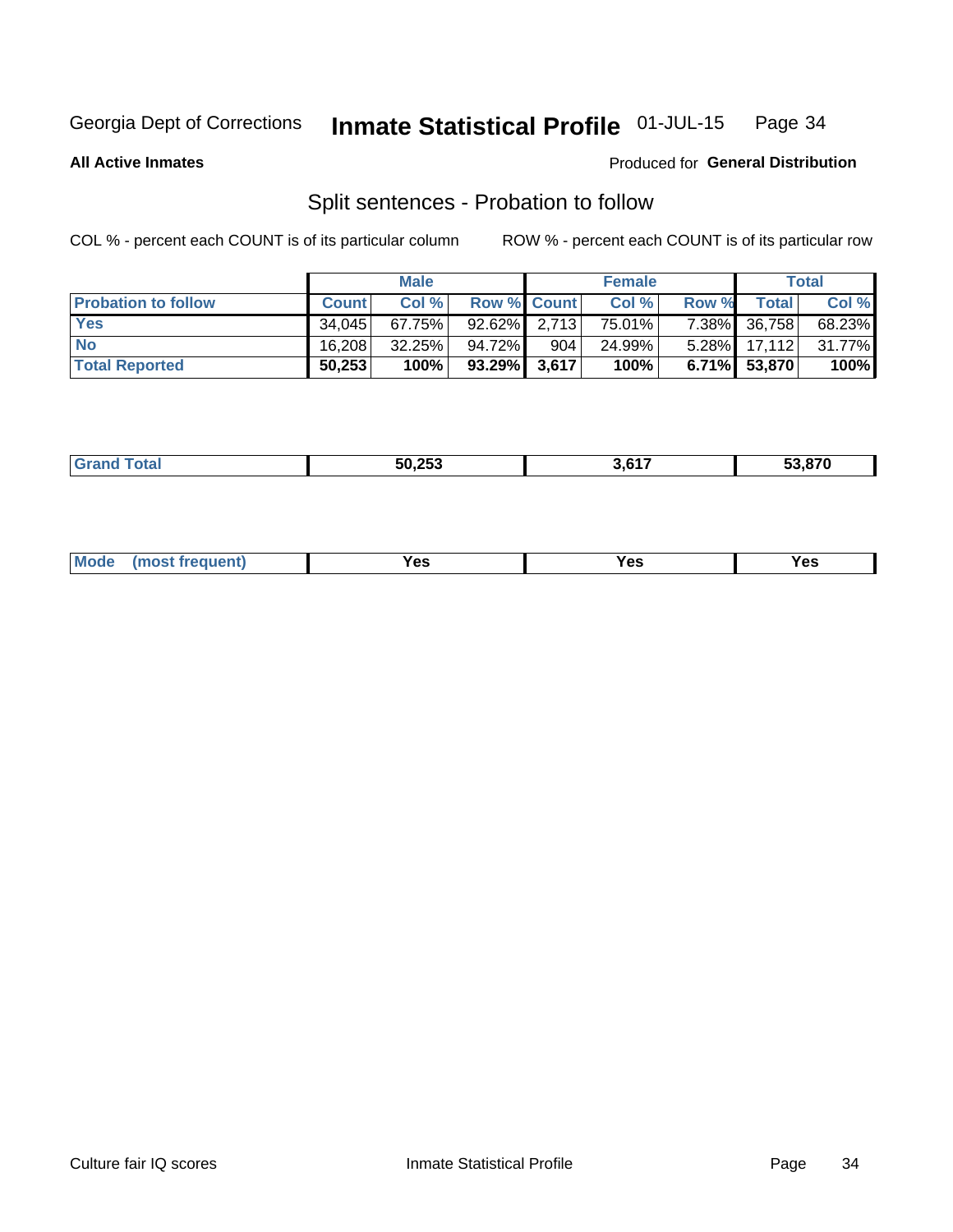#### Inmate Statistical Profile 01-JUL-15 Page 35

**All Active Inmates** 

## Produced for General Distribution

# Probable future release type of still active inmates

COL % - percent each COUNT is of its particular column

|                                         |              | <b>Male</b> |                    |     | <b>Female</b> |          | <b>Total</b> |        |
|-----------------------------------------|--------------|-------------|--------------------|-----|---------------|----------|--------------|--------|
| <b>Probable Future Release Type</b>     | <b>Count</b> | Col %       | <b>Row % Count</b> |     | Col %         | Row %    | <b>Total</b> | Col %  |
| <b>Paroled with probation to follow</b> | 21,375       | 42.88%      | 91.81% 1.906       |     | 52.86%        | 8.19%    | 23,281       | 43.55% |
| Paroled w/o probation to follow         | 8,342        | 16.73%      | 93.13%             | 615 | 17.05%        | 6.87%    | 8,957        | 16.76% |
| <b>Maxout with probation to follow</b>  | 12,046       | 24.16%      | 93.83%             | 792 | 21.96%        | 6.17%    | 12,838       | 24.02% |
| <b>Maxout w/o probation to follow</b>   | 3,342        | 6.70%       | 96.39%             | 125 | 3.47%         | $3.61\%$ | 3,467        | 6.49%  |
| Life, LWOP or death sentence            | 4,745        | 9.52%       | 96.58%             | 168 | 4.66%         | $3.42\%$ | 4,913        | 9.19%  |
| <b>Total Reported</b>                   | 49,850       | 100%        | $93.25\%$ 3,606    |     | 100%          | 6.75%    | 53,456       | 100%   |

| $f \wedge f \wedge f$ | 49,850 | 0.606 | 53,456 |
|-----------------------|--------|-------|--------|

| <b>Mode (most frequent)</b> | <b>PAR with PROB follow</b> | <b>PAR with PROB follow</b> | <b>PAR with PROB</b> |
|-----------------------------|-----------------------------|-----------------------------|----------------------|
|                             |                             |                             | follow               |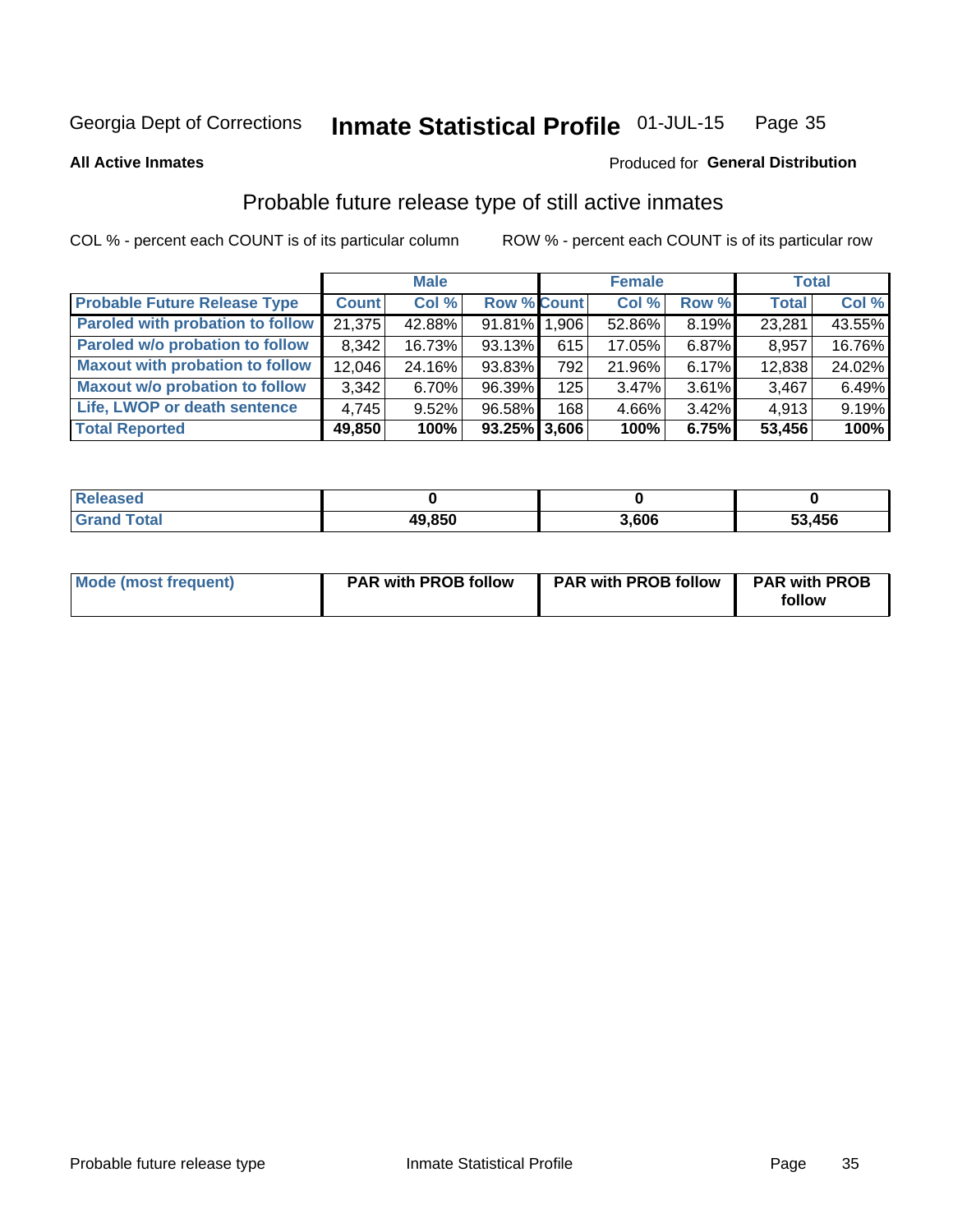## **All Active Inmates**

## Produced for General Distribution

# Time served in current (or last) institution

COL % - percent each COUNT is of its particular column

|                            |              | <b>Male</b> |        |              | <b>Female</b> |        |              | <b>Total</b> |
|----------------------------|--------------|-------------|--------|--------------|---------------|--------|--------------|--------------|
| <b>Time In Institution</b> | <b>Count</b> | Col %       | Row %  | <b>Count</b> | Col %         | Row %  | <b>Total</b> | Col $%$      |
| 0 to 3 months              | 12,209       | 24.30%      | 92.02% | 1,059        | 29.28%        | 7.98%  | 13,268       | 24.63%       |
| <b>3.01 to 6 months</b>    | 7,229        | 14.39%      | 92.35% | 599          | 16.56%        | 7.65%  | 7,828        | 14.53%       |
| 6.01 to 9 months           | 6,798        | 13.53%      | 94.92% | 364          | 10.06%        | 5.08%  | 7,162        | 13.29%       |
| 9.01 to 12 months          | 3,990        | 7.94%       | 92.99% | 301          | 8.32%         | 7.01%  | 4,291        | 7.97%        |
| <b>12.01 to 18 months</b>  | 5,665        | 11.27%      | 94.53% | 328          | 9.07%         | 5.47%  | 5,993        | 11.12%       |
| <b>18.01 to 24 months</b>  | 3,218        | 6.40%       | 95.12% | 165          | 4.56%         | 4.88%  | 3,383        | 6.28%        |
| $2.01$ to 3 years          | 4,230        | 8.42%       | 93.52% | 293          | 8.10%         | 6.48%  | 4,523        | 8.40%        |
| $3.01$ to 4 years          | 2,586        | 5.15%       | 95.74% | 115          | 3.18%         | 4.26%  | 2,701        | 5.01%        |
| 4.01 to 5 years            | 1,447        | 2.88%       | 88.23% | 193          | 5.34%         | 11.77% | 1,640        | 3.04%        |
| 5.01 to 6 years            | 836          | 1.66%       | 94.36% | 50           | 1.38%         | 5.64%  | 886          | 1.64%        |
| $6.01$ to 7 years          | 615          | 1.22%       | 92.90% | 47           | 1.30%         | 7.10%  | 662          | 1.23%        |
| $7.01$ to 8 years          | 303          | 0.60%       | 93.52% | 21           | 0.58%         | 6.48%  | 324          | 0.60%        |
| $8.01$ to 9 years          | 179          | 0.36%       | 93.72% | 12           | 0.33%         | 6.28%  | 191          | 0.35%        |
| 9.01 to 10 years           | 136          | 0.27%       | 91.28% | 13           | 0.36%         | 8.72%  | 149          | 0.28%        |
| Over 10 years              | 812          | 1.62%       | 93.44% | 57           | 1.58%         | 6.56%  | 869          | 1.61%        |
| <b>Total Reported</b>      | 50,253       | 100%        | 93.29% | 3,617        | 100%          | 6.71%  | 53,870       | 100%         |

| Reported<br><b>Not</b> |        |                   |        |
|------------------------|--------|-------------------|--------|
| <b>otal</b>            | 50,253 | <b>2 CAT</b><br>. | 53.870 |

| <b>Mean</b><br>(average) | 23 months | 17 months | 23 months |
|--------------------------|-----------|-----------|-----------|
| Median (middle)          | 8 months  | 7 months  | 8 months  |
| Mode (most frequent)     | 0 months  | months    | l months  |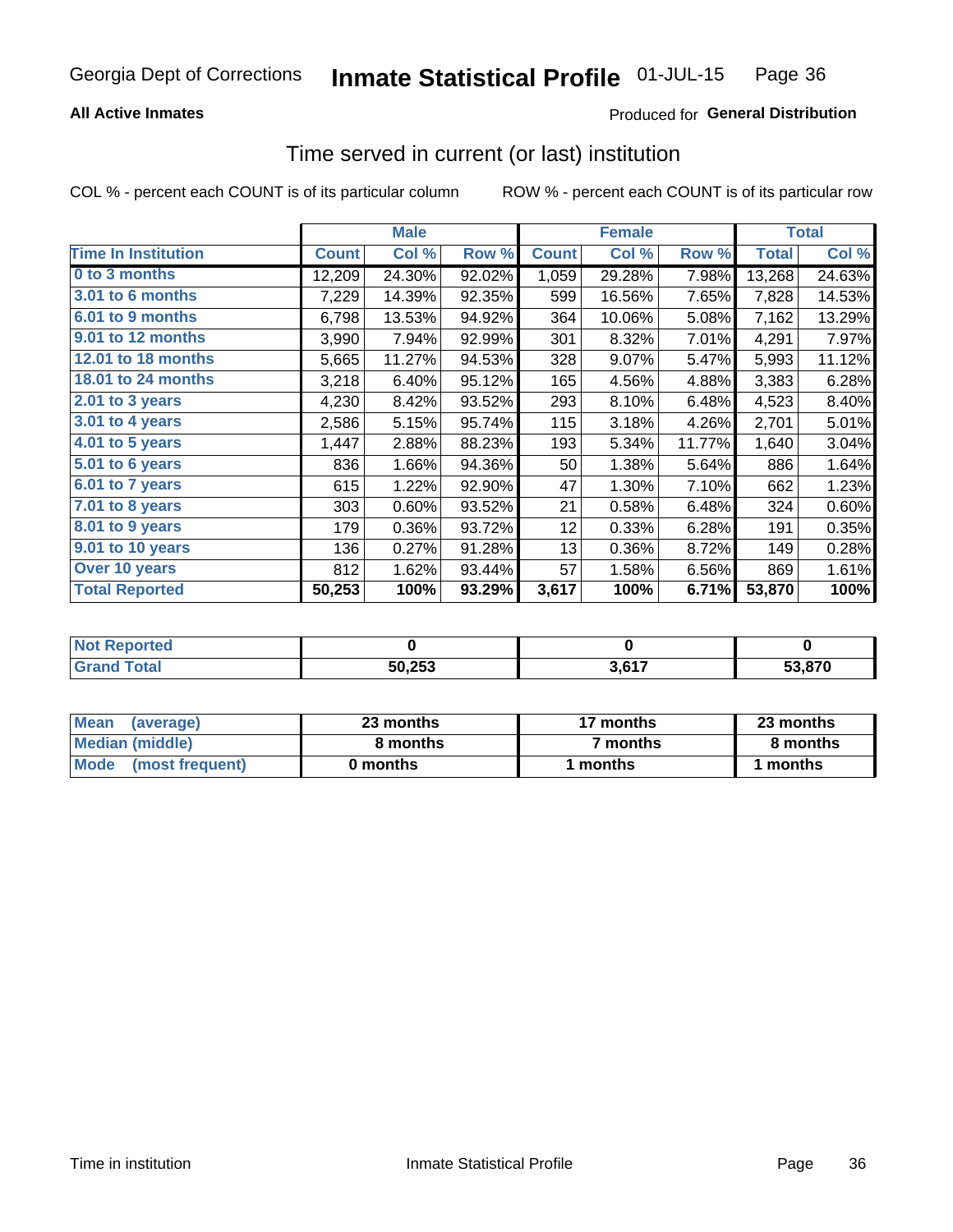### **All Active Inmates**

### Produced for General Distribution

# Highest grade level attained

COL % - percent each COUNT is of its particular column

|                              |                 | <b>Male</b> |         |                | <b>Female</b> |        |                 | <b>Total</b> |
|------------------------------|-----------------|-------------|---------|----------------|---------------|--------|-----------------|--------------|
| <b>Grade Level</b>           | <b>Count</b>    | Col %       | Row %   | <b>Count</b>   | Col%          | Row %  | <b>Total</b>    | Col %        |
| No school at all             | $\overline{17}$ | 0.04%       | 100.00% |                |               |        | $\overline{17}$ | 0.04%        |
| <b>Grade 1</b>               | 21              | 0.05%       | 100.00% |                |               |        | 21              | 0.05%        |
| <b>Grade 2</b>               | 40              | 0.10%       | 93.02%  | 3              | 0.11%         | 6.98%  | 43              | 0.10%        |
| Grade 3                      | 93              | 0.22%       | 97.89%  | $\overline{2}$ | 0.07%         | 2.11%  | 95              | 0.21%        |
| Grade 4                      | 89              | 0.21%       | 95.70%  | 4              | 0.15%         | 4.30%  | 93              | 0.21%        |
| Grade 5                      | 128             | 0.31%       | 95.52%  | 6              | 0.22%         | 4.48%  | 134             | 0.30%        |
| Grade 6                      | 451             | 1.09%       | 95.15%  | 23             | 0.83%         | 4.85%  | 474             | 1.07%        |
| <b>Grade 7</b>               | 810             | 1.95%       | 94.63%  | 46             | 1.67%         | 5.37%  | 856             | 1.94%        |
| Grade 8                      | 2,916           | 7.04%       | 94.46%  | 171            | 6.21%         | 5.54%  | 3,087           | 6.98%        |
| Grade 9                      | 5,467           | 13.19%      | 95.16%  | 278            | 10.09%        | 4.84%  | 5,745           | 13.00%       |
| Grade 10                     | 7,515           | 18.13%      | 95.65%  | 342            | 12.41%        | 4.35%  | 7,857           | 17.78%       |
| Grade 11                     | 7,372           | 17.79%      | 95.13%  | 377            | 13.68%        | 4.87%  | 7,749           | 17.53%       |
| <b>Grade 12 or GED</b>       | 12,414          | 29.95%      | 92.93%  | 945            | 34.30%        | 7.07%  | 13,359          | 30.22%       |
| <b>Some tech school</b>      | 305             | 0.74%       | 81.99%  | 67             | 2.43%         | 18.01% | 372             | 0.84%        |
| <b>Completed tech school</b> | 351             | 0.85%       | 86.67%  | 54             | 1.96%         | 13.33% | 405             | 0.92%        |
| College, 1 year              | 1,121           | 2.70%       | 89.32%  | 134            | 4.86%         | 10.68% | 1,255           | 2.84%        |
| College, 2 year              | 1,371           | 3.31%       | 88.80%  | 173            | 6.28%         | 11.20% | 1,544           | 3.49%        |
| College, 3 year              | 375             | 0.90%       | 89.07%  | 46             | 1.67%         | 10.93% | 421             | 0.95%        |
| <b>Bachelor's degree</b>     | 467             | 1.13%       | 87.29%  | 68             | 2.47%         | 12.71% | 535             | 1.21%        |
| <b>Master's degree</b>       | 84              | 0.20%       | 88.42%  | 11             | 0.40%         | 11.58% | 95              | 0.21%        |
| Ph.D. degree                 | 15              | 0.04%       | 93.75%  | 1              | 0.04%         | 6.25%  | 16              | 0.04%        |
| Law degree                   | 12              | 0.03%       | 75.00%  | 4              | 0.15%         | 25.00% | 16              | 0.04%        |
| <b>Some medical school</b>   | 1               | 0.01%       | 100.00% |                |               |        | 1               | 0.01%        |
| <b>Medical degree</b>        | 9               | 0.02%       | 100.00% |                |               |        | 9               | 0.02%        |
|                              | $\mathbf 1$     | 0.01%       | 100.00% |                |               |        | 1               | 0.01%        |
| <b>Total Reported</b>        | 41,445          | 100%        | 93.77%  | 2,755          | 100%          | 6.23%  | 44,200          | 100.0%       |

| 3,808  | 862  | 9.670 |
|--------|------|-------|
| 50,253 | 2001 | 0.70  |

| Mean<br>(average)       | 10.75           | 11.31           | 10.78           |
|-------------------------|-----------------|-----------------|-----------------|
| Median (middle)         | Grade 11        | Grade 12 or GED | Grade 11        |
| Mode<br>(most frequent) | Grade 12 or GED | Grade 12 or GED | Grade 12 or GED |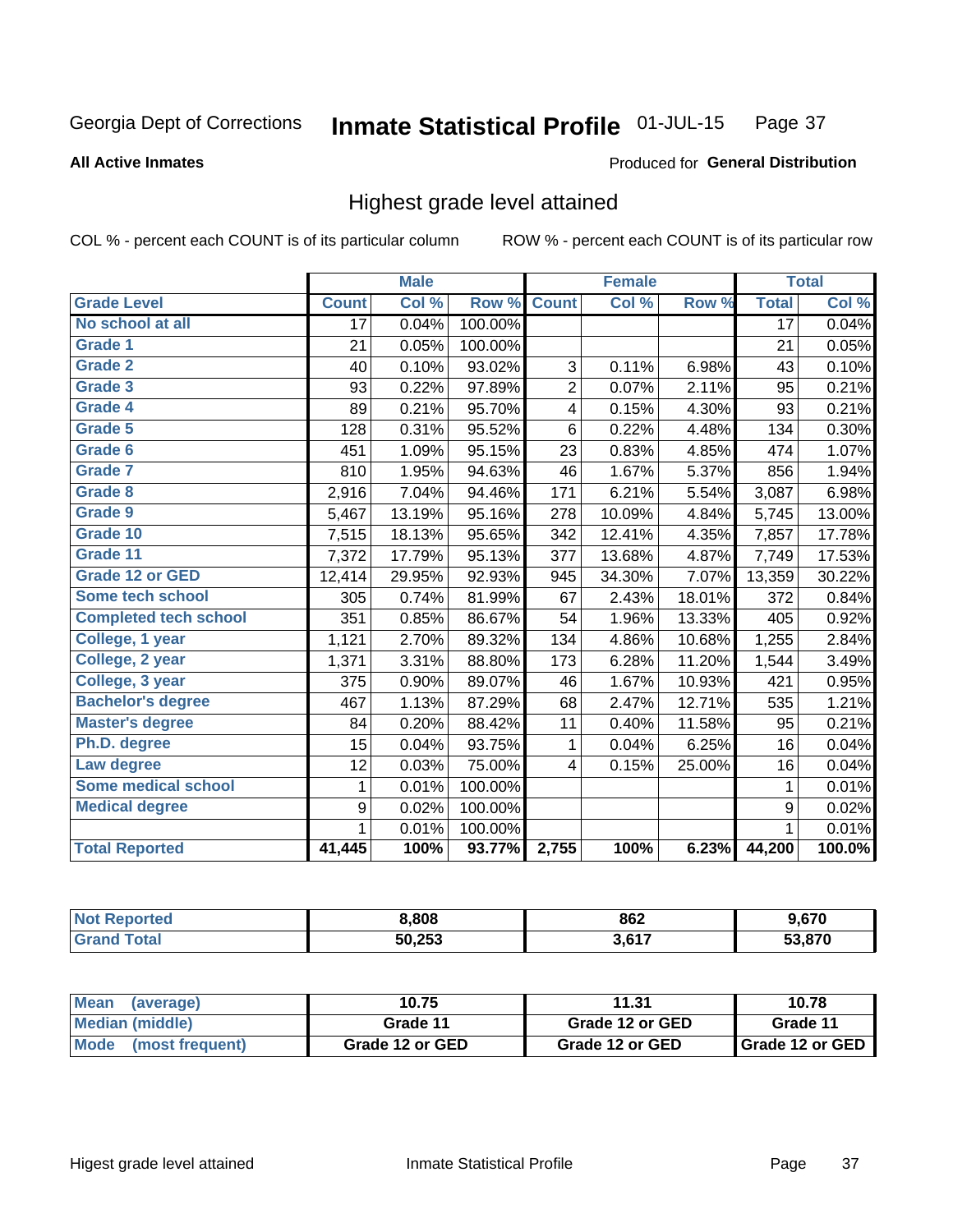#### Inmate Statistical Profile 01-JUL-15 Page 38

**All Active Inmates** 

### **Produced for General Distribution**

# Culture fair IQ scores

COL % - percent each COUNT is of its particular column

|                       |              | <b>Male</b> |         |              | <b>Female</b> |        |              | <b>Total</b> |
|-----------------------|--------------|-------------|---------|--------------|---------------|--------|--------------|--------------|
| <b>IQ Scores</b>      | <b>Count</b> | Col %       | Row %   | <b>Count</b> | Col %         | Row %  | <b>Total</b> | Col %        |
| $60 - 69$             | 1,047        | 2.36%       | 94.49%  | 61           | 1.93%         | 5.51%  | 1,108        | 2.33%        |
| $70 - 79$             | 3,062        | 6.89%       | 93.38%  | 217          | 6.85%         | 6.62%  | 3,279        | 6.89%        |
| $80 - 89$             | 6,604        | 14.87%      | 89.50%  | 775          | 24.46%        | 10.50% | 7,379        | 15.50%       |
| $90 - 99$             | 12,344       | 27.79%      | 91.42%  | 1,158        | 36.55%        | 8.58%  | 13,502       | 28.37%       |
| $100 - 109$           | 12,235       | 27.54%      | 95.75%  | 543          | 17.14%        | 4.25%  | 12,778       | 26.85%       |
| $110 - 119$           | 7,612        | 17.13%      | 97.27%  | 214          | 6.76%         | 2.73%  | 7,826        | 16.44%       |
| 120 - 129             | 1,450        | 3.26%       | 91.95%  | 127          | 4.01%         | 8.05%  | 1,577        | 3.31%        |
| 130 - 139             | 60           | 0.14%       | 55.56%  | 48           | 1.52%         | 44.44% | 108          | 0.23%        |
| 140 & Up              | 11           | 0.02%       | 30.56%  | 25           | 0.79%         | 69.44% | 36           | 0.08%        |
|                       |              | 0.01%       | 100.00% |              |               |        |              | 0.01%        |
| <b>Total Reported</b> | 44,426       | 100%        | 93.34%  | 3,168        | 100.0%        | 6.66%  | 47,594       | 100.0%       |

| <b>Not Reported</b>  | 4,917  | 307   | 5,224  |
|----------------------|--------|-------|--------|
| Not Valid (under 60) | 910    | 142   | 1,052  |
| <b>Grand Total</b>   | 50,253 | 3,617 | 53,870 |

| Mean<br>(average)      | 98  | 96 | 98 |
|------------------------|-----|----|----|
| <b>Median (middle)</b> | 99  | 94 | 99 |
| Mode (most frequent)   | 101 | 96 | 99 |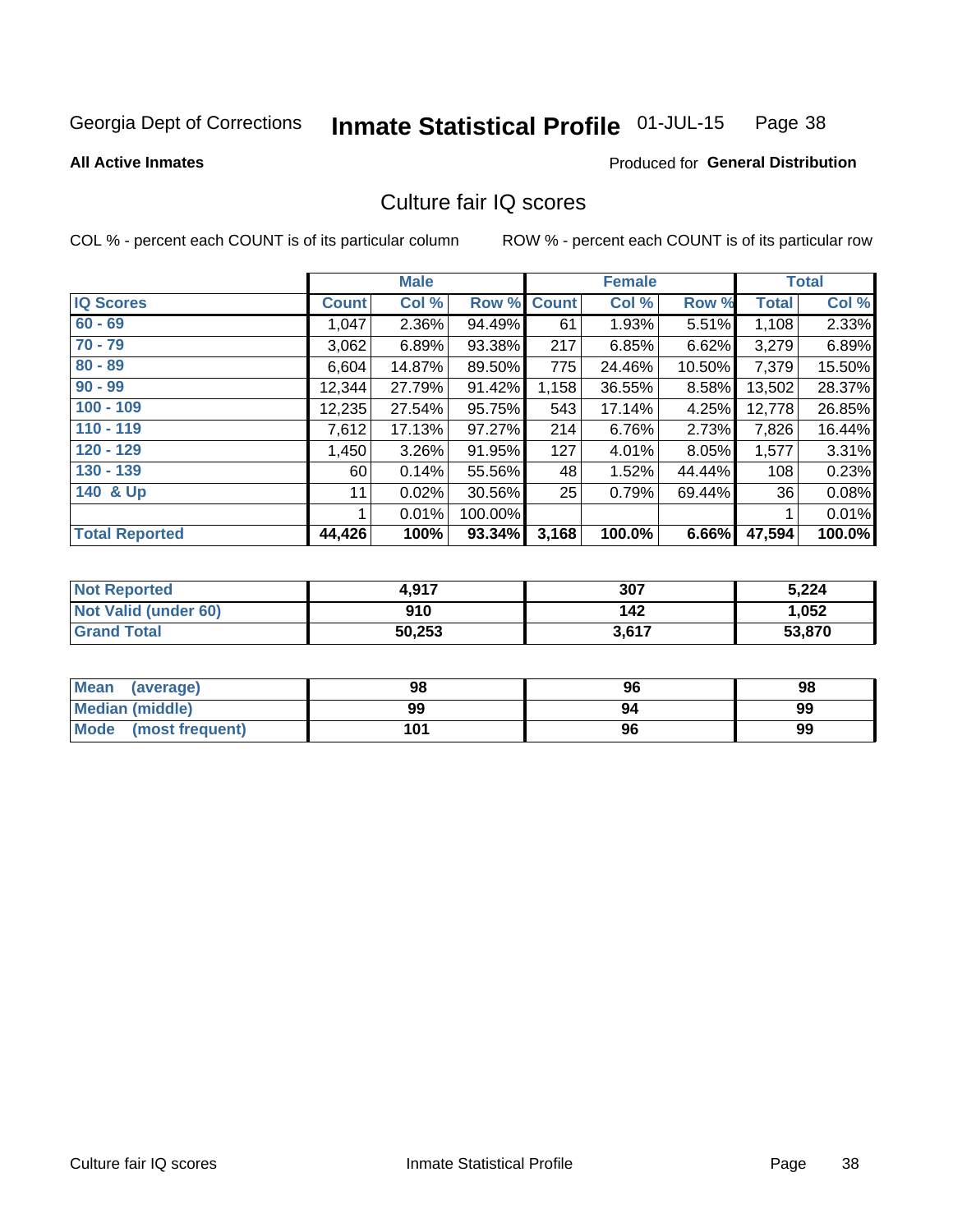#### Inmate Statistical Profile 01-JUL-15 Page 39

### **All Active Inmates**

# Produced for General Distribution

# Wide Range Achievement Test (WRAT) reading score

COL % - percent each COUNT is of its particular column

|                           |              | <b>Male</b> |        |              | <b>Female</b> |        |              | <b>Total</b> |
|---------------------------|--------------|-------------|--------|--------------|---------------|--------|--------------|--------------|
| <b>WRAT Reading Score</b> | <b>Count</b> | Col %       | Row %  | <b>Count</b> | Col %         | Row %  | <b>Total</b> | Col %        |
| 0.1 to 0.9                | 993          | 2.19%       | 99.40% | 6            | 0.18%         | 0.60%  | 999          | 2.05%        |
| 1.0 to 1.9                | 908          | 2.00%       | 97.95% | 19           | 0.57%         | 2.05%  | 927          | 1.90%        |
| 2.0 to 2.9                | 1,665        | 3.67%       | 96.52% | 60           | 1.81%         | 3.48%  | 1,725        | 3.54%        |
| 3.0 to 3.9                | 3,741        | 8.24%       | 96.54% | 134          | 4.04%         | 3.46%  | 3,875        | 7.95%        |
| 4.0 to 4.9                | 4,322        | 9.51%       | 94.61% | 246          | 7.42%         | 5.39%  | 4,568        | 9.37%        |
| 5.0 to 5.9                | 3,732        | 8.22%       | 94.55% | 215          | 6.48%         | 5.45%  | 3,947        | 8.10%        |
| 6.0 to 6.9                | 4,222        | 9.29%       | 93.24% | 306          | 9.23%         | 6.76%  | 4,528        | 9.29%        |
| 7.0 to 7.9                | 1,655        | 3.64%       | 93.34% | 118          | 3.56%         | 6.66%  | 1,773        | 3.64%        |
| 8.0 to 8.9                | 3,274        | 7.21%       | 92.56% | 263          | 7.93%         | 7.44%  | 3,537        | 7.26%        |
| 9.0 to 9.9                | 2,085        | 4.59%       | 93.04% | 156          | 4.70%         | 6.96%  | 2,241        | 4.60%        |
| 10.0 to 10.9              | 2,829        | 6.23%       | 90.27% | 305          | 9.20%         | 9.73%  | 3,134        | 6.43%        |
| 11.0 to 11.9              | 4,107        | 9.04%       | 89.46% | 484          | 14.59%        | 10.54% | 4,591        | 9.42%        |
| 12.0 to 12.9              | 11,069       | 24.37%      | 92.46% | 903          | 27.22%        | 7.54%  | 11,972       | 24.56%       |
| 13                        | 823          | 1.81%       | 88.97% | 102          | 3.08%         | 11.03% | 925          | 1.90%        |
| <b>Total Reported</b>     | 45,425       | 100%        | 93.19% | 3,317        | 100.0%        | 6.81%  | 48,742       | 100.0%       |

| rreu.<br>NO | $+.828$ | 300                 | ;128   |
|-------------|---------|---------------------|--------|
|             | 50,253  | 2617<br><b>J.VI</b> | 53.870 |

| Mean<br>(average)      | 8.24       | 9.37 | 8.31 |
|------------------------|------------|------|------|
| <b>Median (middle)</b> | י ה<br>0.Z | 10.2 | 8.5  |
| Mode (most frequent)   | 12.9       | 12.9 | 12.9 |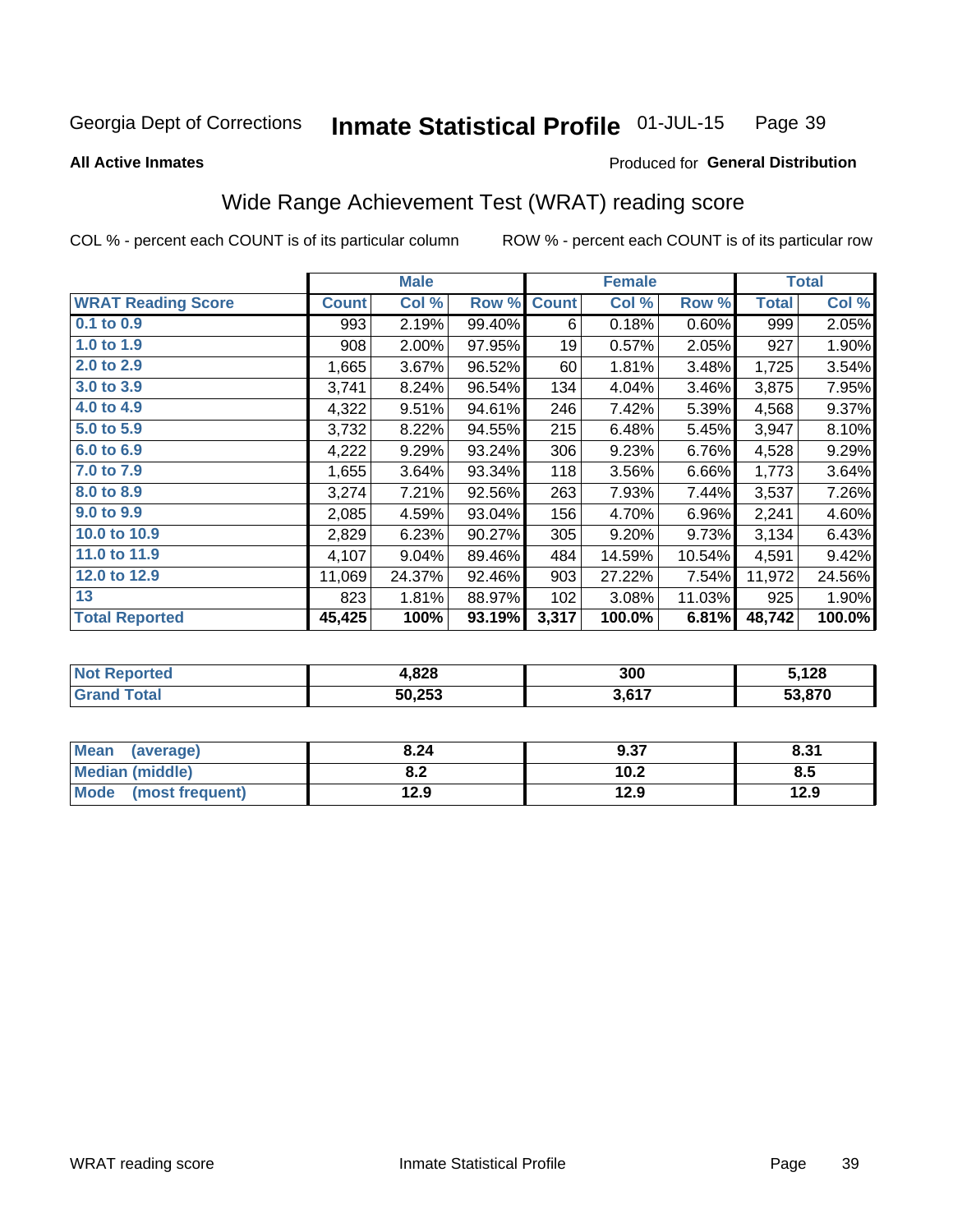#### Inmate Statistical Profile 01-JUL-15 Page 40

### **All Active Inmates**

# Produced for General Distribution

# Wide Range Achievement Test (WRAT) math score

COL % - percent each COUNT is of its particular column

|                              |              | <b>Male</b> |        |              | <b>Female</b> |        |              | <b>Total</b> |
|------------------------------|--------------|-------------|--------|--------------|---------------|--------|--------------|--------------|
| <b>WRAT Mathematic Score</b> | <b>Count</b> | Col %       | Row %  | <b>Count</b> | Col %         | Row %  | <b>Total</b> | Col %        |
| $0.1$ to $0.9$               | 89           | 0.20%       | 98.89% | 1            | 0.03%         | 1.11%  | 90           | 0.18%        |
| 1.0 to 1.9                   | 304          | 0.67%       | 97.12% | 9            | 0.27%         | 2.88%  | 313          | 0.64%        |
| 2.0 to 2.9                   | 925          | 2.04%       | 95.85% | 40           | 1.21%         | 4.15%  | 965          | 1.98%        |
| 3.0 to 3.9                   | 2,195        | 4.83%       | 95.60% | 101          | 3.04%         | 4.40%  | 2,296        | 4.71%        |
| 4.0 to 4.9                   | 5,590        | 12.30%      | 94.86% | 303          | 9.13%         | 5.14%  | 5,893        | 12.09%       |
| 5.0 to 5.9                   | 7,270        | 16.00%      | 94.27% | 442          | 13.32%        | 5.73%  | 7,712        | 15.82%       |
| 6.0 to 6.9                   | 9,576        | 21.08%      | 93.53% | 662          | 19.95%        | 6.47%  | 10,238       | 21.00%       |
| 7.0 to 7.9                   | 3,875        | 8.53%       | 93.55% | 267          | 8.04%         | 6.45%  | 4,142        | 8.50%        |
| 8.0 to 8.9                   | 4,682        | 10.31%      | 91.64% | 427          | 12.87%        | 8.36%  | 5,109        | 10.48%       |
| 9.0 to 9.9                   | 2,597        | 5.72%       | 91.83% | 231          | 6.96%         | 8.17%  | 2,828        | 5.80%        |
| 10.0 to 10.9                 | 601          | 1.32%       | 96.47% | 22           | 0.66%         | 3.53%  | 623          | 1.28%        |
| 11.0 to 11.9                 | 1,828        | 4.02%       | 91.63% | 167          | 5.03%         | 8.37%  | 1,995        | 4.09%        |
| 12.0 to 12.9                 | 5,800        | 12.77%      | 90.24% | 627          | 18.89%        | 9.76%  | 6,427        | 13.18%       |
| 13                           | 102          | 0.22%       | 83.61% | 20           | 0.60%         | 16.39% | 122          | 0.25%        |
| <b>Total Reported</b>        | 45,434       | 100%        | 93.19% | 3,319        | 100%          | 6.81%  | 48,753       | 100%         |

| Reported<br>'NO)       | 1,819  | 298       | 117<br>. |
|------------------------|--------|-----------|----------|
| <b>Total</b><br>'Grand | 50,253 | 2617<br>. | 53,870   |

| <b>Mean</b><br>(average) | 7.33 | 8.05 | 7.38 |
|--------------------------|------|------|------|
| Median (middle)          | o.o  |      | 6.9  |
| Mode<br>(most frequent)  | l2.9 | 12.9 | 12.9 |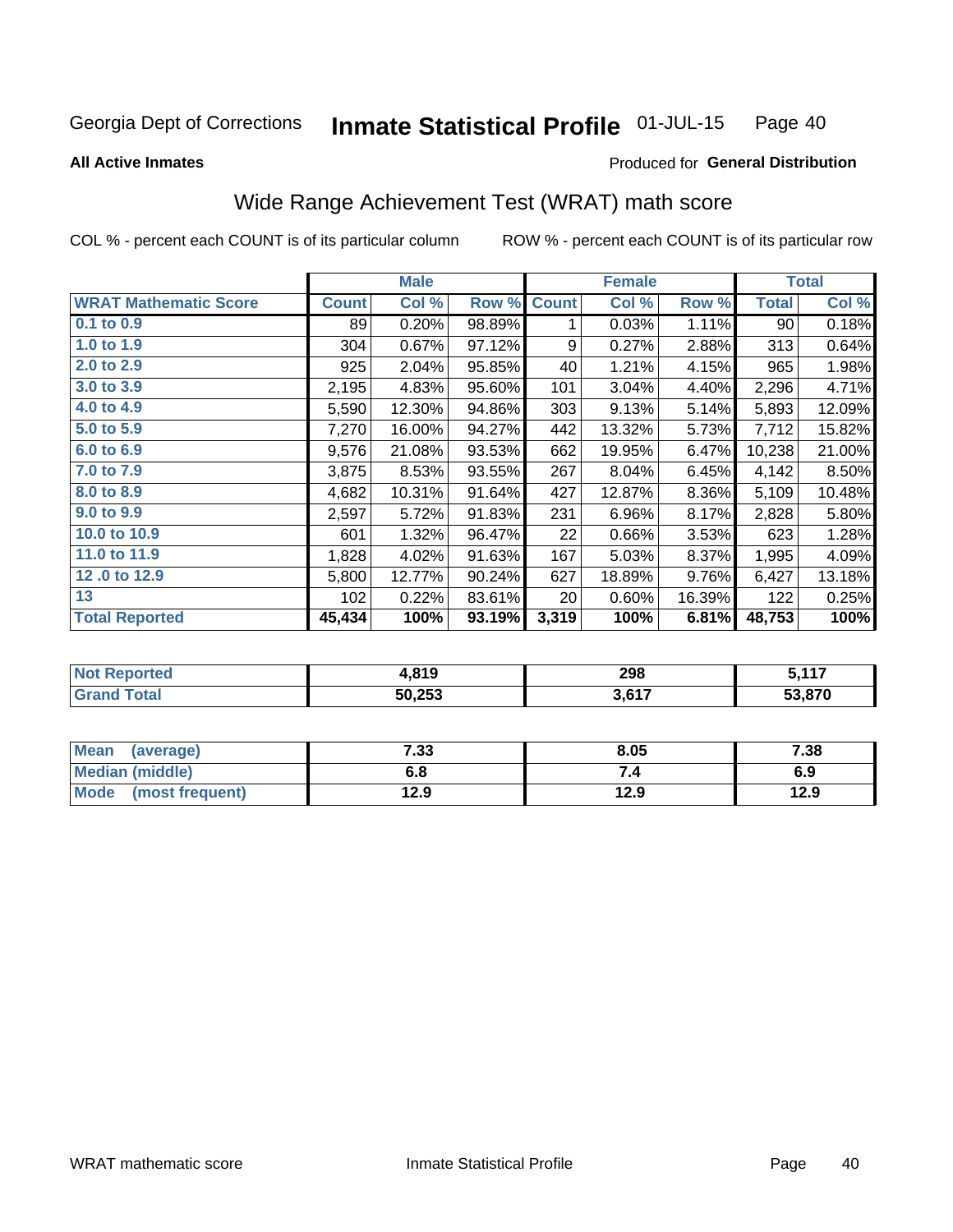#### **Inmate Statistical Profile 01-JUL-15** Page 41

### **All Active Inmates**

## Produced for General Distribution

# Wide Range Achievement Test (WRAT) spelling score

COL % - percent each COUNT is of its particular column

|                            |              | <b>Male</b> |        |                  | <b>Female</b> |        |              | <b>Total</b> |
|----------------------------|--------------|-------------|--------|------------------|---------------|--------|--------------|--------------|
| <b>WRAT Spelling Score</b> | <b>Count</b> | Col %       | Row %  | <b>Count</b>     | Col %         | Row %  | <b>Total</b> | Col %        |
| $0.1$ to $0.9$             | 990          | 2.18%       | 99.50% | 5                | 0.15%         | 0.50%  | 995          | 2.04%        |
| 1.0 to 1.9                 | 1,253        | 2.76%       | 98.82% | 15 <sub>15</sub> | 0.45%         | 1.18%  | 1,268        | 2.60%        |
| 2.0 to 2.9                 | 2,278        | 5.01%       | 97.81% | 51               | 1.54%         | 2.19%  | 2,329        | 4.78%        |
| 3.0 to 3.9                 | 3,314        | 7.29%       | 97.33% | 91               | 2.74%         | 2.67%  | 3,405        | 6.98%        |
| 4.0 to 4.9                 | 3,270        | 7.20%       | 96.37% | 123              | 3.71%         | 3.63%  | 3,393        | 6.96%        |
| 5.0 to 5.9                 | 5,270        | 11.60%      | 95.87% | 227              | 6.84%         | 4.13%  | 5,497        | 11.27%       |
| 6.0 to 6.9                 | 4,459        | 9.81%       | 95.38% | 216              | 6.51%         | 4.62%  | 4,675        | 9.59%        |
| 7.0 to 7.9                 | 3,990        | 8.78%       | 93.84% | 262              | 7.90%         | 6.16%  | 4,252        | 8.72%        |
| 8.0 to 8.9                 | 3,783        | 8.33%       | 93.71% | 254              | 7.66%         | 6.29%  | 4,037        | 8.28%        |
| 9.0 to 9.9                 | 2,295        | 5.05%       | 93.56% | 158              | 4.76%         | 6.44%  | 2,453        | 5.03%        |
| 10.0 to 10.9               | 2,146        | 4.72%       | 93.47% | 150              | 4.52%         | 6.53%  | 2,296        | 4.71%        |
| 11.0 to 11.9               | 3,248        | 7.15%       | 91.31% | 309              | 9.31%         | 8.69%  | 3,557        | 7.30%        |
| 12.0 to 12.9               | 8,754        | 19.27%      | 86.24% | 1,397            | 42.10%        | 13.76% | 10,151       | 20.82%       |
| 13                         | 388          | 0.85%       | 86.61% | 60               | 1.81%         | 13.39% | 448          | 0.92%        |
| <b>Total Reported</b>      | 45,438       | 100%        | 93.19% | 3,318            | 100%          | 6.81%  | 48,756       | 100%         |

| Tea.<br>NO | 4,815  | 299   | = 447  |
|------------|--------|-------|--------|
|            | 50,253 | 3,617 | 53.870 |

| <b>Mean</b><br>(average) | 7.74 | 9.95 | 7.89 |
|--------------------------|------|------|------|
| <b>Median (middle)</b>   | ن. ا |      | .    |
| Mode (most frequent)     | 12.9 | 12.9 | 12.9 |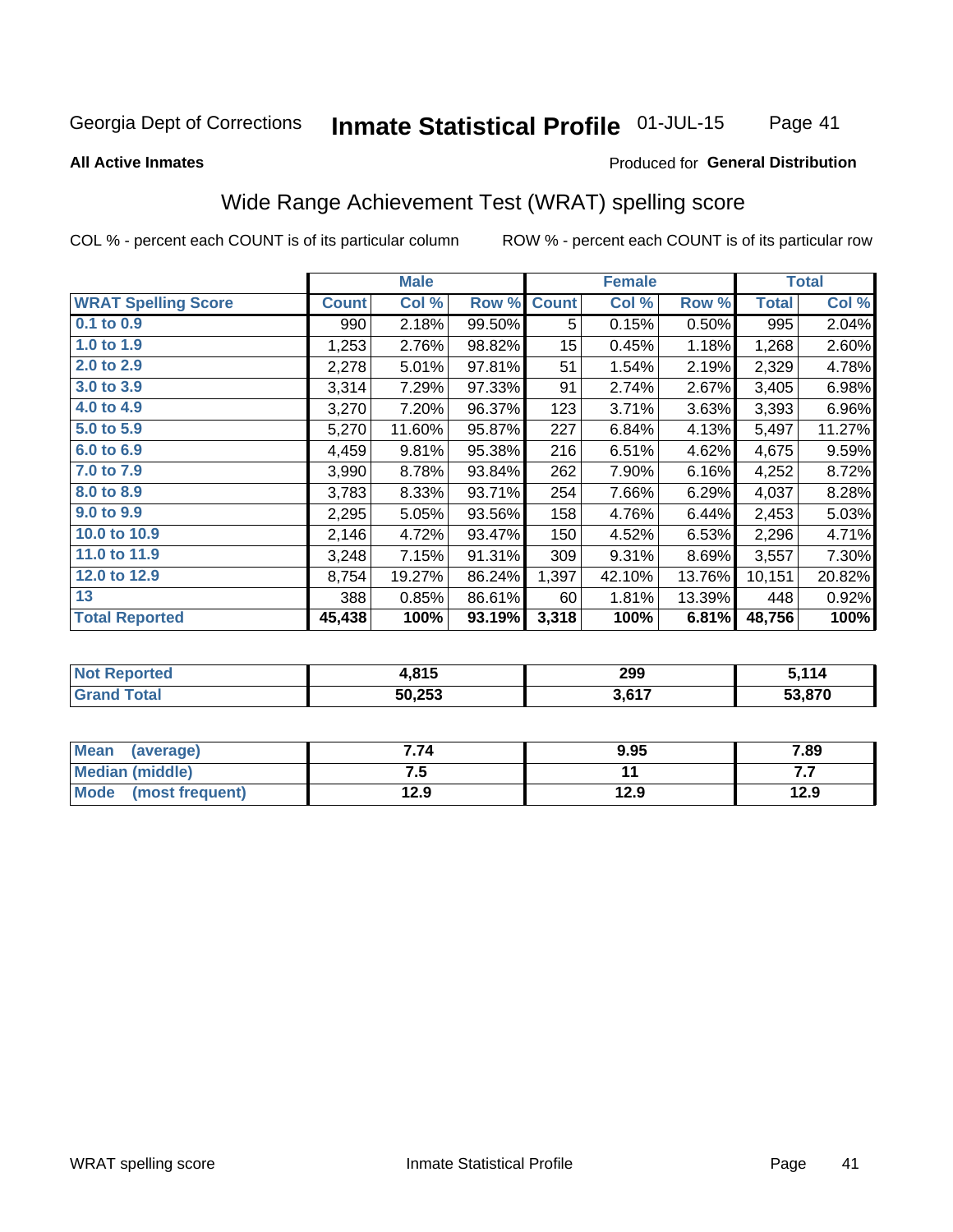#### Inmate Statistical Profile 01-JUL-15 Page 42

**All Active Inmates** 

## **Produced for General Distribution**

# Current / last mental health treatment level

COL % - percent each COUNT is of its particular column

|                                    |              | <b>Male</b> |         |              | <b>Female</b> |        |              | <b>Total</b> |
|------------------------------------|--------------|-------------|---------|--------------|---------------|--------|--------------|--------------|
| <b>Mental Health Treatment Lev</b> | <b>Count</b> | Col %       | Row %   | <b>Count</b> | Col %         | Row %  | <b>Total</b> | Col %        |
| 1 No problem at current time       | 8,279        | 53.02%      | 92.72%  | 650          | 25.72%        | 7.28%  | 8,929        | 49.22%       |
| 2 Receiving outpatient             | 5,477        | 35.08%      | 75.12%  | 1,814        | 71.78%        | 24.88% | 7,291        | 40.19%       |
| <b>Treatment</b>                   |              |             |         |              |               |        |              |              |
| 3 Inpatient, moderate              | 1,490        | 9.54%       | 96.69%  | 51           | 2.02%         | 3.31%  | 1,541        | 8.49%        |
| <b>Treatment</b>                   |              |             |         |              |               |        |              |              |
| 4 Inpatient, intensive             | 341          | 2.18%       | 96.60%  | 12           | 0.47%         | 3.40%  | 353          | 1.95%        |
| <b>Treatment</b>                   |              |             |         |              |               |        |              |              |
| <b>5 Undergoing crisis</b>         | 27           | 0.17%       | 100.00% |              |               |        | 27           | 0.15%        |
| <b>stabilization</b>               |              |             |         |              |               |        |              |              |
| <b>6 Hospital for criminally</b>   |              | 0.01%       | 100.00% |              |               |        |              | 0.01%        |
| <b>Tinsane</b>                     |              |             |         |              |               |        |              |              |
| <b>Total Evaluated</b>             | 15,615       | 100%        | 86.07%  | 2,527        | 100%          | 13.93% | 18,142       | 100.0%       |

| Never had MH evaluation | 34,638 | ,090  | 35,728 |
|-------------------------|--------|-------|--------|
| $\tau$ otal             | 50,253 | 3,617 | 53.870 |

| Median (middle) | No problem at current time | <b>Receiving outpatient</b><br>treatment | <b>Receiving</b><br>outpatient<br>treatment |  |  |
|-----------------|----------------------------|------------------------------------------|---------------------------------------------|--|--|
| <b>Mode</b>     | No problem at current time | <b>Receiving outpatient</b>              | No problem at                               |  |  |
| (most frequent) |                            | treatment                                | current time                                |  |  |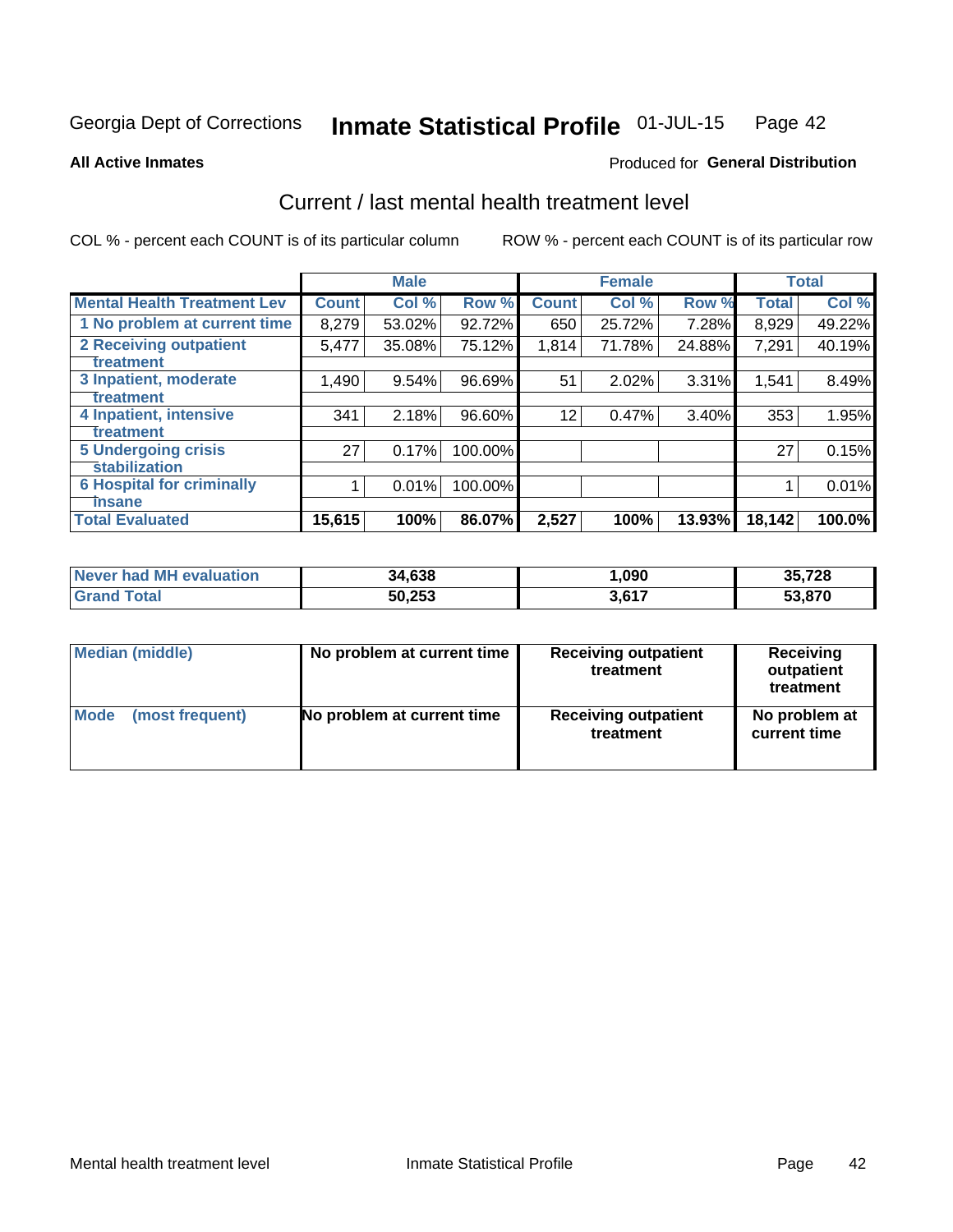## **All Active Inmates**

## Produced for General Distribution

# PULHESDWIT medical scale - 'P' overall condition ('P'hysical)

COL % - percent each COUNT is of its particular column

|                                  |              | <b>Male</b> |         |              | <b>Female</b> |         |              | <b>Total</b> |
|----------------------------------|--------------|-------------|---------|--------------|---------------|---------|--------------|--------------|
| 'P' Overall Condition            | <b>Count</b> | Col %       | Row %   | <b>Count</b> | Col %         | Row %   | <b>Total</b> | Col %        |
| 1 No medical illness             | 33,729       | 73.83%      | 94.14%  | 2,098        | 63.81%        | 5.86%   | 35,827       | 73.16%       |
| 2 Well-controlled chronic        | 10,994       | 24.07%      | 91.29%  | 1,049        | 31.90%        | 8.71%   | 12,043       | 24.59%       |
| <b>illness</b>                   |              |             |         |              |               |         |              |              |
| 3 Poorly-controlled chronic      | 883          | 1.93%       | 93.05%  | 66           | 2.01%         | 6.95%   | 949          | 1.94%        |
| <b>illness</b>                   |              |             |         |              |               |         |              |              |
| 4 Significant problems requiring | 69           | 0.15%       | 84.15%  | 13           | 0.40%         | 15.85%  | 82           | 0.17%        |
| special housing                  |              |             |         |              |               |         |              |              |
| 5 Terminal illness, < 6 months   | 7            | 0.02%       | 100.00% |              |               |         | 7            | 0.01%        |
| to live                          |              |             |         |              |               |         |              |              |
| 6 Inmate is pregnant             |              |             |         | 62           | 1.89%         | 100.00% | 62           | 0.13%        |
| <b>Total Reported</b>            | 45,682       | 100%        | 93.29%  | 3,288        | 100%          | 6.71%   | 48,970       | 100%         |

| тео | E 74<br>יש.     | 329  | ,900  |
|-----|-----------------|------|-------|
|     | にへ つにつ<br>J.ZJ. | 0.47 | הדה ה |

| Mode | (most frequent) | 1 No medical illness | 1 No medical illness | 1 No medical<br>illness |
|------|-----------------|----------------------|----------------------|-------------------------|
|------|-----------------|----------------------|----------------------|-------------------------|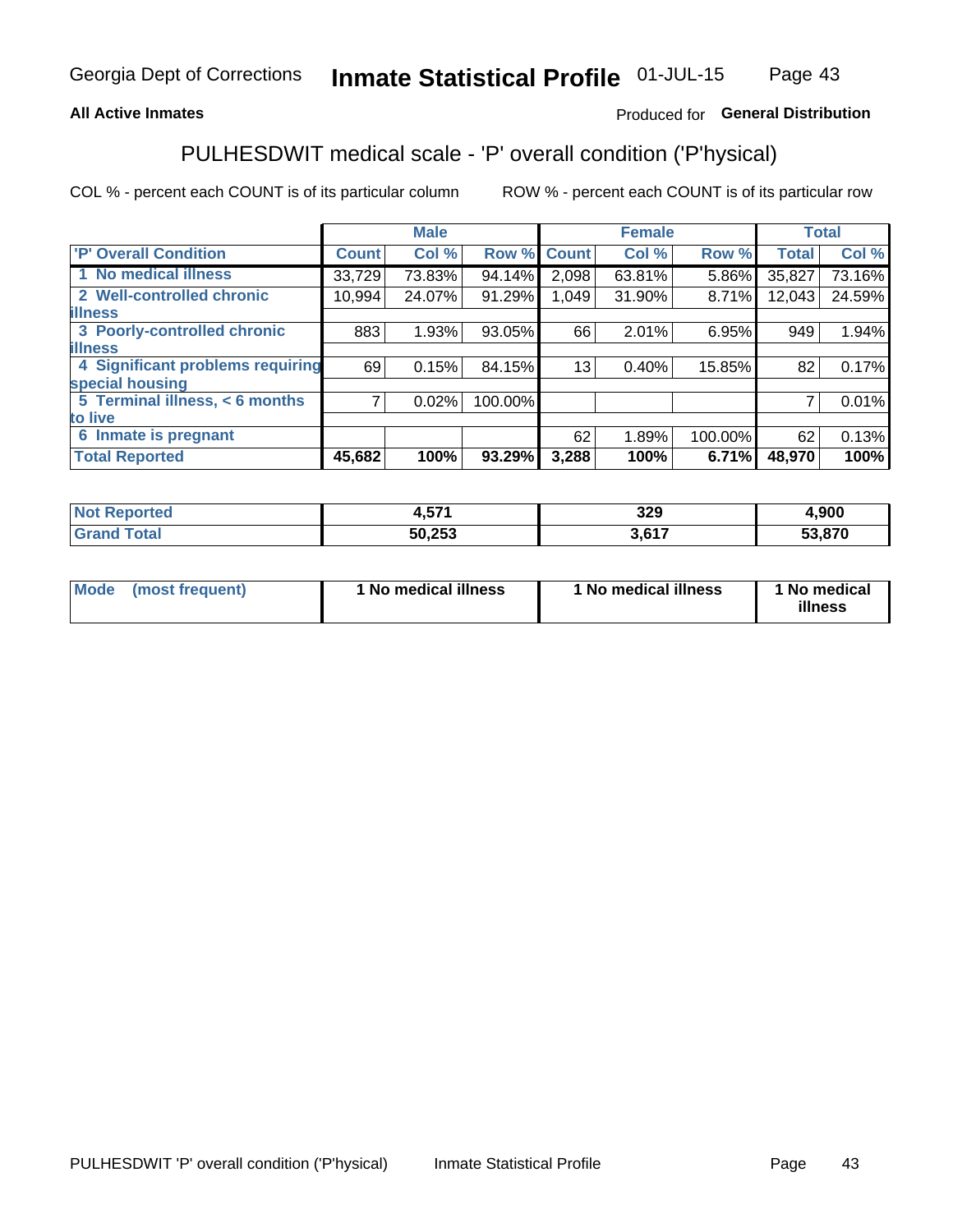## **All Active Inmates**

## Produced for General Distribution

# PULHESDWIT medical scale - 'U' upper body

COL % - percent each COUNT is of its particular column

|                              |                | <b>Male</b> |         |              | <b>Female</b> |        |              | <b>Total</b> |
|------------------------------|----------------|-------------|---------|--------------|---------------|--------|--------------|--------------|
| <b>U' Upper Body</b>         | <b>Count</b>   | Col %       | Row %   | <b>Count</b> | Col %         | Row %  | <b>Total</b> | Col %        |
| 1 Upper bones, joints,       | 43,451         | 95.35%      | 93.26%  | 3,139        | 95.56%        | 6.74%  | 46,590       | 95.36%       |
| muscles all OK               |                |             |         |              |               |        |              |              |
| 2 One or both arms minimally | 1,846          | 4.05%       | 94.09%  | 116          | 3.53%         | 5.91%  | 1,962        | 4.02%        |
| limited                      |                |             |         |              |               |        |              |              |
| 3 One or both arms           | 241            | 0.53%       | 90.26%  | 26           | 0.79%         | 9.74%  | 267          | 0.55%        |
| moderately limited           |                |             |         |              |               |        |              |              |
| 4 One arm disabled,          | 32             | 0.07%       | 88.89%  | 4            | 0.12%         | 11.11% | 36           | 0.07%        |
| paralyzed, or amputated      |                |             |         |              |               |        |              |              |
| 5 Both arms disabled,        | $\overline{2}$ | 0.01%       | 100.00% |              |               |        | 2            | 0.01%        |
| paralyzed, or amputated      |                |             |         |              |               |        |              |              |
| <b>Total Reported</b>        | 45,572         | 100%        | 93.28%  | 3,285        | 100%          | 6.72%  | 48,857       | 100.0%       |

| <b>Not Reported</b>   | 1,681  | 332             | 5,013  |
|-----------------------|--------|-----------------|--------|
| <b>Total</b><br>Grand | 50,253 | 2017<br>J.V I 1 | 53,870 |

| Mode (most frequent) | 1 Upper bones, joints,<br>muscles all OK | 1 Upper bones, joints,<br>muscles all OK | 1 Upper bones,<br>joints, muscles all<br>ΟK |
|----------------------|------------------------------------------|------------------------------------------|---------------------------------------------|
|----------------------|------------------------------------------|------------------------------------------|---------------------------------------------|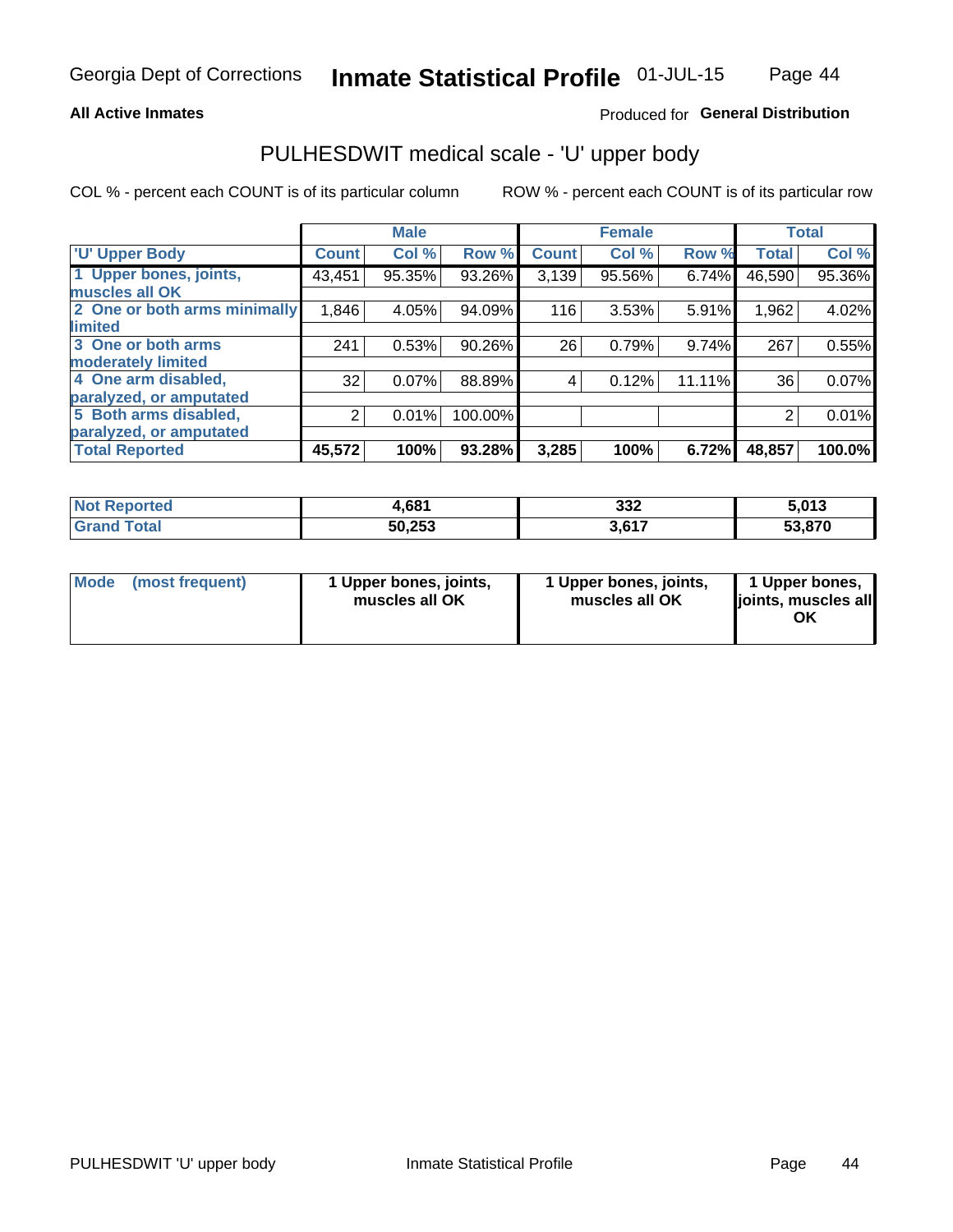## **All Active Inmates**

## Produced for General Distribution

# PULHESDWIT medical scale - 'L' lower body

COL % - percent each COUNT is of its particular column

|                                |              | <b>Male</b> |         |              | <b>Female</b> |       |              | <b>Total</b> |
|--------------------------------|--------------|-------------|---------|--------------|---------------|-------|--------------|--------------|
| 'L' Lower Body                 | <b>Count</b> | Col %       | Row %   | <b>Count</b> | Col %         | Row % | <b>Total</b> | Col %        |
| 1 Lower bones, joints,         | 40,690       | 89.30%      | 93.08%  | 3,027        | 92.12%        | 6.92% | 43,717       | 89.49%       |
| muscles all OK                 |              |             |         |              |               |       |              |              |
| 2 One or both legs minimally   | 4,151        | 9.11%       | 94.92%  | 222          | 6.76%         | 5.08% | 4,373        | 8.95%        |
| limited                        |              |             |         |              |               |       |              |              |
| 3 One or both legs             | 612          | 1.34%       | 95.18%  | 31           | 0.94%         | 4.82% | 643          | 1.32%        |
| moderately limited             |              |             |         |              |               |       |              |              |
| 4 One leg disabled, paralyzed, | 100          | 0.22%       | 94.34%  | 6            | 0.18%         | 5.66% | 106          | 0.22%        |
| or amputated                   |              |             |         |              |               |       |              |              |
| 5 Both legs disabled,          | 13           | 0.03%       | 100.00% |              |               |       | 13           | 0.03%        |
| paralyzed, or amputated        |              |             |         |              |               |       |              |              |
| <b>Total Reported</b>          | 45,566       | 100%        | 93.27%  | 3,286        | 100%          | 6.73% | 48,852       | 100.0%       |

| <b>Not Reported</b>          | 1,687  | 994<br>ડા       | 5,018  |
|------------------------------|--------|-----------------|--------|
| <b>Total</b><br><b>Grand</b> | 50,253 | 2017<br>J.V I 1 | 53,870 |

|  | Mode (most frequent) | 1 Lower bones, joints,<br>muscles all OK | 1 Lower bones, joints,<br>muscles all OK | 1 Lower bones,<br>joints, muscles all<br>ΟK |
|--|----------------------|------------------------------------------|------------------------------------------|---------------------------------------------|
|--|----------------------|------------------------------------------|------------------------------------------|---------------------------------------------|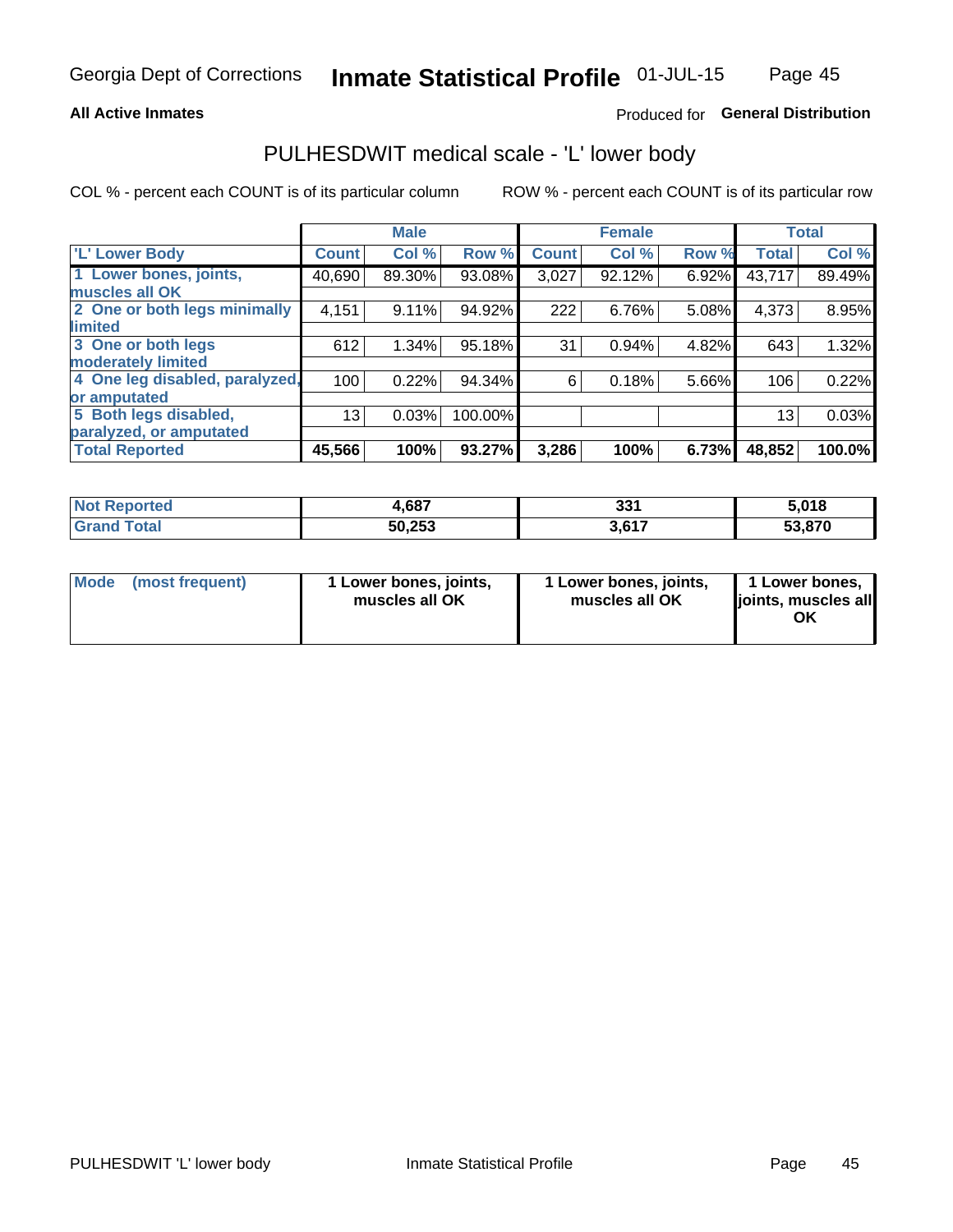## **All Active Inmates**

## Produced for General Distribution

# PULHESDWIT medical scale - 'H' hearing

COL % - percent each COUNT is of its particular column

|                                |              | <b>Male</b> |             |       | <b>Female</b> |       | <b>Total</b> |        |
|--------------------------------|--------------|-------------|-------------|-------|---------------|-------|--------------|--------|
| <b>H' Hearing</b>              | <b>Count</b> | Col %       | Row % Count |       | Col %         | Row % | <b>Total</b> | Col %  |
| 1 Normal hearing both ears     | 44,993       | 98.78%      | 93.25%      | 3,259 | 99.33%        | 6.75% | 48,252       | 98.82% |
| 2 Some loss in one ear with    | 437          | 0.96%       | 96.04%      | 18    | 0.55%         | 3.96% | 455          | 0.93%  |
| other OK, or mild loss in both |              |             |             |       |               |       |              |        |
| 3 Total loss in one ear with   | 83           | 0.18%       | 97.65%      | 2     | 0.06%         | 2.35% | 85           | 0.17%  |
| mild loss in other             |              |             |             |       |               |       |              |        |
| 4 Severe loss in both ears     | 19           | 0.04%       | $95.00\%$   |       | 0.03%         | 5.00% | 20           | 0.04%  |
| 5 Total loss in both ears,     | 15           | 0.03%       | 93.75%      |       | 0.03%         | 6.25% | 16           | 0.03%  |
| requiring special housing      |              |             |             |       |               |       |              |        |
| <b>Total Reported</b>          | 45,547       | 100%        | 93.28%      | 3,281 | 100%          | 6.72% | 48,828       | 100%   |

| <b>Not Renc</b><br><b>orted</b> | ,706   | 336            | 5.042  |
|---------------------------------|--------|----------------|--------|
| Total                           | 50,253 | 2.647<br>J.VII | 53,870 |

| Mode (most frequent) | 1 Normal hearing both ears 11 Normal hearing both ears 1 Normal hearing | both ears |
|----------------------|-------------------------------------------------------------------------|-----------|
|                      |                                                                         |           |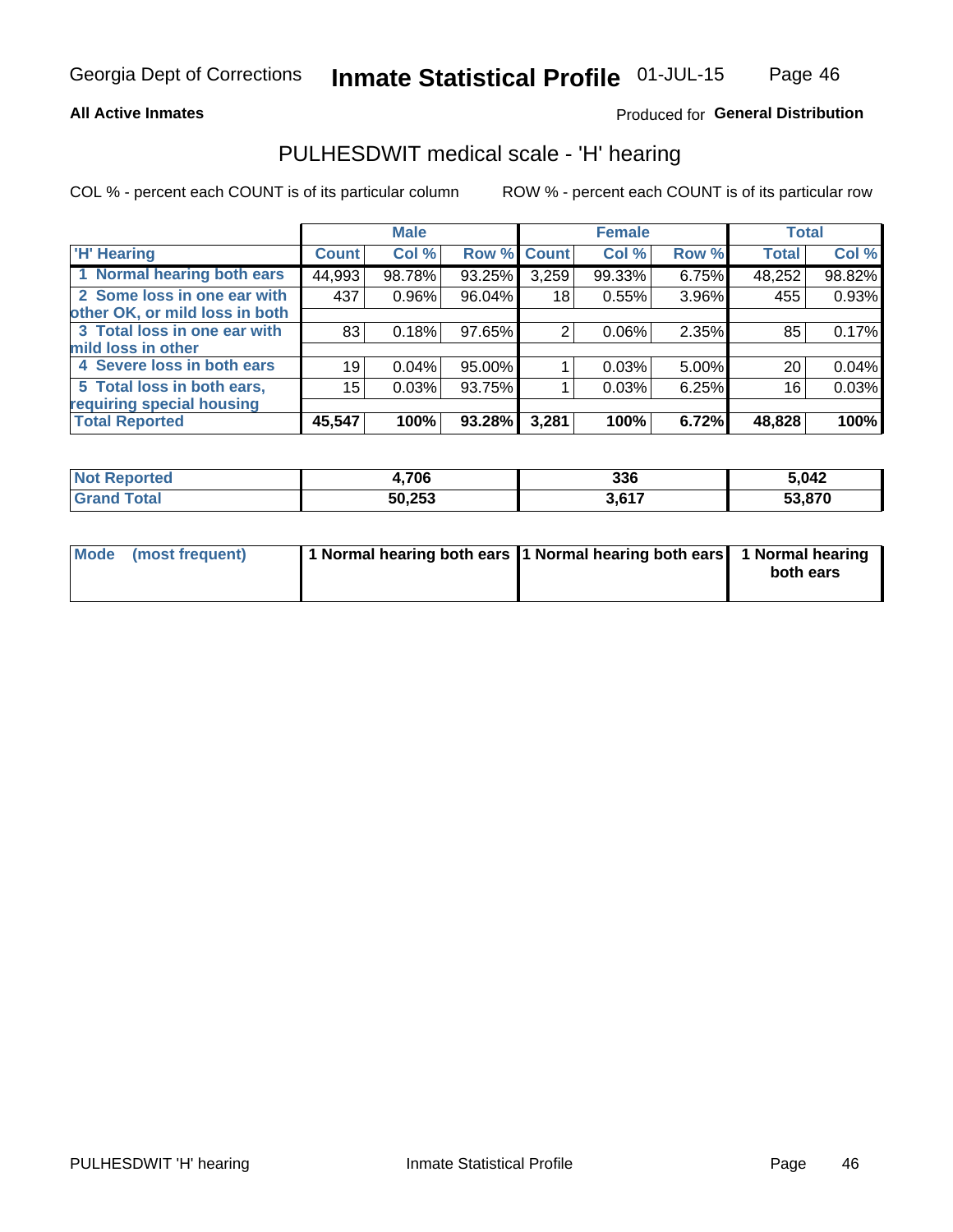## **All Active Inmates**

## Produced for General Distribution

# PULHESDWIT medical scale - 'E' vision

COL % - percent each COUNT is of its particular column

|                                 |                    | <b>Male</b> |        |              | <b>Female</b> |        |              | <b>Total</b> |
|---------------------------------|--------------------|-------------|--------|--------------|---------------|--------|--------------|--------------|
| 'E' Vision                      | Count <sup>'</sup> | Col %       | Row %  | <b>Count</b> | Col %         | Row %  | <b>Total</b> | Col %        |
| 1 Correctable to 20/40 in both  | 34,960             | 77.69%      | 95.77% | .544         | 47.92%        | 4.23%  | 36,504       | 75.70%       |
| eyes                            |                    |             |        |              |               |        |              |              |
| 2 Correctable to 20/70 in one   | 9,077              | 20.17%      | 86.42% | ,426         | 44.26%        | 13.58% | 10,503       | 21.78%       |
| leye, may be blind in other     |                    |             |        |              |               |        |              |              |
| 3 Correctable to 20/200 in one  | 804                | 1.79%       | 80.89% | 190          | 5.90%         | 19.11% | 994          | 2.06%        |
| leye, may be blind in other     |                    |             |        |              |               |        |              |              |
| 4 One eye not correctable to    | 143                | 0.32%       | 71.86% | 56           | 1.74%         | 28.14% | 199          | 0.41%        |
| 20/200, other may be blind      |                    |             |        |              |               |        |              |              |
| 5 Blind in both eyes, requiring | 16                 | 0.04%       | 72.73% | 6            | 0.19%         | 27.27% | 22           | 0.05%        |
| special housing                 |                    |             |        |              |               |        |              |              |
| <b>Total Reported</b>           | 45,000             | 100%        | 93.32% | 3,222        | 100%          | 6.68%  | 48,222       | 100%         |

| <b>Not Reported</b> | 5,253  | 395   | 5.648  |
|---------------------|--------|-------|--------|
| Гоtа                | 50,253 | 3,617 | 53,870 |

| Mode (most frequent) | 1 Correctable to 20/40 in both<br>eves | 1 Correctable to 20/40 in   1 Correctable to  <br>both eves | 20/40 in both eyes |
|----------------------|----------------------------------------|-------------------------------------------------------------|--------------------|
|                      |                                        |                                                             |                    |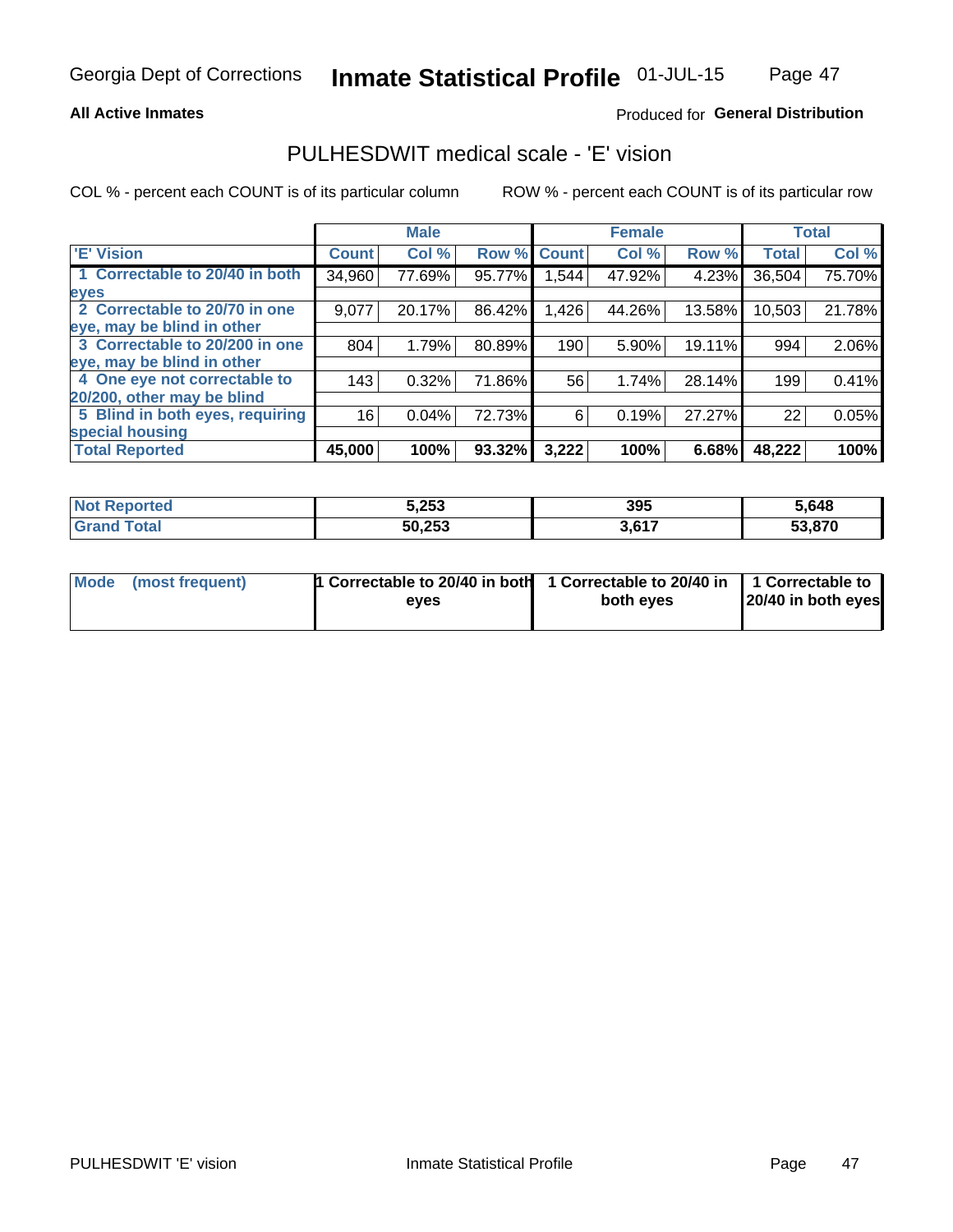## **All Active Inmates**

## Produced for General Distribution

# PULHESDWIT medical scale - 'S' pSychiatric

COL % - percent each COUNT is of its particular column

|                                        |              | <b>Male</b> |         |              | <b>Female</b> |        |              | <b>Total</b> |
|----------------------------------------|--------------|-------------|---------|--------------|---------------|--------|--------------|--------------|
| 'S' pSychiatric                        | <b>Count</b> | Col %       | Row %   | <b>Count</b> | Col %         | Row %  | <b>Total</b> | Col %        |
| 1 No impairment or disorders           | 39,047       | 87.20%      | 96.52%  | .408         | 48.25%        | 3.48%  | 40,455       | 84.82%       |
| 2 Stable, or in remission, or          | 4,529        | 10.11%      | 75.32%  | 1,484        | 50.86%        | 24.68% | 6,013        | 12.61%       |
| mild impairment or retardation         |              |             |         |              |               |        |              |              |
| 3 Requires moderate inpatient          | 983          | 2.20%       | 97.91%  | 21           | 0.72%         | 2.09%  | 1,004        | 2.11%        |
| treatment                              |              |             |         |              |               |        |              |              |
| 4 Requires intensive inpatient         | 205          | 0.46%       | 97.62%  | 5.           | 0.17%         | 2.38%  | 210          | 0.44%        |
| treatment                              |              |             |         |              |               |        |              |              |
| <b>5 Requires Crisis Stabilization</b> | 13           | 0.03%       | 100.00% |              |               |        | 13           | 0.03%        |
| Unit (CSU) inpatient care              |              |             |         |              |               |        |              |              |
| <b>Total Reported</b>                  | 44,777       | 100%        | 93.88%  | 2,918        | 100%          | 6.12%  | 47,695       | 100.0%       |

| <b>Not Reported</b> | 476,ر  | 699                | 6,175  |
|---------------------|--------|--------------------|--------|
| Total<br>' Grand    | 50,253 | 2017<br>- J, O I . | 53,870 |

| Mode (most frequent) | <b>h</b> No impairment or disorders 2 Stable, or in remission, 1 No impairment or |                       |           |
|----------------------|-----------------------------------------------------------------------------------|-----------------------|-----------|
|                      |                                                                                   | or mild impairment or | disorders |
|                      |                                                                                   | retardation           |           |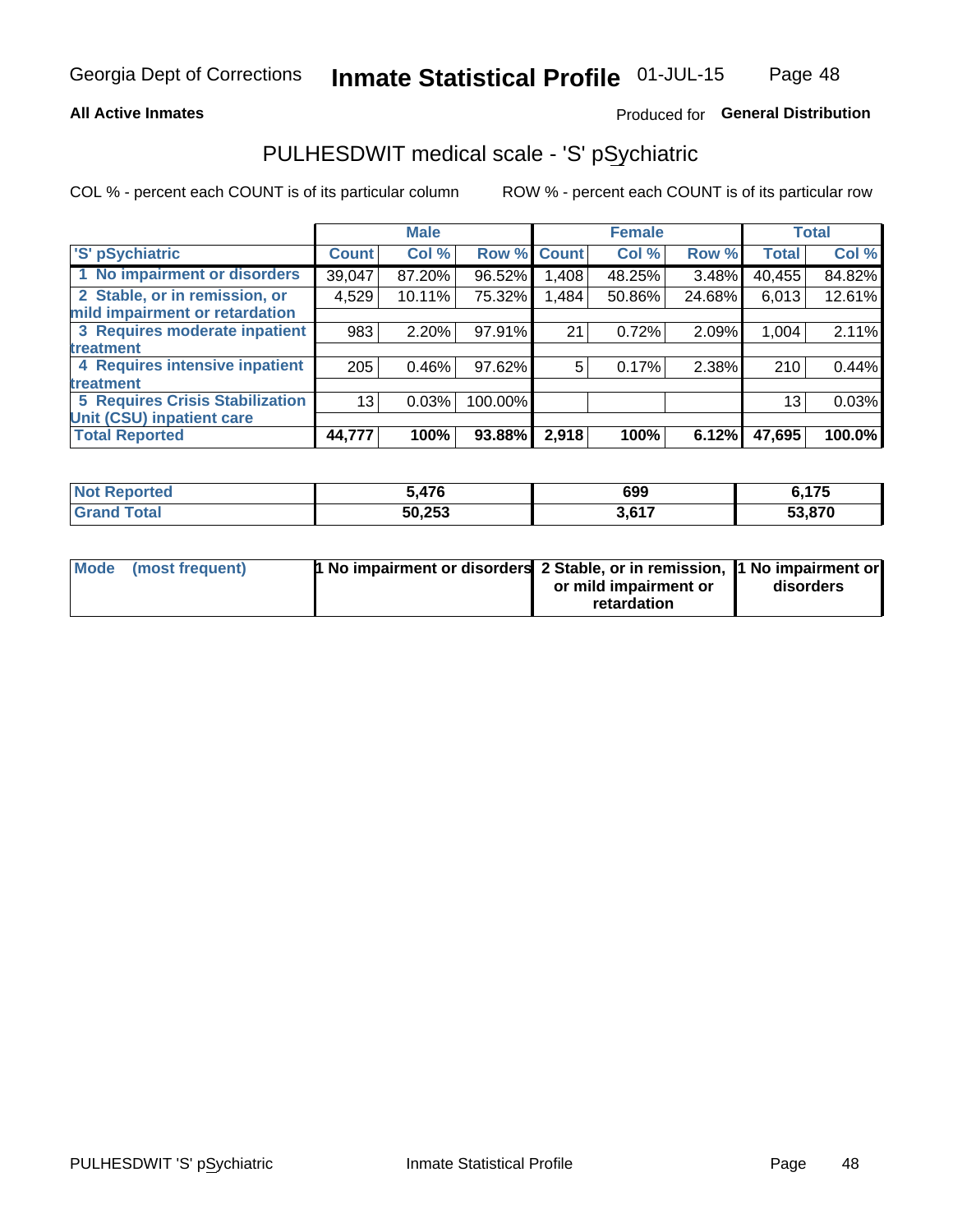## **All Active Inmates**

## Produced for General Distribution

# PULHESDWIT medical scale - 'D' dental

COL % - percent each COUNT is of its particular column

|                                 |              | <b>Male</b> |        |              | <b>Female</b> |          |              | <b>Total</b> |
|---------------------------------|--------------|-------------|--------|--------------|---------------|----------|--------------|--------------|
| <b>D'</b> Dental                | <b>Count</b> | Col %       | Row %  | <b>Count</b> | Col %         | Row %    | <b>Total</b> | Col %        |
| 1 Minimal routine dental health | 25,099       | 58.61%      | 93.15% | 1,845        | 60.71%        | $6.85\%$ | 26,944       | 58.75%       |
| <b>needs</b>                    |              |             |        |              |               |          |              |              |
| 2 Moderate cavities and/or gum  | 14,431       | 33.70%      | 93.85% | 946          | 31.13%        | $6.15\%$ | 15,377       | 33.53%       |
| disease                         |              |             |        |              |               |          |              |              |
| 3 Extensive gum disease         | 3,280        | 7.66%       | 93.02% | 246          | 8.09%         | 6.98%    | 3,526        | 7.69%        |
| and/or widespread decay         |              |             |        |              |               |          |              |              |
| 4 Urgent need for dental        | 16           | 0.04%       | 88.89% | 2            | 0.07%         | 11.11%   | 18           | 0.04%        |
| <b>services</b>                 |              |             |        |              |               |          |              |              |
| <b>Total Reported</b>           | 42,826       | 100%        | 93.37% | 3,039        | 100%          | 6.63%    | 45,865       | 100.0%       |

| orted<br>Nı | 7,427  | 578             | 8,005                   |
|-------------|--------|-----------------|-------------------------|
| <b>ota</b>  | 50,253 | 2017<br>J.V I 1 | $E_2$ $0.70$<br>33.OI U |

| <b>Mode</b> | (most frequent) | Minimal routine dental<br>health needs | 1 Minimal routine dental 11 Minimal routine<br>health needs | dental health<br>needs |
|-------------|-----------------|----------------------------------------|-------------------------------------------------------------|------------------------|
|-------------|-----------------|----------------------------------------|-------------------------------------------------------------|------------------------|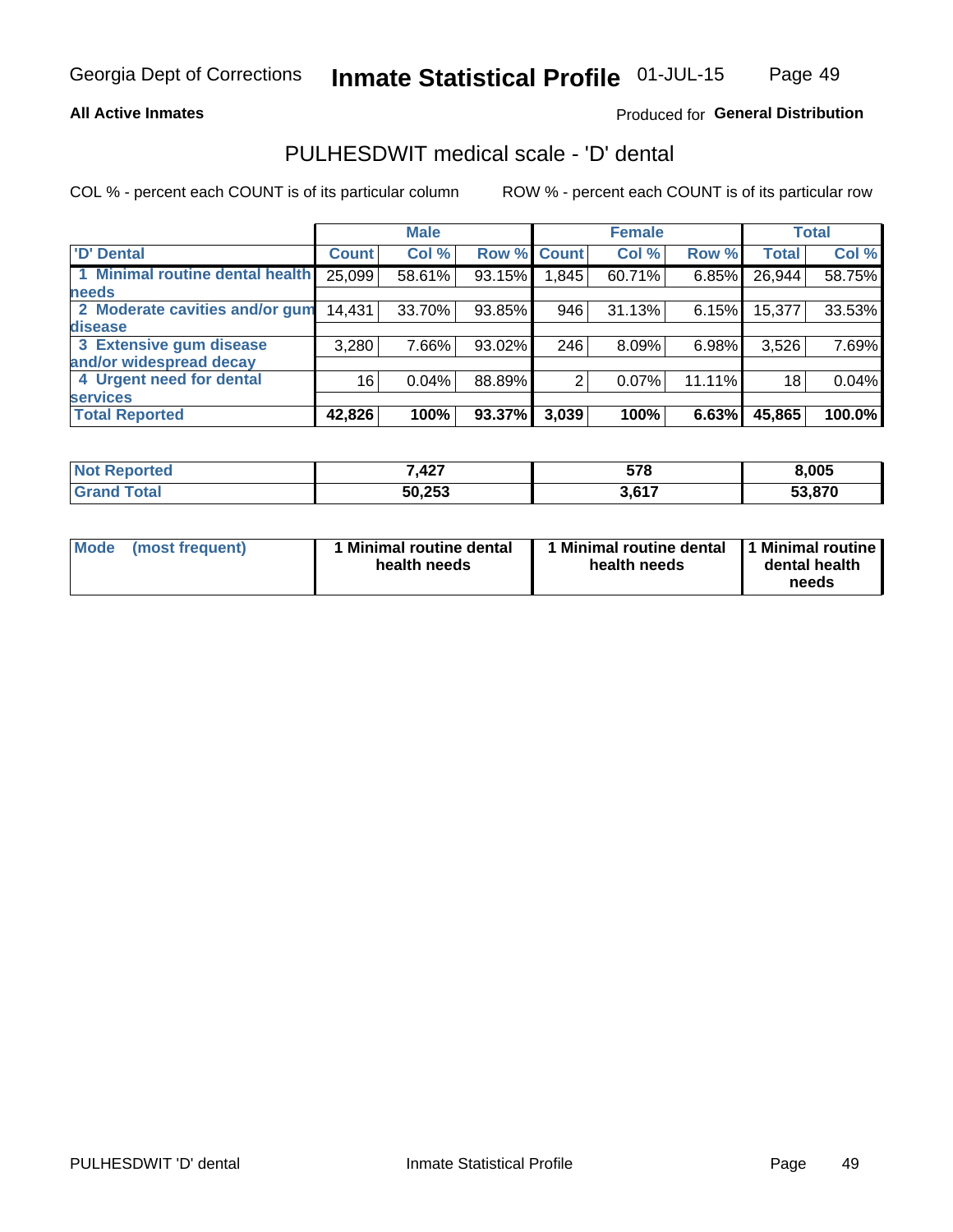## **All Active Inmates**

## Produced for General Distribution

# PULHESDWIT medical scale - 'W' work ability

COL % - percent each COUNT is of its particular column

|                                 |              | <b>Male</b> |        |             | <b>Female</b> |        |              | <b>Total</b> |
|---------------------------------|--------------|-------------|--------|-------------|---------------|--------|--------------|--------------|
| <b>W' work ability</b>          | <b>Count</b> | Col %       |        | Row % Count | Col %         | Row %  | <b>Total</b> | Col %        |
| 1 Unrestricted work or activity | 38,294       | 84.04%      | 93.51% | 2,658       | 80.89%        | 6.49%  | 40,952       | 83.83%       |
| 2 Minor restrictions on type of | 5,763        | 12.65%      | 92.40% | 474         | 14.42%        | 7.60%  | 6,237        | 12.77%       |
| <b>work</b>                     |              |             |        |             |               |        |              |              |
| 3 Moderate restrictions on type | 993          | 2.18%       | 94.21% | 61          | 1.86%         | 5.79%  | 1,054        | 2.16%        |
| lof work                        |              |             |        |             |               |        |              |              |
| 4 Major restrictions on type of | 372          | 0.82%       | 92.08% | 32          | 0.97%         | 7.92%  | 404          | 0.83%        |
| <b>work</b>                     |              |             |        |             |               |        |              |              |
| 5 Cannot work under any         | 145          | 0.32%       | 70.39% | 61          | 1.86%         | 29.61% | 206          | 0.42%        |
| <b>circumstances</b>            |              |             |        |             |               |        |              |              |
| <b>Total Reported</b>           | 45,567       | 100%        | 93.27% | 3,286       | 100%          | 6.73%  | 48,853       | 100.0%       |

| <b>Not Reported</b>   | 4,686  | 224<br>ວວ ເ | 5,017  |
|-----------------------|--------|-------------|--------|
| Total<br><b>Grand</b> | 50,253 | 3,617       | 53,870 |

| Mode            | 1 Unrestricted work or | 1 Unrestricted work or | 1 Unrestricted   |
|-----------------|------------------------|------------------------|------------------|
| (most frequent) | activity               | activity               | work or activity |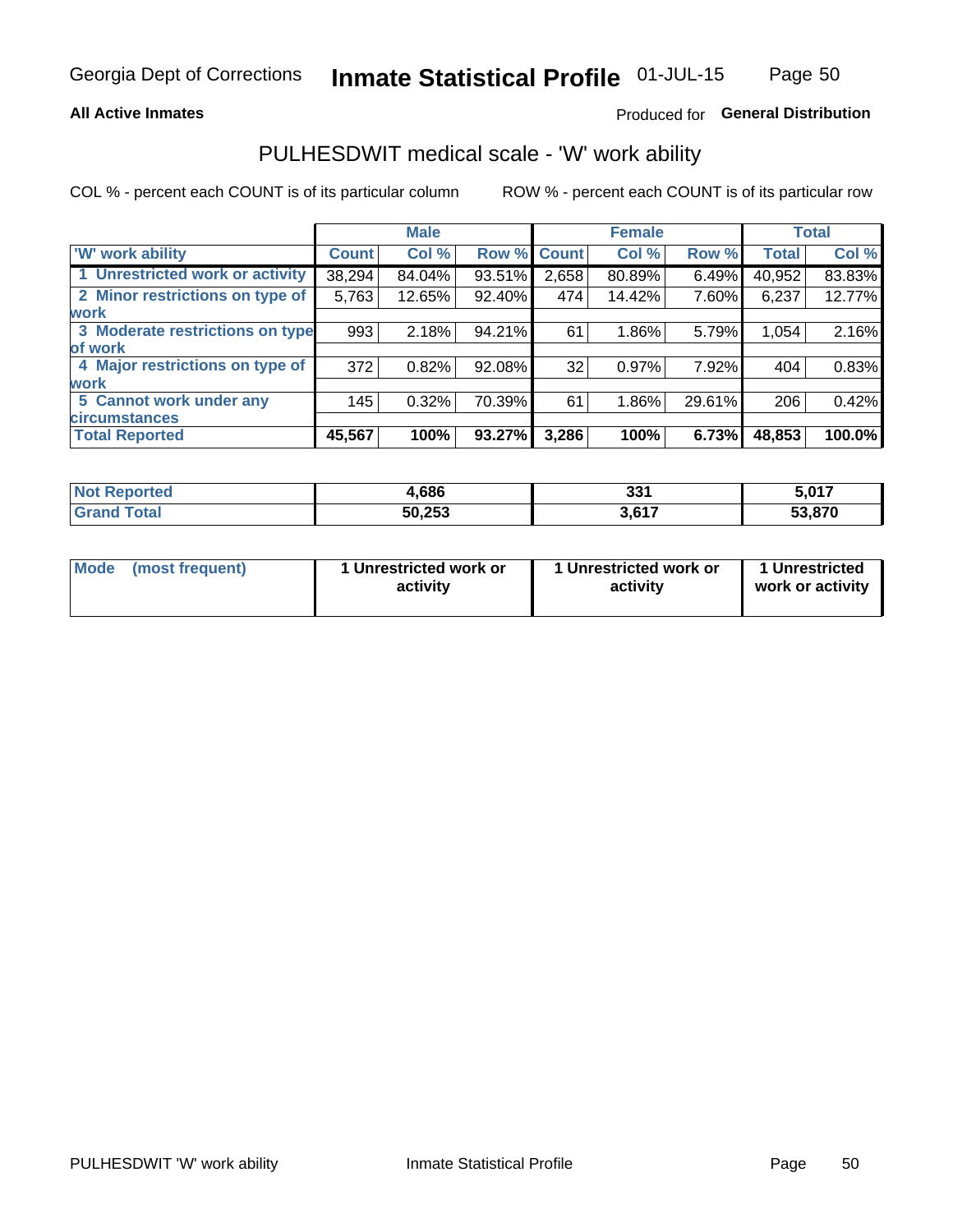## **All Active Inmates**

## Produced for General Distribution

# PULHESDWIT medical scale - 'I' impairment

COL % - percent each COUNT is of its particular column

|                                   |                 | <b>Male</b> |             |                | <b>Female</b> |       |              | <b>Total</b> |
|-----------------------------------|-----------------|-------------|-------------|----------------|---------------|-------|--------------|--------------|
| <b>T' Impairment</b>              | <b>Count</b>    | Col %       | Row % Count |                | Col %         | Row % | <b>Total</b> | Col %        |
| 1 No impairments or               | 45,214          | 99.24%      | 93.27%      | 3,263          | 99.30%        | 6.73% | 48,477       | 99.25%       |
| <b>disabilities</b>               |                 |             |             |                |               |       |              |              |
| 2 Wheelchair-bound but            | 234             | 0.51%       | 92.13%      | 20             | 0.61%         | 7.87% | 254          | 0.52%        |
| otherwise OK                      |                 |             |             |                |               |       |              |              |
| <b>3 Needs low-level Assisted</b> | 40              | 0.09%       | 95.24%      | $\overline{2}$ | 0.06%         | 4.76% | 42           | 0.09%        |
| Living (level I)                  |                 |             |             |                |               |       |              |              |
| 4 Needs moderate Assisted         | 14 <sub>1</sub> | 0.03%       | 93.33%      |                | 0.03%         | 6.67% | 15           | 0.03%        |
| Living (level II)                 |                 |             |             |                |               |       |              |              |
| <b>5 Needs maximal Assisted</b>   | 57              | 0.13%       | 100.00%     |                |               |       | 57           | 0.12%        |
| <b>Living (level III)</b>         |                 |             |             |                |               |       |              |              |
| <b>Total Reported</b>             | 45,559          | 100%        | 93.27%      | 3,286          | 100%          | 6.73% | 48,845       | 100.0%       |

| <b>Not</b><br>Reported | 1.694  | つつィ<br>ು. | 5,025  |
|------------------------|--------|-----------|--------|
| Total<br>Grai          | 50,253 | 2017      | 53,870 |

| Mode | (most frequent) | 1 No impairments or<br>disabilities | 1 No impairments or<br>disabilities | 1 No impairments<br>or disabilities |
|------|-----------------|-------------------------------------|-------------------------------------|-------------------------------------|
|------|-----------------|-------------------------------------|-------------------------------------|-------------------------------------|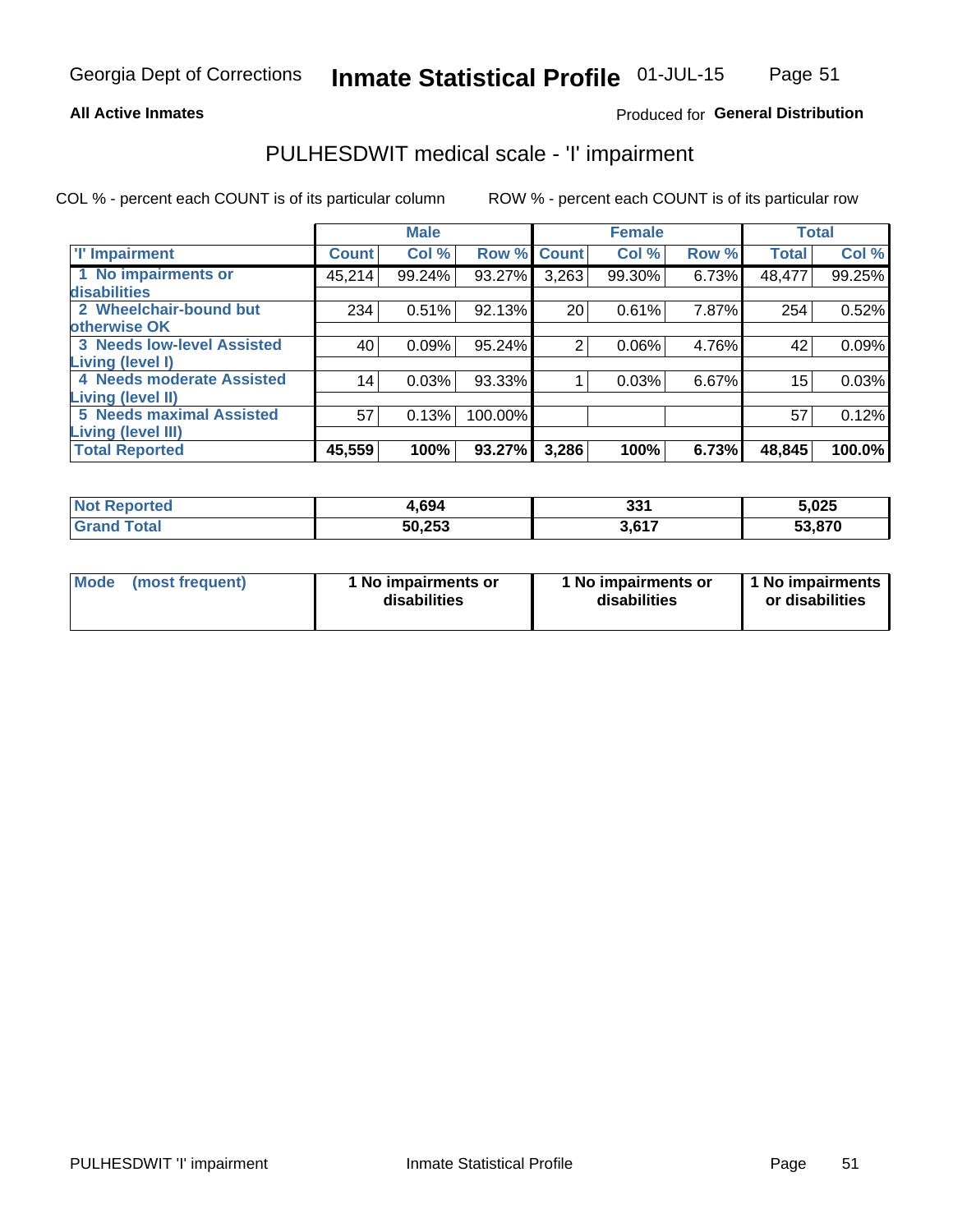## **All Active Inmates**

## Produced fo General Distribution

# PULHESDWIT medical scale - 'T' transportability

COL % - percent each COUNT is of its particular column

|                              |                    | <b>Male</b> |         |              | <b>Female</b> |        | <b>Total</b> |        |
|------------------------------|--------------------|-------------|---------|--------------|---------------|--------|--------------|--------|
| <b>T' Transportability</b>   | Count <sup>!</sup> | Col %       | Row %   | <b>Count</b> | Col %         | Row %  | <b>Total</b> | Col %  |
| 1 Can be transported in any  | 45,316             | 99.45%      | 93.30%  | 3,252        | 99.66%        | 6.70%  | 48,568       | 99.46% |
| ordinary approved vehicle    |                    |             |         |              |               |        |              |        |
| 2 Wheelchair-bound, not      | 60                 | 0.13%       | 95.24%  | 3            | 0.09%         | 4.76%  | 63           | 0.13%  |
| needing special vehicle      |                    |             |         |              |               |        |              |        |
| 3 Wheelchair-bound, requires |                    | 0.02%       | 100.00% |              |               |        |              | 0.01%  |
| special vehicle              |                    |             |         |              |               |        |              |        |
| 4 Needs specially-equipped   | 6                  | 0.01%       | 85.71%  |              | 0.03%         | 14.29% |              | 0.01%  |
| medical vehicle              |                    |             |         |              |               |        |              |        |
| <b>5 Requires ambulance</b>  | 179                | 0.39%       | 96.24%  | 7            | 0.21%         | 3.76%  | 186          | 0.38%  |
| transport                    |                    |             |         |              |               |        |              |        |
| <b>Total Reported</b>        | 45,568             | 100%        | 93.32%  | 3,263        | 100%          | 6.68%  | 48,831       | 100%   |

| orted | 1,685  | 354  | 5,039 |
|-------|--------|------|-------|
|       | 50,253 | 0.47 | 870.  |

|  | Mode (most frequent) | 1 Can be transported in any 1 Can be transported in any<br>ordinary approved vehicle   ordinary approved vehicle   transported in any |  | 1 Can be<br>  ordinary approved  <br>vehicle |
|--|----------------------|---------------------------------------------------------------------------------------------------------------------------------------|--|----------------------------------------------|
|--|----------------------|---------------------------------------------------------------------------------------------------------------------------------------|--|----------------------------------------------|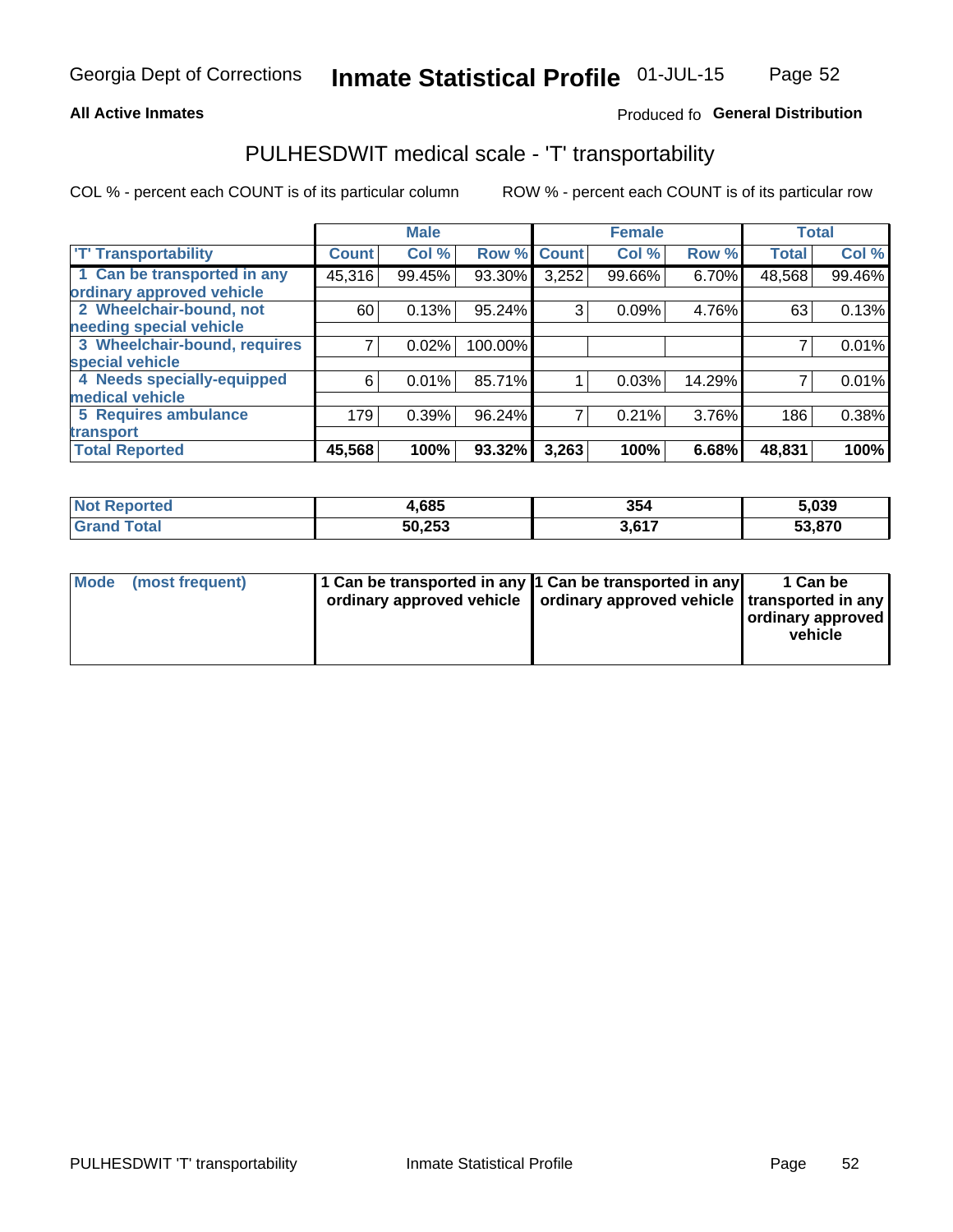#### Inmate Statistical Profile 01-JUL-15 Page 53

**All Active Inmates** 

### Produced for General Distribution

# Number of prior Georgia incarcerations

COL % - percent each COUNT is of its particular column

|                                       |              | <b>Male</b> |                    |       | <b>Female</b> |       |        | <b>Total</b> |
|---------------------------------------|--------------|-------------|--------------------|-------|---------------|-------|--------|--------------|
| <b>Num of Prior GA Incarcerations</b> | <b>Count</b> | Col %       | <b>Row % Count</b> |       | Col %         | Row % | Total  | Col %        |
| $\bf{0}$                              | 28,155       | 56.03%      | 91.53%             | 2,605 | 72.02%        | 8.47% | 30,760 | 57.10%       |
|                                       | 9,285        | 18.48%      | 94.76%             | 513   | 14.18%        | 5.24% | 9,798  | 18.19%       |
| $\mathbf{2}$                          | 5,301        | 10.55%      | 96.29%             | 204   | 5.64%         | 3.71% | 5,505  | 10.22%       |
| 3                                     | 3,083        | 6.13%       | 96.28%             | 119   | 3.29%         | 3.72% | 3,202  | 5.94%        |
| 4                                     | 1,846        | 3.67%       | 96.35%             | 70    | 1.94%         | 3.65% | 1,916  | 3.56%        |
| 5                                     | 1,098        | 2.18%       | 95.64%             | 50    | 1.38%         | 4.36% | 1,148  | 2.13%        |
| <b>More Than 5</b>                    | 1,485        | 2.96%       | 96.37%             | 56    | 1.55%         | 3.63% | 1,541  | 2.86%        |
| <b>Total Reported</b>                 | 50,253       | 100%        | 93.29%             | 3,617 | 100%          | 6.71% | 53,870 | 100%         |

| <b>Not</b><br>Reported |        |                                     |        |
|------------------------|--------|-------------------------------------|--------|
| $\tau$ otal<br>"Gran∟  | 50,253 | 2017<br>$\mathbf{u}$ , $\mathbf{u}$ | 53,870 |

| Mean (average)       | .05 | 1.02 |
|----------------------|-----|------|
| Median (middle)      |     |      |
| Mode (most frequent) |     |      |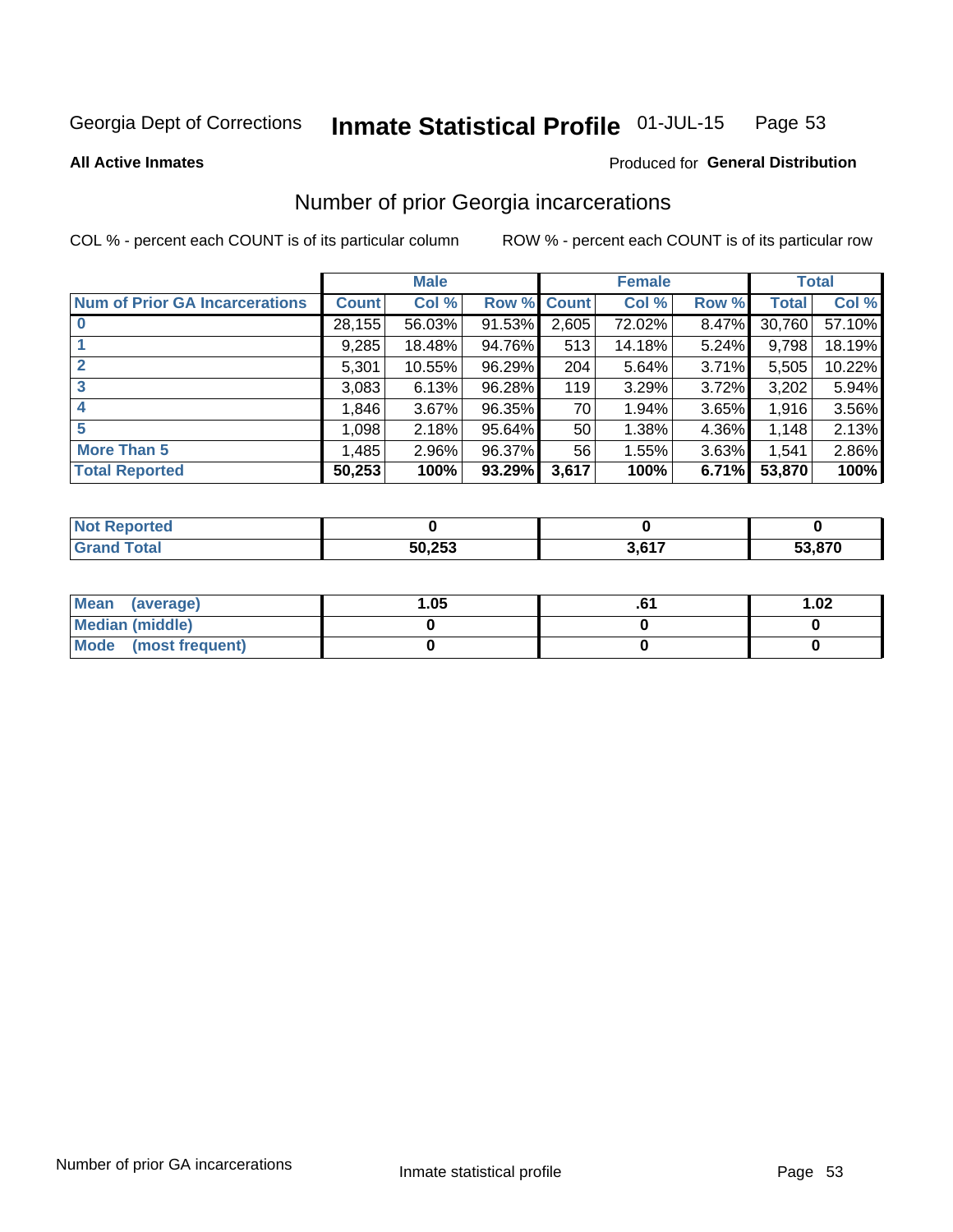#### Inmate Statistical Profile 01-JUL-15 Page 54

**All Active Inmates** 

## **Produced for General Distribution**

## Prison sentence in years

COL % - percent each COUNT is of its particular column

ROW % - percent each COUNT is of its particular row

|                                 |              | <b>Male</b> |        |              | <b>Female</b> |        |              | <b>Total</b> |
|---------------------------------|--------------|-------------|--------|--------------|---------------|--------|--------------|--------------|
| <b>Prison Sentence In Years</b> | <b>Count</b> | Col %       | Row %  | <b>Count</b> | Col %         | Row %  | <b>Total</b> | Col %        |
| $0 - 1$                         | 448          | 0.89%       | 93.14% | 33           | 0.91%         | 6.86%  | 481          | 0.89%        |
| $1.1 - 2$                       | 702          | 1.40%       | 91.41% | 66           | 1.82%         | 8.59%  | 768          | 1.43%        |
| $2.1 - 3$                       | 1,032        | 2.05%       | 90.53% | 108          | 2.99%         | 9.47%  | 1,140        | 2.12%        |
| $3.1 - 4$                       | 933          | 1.86%       | 91.47% | 87           | 2.41%         | 8.53%  | 1,020        | 1.89%        |
| $4.1 - 5$                       | 2,124        | 4.23%       | 90.69% | 218          | 6.03%         | 9.31%  | 2,342        | 4.35%        |
| $5.1 - 6$                       | 1,079        | 2.15%       | 89.92% | 121          | 3.35%         | 10.08% | 1,200        | 2.23%        |
| $6.1 - 7$                       | 1,156        | 2.30%       | 91.53% | 107          | 2.96%         | 8.47%  | 1,263        | 2.34%        |
| $7.1 - 8$                       | 1,215        | 2.42%       | 92.33% | 101          | 2.79%         | 7.67%  | 1,316        | 2.44%        |
| $8.1 - 9$                       | 1,243        | 2.47%       | 92.69% | 98           | 2.71%         | 7.31%  | 1,341        | 2.49%        |
| $9.1 - 10$                      | 4,904        | 9.76%       | 90.43% | 519          | 14.35%        | 9.57%  | 5,423        | 10.07%       |
| $10.1 - 12$                     | 2,603        | 5.18%       | 91.49% | 242          | 6.69%         | 8.51%  | 2,845        | 5.28%        |
| $12.1 - 15$                     | 5,308        | 10.56%      | 92.23% | 447          | 12.36%        | 7.77%  | 5,755        | 10.68%       |
| $15.1 - 20$                     | 9,423        | 18.75%      | 94.07% | 594          | 16.42%        | 5.93%  | 10,017       | 18.59%       |
| 20.1 - Over                     | 9,730        | 19.36%      | 95.34% | 476          | 13.16%        | 4.66%  | 10,206       | 18.95%       |
| <b>Life</b>                     | 7,079        | 14.09%      | 95.12% | 363          | 10.04%        | 4.88%  | 7,442        | 13.81%       |
| <b>Life Without Parole</b>      | 1,075        | 2.14%       | 97.11% | 32           | 0.88%         | 2.89%  | 1,107        | 2.05%        |
| <b>Death</b>                    | 91           | 0.18%       | 98.91% |              | 0.03%         | 1.09%  | 92           | 0.17%        |
| <b>Youthful Offenders</b>       | 108          | 0.21%       | 96.43% | 4            | 0.11%         | 3.57%  | 112          | 0.21%        |
| <b>Total Reported</b>           | 50,253       | 100%        | 93.29% | 3,617        | 100.0%        | 6.71%  | 53,870       | 100%         |

| ported<br>I NOT |                  |      |        |
|-----------------|------------------|------|--------|
| A <sub>1</sub>  | にへ つにつ<br>50,253 | 2017 | 53,870 |

### **Determinate (numeric) sentences only**

| <b>Mean</b> | 20.86 | . .<br>19.16 | 20.81 |
|-------------|-------|--------------|-------|
|             |       |              |       |

All sentences (including determinate), with life, life without parole, and death sentences figured at 45 years

| Mean | 30.33 | 30.95 | 30.35 |
|------|-------|-------|-------|
|      |       |       |       |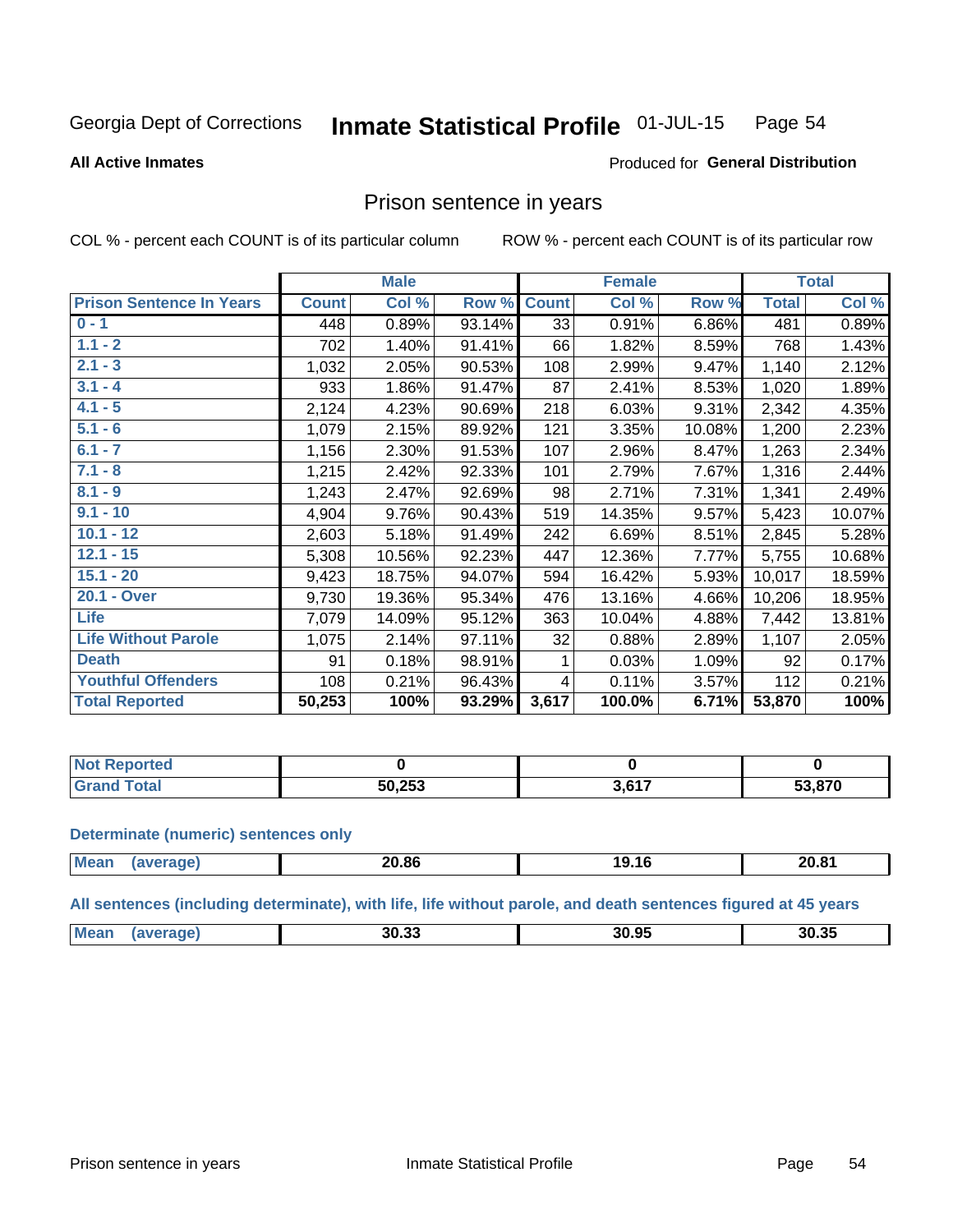#### Inmate Statistical Profile 01-JUL-15 Page 55

### **All Active Inmates**

## **Produced for General Distribution**

# Primary offense, broken out into felonies vs misdemeanors

COL % - percent each COUNT is of its particular column

|                                  |              | <b>Male</b> |                    |       | <b>Female</b> |          | Total        |        |
|----------------------------------|--------------|-------------|--------------------|-------|---------------|----------|--------------|--------|
| <b>Felonies and Misdemeanors</b> | <b>Count</b> | Col %       | <b>Row % Count</b> |       | Col %         | Row %    | <b>Total</b> | Col %  |
| <b>Felonies</b>                  | 50.072       | 99.79%      | 93.27%             | 3.614 | 99.92%        | 6.73%    | 53,686       | 99.80% |
| <b>Misdemeanors</b>              | 103          | .21%        | 97.17%             |       | .08%          | $2.83\%$ | 106          | .20%   |
| <b>Total Reported</b>            | 50,175       | 100%        | $93.28\%$          | 3.617 | 100%          | 6.72%    | 53,792       | 100%   |

| <b>Not Reported</b> | $\overline{\phantom{a}}$ |        | 70     |
|---------------------|--------------------------|--------|--------|
| Total<br>Grano      | 50,253                   | 50 17F | 53,870 |

| Mo | ____ | 11 C.S<br>. | onies<br>. |
|----|------|-------------|------------|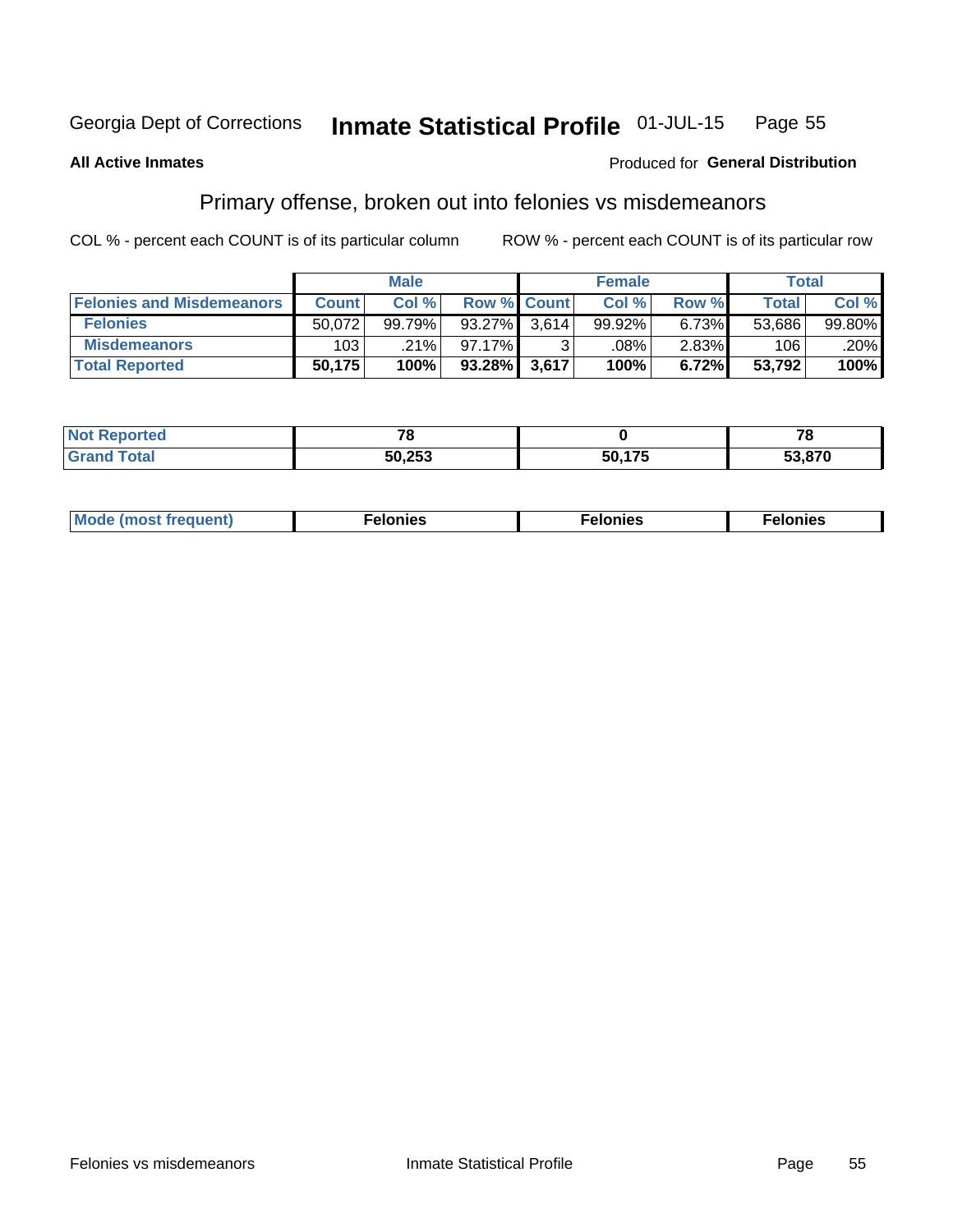#### Inmate Statistical Profile 01-JUL-15 Page 56

### **All Active Inmates**

## Produced for General Distribution

# Primary offense, broken out into six broad crime categories

COL % - percent each COUNT is of its particular column

|                                 |              | <b>Male</b> |        |                 | <b>Female</b> |          |              | <b>Total</b> |
|---------------------------------|--------------|-------------|--------|-----------------|---------------|----------|--------------|--------------|
| <b>Crime Categories</b>         | <b>Count</b> | Col %       |        | Row % Count     | Col %         | Row %    | <b>Total</b> | Col %        |
| <b>Violent</b>                  | 24,753       | 49.33%      | 94.00% | 1,579           | 43.65%        | $6.00\%$ | 26,332       | 48.95%       |
| <b>Sex Crime</b><br>2           | 8,226        | 16.39%      | 98.41% | 133             | 3.68%         | 1.59%    | 8,359        | 15.54%       |
| $\mathbf{3}$<br><b>Property</b> | 9,179        | 18.29%      | 89.61% | 1,064           | 29.42%        | 10.39%   | 10,243       | 19.04%       |
| <b>Drug</b><br>4                | 5,689        | 11.34%      | 89.46% | 670             | 18.52%        | 10.54%   | 6,359        | 11.82%       |
| <b>Habit/DUI</b><br>5           | 97           | .19%        | 88.99% | 12 <sub>2</sub> | .33%          | 11.01%   | 109          | .20%         |
| <b>Other</b><br>6               | 2,231        | 4.45%       | 93.35% | 159             | 4.40%         | 6.65%    | 2,390        | 4.44%        |
| <b>Total Reported</b>           | 50,175       | 100%        | 93.28% | 3,617           | 100%          | 6.72%    | 53,792       | 100%         |

| rtea<br>NO |        |                  | 70<br>u |
|------------|--------|------------------|---------|
| Ento.      | 50,253 | . C47<br>ו ו טוי | 53,870  |

| Mo<br>uent)<br>nos | .<br>/iolent | <br>Violent | - --<br><b>Tiolent</b> |
|--------------------|--------------|-------------|------------------------|
|                    |              |             |                        |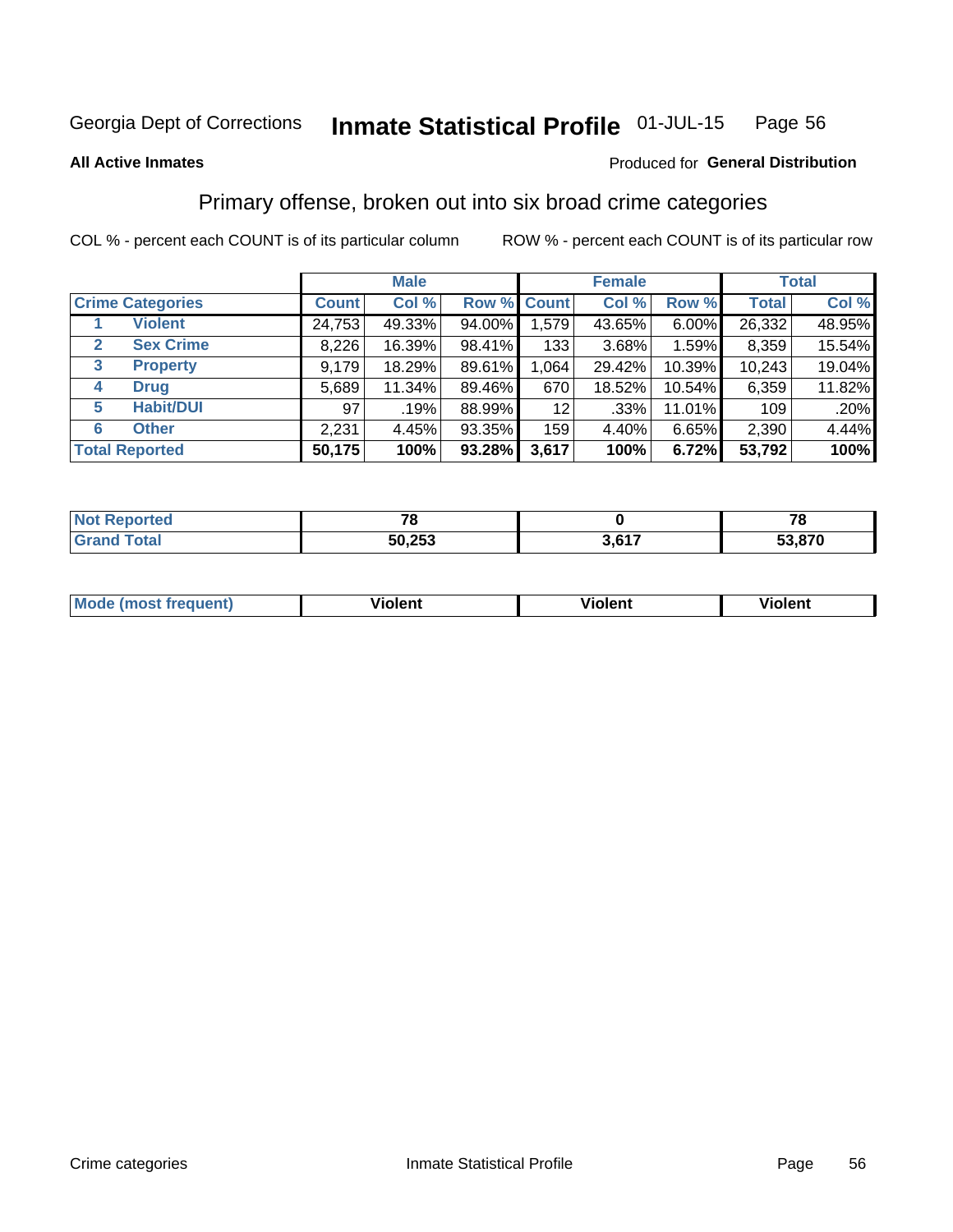**All Active Inmates** 

#### Inmate Statistical Profile 01-JUL-15 Page 57

**Produced for General Distribution** 

# Primary offense, detailed offense code

COL % - percent each COUNT is of its particular column

|                                            |                           | <b>Male</b> |         |                | <b>Female</b> |        |                         | <b>Total</b> |
|--------------------------------------------|---------------------------|-------------|---------|----------------|---------------|--------|-------------------------|--------------|
| <b>Primary Offense</b>                     | <b>Count</b>              | Col %       | Row %   | <b>Count</b>   | Col %         | Row %  | <b>Total</b>            | Col %        |
| <b>Abandonment Of Child (2852)</b>         | $\mathbf{1}$              | .01%        | 100.00% |                |               |        | 1                       | .01%         |
| <b>Abuse, Neglect Elder/Disab (2812)</b>   | 25                        | .05%        | 59.52%  | 17             | .47%          | 40.48% | 42                      | .08%         |
| Agg Aslt W Intnt To Rape (2095)            | 68                        | .14%        | 100.00% |                |               |        | 68                      | .13%         |
| <b>Agg Sex Battery Atmpt (2099)</b>        | 1                         | .01%        | 100.00% |                |               |        | 1                       | .01%         |
| <b>Aggrav Assault (1302)</b>               | 5,080                     | 10.12%      | 94.65%  | 287            | 7.93%         | 5.35%  | 5,367                   | 9.98%        |
| <b>Aggrav Assault Peace Ofcr</b><br>(1314) | 299                       | .60%        | 94.92%  | 16             | .44%          | 5.08%  | 315                     | .59%         |
| <b>Aggrav Battery (1305)</b>               | 1,217                     | 2.43%       | 93.83%  | 80             | 2.21%         | 6.17%  | 1,297                   | 2.41%        |
| <b>Aggrav Battery Peace Ofcr</b><br>(1315) | 23                        | .05%        | 100.00% |                |               |        | 23                      | .04%         |
| <b>Aggrav Ch Molest, Atmpt (2096)</b>      | 1                         | .01%        | 100.00% |                |               |        |                         | .01%         |
| <b>Aggrav Child Molestation (2021)</b>     | 1,191                     | 2.37%       | 98.59%  | 17             | .47%          | 1.41%  | 1,208                   | 2.25%        |
| <b>Aggrav Cruelty To Animals</b><br>(2972) | 10                        | .02%        | 100.00% |                |               |        | 10                      | .02%         |
| <b>Aggrav Sexual Battery (2009)</b>        | 180                       | .36%        | 99.45%  | 1              | .03%          | .55%   | 181                     | .34%         |
| <b>Aggrav Sodomy (2003)</b>                | 197                       | .39%        | 98.99%  | $\overline{2}$ | .06%          | 1.01%  | 199                     | .37%         |
| <b>Aggrav Stalking (1321)</b>              | 274                       | .55%        | 96.14%  | 11             | .30%          | 3.86%  | 285                     | .53%         |
| <b>Aggravated Assault On 65+</b><br>(1304) | 4                         | .01%        | 80.00%  | 1              | .03%          | 20.00% | 5                       | .01%         |
| <b>Alter Id (1506)</b>                     | $\overline{\mathbf{4}}$   | .01%        | 100.00% |                |               |        | 4                       | .01%         |
| <b>Armed Robbery (1902)</b>                | 5,587                     | 11.14%      | 96.46%  | 205            | 5.67%         | 3.54%  | 5,792                   | 10.77%       |
| Arson 1st Degree (1401)                    | 62                        | .12%        | 88.57%  | 8              | .22%          | 11.43% | 70                      | .13%         |
| <b>Arson 2nd Degree (1402)</b>             | 10                        | .02%        | 76.92%  | 3              | .08%          | 23.08% | 13                      | .02%         |
| <b>Arson 3rd Degree (1403)</b>             | 7                         | .01%        | 100.00% |                |               |        | $\overline{7}$          | .01%         |
| <b>Ass W/ Int Transmit Hiv (1313)</b>      | 1                         | .01%        | 50.00%  | 1              | .03%          | 50.00% | $\overline{2}$          | .01%         |
| <b>Atmpt Aggrav Assault (1303)</b>         | $\overline{9}$            | .02%        | 90.00%  | $\mathbf{1}$   | .03%          | 10.00% | 10                      | .02%         |
| <b>Atmpt Aggrav Sodomy (2093)</b>          | 4                         | .01%        | 100.00% |                |               |        | 4                       | .01%         |
| <b>Atmpt Armed Robbery (1992)</b>          | 96                        | .19%        | 95.05%  | 5              | .14%          | 4.95%  | 101                     | .19%         |
| <b>Atmpt Burglary (1690)</b>               | 28                        | .06%        | 93.33%  | $\overline{2}$ | .06%          | 6.67%  | 30                      | .06%         |
| <b>Atmpt Child Molestation (2094)</b>      | 22                        | .04%        | 100.00% |                |               |        | 22                      | .04%         |
| <b>Atmpt Escape (2590)</b>                 | $\ensuremath{\mathsf{3}}$ | .01%        | 100.00% |                |               |        | 3                       | .01%         |
| <b>Atmpt Forgery (1790)</b>                | $\mathbf{1}$              | .01%        | 100.00% |                |               |        | 1                       | .01%         |
| <b>Atmpt Kidnap (1390)</b>                 | $\overline{3}$            | .01%        | 100.00% |                |               |        | $\overline{3}$          | .01%         |
| <b>Atmpt Murder (1190)</b>                 | 74                        | .15%        | 91.36%  | $\overline{7}$ | .19%          | 8.64%  | 81                      | .15%         |
| Atmpt Rape (2091)                          | 47                        | .09%        | 97.92%  | 1              | .03%          | 2.08%  | 48                      | .09%         |
| <b>Atmpt Robbery (1991)</b>                | 42                        | .08%        | 93.33%  | 3              | .08%          | 6.67%  | 45                      | .08%         |
| <b>Atmpt Sodomy (2092)</b>                 | $\overline{\mathbf{4}}$   | .01%        | 100.00% |                |               |        | $\overline{\mathbf{4}}$ | .01%         |
| <b>Atmpt Theft By Taking (1812)</b>        | 6                         | .01%        | 75.00%  | $\overline{c}$ | .06%          | 25.00% | 8                       | .01%         |
| <b>Atmpt Viol Substance Act (4090)</b>     | 24                        | .05%        | 85.71%  | $\overline{4}$ | .11%          | 14.29% | 28                      | .05%         |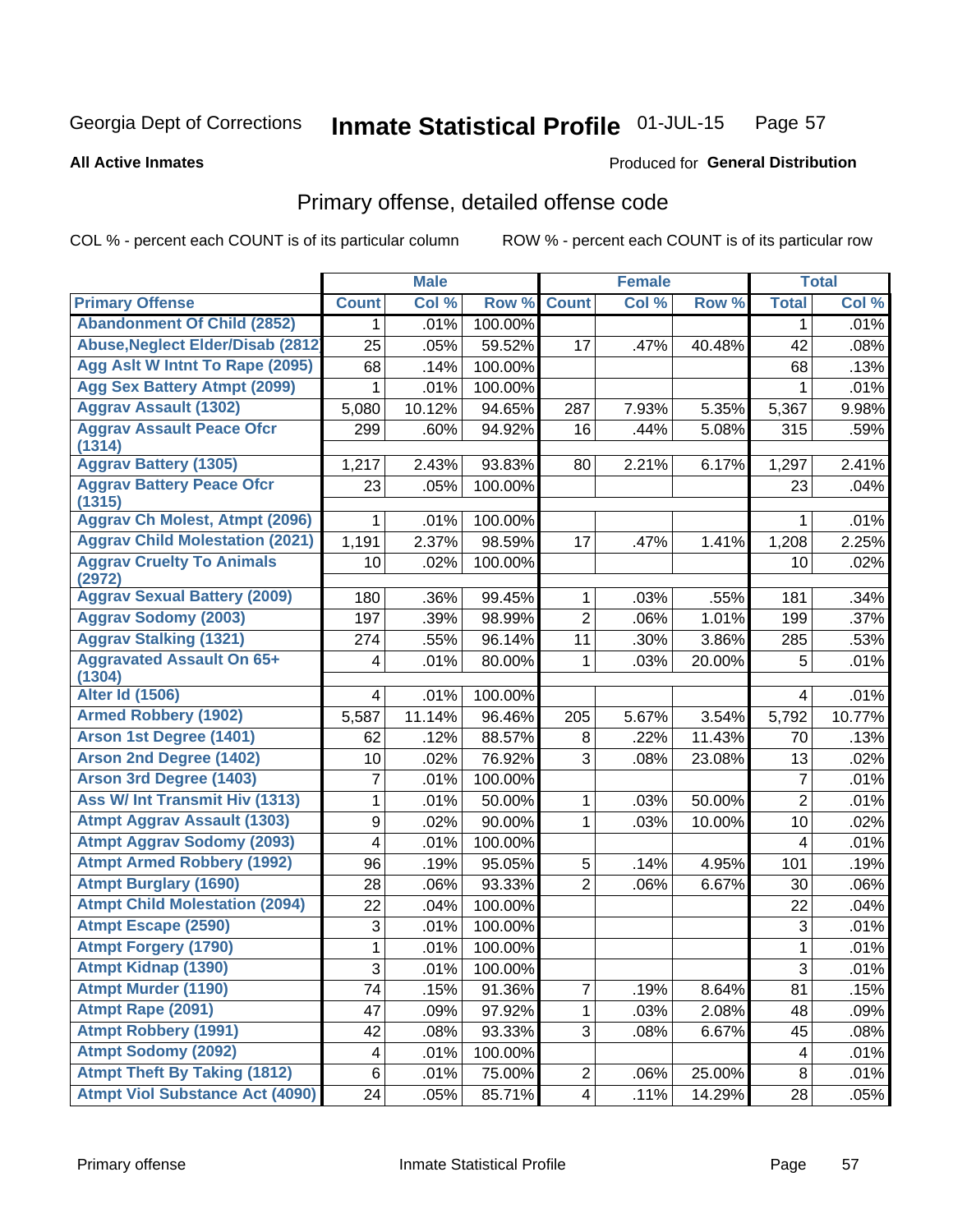#### Inmate Statistical Profile 01-JUL-15 Page 58

### **All Active Inmates**

# **Produced for General Distribution**

# Primary offense, detailed offense code

COL % - percent each COUNT is of its particular column

|                                          |                | <b>Male</b> |         |                | <b>Female</b> |         |                | <b>Total</b> |
|------------------------------------------|----------------|-------------|---------|----------------|---------------|---------|----------------|--------------|
| <b>Primary Offense</b>                   | <b>Count</b>   | Col %       | Row %   | <b>Count</b>   | Col %         | Row %   | <b>Total</b>   | Col %        |
| <b>Att/Consprcy Commt C/S/Of</b>         | 42             | .08%        | 91.30%  | 4              | .11%          | 8.70%   | 46             | .09%         |
| (4134)                                   |                |             |         |                |               |         |                |              |
| <b>Bad Checks (1704)</b>                 | 1              | .01%        | 33.33%  | 2              | .06%          | 66.67%  | 3              | .01%         |
| <b>Bail Jumping (2511)</b>               | 6              | .01%        | 85.71%  | 1              | .03%          | 14.29%  | $\overline{7}$ | .01%         |
| <b>Bestiality (2004)</b>                 | 1              | .01%        | 100.00% |                |               |         | $\mathbf{1}$   | .01%         |
| <b>Bigamy (2007)</b>                     | 1              | .01%        | 100.00% |                |               |         | 1              | .01%         |
| <b>Bribery Govt Officer (2301)</b>       | $\overline{2}$ | .01%        | 66.67%  | 1              | .03%          | 33.33%  | $\mathfrak{S}$ | .01%         |
| Burg 1st Aft 6/30/12 (1611)              | 1,215          | 2.42%       | 92.26%  | 102            | 2.82%         | 7.74%   | 1,317          | 2.45%        |
| Burg 2nd Aft 6/30/12 (1612)              | 453            | .90%        | 96.59%  | 16             | .44%          | 3.41%   | 469            | .87%         |
| <b>Burg Bef 7/1/12 (1601)</b>            | 4,167          | 8.30%       | 96.70%  | 142            | 3.93%         | 3.30%   | 4,309          | 8.01%        |
| <b>Carjacking, Attempted (1912)</b>      | 1              | .01%        | 100.00% |                |               |         | 1              | .01%         |
| <b>Carry Concealed Weapon (2901)</b>     | $\overline{7}$ | .01%        | 100.00% |                |               |         | 7              | .01%         |
| <b>Carry Weapon At School (2915)</b>     | 5              | .01%        | 83.33%  | 1              | .03%          | 16.67%  | $6\phantom{1}$ | .01%         |
| <b>Child Molestation (2019)</b>          | 2,670          | 5.32%       | 97.77%  | 61             | 1.69%         | 2.23%   | 2,731          | 5.08%        |
| <b>Chop Shop Violation (5003)</b>        | 1              | .01%        | 100.00% |                |               |         | 1              | .01%         |
| <b>Cnspire Traffic Cntrl Sub (4130)</b>  | 9              | .02%        | 81.82%  | $\overline{2}$ | .06%          | 18.18%  | 11             | .02%         |
| <b>Computer Pornography (1760)</b>       | 49             | .10%        | 100.00% |                |               |         | 49             | .09%         |
| <b>Computer Theft (1761)</b>             | $\overline{7}$ | .01%        | 46.67%  | 8              | .22%          | 53.33%  | 15             | .03%         |
| <b>Computer Trespass (1762)</b>          | $\overline{2}$ | .01%        | 100.00% |                |               |         | $\overline{2}$ | .01%         |
| <b>Conceal Death Of Another (1125)</b>   | 12             | .02%        | 75.00%  | 4              | .11%          | 25.00%  | 16             | .03%         |
| <b>Conspiracy (9901)</b>                 | 37             | .07%        | 88.10%  | 5              | .14%          | 11.90%  | 42             | .08%         |
| <b>Convsn Paymnts Real Propy</b>         | 1              | .01%        | 100.00% |                |               |         | 1              | .01%         |
| (1811)                                   |                |             |         |                |               |         |                |              |
| <b>Crmnl Abortion (1201)</b>             | 1              | .01%        | 100.00% |                |               |         | 1              | .01%         |
| Crmnl Atmpt (9905)                       | $\overline{2}$ | .01%        | 100.00% |                |               |         | $\overline{2}$ | .01%         |
| <b>Crmnl Damage 1st Degree (1501)</b>    | 31             | .06%        | 93.94%  | $\overline{2}$ | .06%          | 6.06%   | 33             | .06%         |
| <b>Crmnl Damage 2nd Degree</b><br>(1502) | 82             | .16%        | 97.62%  | $\overline{2}$ | .06%          | 2.38%   | 84             | .16%         |
| Crmnl Interfere Govt Prop (2613)         | 20             | .04%        | 95.24%  | 1              | .03%          | 4.76%   | 21             | .04%         |
| <b>Crmnl Solicitation (9910)</b>         | 1              | .01%        | 50.00%  | 1              | .03%          | 50.00%  | $\overline{2}$ | .01%         |
| <b>Crmnl Trespassing (9912)</b>          | 1              | .01%        | 100.00% |                |               |         | 1              | .01%         |
| <b>Cruelty To Animals (2971)</b>         | 3              | .01%        | 75.00%  | 1              | .03%          | 25.00%  | 4              | .01%         |
| <b>Cruelty To Children (2801)</b>        | 302            | .60%        | 77.44%  | 88             | 2.43%         | 22.56%  | 390            | .73%         |
| <b>Cruelty To Elder Person (2811)</b>    | 13             | .03%        | 56.52%  | 10             | .28%          | 43.48%  | 23             | .04%         |
| <b>Damage, Destroy Secr Prop</b>         |                |             |         | $\mathbf 1$    | .03%          | 100.00% | $\mathbf{1}$   | .01%         |
| (1504)                                   |                |             |         |                |               |         |                |              |
| <b>Defrauding State (2307)</b>           | 1              | .01%        | 100.00% |                |               |         | 1              | .01%         |
| <b>Distributing Obscene Mat (2101)</b>   | $\overline{2}$ | .01%        | 100.00% |                |               |         | $\overline{2}$ | .01%         |
| <b>Drvng Habtl Violator (5004)</b>       | 10             | .02%        | 100.00% |                |               |         | 10             | .02%         |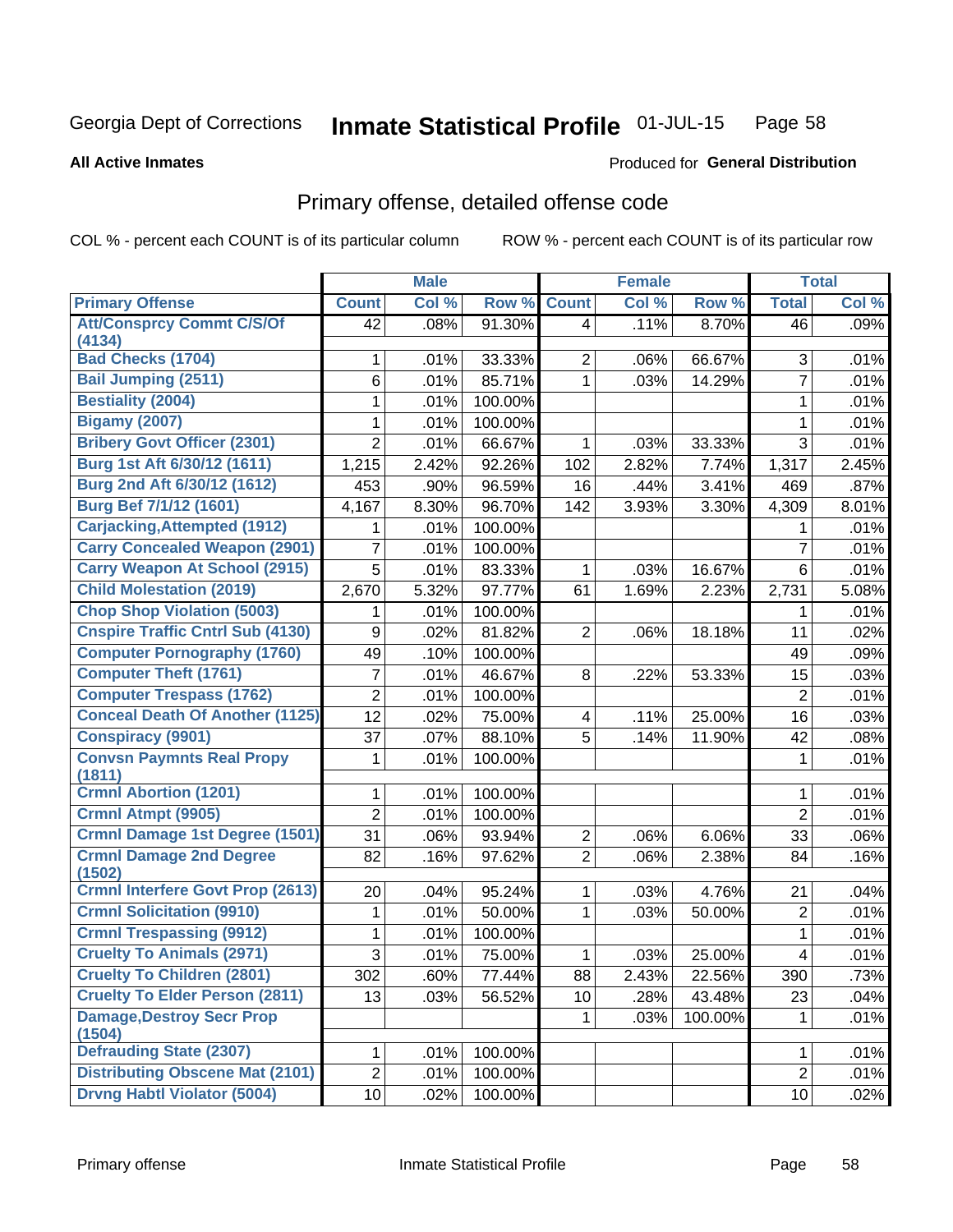#### Inmate Statistical Profile 01-JUL-15 Page 59

### **All Active Inmates**

# **Produced for General Distribution**

# Primary offense, detailed offense code

COL % - percent each COUNT is of its particular column

|                                            |                 | <b>Male</b> |         |                | <b>Female</b> |        |                         | <b>Total</b> |
|--------------------------------------------|-----------------|-------------|---------|----------------|---------------|--------|-------------------------|--------------|
| <b>Primary Offense</b>                     | <b>Count</b>    | Col %       | Row %   | <b>Count</b>   | Col %         | Row %  | <b>Total</b>            | Col %        |
| <b>Eavesdrop &amp; Surveillance (3001)</b> | $\overline{2}$  | .01%        | 100.00% |                |               |        | $\overline{2}$          | .01%         |
| <b>Entering Vehicle (1880)</b>             | 107             | .21%        | 96.40%  | 4              | .11%          | 3.60%  | 111                     | .21%         |
| <b>Entice Child, Attempted (2090)</b>      | 8               | .02%        | 100.00% |                |               |        | 8                       | .01%         |
| <b>Enticing Child-Indec Purp (2020)</b>    | 81              | .16%        | 94.19%  | 5              | .14%          | 5.81%  | 86                      | .16%         |
| <b>Escape (2501)</b>                       | 19              | .04%        | 86.36%  | $\overline{3}$ | .08%          | 13.64% | 22                      | .04%         |
| <b>False Imprisonment (1308)</b>           | 186             | .37%        | 96.37%  | $\overline{7}$ | .19%          | 3.63%  | 193                     | .36%         |
| <b>False Public Alarm (2609)</b>           |                 | .01%        | 100.00% |                |               |        | 1                       | .01%         |
| <b>False Statements Govt (2408)</b>        | 22              | .04%        | 78.57%  | 6              | .17%          | 21.43% | 28                      | .05%         |
| <b>False Swearing (2402)</b>               | 3               | .01%        | 100.00% |                |               |        | 3                       | .01%         |
| <b>False Swearng Writtn Stmt</b><br>(2205) | 3               | .01%        | 100.00% |                |               |        | 3                       | .01%         |
| <b>Family Violence Battery (1301)</b>      | 128             | .26%        | 95.52%  | 6              | .17%          | 4.48%  | 134                     | .25%         |
| Feticide (1121)                            | 1               | .01%        | 100.00% |                |               |        | 1                       | .01%         |
| <b>Feticide By Vehicle (1118)</b>          | 3               | .01%        | 50.00%  | 3              | .08%          | 50.00% | 6                       | .01%         |
| <b>Financial Identity Fraud (1756)</b>     | 45              | .09%        | 57.69%  | 33             | .91%          | 42.31% | 78                      | .15%         |
| <b>Fleeing/Eluding Police (2316)</b>       | 297             | .59%        | 95.81%  | 13             | .36%          | 4.19%  | 310                     | .58%         |
| Forg 1st Aft 6/30/12 (1711)                | 60              | .12%        | 63.83%  | 34             | .94%          | 36.17% | 94                      | .17%         |
| Forg 1st Bef 7/1/12 (1701)                 | 557             | 1.11%       | 73.48%  | 201            | 5.56%         | 26.52% | 758                     | 1.41%        |
| Forg 2nd Aft 6/30/12 (1712)                | 28              | .06%        | 75.68%  | 9              | .25%          | 24.32% | 37                      | .07%         |
| Forg 2nd Bef 7/1/12 (1702)                 | 12              | .02%        | 85.71%  | $\overline{2}$ | .06%          | 14.29% | 14                      | .03%         |
| Forg 3rd Aft 6/30/12 (1713)                | 23              | .05%        | 71.88%  | 9              | .25%          | 28.13% | 32                      | .06%         |
| Forg 4th Aft 6/30/12 (1714)                | 7               | .01%        | 41.18%  | 10             | .28%          | 58.82% | 17                      | .03%         |
| <b>Forgery Credit Card (1752)</b>          | $\overline{c}$  | .01%        | 100.00% |                |               |        | $\overline{2}$          | .01%         |
| <b>Fraudulent Access Compute</b>           | 4               | .01%        | 66.67%  | $\overline{2}$ | .06%          | 33.33% | 6                       | .01%         |
| (1796)                                     |                 |             |         |                |               |        |                         |              |
| <b>Fraudulent Checks (1750)</b>            | $\overline{2}$  | .01%        | 100.00% |                |               |        | $\overline{2}$          | .01%         |
| <b>Fraudulent Credit Card (1753)</b>       | 58              | .12%        | 65.17%  | 31             | .86%          | 34.83% | 89                      | .17%         |
| <b>Gang Participation (9914)</b>           | 25              | .05%        | 100.00% |                |               |        | 25                      | .05%         |
| <b>Guard Line W/Weapon/Drugs</b><br>(2963) | 10              | .02%        | 66.67%  | 5              | .14%          | 33.33% | 15                      | .03%         |
| <b>Habit Traf Viol/Impaired (5005)</b>     | 16              | .03%        | 94.12%  | 1              | .03%          | 5.88%  | 17                      | .03%         |
| <b>Habit Traf Viol/Other (5006)</b>        | 10              | .02%        | 90.91%  | 1              | .03%          | 9.09%  | 11                      | .02%         |
| <b>Hijacking Motor Vehicle (1911)</b>      | 39              | .08%        | 97.50%  | $\mathbf{1}$   | .03%          | 2.50%  | 40                      | .07%         |
| <b>Hindering Appreh Or Pun (2503)</b>      | $\overline{c}$  | .01%        | 66.67%  | $\mathbf{1}$   | .03%          | 33.33% | 3                       | .01%         |
| Hit-Run W/Injury/Fatality (5007)           | $\overline{15}$ | .03%        | 71.43%  | 6              | .17%          | 28.57% | 21                      | .04%         |
| <b>Homicide By Vessel (1124)</b>           | 40              | .08%        | 88.89%  | 5              | .14%          | 11.11% | 45                      | .08%         |
| <b>Illegal Attm To Obt Drugs (4011)</b>    | $\overline{2}$  | .01%        | 50.00%  | $\overline{2}$ | .06%          | 50.00% | $\overline{\mathbf{4}}$ | .01%         |
| <b>Impersntng In Legal Procd (2411)</b>    | 1               | .01%        | 100.00% |                |               |        | 1                       | .01%         |
| <b>Impersonating Officer (2405)</b>        | 5               | .01%        | 100.00% |                |               |        | 5                       | .01%         |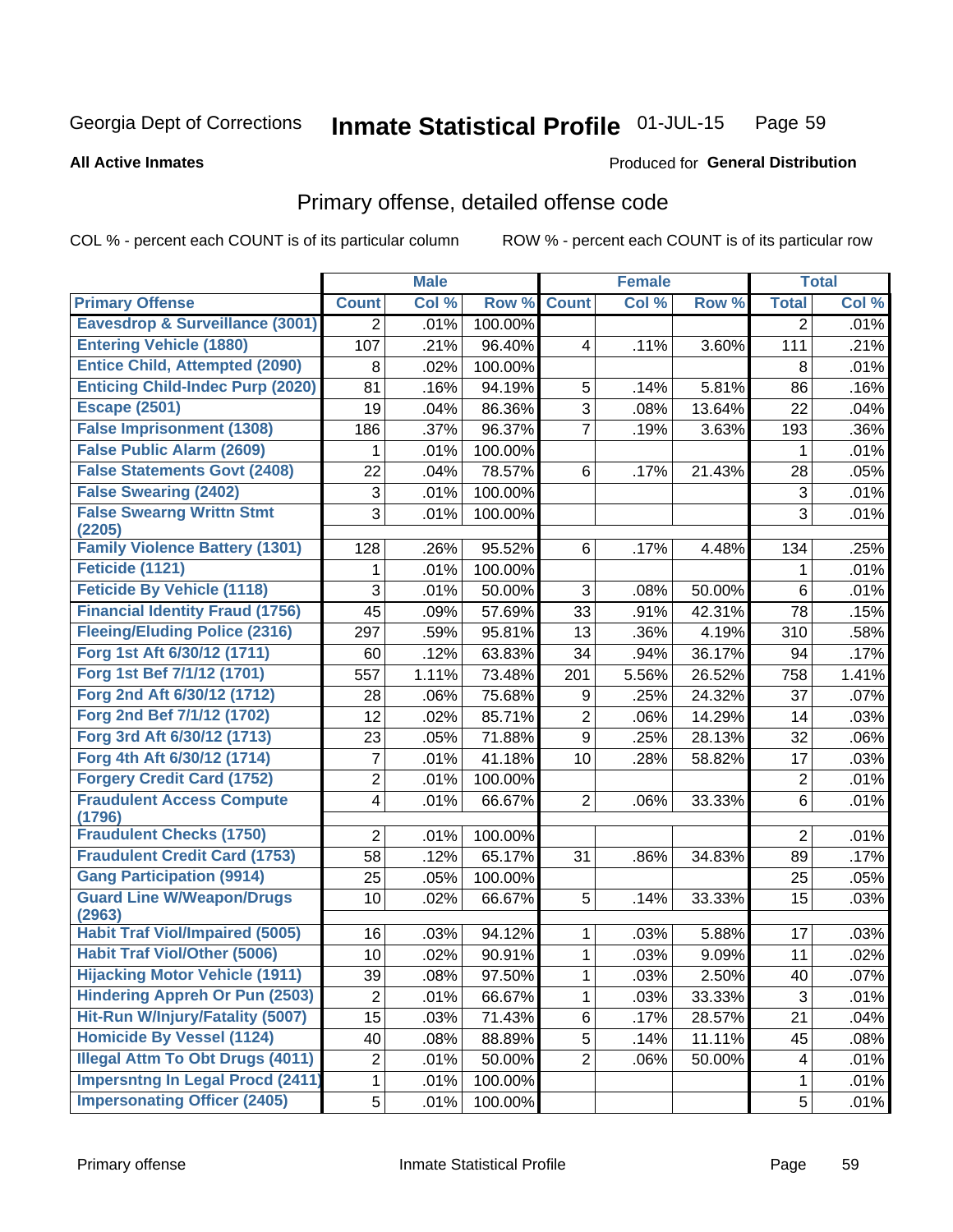#### Inmate Statistical Profile 01-JUL-15 Page 60

### **All Active Inmates**

## **Produced for General Distribution**

# Primary offense, detailed offense code

COL % - percent each COUNT is of its particular column

|                                             |                | <b>Male</b> |         |                | <b>Female</b> |         |                         | <b>Total</b> |
|---------------------------------------------|----------------|-------------|---------|----------------|---------------|---------|-------------------------|--------------|
| <b>Primary Offense</b>                      | <b>Count</b>   | Col %       | Row %   | <b>Count</b>   | Col %         | Row %   | <b>Total</b>            | Col %        |
| <b>Impersonation (2404)</b>                 |                | .01%        | 100.00% |                |               |         | 1                       | .01%         |
| <b>Incest (2006)</b>                        | 206            | .41%        | 99.52%  | $\mathbf 1$    | .03%          | .48%    | 207                     | .38%         |
| <b>Incest, Atmpt (2098)</b>                 | 1              | .01%        | 100.00% |                |               |         | 1                       | .01%         |
| <b>Inciting To Insurrection (2203)</b>      | 2              | .01%        | 66.67%  | $\mathbf{1}$   | .03%          | 33.33%  | 3                       | .01%         |
| <b>Influencing Witness (2313)</b>           | 5              | .01%        | 83.33%  | $\mathbf{1}$   | .03%          | 16.67%  | 6                       | .01%         |
| <b>Injury By Vehicle (1318)</b>             | 85             | .17%        | 84.16%  | 16             | .44%          | 15.84%  | 101                     | .19%         |
| <b>Interference With Custody (1312)</b>     | 15             | .03%        | 93.75%  | $\mathbf{1}$   | .03%          | 6.25%   | 16                      | .03%         |
| <b>Involuntary Manslaughter (1103)</b>      | 158            | .31%        | 84.04%  | 30             | .83%          | 15.96%  | 188                     | .35%         |
| Kidnapping (1311)                           | 1,456          | 2.90%       | 97.13%  | 43             | 1.19%         | 2.87%   | 1,499                   | 2.79%        |
| <b>Livestock Theft (1817)</b>               | 3              | .01%        | 100.00% |                |               |         | 3                       | .01%         |
| <b>Malicious Conf Sane Pers (1310)</b>      |                |             |         | $\mathbf{1}$   | .03%          | 100.00% | 1                       | .01%         |
| Manf Methamph 200-399 Gm                    | 11             | .02%        | 84.62%  | $\overline{2}$ | .06%          | 15.38%  | 13                      | .02%         |
| (4144)                                      |                |             |         |                |               |         |                         |              |
| Manf Methamph 28-199 Gm<br>(4143)           | 18             | .04%        | 90.00%  | $\overline{2}$ | .06%          | 10.00%  | 20                      | .04%         |
| Manf Methamph 400+ Gm (4145)                | 1              | .01%        | 100.00% |                |               |         | $\mathbf 1$             | .01%         |
| <b>Manf Methamph Unspec Amt</b>             | 152            | .30%        | 91.02%  | 15             | .41%          | 8.98%   | 167                     | .31%         |
| (4147)                                      |                |             |         |                |               |         |                         |              |
| <b>Manufact Meth Near Child (2803)</b>      | 13             | .03%        | 76.47%  | $\overline{4}$ | .11%          | 23.53%  | 17                      | .03%         |
| <b>Misc Assault/Battery (1300)</b>          | 11             | .02%        | 100.00% |                |               |         | 11                      | .02%         |
| <b>Misc Correctionl Inst Off (6200)</b>     | 4              | .01%        | 100.00% |                |               |         | $\overline{\mathbf{4}}$ | .01%         |
| <b>Misc Drugs Trafficking (4100)</b>        | 9              | .02%        | 100.00% |                |               |         | 9                       | .02%         |
| <b>Misc Forgery (1700)</b>                  | 3              | .01%        | 100.00% |                |               |         | 3                       | .01%         |
| <b>Misc Fraud (1799)</b>                    | 10             | .02%        | 71.43%  | 4              | .11%          | 28.57%  | 14                      | .03%         |
| <b>Misc Homicide Offense (1100)</b>         | 8              | .02%        | 88.89%  | $\mathbf{1}$   | .03%          | 11.11%  | 9                       | .02%         |
| <b>Misc Invasion Of Privacy (3000)</b>      | 3              | .01%        | 100.00% |                |               |         | 3                       | .01%         |
| <b>Misc Obscenity (2100)</b>                | 1              | .01%        | 100.00% |                |               |         | 1                       | .01%         |
| <b>Misc Sexual Offense (2000)</b>           | 19             | .04%        | 86.36%  | 3              | .08%          | 13.64%  | 22                      | .04%         |
| <b>Misc Weapon/Explosive Off</b>            | 1              | .01%        | 100.00% |                |               |         | $\mathbf 1$             | .01%         |
| (2900)                                      |                |             |         |                |               |         |                         |              |
| <b>Murder (1101)</b>                        | 5,089          | 10.14%      | 93.62%  | 347            | 9.59%         | 6.38%   | 5,436                   | 10.11%       |
| <b>Murder, Conspire To Commit</b><br>(1191) | 9              | .02%        | 100.00% |                |               |         | 9                       | .02%         |
| Mutiny In Penal Inst (2507)                 | 5              | .01%        | 100.00% |                |               |         | 5                       | .01%         |
| <b>Obstr Of Law Enf Officer (2314)</b>      | 433            | .86%        | 91.93%  | 38             | 1.05%         | 8.07%   | 471                     | .88%         |
| <b>Pandering By Compulsion (2017)</b>       | 3              | .01%        | 100.00% |                |               |         | 3                       | .01%         |
| Party To A Crime (9911)                     | 1              | .01%        | 100.00% |                |               |         | 1                       | .01%         |
| Peeping Tom (3002)                          | 18             | .04%        | 100.00% |                |               |         | 18                      | .03%         |
| Perjury (2401)                              | 3              | .01%        | 100.00% |                |               |         | 3                       | .01%         |
| <b>Pimping A Minor Under 18 (2016)</b>      | $\overline{7}$ | .01%        | 77.78%  | 2              | .06%          | 22.22%  | 9                       | .02%         |
|                                             |                |             |         |                |               |         |                         |              |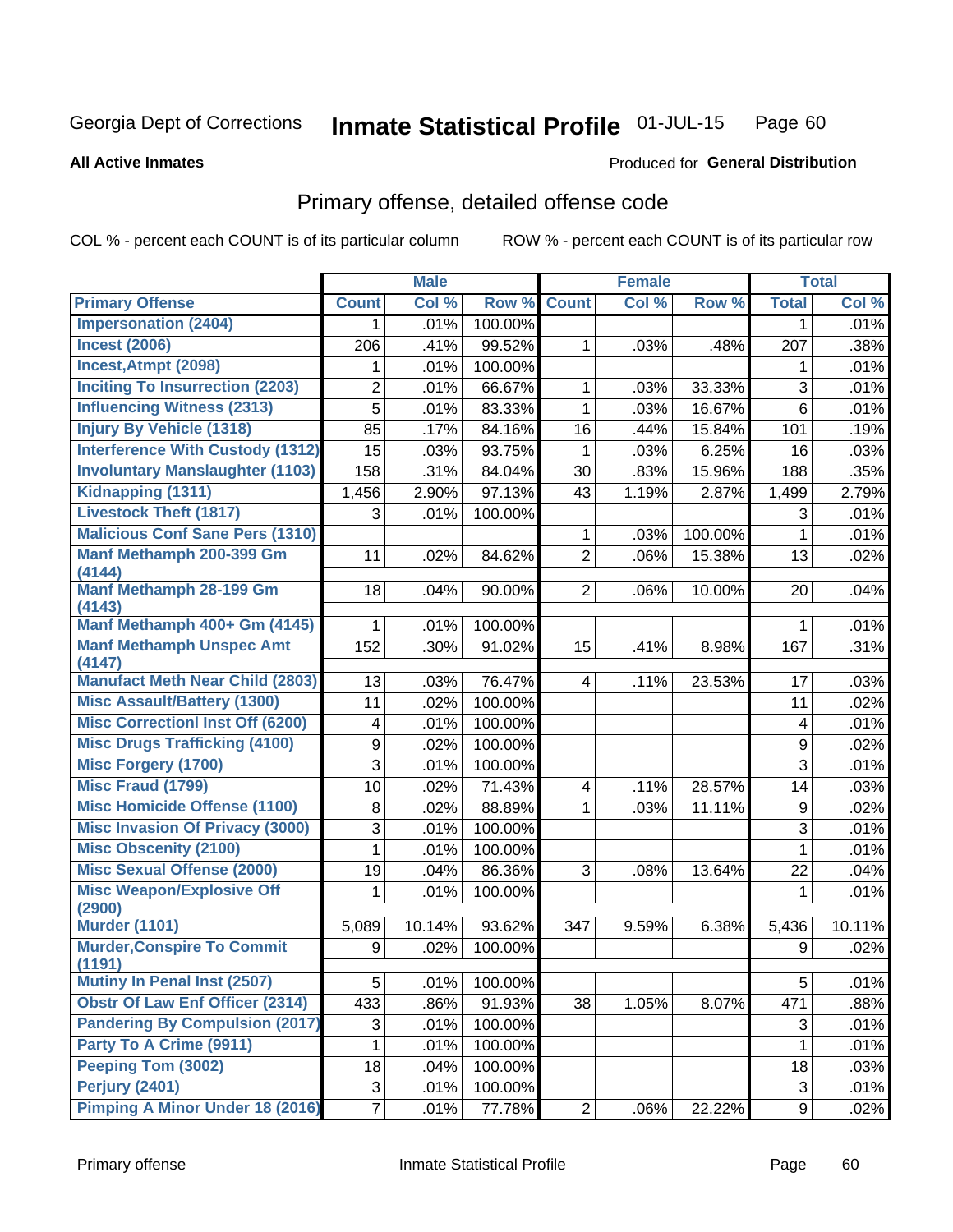#### Inmate Statistical Profile 01-JUL-15 Page 61

### **All Active Inmates**

## **Produced for General Distribution**

# Primary offense, detailed offense code

COL % - percent each COUNT is of its particular column

|                                              |                | <b>Male</b> |         |                         | <b>Female</b> |        |              | <b>Total</b> |
|----------------------------------------------|----------------|-------------|---------|-------------------------|---------------|--------|--------------|--------------|
| <b>Primary Offense</b>                       | <b>Count</b>   | Col %       | Row %   | <b>Count</b>            | Col %         | Row %  | <b>Total</b> | Col %        |
| <b>Poss Contraband Articles (5171)</b>       | $\overline{7}$ | .01%        | 77.78%  | $\overline{2}$          | .06%          | 22.22% | 9            | .02%         |
| <b>Poss Dep Stim Cntrf Drugs</b><br>(4007)   | 72             | .14%        | 75.79%  | 23                      | .64%          | 24.21% | 95           | .18%         |
| <b>Poss Drug Related Matri (4016)</b>        | 16             | .03%        | 80.00%  | $\overline{\mathbf{4}}$ | .11%          | 20.00% | 20           | .04%         |
| Poss Ephedrine (4030)                        | $\overline{2}$ | .01%        | 66.67%  | $\mathbf{1}$            | .03%          | 33.33% | 3            | .01%         |
| Poss Firearm 1st Offender (2913)             | 96             | .19%        | 96.00%  | 4                       | .11%          | 4.00%  | 100          | .19%         |
| <b>Poss Firearm Convct Felon</b>             | 1,008          | 2.01%       | 96.55%  | 36                      | 1.00%         | 3.45%  | 1,044        | 1.94%        |
| (2914)                                       |                |             |         |                         |               |        |              |              |
| <b>Poss Knife During Crime (2911)</b>        | 3              | .01%        | 100.00% |                         |               |        | 3            | .01%         |
| Poss Mda/Extsy (4033)                        | 5              | .01%        | 100.00% |                         |               |        | 5            | .01%         |
| Poss Methamphetamine (4031)                  | 449            | .89%        | 80.47%  | 109                     | 3.01%         | 19.53% | 558          | 1.04%        |
| <b>Poss Narcotics Opiates (4006)</b>         | 75             | .15%        | 77.32%  | 22                      | .61%          | 22.68% | 97           | .18%         |
| <b>Poss Of Certain Weapons (2912)</b>        | 27             | .05%        | 90.00%  | 3                       | .08%          | 10.00% | 30           | .06%         |
| Poss Of Cocaine (4022)                       | 547            | 1.09%       | 89.53%  | 64                      | 1.77%         | 10.47% | 611          | 1.14%        |
| <b>Poss Of Firearm Dur Crime</b><br>(2910)   | 501            | 1.00%       | 96.16%  | 20                      | .55%          | 3.84%  | 521          | .97%         |
| <b>Poss Of Lsd (4008)</b>                    | $\overline{2}$ | .01%        | 100.00% |                         |               |        | 2            | .01%         |
| Poss Of Marijuana (4009)                     | 90             | .18%        | 97.83%  | $\overline{2}$          | .06%          | 2.17%  | 92           | .17%         |
| <b>Poss Tools Commit Crime (1602)</b>        | 24             | .05%        | 96.00%  | 1                       | .03%          | 4.00%  | 25           | .05%         |
| Poss W Int Dis Other Drug (4053)             | 105            | .21%        | 84.68%  | 19                      | .53%          | 15.32% | 124          | .23%         |
| <b>Poss W Int Dist Cocaine (4050)</b>        | 381            | .76%        | 95.49%  | 18                      | .50%          | 4.51%  | 399          | .74%         |
| Poss W Int Dist Marijuana (4051)             | 702            | 1.40%       | 96.43%  | 26                      | .72%          | 3.57%  | 728          | 1.35%        |
| Poss W Int Dist Meth (4052)                  | 326            | .65%        | 80.10%  | 81                      | 2.24%         | 19.90% | 407          | .76%         |
| <b>Poss Wpn, Drugs By Prisnr</b><br>(2965)   | 52             | .10%        | 92.86%  | $\overline{\mathbf{4}}$ | .11%          | 7.14%  | 56           | .10%         |
| Racketeering (3404)                          | 78             | .16%        | 66.67%  | 39                      | 1.08%         | 33.33% | 117          | .22%         |
| Rape (2001)                                  | 1,701          | 3.39%       | 99.47%  | 9                       | .25%          | .53%   | 1,710        | 3.18%        |
| <b>Reck Cond Infected Person</b>             | 12             | .02%        | 85.71%  | $\overline{2}$          | .06%          | 14.29% | 14           | .03%         |
| (1317)<br><b>Reckless Abandonment (1120)</b> | 1              | .01%        | 100.00% |                         |               |        | 1            | .01%         |
| <b>Removal Baggage, Cargo Etc</b>            | $\mathbf{1}$   | .01%        | 100.00% |                         |               |        | 1            | .01%         |
| (2761)                                       |                |             |         |                         |               |        |              |              |
| <b>Robbery (1901)</b>                        | 1,519          | 3.03%       | 93.42%  | 107                     | 2.96%         | 6.58%  | 1,626        | 3.02%        |
| <b>Robbery By Force (1903)</b>               | 239            | .48%        | 90.53%  | 25                      | .69%          | 9.47%  | 264          | .49%         |
| <b>Robbery By Intimidation (1904)</b>        | 260            | .52%        | 92.86%  | 20                      | .55%          | 7.14%  | 280          | .52%         |
| <b>Robbery By Sudden Snatch</b>              | 136            | .27%        | 92.52%  | 11                      | .30%          | 7.48%  | 147          | .27%         |
| (1905)<br>S/D Cocaine (4021)                 | 599            |             | 95.38%  | 29                      |               |        | 628          | 1.17%        |
| S/D Cont Sub Public (4017)                   |                | 1.19%       |         |                         | .80%          | 4.62%  |              |              |
|                                              | 41             | .08%        | 97.62%  | 1                       | .03%          | 2.38%  | 42           | .08%         |
| S/D Cont Sub School (4018)                   | 43             | .09%        | 97.73%  | 1                       | .03%          | 2.27%  | 44           | .08%         |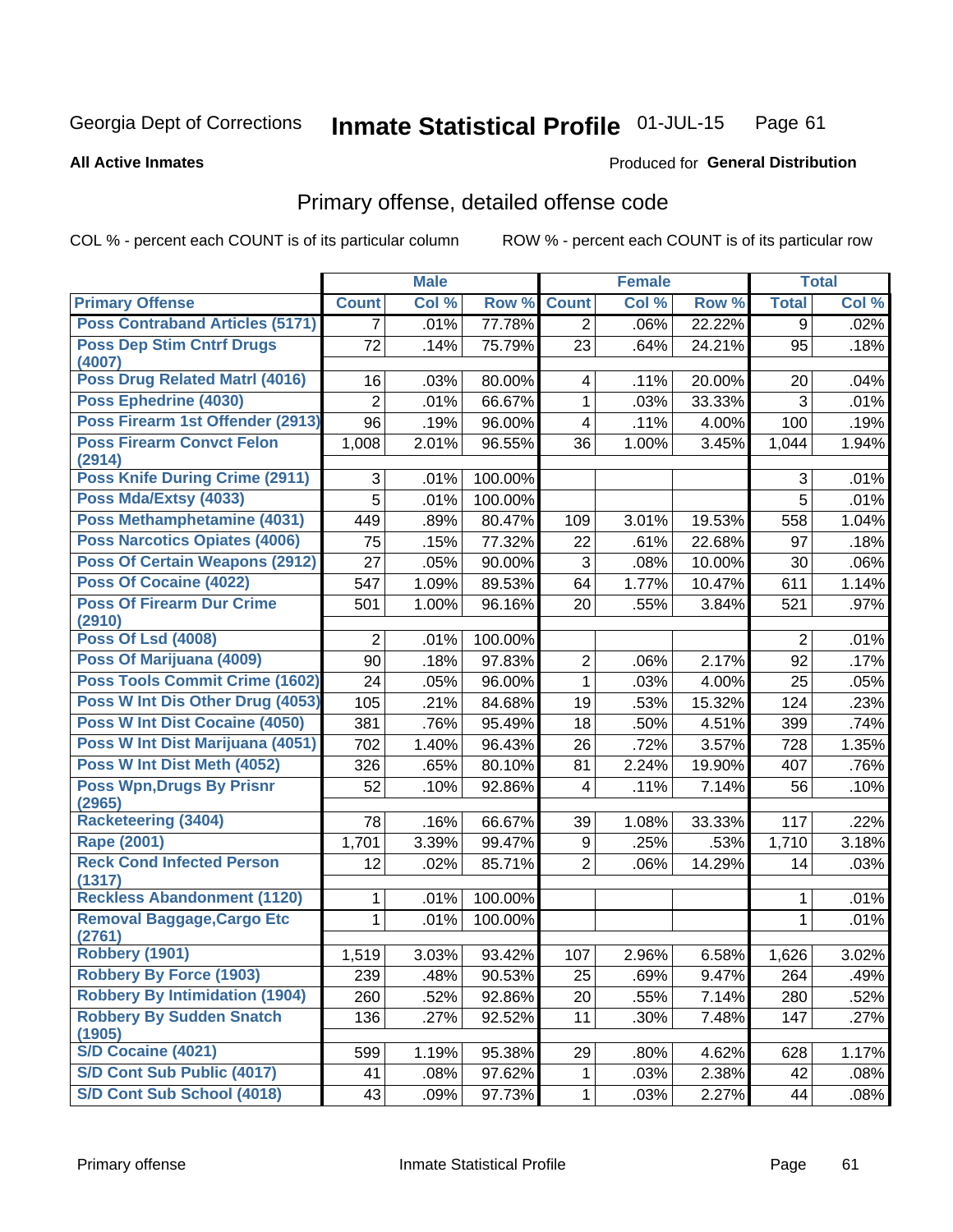#### Inmate Statistical Profile 01-JUL-15 Page 62

**All Active Inmates** 

## **Produced for General Distribution**

# Primary offense, detailed offense code

COL % - percent each COUNT is of its particular column

|                                                                                                                                                                     |                      | <b>Male</b>                  |                                        |                                  | <b>Female</b> |                | <b>Total</b>         |                              |
|---------------------------------------------------------------------------------------------------------------------------------------------------------------------|----------------------|------------------------------|----------------------------------------|----------------------------------|---------------|----------------|----------------------|------------------------------|
| <b>Primary Offense</b>                                                                                                                                              | <b>Count</b>         | Col %                        | Row %                                  | <b>Count</b>                     | Col %         | Row %          | <b>Total</b>         | Col %                        |
| S/D Dep Stim Cntrf Drugs (4002)                                                                                                                                     | 51                   | .10%                         | 76.12%                                 | 16                               | .44%          | 23.88%         | 67                   | .12%                         |
| <b>S/D Narcotics Opiates (4001)</b>                                                                                                                                 | 26                   | .05%                         | 83.87%                                 | 5                                | .14%          | 16.13%         | 31                   | .06%                         |
| S/D Of Marijuana (4004)                                                                                                                                             | 327                  | .65%                         | 95.34%                                 | 16                               | .44%          | 4.66%          | 343                  | .64%                         |
| Sale Mda/Extsy (4034)                                                                                                                                               | $\overline{2}$       | .01%                         | 100.00%                                |                                  |               |                | $\overline{2}$       | .01%                         |
| Sale Methamphetamine (4032)                                                                                                                                         | 153                  | .30%                         | 77.66%                                 | 44                               | 1.22%         | 22.34%         | 197                  | .37%                         |
| <b>Sex Exploitation Child (2843)</b>                                                                                                                                | 175                  | .35%                         | 98.31%                                 | 3                                | .08%          | 1.69%          | 178                  | .33%                         |
| <b>Sex Offender Fail Registr (2026)</b>                                                                                                                             | 490                  | .98%                         | 98.99%                                 | 5                                | .14%          | 1.01%          | 495                  | .92%                         |
| <b>Sex Offender Fail To Move (2028)</b>                                                                                                                             | 7                    | .01%                         | 100.00%                                |                                  |               |                | 7                    | .01%                         |
| Sexl/Asslt/Agn/Pers/Cstdy (2023)                                                                                                                                    | 14                   | .03%                         | 93.33%                                 | 1                                | .03%          | 6.67%          | 15                   | .03%                         |
| <b>Sexual Aslt By Therapist (2024)</b>                                                                                                                              |                      |                              |                                        | 1                                | .03%          | 100.00%        | 1                    | .01%                         |
| <b>Sexual Battery (2011)</b>                                                                                                                                        | 197                  | .39%                         | 98.99%                                 | $\overline{2}$                   | .06%          | 1.01%          | 199                  | .37%                         |
| Simple Battery (1316)                                                                                                                                               | 17                   | .03%                         | 94.44%                                 | 1                                | .03%          | 5.56%          | 18                   | .03%                         |
| <b>Sodomy (2002)</b>                                                                                                                                                | 17                   | .03%                         | 94.44%                                 | 1                                | .03%          | 5.56%          | 18                   | .03%                         |
| <b>Solicit Sodomy From Minor</b>                                                                                                                                    | 5                    | .01%                         | 100.00%                                |                                  |               |                | 5                    | .01%                         |
| (2025)                                                                                                                                                              |                      |                              |                                        |                                  |               |                |                      |                              |
| Stalking (1320)                                                                                                                                                     | 5                    | .01%                         | 100.00%                                |                                  |               |                | 5                    | .01%                         |
| <b>Statutory Rape (2018)</b>                                                                                                                                        | 835                  | 1.66%                        | 98.00%                                 | 17                               | .47%          | 2.00%          | 852                  | 1.58%                        |
| <b>Statutory Rape, Atmpt (2097)</b>                                                                                                                                 | 1                    | .01%                         | 100.00%                                |                                  |               |                | 1                    | .01%                         |
| <b>Tampering With Evidence (2315)</b>                                                                                                                               | 9                    | .02%                         | 100.00%                                |                                  |               |                | 9                    | .02%                         |
| <b>Terrorist Threats &amp; Acts (1307)</b>                                                                                                                          | 373                  | .74%                         | 94.19%                                 | 23                               | .64%          | 5.81%          | 396                  | .74%                         |
| <b>Theft Bring Prop In State (1815)</b>                                                                                                                             | 8                    | .02%                         | 80.00%                                 | $\overline{2}$                   | .06%          | 20.00%         | 10                   | .02%                         |
| <b>Theft By Conversion (1808)</b>                                                                                                                                   | 24                   | .05%                         | 80.00%                                 | 6                                | .17%          | 20.00%         | 30                   | .06%                         |
| <b>Theft By Deception (1803)</b>                                                                                                                                    | 36                   | .07%                         | 87.80%                                 | 5                                | .14%          | 12.20%         | 41                   | .08%                         |
| <b>Theft By Extortion (1804)</b>                                                                                                                                    | 4                    | .01%                         | 100.00%                                |                                  |               |                | 4                    | .01%                         |
| <b>Theft By Rec Stolen Prop (1806)</b>                                                                                                                              | 663                  | 1.32%                        | 91.57%                                 | 61                               | 1.69%         | 8.43%          | 724                  | 1.35%                        |
| <b>Theft By Shoplifting (1821)</b>                                                                                                                                  | 370                  | .74%                         | 69.16%                                 | 165                              | 4.56%         | 30.84%         | 535                  | .99%                         |
| <b>Theft By Taking (1802)</b>                                                                                                                                       | 853                  | 1.70%                        | 85.30%                                 | 147                              | 4.06%         | 14.70%         | 1,000                | 1.86%                        |
| <b>Theft Credit Card (1751)</b>                                                                                                                                     | 19                   | .04%                         | 79.17%                                 | 5                                | .14%          | 20.83%         | 24                   | .04%                         |
| <b>Theft Motorveh Or Part (1813)</b>                                                                                                                                | 41                   | .08%                         | 100.00%                                |                                  |               |                | 41                   | .08%                         |
| <b>Theft Of Lost Property (1805)</b>                                                                                                                                | 1                    | .01%                         | 100.00%                                |                                  |               |                | 1                    | .01%                         |
| <b>Theft Of Services (1807)</b>                                                                                                                                     | 3                    | .01%                         | 100.00%                                |                                  |               |                | 3                    | .01%                         |
| <b>Theft Recv Prop Out State (1816)</b>                                                                                                                             | $\overline{3}$       | .01%                         | 100.00%                                |                                  |               |                | $\overline{3}$       | .01%                         |
| <b>Traf Amphtmine 200-399 Gm</b>                                                                                                                                    | $\overline{3}$       | .01%                         | 100.00%                                |                                  |               |                | $\overline{3}$       | .01%                         |
|                                                                                                                                                                     |                      |                              |                                        |                                  |               |                |                      |                              |
|                                                                                                                                                                     |                      |                              |                                        |                                  |               |                |                      |                              |
|                                                                                                                                                                     |                      |                              |                                        |                                  |               |                |                      |                              |
|                                                                                                                                                                     |                      |                              |                                        |                                  |               |                |                      |                              |
|                                                                                                                                                                     |                      |                              |                                        |                                  |               |                |                      |                              |
| (4127)<br><b>Traf Amphtmine 28-199 Gm</b><br>(4126)<br>Traf Amphtmine 400+ Gm (4128)<br><b>Traf Cocaine 201-400 Gm (4102)</b><br><b>Traf Cocaine 401+ Gm (4103)</b> | 3<br>5<br>135<br>122 | .01%<br>.01%<br>.27%<br>.24% | 100.00%<br>100.00%<br>97.83%<br>95.31% | 3 <sup>1</sup><br>6 <sup>1</sup> | .08%<br>.17%  | 2.17%<br>4.69% | 3<br>5<br>138<br>128 | .01%<br>.01%<br>.26%<br>.24% |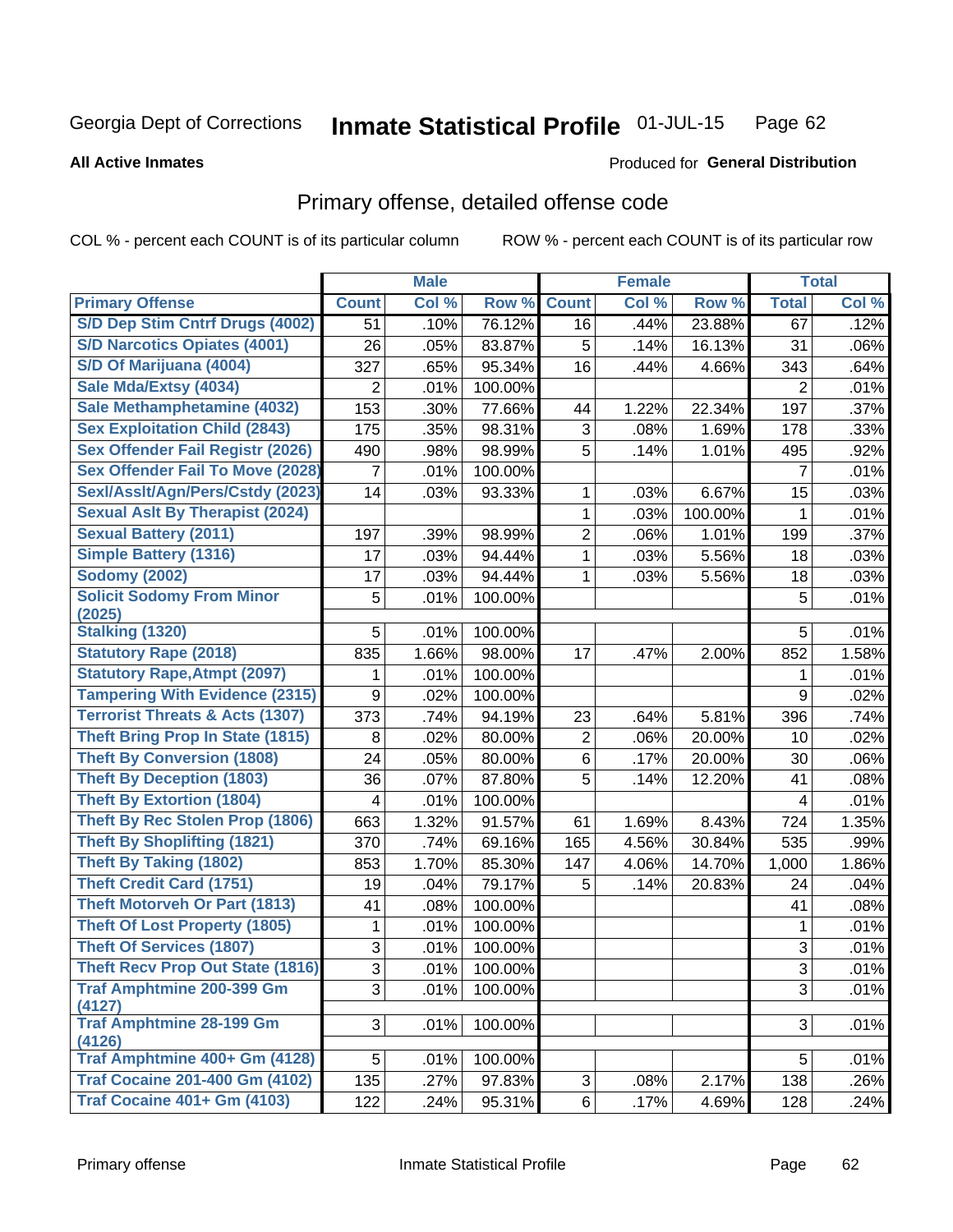#### Inmate Statistical Profile 01-JUL-15 Page 63

**All Active Inmates** 

## **Produced for General Distribution**

# Primary offense, detailed offense code

COL % - percent each COUNT is of its particular column

|                                                                            |                         | <b>Male</b> |         |                         | <b>Female</b> |        |                | <b>Total</b> |
|----------------------------------------------------------------------------|-------------------------|-------------|---------|-------------------------|---------------|--------|----------------|--------------|
| <b>Primary Offense</b>                                                     | <b>Count</b>            | Col %       | Row %   | <b>Count</b>            | Col %         | Row %  | <b>Total</b>   | Col %        |
| Traf Cocaine Less 200 Gm (4101)                                            | 292                     | .58%        | 95.74%  | $\overline{13}$         | .36%          | 4.26%  | 305            | .57%         |
| <b>Traf Marijna 10-2000 Lb (4121)</b>                                      | 72                      | .14%        | 92.31%  | 6                       | .17%          | 7.69%  | 78             | .15%         |
| <b>Traf Marijna 10001+ Lb (4123)</b>                                       | 1                       | .01%        | 100.00% |                         |               |        | 1              | .01%         |
| Traf Mda/Extsy 200-399gm                                                   | 3                       | .01%        | 100.00% |                         |               |        | 3              | .01%         |
| (4151)                                                                     |                         |             |         |                         |               |        |                |              |
| <b>Traf Mda/Extsy 28-199gm (4150)</b>                                      | 12                      | .02%        | 85.71%  | $\overline{2}$          | .06%          | 14.29% | 14             | .03%         |
| Traf Methamph 200-399 Gm<br>(4141)                                         | 79                      | .16%        | 88.76%  | 10                      | .28%          | 11.24% | 89             | .17%         |
| <b>Traf Methamph 28-199 Gm</b>                                             | 218                     | .43%        | 84.50%  | 40                      | 1.11%         | 15.50% | 258            | .48%         |
| (4140)                                                                     |                         |             |         |                         |               |        |                |              |
| Traf Methamph 400+ Gm (4142)                                               | 49                      | .10%        | 89.09%  | 6                       | .17%          | 10.91% | 55             | .10%         |
| <b>Traf Methamph Unspec Amt</b>                                            | 71                      | .14%        | 82.56%  | 15                      | .41%          | 17.44% | 86             | .16%         |
| (4146)                                                                     |                         |             |         |                         |               |        |                |              |
| <b>Traf Methaqualone&lt; 400 Gm</b>                                        | 1                       | .01%        | 100.00% |                         |               |        | 1              | .01%         |
| (4124)<br><b>Traf Narcotic 15-28 Gm (4112)</b>                             | 11                      | .02%        | 91.67%  | 1                       | .03%          | 8.33%  | 12             | .02%         |
| Traf Narcotic 29+ Gm (4113)                                                | 15                      | .03%        | 100.00% |                         |               |        | 15             | .03%         |
| <b>Traf Narcotic Less 14 Gm (4111)</b>                                     | 15                      | .03%        | 100.00% |                         |               |        | 15             | .03%         |
| <b>Unauth Dist Contrild Sub (4135)</b>                                     | 1                       | .01%        | 100.00% |                         |               |        | 1              | .01%         |
| <b>Unauth Dist Recrd Devices</b>                                           | $\overline{2}$          | .01%        | 100.00% |                         |               |        | $\overline{2}$ | .01%         |
| (9907)                                                                     |                         |             |         |                         |               |        |                |              |
| <b>Unknown Offense (9999)</b>                                              | 20                      | .04%        | 83.33%  | $\overline{\mathbf{4}}$ | .11%          | 16.67% | 24             | .04%         |
| <b>Uniwfl Mfg/Del/Dist N-C S (4014)</b>                                    | 18                      | .04%        | 90.00%  | $\overline{2}$          | .06%          | 10.00% | 20             | .04%         |
| <b>Use Comm Facity Vio C Sub</b>                                           | 1                       | .01%        | 50.00%  | 1                       | .03%          | 50.00% | $\overline{2}$ | .01%         |
| (4133)                                                                     |                         |             |         |                         |               |        |                |              |
| <b>Vehicular Homicide (1123)</b>                                           | 284                     | .57%        | 83.28%  | 57                      | 1.58%         | 16.72% | 341            | .63%         |
| <b>Viol Dngrous Drgs Act (4013)</b>                                        | 202                     | .40%        | 82.45%  | 43                      | 1.19%         | 17.55% | 245            | .46%         |
| Viol Ga Cntrl Sbst Act (4012)                                              | 64                      | .13%        | 91.43%  | 6                       | .17%          | 8.57%  | 70             | .13%         |
| <b>Viol Motor Vehicle Laws (5001)</b>                                      | 38                      | .08%        | 90.48%  | $\overline{4}$          | .11%          | 9.52%  | 42             | .08%         |
| <b>Viol Oath Public Offer (2302)</b>                                       | 1                       | .01%        | 50.00%  | 1                       | .03%          | 50.00% | $\overline{2}$ | .01%         |
| <b>Violatn Othr States Law (8001)</b>                                      | 17                      | .03%        | 60.71%  | 11                      | .30%          | 39.29% | 28             | .05%         |
| <b>Vol Manslaughter Of Fetus</b>                                           | $\overline{\mathbf{4}}$ | .01%        | 100.00% |                         |               |        | 4              | .01%         |
| (1119)<br><b>Voluntary Manslaughter (1102)</b>                             |                         |             |         |                         |               |        |                |              |
|                                                                            | 1,113                   | 2.22%       | 89.33%  | 133                     | 3.68%         | 10.67% | 1,246          | 2.32%        |
| <b>Abandonment Of Dep Child (11)</b><br><b>Agg Assault With Knife (26)</b> | 4                       | .01%        | 100.00% |                         |               |        | 4              | .01%         |
|                                                                            | 1                       | .01%        | 100.00% |                         |               |        | 1              | .01%         |
| <b>Assault &amp; Battery (21)</b>                                          | 6                       | .01%        | 100.00% |                         |               |        | 6              | .01%         |
| <b>Bad Checks (52)</b>                                                     | $\overline{c}$          | .01%        | 66.67%  | 1                       | .03%          | 33.33% | 3              | .01%         |
| <b>Burglary (45)</b>                                                       | 8                       | .02%        | 100.00% |                         |               |        | 8              | .01%         |
| <b>Cheating &amp; Swindling (51)</b>                                       | 1                       | .01%        | 100.00% |                         |               |        | 1              | .01%         |
| <b>Cpwl &amp; Concealed Weapon (93)</b>                                    | 5                       | .01%        | 100.00% |                         |               |        | 5              | .01%         |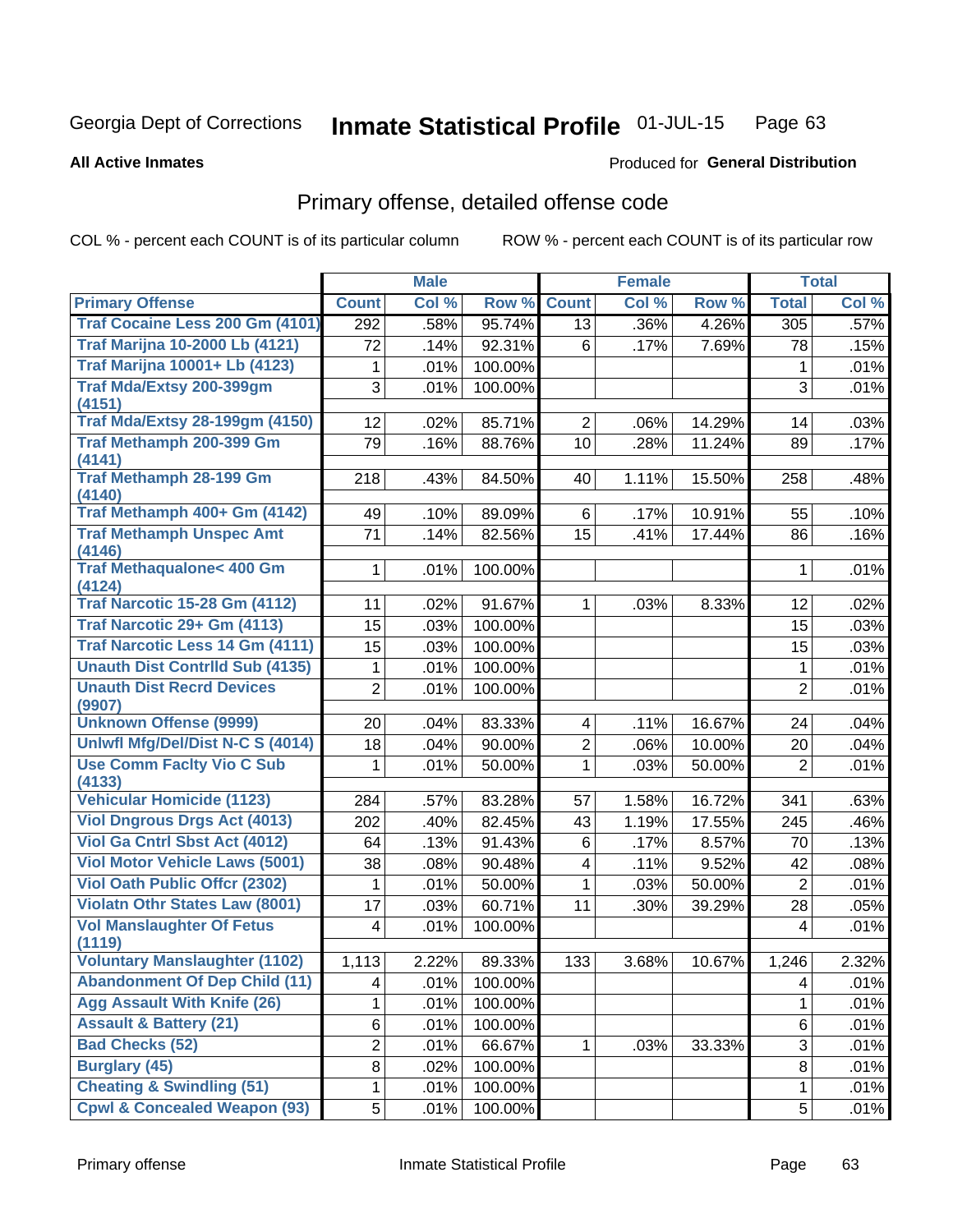#### Inmate Statistical Profile 01-JUL-15 Page 64

### **All Active Inmates**

# **Produced for General Distribution**

# Primary offense, detailed offense code

COL % - percent each COUNT is of its particular column

|                                        |                | <b>Male</b>               |         |              | <b>Female</b> |         | <b>Total</b> |       |
|----------------------------------------|----------------|---------------------------|---------|--------------|---------------|---------|--------------|-------|
| <b>Primary Offense</b>                 | <b>Count</b>   | $\overline{\text{Col}}$ % | Row %   | <b>Count</b> | Col %         | Row %   | <b>Total</b> | Col % |
| <b>Crmnl Attempt (98)</b>              | $\overline{2}$ | .01%                      | 100.00% |              |               |         | 2            | .01%  |
| <b>Crmnl Trespassing (75)</b>          | 1              | .01%                      | 100.00% |              |               |         | 1            | .01%  |
| <b>Dui</b> (72)                        | 8              | .02%                      | 100.00% |              |               |         | 8            | .01%  |
| Escape (92)                            | 4              | .01%                      | 100.00% |              |               |         | 4            | .01%  |
| Forgery (55)                           | 3              | .01%                      | 100.00% |              |               |         | 3            | .01%  |
| <b>Misc Misdemeanor (500)</b>          | 3              | .01%                      | 100.00% |              |               |         | 3            | .01%  |
| <b>Obstr Of Law Enf Officer (73)</b>   | 1              | .01%                      | 100.00% |              |               |         | 1            | .01%  |
| <b>Obtn/Attmpt Drugs Illegly (165)</b> | 1              | .01%                      | 100.00% |              |               |         | 1            | .01%  |
| <b>Other Misdemeanor (99)</b>          | 9              | .02%                      | 100.00% |              |               |         | 9            | .02%  |
| <b>Pointing Gun At Another (96)</b>    | 1              | .01%                      | 100.00% |              |               |         | 1            | .01%  |
| Poss Ntp Whiskey (64)                  | 1              | .01%                      | 100.00% |              |               |         | 1            | .01%  |
| <b>Prostitution (81)</b>               |                |                           |         | 1            | .03%          | 100.00% | 1            | .01%  |
| <b>Public Drunkenness (61)</b>         | 3              | .01%                      | 100.00% |              |               |         | 3            | .01%  |
| <b>Public Indecency (83)</b>           | 3              | .01%                      | 100.00% |              |               |         | 3            | .01%  |
| <b>Riot (101)</b>                      | 1              | .01%                      | 100.00% |              |               |         | 1            | .01%  |
| Robbery (44)                           | 1              | .01%                      | 100.00% |              |               |         | 1            | .01%  |
| <b>Shoplifting (94)</b>                |                |                           |         | 1            | .03%          | 100.00% | 1            | .01%  |
| <b>Simple Assault (24)</b>             | 1              | .01%                      | 100.00% |              |               |         | 1            | .01%  |
| <b>Simple Battery (25)</b>             | 1              | .01%                      | 100.00% |              |               |         | 1            | .01%  |
| <b>Theft By Taking (43)</b>            |                | .01%                      | 100.00% |              |               |         |              | .01%  |
| <b>Theft By Taking - Larceny (41)</b>  | 24             | .05%                      | 100.00% |              |               |         | 24           | .04%  |
| Viol Motor Veh Law (71)                | 3              | .01%                      | 100.00% |              |               |         | 3            | .01%  |
| <b>Wife Beating (28)</b>               | 3              | .01%                      | 100.00% |              |               |         | 3            | .01%  |
| <b>Worthless Checks (56)</b>           |                | .01%                      | 100.00% |              |               |         |              | .01%  |
| <b>Total Rported</b>                   | 50,175         | 101%                      | 93.28%  | 3,617        | 100%          | 6.72%   | 53,792       | 101%  |

| пето | $\overline{\phantom{a}}$ |                         | --<br>1 C |
|------|--------------------------|-------------------------|-----------|
|      | 50,253                   | 9 C 1 7<br><b>J.OI.</b> | ra aya    |

| Mode (most frequent) | 1902 Armed Robbery | 1101 Murder | 1902 Armed<br>Robberv |
|----------------------|--------------------|-------------|-----------------------|
|----------------------|--------------------|-------------|-----------------------|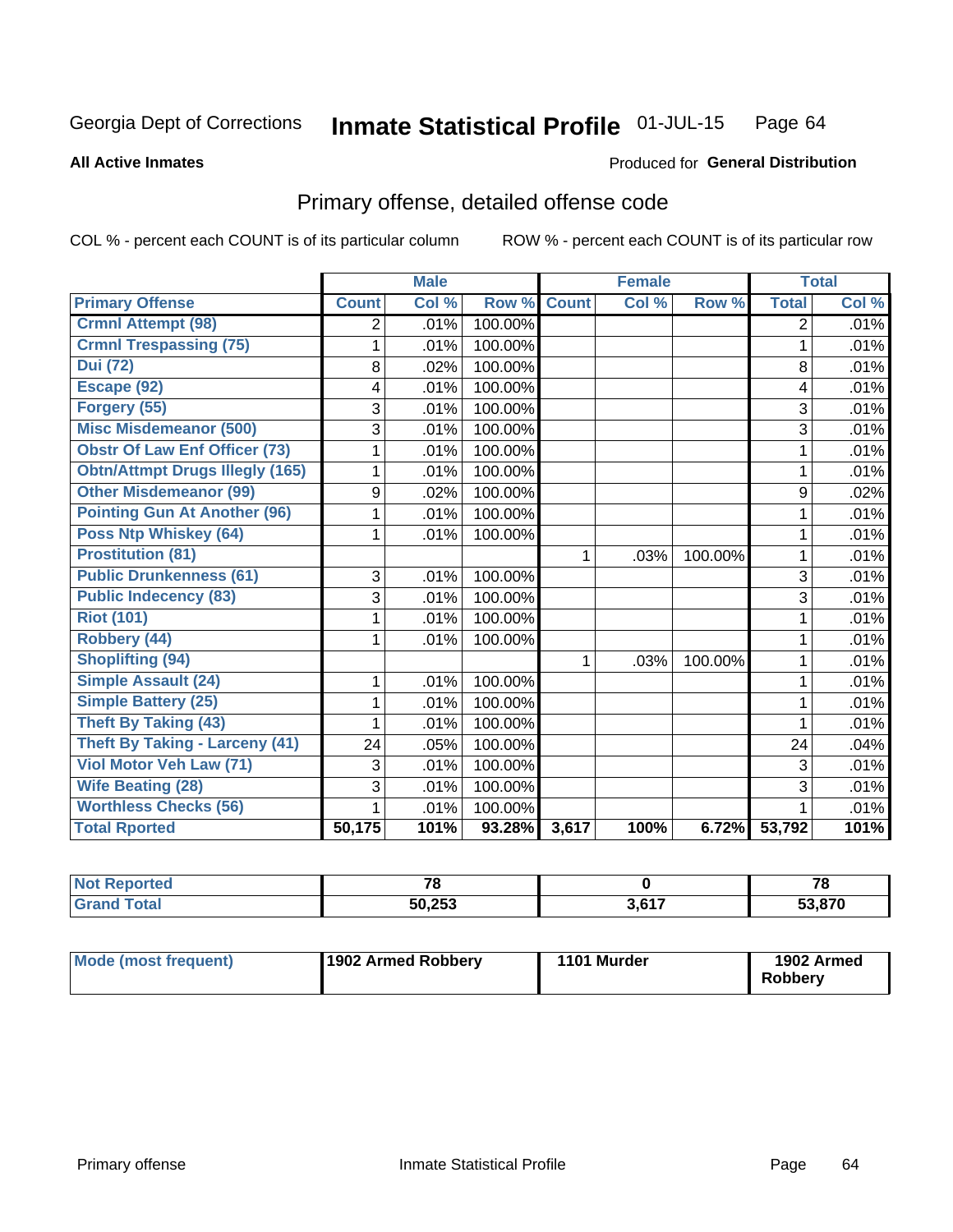#### Inmate Statistical Profile 01-JUL-15 Page 65

**All Active Inmates** 

### Produced for General Distribution

# County of conviction of primary offense

COL % - percent each COUNT is of its particular column

|     |                             |              | <b>Male</b> |        |                  | <b>Female</b> |        |              | <b>Total</b> |
|-----|-----------------------------|--------------|-------------|--------|------------------|---------------|--------|--------------|--------------|
|     | <b>County of Conviction</b> | <b>Count</b> | Col %       | Row %  | <b>Count</b>     | Col %         | Row %  | <b>Total</b> | Col %        |
| 000 | <b>Unknown</b>              | 2,568        | 5.11%       | 92.21% | $\overline{217}$ | 6.00%         | 7.79%  | 2,785        | 5.17%        |
| 001 | <b>Appling County</b>       | 88           | .18%        | 91.67% | 8                | .22%          | 8.33%  | 96           | .18%         |
| 002 | <b>Atkinson County</b>      | 55           | .11%        | 91.67% | 5                | .14%          | 8.33%  | 60           | .11%         |
| 003 | <b>Bacon County</b>         | 81           | .16%        | 93.10% | 6                | .17%          | 6.90%  | 87           | .16%         |
| 004 | <b>Baker County</b>         | 12           | .02%        | 92.31% | $\mathbf{1}$     | .03%          | 7.69%  | 13           | .02%         |
| 005 | <b>Baldwin County</b>       | 289          | .58%        | 93.23% | 21               | .58%          | 6.77%  | 310          | .58%         |
| 006 | <b>Banks County</b>         | 63           | .13%        | 90.00% | $\overline{7}$   | .19%          | 10.00% | 70           | .13%         |
| 007 | <b>Barrow County</b>        | 256          | .51%        | 92.75% | 20               | .55%          | 7.25%  | 276          | .51%         |
| 008 | <b>Bartow County</b>        | 591          | 1.18%       | 87.04% | 88               | 2.43%         | 12.96% | 679          | 1.26%        |
| 009 | <b>Ben Hill County</b>      | 242          | .48%        | 93.80% | 16               | .44%          | 6.20%  | 258          | .48%         |
| 010 | <b>Berrien County</b>       | 77           | .15%        | 95.06% | 4                | .11%          | 4.94%  | 81           | .15%         |
| 011 | <b>Bibb County</b>          | 1,024        | 2.04%       | 94.81% | 56               | 1.55%         | 5.19%  | 1,080        | 2.00%        |
| 012 | <b>Bleckley County</b>      | 52           | .10%        | 94.55% | 3                | .08%          | 5.45%  | 55           | .10%         |
| 013 | <b>Brantley County</b>      | 61           | .12%        | 95.31% | 3                | .08%          | 4.69%  | 64           | .12%         |
| 014 | <b>Brooks County</b>        | 68           | .14%        | 94.44% | 4                | .11%          | 5.56%  | 72           | .13%         |
| 015 | <b>Bryan County</b>         | 88           | .18%        | 98.88% | 1                | .03%          | 1.12%  | 89           | .17%         |
| 016 | <b>Bulloch County</b>       | 510          | 1.01%       | 93.41% | 36               | 1.00%         | 6.59%  | 546          | 1.01%        |
| 017 | <b>Burke County</b>         | 207          | .41%        | 96.28% | 8                | .22%          | 3.72%  | 215          | .40%         |
| 018 | <b>Butts County</b>         | 131          | .26%        | 96.32% | 5                | .14%          | 3.68%  | 136          | .25%         |
| 019 | <b>Calhoun County</b>       | 29           | .06%        | 90.63% | 3                | .08%          | 9.38%  | 32           | .06%         |
| 020 | <b>Camden County</b>        | 184          | .37%        | 95.83% | 8                | .22%          | 4.17%  | 192          | .36%         |
| 021 | <b>Candler County</b>       | 120          | .24%        | 88.24% | 16               | .44%          | 11.76% | 136          | .25%         |
| 022 | <b>Carroll County</b>       | 516          | 1.03%       | 90.05% | 57               | 1.58%         | 9.95%  | 573          | 1.06%        |
| 023 | <b>Catoosa County</b>       | 329          | .65%        | 91.39% | 31               | .86%          | 8.61%  | 360          | .67%         |
| 024 | <b>Charlton County</b>      | 65           | .13%        | 94.20% | 4                | .11%          | 5.80%  | 69           | .13%         |
| 025 | <b>Chatham County</b>       | 1,947        | 3.87%       | 96.72% | 66               | 1.82%         | 3.28%  | 2,013        | 3.74%        |
| 026 | <b>Chattahoochee County</b> | 32           | .06%        | 96.97% | 1                | .03%          | 3.03%  | 33           | .06%         |
| 027 | <b>Chattooga County</b>     | 234          | .47%        | 90.00% | 26               | .72%          | 10.00% | 260          | .48%         |
| 028 | <b>Cherokee County</b>      | 555          | 1.10%       | 91.43% | 52               | 1.44%         | 8.57%  | 607          | 1.13%        |
| 029 | <b>Clarke County</b>        | 416          | .83%        | 93.91% | 27               | .75%          | 6.09%  | 443          | .82%         |
| 030 | <b>Clay County</b>          | 26           | .05%        | 86.67% | 4                | .11%          | 13.33% | 30           | .06%         |
| 031 | <b>Clayton County</b>       | 1,412        | 2.81%       | 93.51% | 98               | 2.71%         | 6.49%  | 1,510        | 2.80%        |
| 032 | <b>Clinch County</b>        | 47           | .09%        | 88.68% | 6                | .17%          | 11.32% | 53           | .10%         |
| 033 | <b>Cobb County</b>          | 2,486        | 4.95%       | 91.50% | 231              | 6.39%         | 8.50%  | 2,717        | 5.04%        |
| 034 | <b>Coffee County</b>        | 243          | .48%        | 95.67% | 11               | .30%          | 4.33%  | 254          | .47%         |
| 035 | <b>Colquitt County</b>      | 224          | .45%        | 95.32% | 11               | .30%          | 4.68%  | 235          | .44%         |
| 036 | <b>Columbia County</b>      | 400          | .80%        | 89.89% | 45               | 1.24%         | 10.11% | 445          | .83%         |
| 037 | <b>Cook County</b>          | 127          | .25%        | 96.21% | 5                | .14%          | 3.79%  | 132          | .25%         |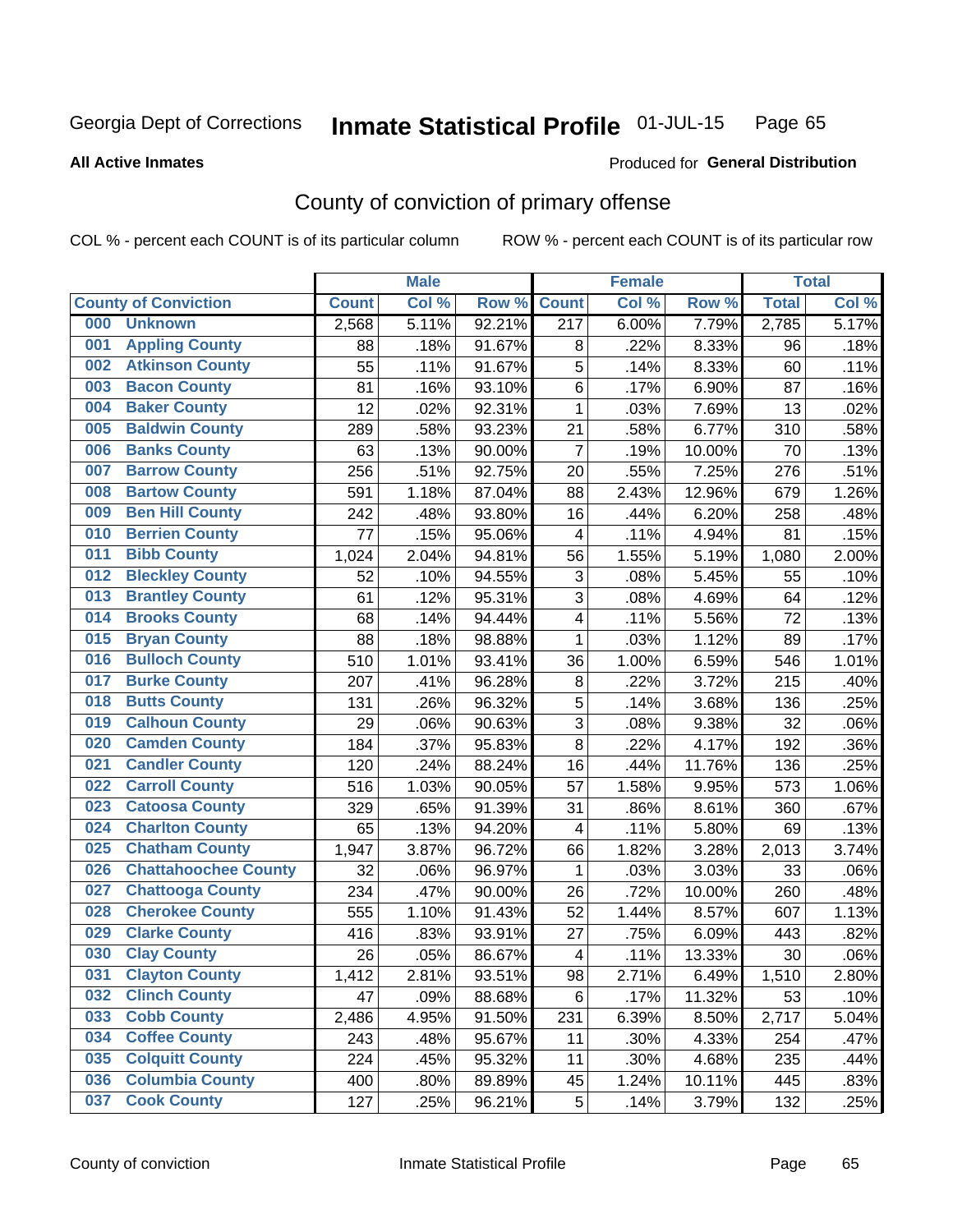#### Inmate Statistical Profile 01-JUL-15 Page 66

### **All Active Inmates**

# Produced for General Distribution

# County of conviction of primary offense

COL % - percent each COUNT is of its particular column

|                                |                | <b>Male</b> |         |                  | <b>Female</b> |        |                  | <b>Total</b> |
|--------------------------------|----------------|-------------|---------|------------------|---------------|--------|------------------|--------------|
| <b>County of Conviction</b>    | <b>Count</b>   | Col %       | Row %   | <b>Count</b>     | Col %         | Row %  | <b>Total</b>     | Col %        |
| <b>Coweta County</b><br>038    | 533            | 1.06%       | 93.35%  | 38               | 1.05%         | 6.65%  | $\overline{571}$ | 1.06%        |
| <b>Crawford County</b><br>039  | 25             | .05%        | 100.00% |                  |               |        | 25               | .05%         |
| <b>Crisp County</b><br>040     | 288            | .57%        | 94.74%  | 16               | .44%          | 5.26%  | 304              | .56%         |
| <b>Dade County</b><br>041      | 92             | .18%        | 92.93%  | 7                | .19%          | 7.07%  | 99               | .18%         |
| <b>Dawson County</b><br>042    | 98             | .20%        | 91.59%  | 9                | .25%          | 8.41%  | 107              | .20%         |
| 043<br><b>Decatur County</b>   | 257            | .51%        | 94.83%  | 14               | .39%          | 5.17%  | 271              | .50%         |
| <b>Dekalb County</b><br>044    | 2,946          | 5.86%       | 94.67%  | 166              | 4.59%         | 5.33%  | 3,112            | 5.78%        |
| 045<br><b>Dodge County</b>     | 133            | .26%        | 93.66%  | 9                | .25%          | 6.34%  | 142              | .26%         |
| <b>Dooly County</b><br>046     | 88             | .18%        | 94.62%  | 5                | .14%          | 5.38%  | 93               | .17%         |
| 047<br><b>Dougherty County</b> | 915            | 1.82%       | 93.75%  | 61               | 1.69%         | 6.25%  | 976              | 1.81%        |
| <b>Douglas County</b><br>048   | 1,142          | 2.27%       | 89.92%  | 128              | 3.54%         | 10.08% | 1,270            | 2.36%        |
| <b>Early County</b><br>049     | 102            | .20%        | 95.33%  | 5                | .14%          | 4.67%  | 107              | .20%         |
| <b>Echols County</b><br>050    | 10             | .02%        | 83.33%  | $\overline{2}$   | .06%          | 16.67% | 12               | .02%         |
| 051<br><b>Effingham County</b> | 168            | .33%        | 92.82%  | 13               | .36%          | 7.18%  | 181              | .34%         |
| 052<br><b>Elbert County</b>    | 125            | .25%        | 92.59%  | 10               | .28%          | 7.41%  | 135              | .25%         |
| <b>Emanuel County</b><br>053   | 165            | .33%        | 94.29%  | 10               | .28%          | 5.71%  | 175              | .32%         |
| <b>Evans County</b><br>054     | 100            | .20%        | 95.24%  | 5                | .14%          | 4.76%  | 105              | .19%         |
| <b>Fannin County</b><br>055    | 90             | .18%        | 86.54%  | 14               | .39%          | 13.46% | 104              | .19%         |
| <b>Fayette County</b><br>056   | 341            | .68%        | 88.34%  | 45               | 1.24%         | 11.66% | 386              | .72%         |
| <b>Floyd County</b><br>057     | 863            | 1.72%       | 90.46%  | 91               | 2.52%         | 9.54%  | 954              | 1.77%        |
| <b>Forsyth County</b><br>058   | 370            | .74%        | 91.36%  | 35               | .97%          | 8.64%  | 405              | .75%         |
| <b>Franklin County</b><br>059  | 132            | .26%        | 93.62%  | 9                | .25%          | 6.38%  | 141              | .26%         |
| <b>Fulton County</b><br>060    | 4,534          | 9.02%       | 96.30%  | 174              | 4.81%         | 3.70%  | 4,708            | 8.74%        |
| <b>Gilmer County</b><br>061    | 91             | .18%        | 91.92%  | $\bf 8$          | .22%          | 8.08%  | 99               | .18%         |
| <b>Glascock County</b><br>062  | $\overline{2}$ | .01%        | 66.67%  | 1                | .03%          | 33.33% | 3                | .01%         |
| <b>Glynn County</b><br>063     | 486            | .97%        | 92.75%  | 38               | 1.05%         | 7.25%  | 524              | .97%         |
| <b>Gordon County</b><br>064    | 369            | .73%        | 87.03%  | 55               | 1.52%         | 12.97% | 424              | .79%         |
| <b>Grady County</b><br>065     | 169            | .34%        | 94.94%  | $\boldsymbol{9}$ | .25%          | 5.06%  | 178              | .33%         |
| <b>Greene County</b><br>066    | 109            | .22%        | 92.37%  | 9                | .25%          | 7.63%  | 118              | .22%         |
| <b>Gwinnett County</b><br>067  | 2,250          | 4.48%       | 92.44%  | 184              | 5.09%         | 7.56%  | 2,434            | 4.52%        |
| <b>Habersham County</b><br>068 | 103            | .20%        | 93.64%  | 7                | .19%          | 6.36%  | 110              | .20%         |
| <b>Hall County</b><br>069      | 687            | 1.37%       | 91.84%  | 61               | 1.69%         | 8.16%  | 748              | 1.39%        |
| <b>Hancock County</b><br>070   | 33             | .07%        | 91.67%  | 3                | .08%          | 8.33%  | 36               | .07%         |
| 071<br><b>Haralson County</b>  | 166            | .33%        | 94.86%  | 9                | .25%          | 5.14%  | 175              | .32%         |
| <b>Harris County</b><br>072    | 95             | .19%        | 93.14%  | $\overline{7}$   | .19%          | 6.86%  | 102              | .19%         |
| <b>Hart County</b><br>073      | 166            | .33%        | 95.95%  | 7                | .19%          | 4.05%  | 173              | .32%         |
| <b>Heard County</b><br>074     | 51             | .10%        | 91.07%  | 5                | .14%          | 8.93%  | 56               | .10%         |
| <b>Henry County</b><br>075     | 493            | .98%        | 91.47%  | 46               | 1.27%         | 8.53%  | 539              | 1.00%        |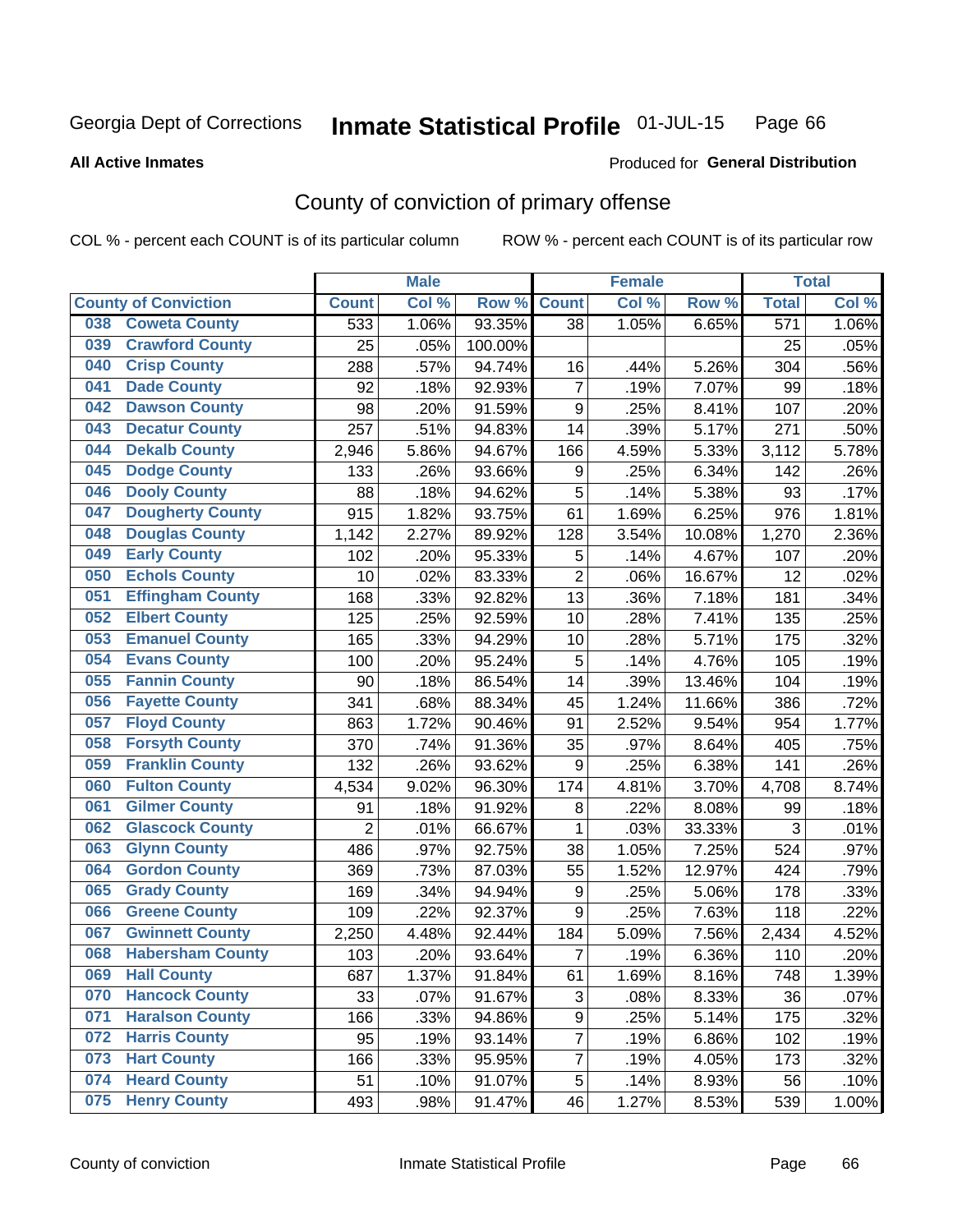#### Inmate Statistical Profile 01-JUL-15 Page 67

### **All Active Inmates**

# Produced for General Distribution

# County of conviction of primary offense

COL % - percent each COUNT is of its particular column

|       |                             |                  | <b>Male</b> |         |                         | <b>Female</b> |        |                  | <b>Total</b> |
|-------|-----------------------------|------------------|-------------|---------|-------------------------|---------------|--------|------------------|--------------|
|       | <b>County of Conviction</b> | <b>Count</b>     | Col %       | Row %   | <b>Count</b>            | Col %         | Row %  | <b>Total</b>     | Col %        |
| 076   | <b>Houston County</b>       | $\overline{712}$ | 1.42%       | 95.44%  | 34                      | .94%          | 4.56%  | $\overline{746}$ | 1.38%        |
| 077   | <b>Irwin County</b>         | 66               | .13%        | 98.51%  | 1                       | .03%          | 1.49%  | 67               | .12%         |
| 078   | <b>Jackson County</b>       | 247              | .49%        | 92.86%  | 19                      | .53%          | 7.14%  | 266              | .49%         |
| 079   | <b>Jasper County</b>        | 65               | .13%        | 95.59%  | 3                       | .08%          | 4.41%  | 68               | .13%         |
| 080   | <b>Jeff Davis County</b>    | 84               | .17%        | 95.45%  | $\overline{\mathbf{4}}$ | .11%          | 4.55%  | 88               | .16%         |
| 081   | <b>Jefferson County</b>     | 142              | .28%        | 97.26%  | 4                       | .11%          | 2.74%  | 146              | .27%         |
| 082   | <b>Jenkins County</b>       | 67               | .13%        | 95.71%  | 3                       | .08%          | 4.29%  | 70               | .13%         |
| 083   | <b>Johnson County</b>       | 42               | .08%        | 97.67%  | $\mathbf{1}$            | .03%          | 2.33%  | 43               | .08%         |
| 084   | <b>Jones County</b>         | 181              | .36%        | 90.95%  | 18                      | .50%          | 9.05%  | 199              | .37%         |
| 085   | <b>Lamar County</b>         | 72               | .14%        | 92.31%  | $\,6$                   | .17%          | 7.69%  | 78               | .14%         |
| 086   | <b>Lanier County</b>        | 45               | .09%        | 97.83%  | $\mathbf 1$             | .03%          | 2.17%  | 46               | .09%         |
| 087   | <b>Laurens County</b>       | 274              | .55%        | 94.81%  | 15                      | .41%          | 5.19%  | 289              | .54%         |
| 088   | <b>Lee County</b>           | 57               | .11%        | 93.44%  | 4                       | .11%          | 6.56%  | 61               | .11%         |
| 089   | <b>Liberty County</b>       | 254              | .51%        | 92.70%  | 20                      | .55%          | 7.30%  | 274              | .51%         |
| 090   | <b>Lincoln County</b>       | 29               | .06%        | 96.67%  | $\mathbf 1$             | .03%          | 3.33%  | 30               | .06%         |
| 091   | <b>Long County</b>          | 75               | .15%        | 90.36%  | 8                       | .22%          | 9.64%  | 83               | .15%         |
| 092   | <b>Lowndes County</b>       | 524              | 1.04%       | 96.15%  | 21                      | .58%          | 3.85%  | 545              | 1.01%        |
| 093   | <b>Lumpkin County</b>       | 91               | .18%        | 95.79%  | 4                       | .11%          | 4.21%  | 95               | .18%         |
| 094   | <b>Macon County</b>         | 55               | .11%        | 96.49%  | $\overline{c}$          | .06%          | 3.51%  | 57               | .11%         |
| 095   | <b>Madison County</b>       | 129              | .26%        | 95.56%  | 6                       | .17%          | 4.44%  | 135              | .25%         |
| 096   | <b>Marion County</b>        | 23               | .05%        | 100.00% |                         |               |        | 23               | .04%         |
| 097   | <b>Mcduffie County</b>      | 174              | .35%        | 95.60%  | 8                       | .22%          | 4.40%  | 182              | .34%         |
| 098   | <b>Mcintosh County</b>      | 62               | .12%        | 98.41%  | $\mathbf{1}$            | .03%          | 1.59%  | 63               | .12%         |
| 099   | <b>Meriwether County</b>    | 183              | .36%        | 92.89%  | 14                      | .39%          | 7.11%  | 197              | .37%         |
| 100   | <b>Miller County</b>        | 30               | .06%        | 100.00% |                         |               |        | 30               | .06%         |
| 101   | <b>Mitchell County</b>      | 172              | .34%        | 92.47%  | 14                      | .39%          | 7.53%  | 186              | .35%         |
| 102   | <b>Monroe County</b>        | 138              | .27%        | 88.46%  | 18                      | .50%          | 11.54% | 156              | .29%         |
| 103   | <b>Montgomery County</b>    | 24               | .05%        | 92.31%  | $\overline{c}$          | .06%          | 7.69%  | 26               | .05%         |
| 104   | <b>Morgan County</b>        | 145              | .29%        | 92.95%  | 11                      | .30%          | 7.05%  | 156              | .29%         |
| 105   | <b>Murray County</b>        | 150              | .30%        | 92.59%  | 12                      | .33%          | 7.41%  | 162              | .30%         |
| 106   | <b>Muscogee County</b>      | 1,191            | 2.37%       | 95.59%  | 55                      | 1.52%         | 4.41%  | 1,246            | 2.31%        |
| 107   | <b>Newton County</b>        | 652              | 1.30%       | 92.48%  | 53                      | 1.47%         | 7.52%  | 705              | 1.31%        |
| 108   | <b>Oconee County</b>        | 53               | .11%        | 96.36%  | $\overline{2}$          | .06%          | 3.64%  | 55               | .10%         |
| 109   | <b>Oglethorpe County</b>    | 52               | .10%        | 96.30%  | $\overline{2}$          | .06%          | 3.70%  | 54               | .10%         |
| 110   | <b>Paulding County</b>      | 217              | .43%        | 93.13%  | 16                      | .44%          | 6.87%  | 233              | .43%         |
| 111   | <b>Peach County</b>         | 88               | .18%        | 94.62%  | 5                       | .14%          | 5.38%  | 93               | .17%         |
| $112$ | <b>Pickens County</b>       | 85               | .17%        | 89.47%  | 10                      | .28%          | 10.53% | 95               | .18%         |
| 113   | <b>Pierce County</b>        | 90               | .18%        | 97.83%  | $\overline{2}$          | .06%          | 2.17%  | 92               | .17%         |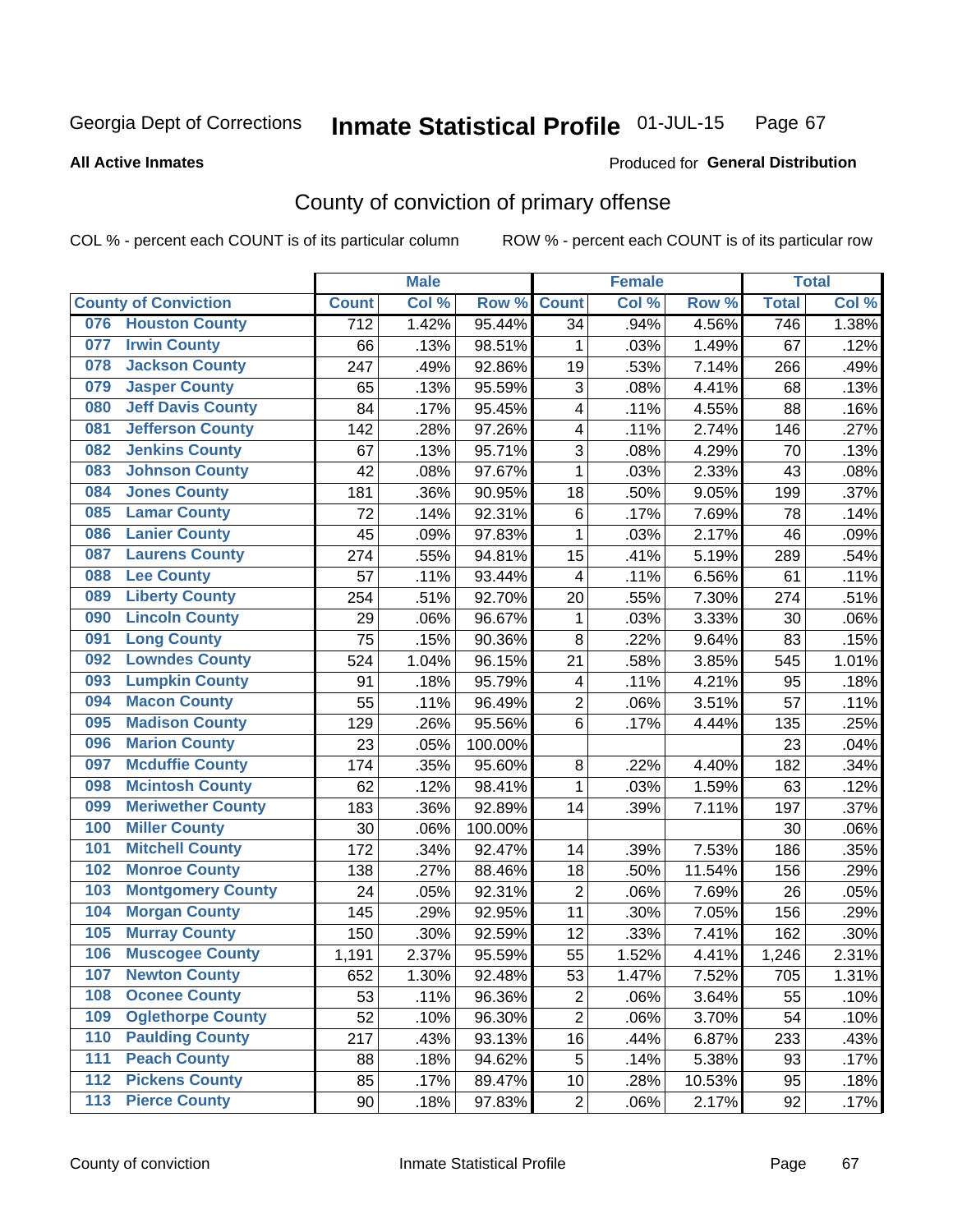#### Inmate Statistical Profile 01-JUL-15 Page 68

### **All Active Inmates**

# Produced for General Distribution

# County of conviction of primary offense

COL % - percent each COUNT is of its particular column

|                                          |              | <b>Male</b> |         |                           | <b>Female</b> |        |              | <b>Total</b> |
|------------------------------------------|--------------|-------------|---------|---------------------------|---------------|--------|--------------|--------------|
| <b>County of Conviction</b>              | <b>Count</b> | Col %       | Row %   | <b>Count</b>              | Col %         | Row %  | <b>Total</b> | Col %        |
| <b>Pike County</b><br>114                | 44           | .09%        | 95.65%  | $\overline{2}$            | .06%          | 4.35%  | 46           | .09%         |
| <b>Polk County</b><br>$\overline{115}$   | 164          | .33%        | 94.25%  | 10                        | .28%          | 5.75%  | 174          | .32%         |
| <b>Pulaski County</b><br>116             | 63           | .13%        | 96.92%  | $\overline{c}$            | .06%          | 3.08%  | 65           | .12%         |
| <b>Putnam County</b><br>117              | 147          | .29%        | 94.23%  | 9                         | .25%          | 5.77%  | 156          | .29%         |
| <b>Quitman County</b><br>118             | 15           | .03%        | 100.00% |                           |               |        | 15           | .03%         |
| <b>Rabun County</b><br>119               | 46           | .09%        | 85.19%  | 8                         | .22%          | 14.81% | 54           | .10%         |
| <b>Randolph County</b><br>120            | 64           | .13%        | 95.52%  | 3                         | .08%          | 4.48%  | 67           | .12%         |
| <b>Richmond County</b><br>121            | 1,791        | 3.56%       | 94.46%  | 105                       | 2.90%         | 5.54%  | 1,896        | 3.52%        |
| <b>Rockdale County</b><br>122            | 458          | .91%        | 91.24%  | 44                        | 1.22%         | 8.76%  | 502          | .93%         |
| 123<br><b>Schley County</b>              | 13           | .03%        | 92.86%  | 1                         | .03%          | 7.14%  | 14           | .03%         |
| <b>Screven County</b><br>124             | 139          | .28%        | 93.92%  | $\boldsymbol{9}$          | .25%          | 6.08%  | 148          | .27%         |
| <b>Seminole County</b><br>125            | 70           | .14%        | 90.91%  | $\overline{7}$            | .19%          | 9.09%  | 77           | .14%         |
| <b>Spalding County</b><br>126            | 525          | 1.04%       | 92.59%  | 42                        | 1.16%         | 7.41%  | 567          | 1.05%        |
| 127<br><b>Stephens County</b>            | 147          | .29%        | 91.30%  | 14                        | .39%          | 8.70%  | 161          | .30%         |
| <b>Stewart County</b><br>128             | 29           | .06%        | 96.67%  | 1                         | .03%          | 3.33%  | 30           | .06%         |
| <b>Sumter County</b><br>129              | 202          | .40%        | 94.39%  | 12                        | .33%          | 5.61%  | 214          | .40%         |
| <b>Talbot County</b><br>130              | 37           | .07%        | 92.50%  | $\ensuremath{\mathsf{3}}$ | .08%          | 7.50%  | 40           | .07%         |
| <b>Taliaferro County</b><br>131          | 17           | .03%        | 89.47%  | $\overline{2}$            | .06%          | 10.53% | 19           | .04%         |
| <b>Tattnall County</b><br>132            | 184          | .37%        | 94.36%  | 11                        | .30%          | 5.64%  | 195          | .36%         |
| 133<br><b>Taylor County</b>              | 58           | .12%        | 93.55%  | $\overline{\mathbf{4}}$   | .11%          | 6.45%  | 62           | .12%         |
| <b>Telfair County</b><br>134             | 87           | .17%        | 92.55%  | $\overline{7}$            | .19%          | 7.45%  | 94           | .17%         |
| <b>Terrell County</b><br>135             | 86           | .17%        | 96.63%  | 3                         | .08%          | 3.37%  | 89           | .17%         |
| <b>Thomas County</b><br>136              | 193          | .38%        | 92.34%  | 16                        | .44%          | 7.66%  | 209          | .39%         |
| <b>Tift County</b><br>137                | 333          | .66%        | 95.69%  | 15                        | .41%          | 4.31%  | 348          | .65%         |
| <b>Toombs County</b><br>138              | 322          | .64%        | 92.00%  | 28                        | .77%          | 8.00%  | 350          | .65%         |
| <b>Towns County</b><br>139               | 38           | .08%        | 86.36%  | $\,6$                     | .17%          | 13.64% | 44           | .08%         |
| <b>Treutlen County</b><br>140            | 83           | .17%        | 93.26%  | 6                         | .17%          | 6.74%  | 89           | .17%         |
| <b>Troup County</b><br>141               | 570          | 1.13%       | 91.94%  | 50                        | 1.38%         | 8.06%  | 620          | 1.15%        |
| <b>Turner County</b><br>142              | 67           | .13%        | 93.06%  | 5                         | .14%          | 6.94%  | 72           | .13%         |
| $\overline{143}$<br><b>Twiggs County</b> | 62           | .12%        | 96.88%  | $\overline{2}$            | .06%          | 3.13%  | 64           | .12%         |
| <b>Union County</b><br>144               | 78           | .16%        | 81.25%  | 18                        | .50%          | 18.75% | 96           | .18%         |
| 145<br><b>Upson County</b>               | 167          | .33%        | 95.43%  | 8                         | .22%          | 4.57%  | 175          | .32%         |
| <b>Walker County</b><br>146              | 400          | .80%        | 89.29%  | 48                        | 1.33%         | 10.71% | 448          | .83%         |
| <b>Walton County</b><br>147              | 524          | 1.04%       | 90.97%  | 52                        | 1.44%         | 9.03%  | 576          | 1.07%        |
| <b>Ware County</b><br>148                | 334          | .66%        | 93.82%  | 22                        | .61%          | 6.18%  | 356          | .66%         |
| <b>Warren County</b><br>149              | 48           | .10%        | 97.96%  | 1                         | .03%          | 2.04%  | 49           | .09%         |
| <b>Washington County</b><br>150          | 172          | .34%        | 91.49%  | 16                        | .44%          | 8.51%  | 188          | .35%         |
| <b>Wayne County</b><br>151               | 166          | .33%        | 94.32%  | 10                        | .28%          | 5.68%  | 176          | .33%         |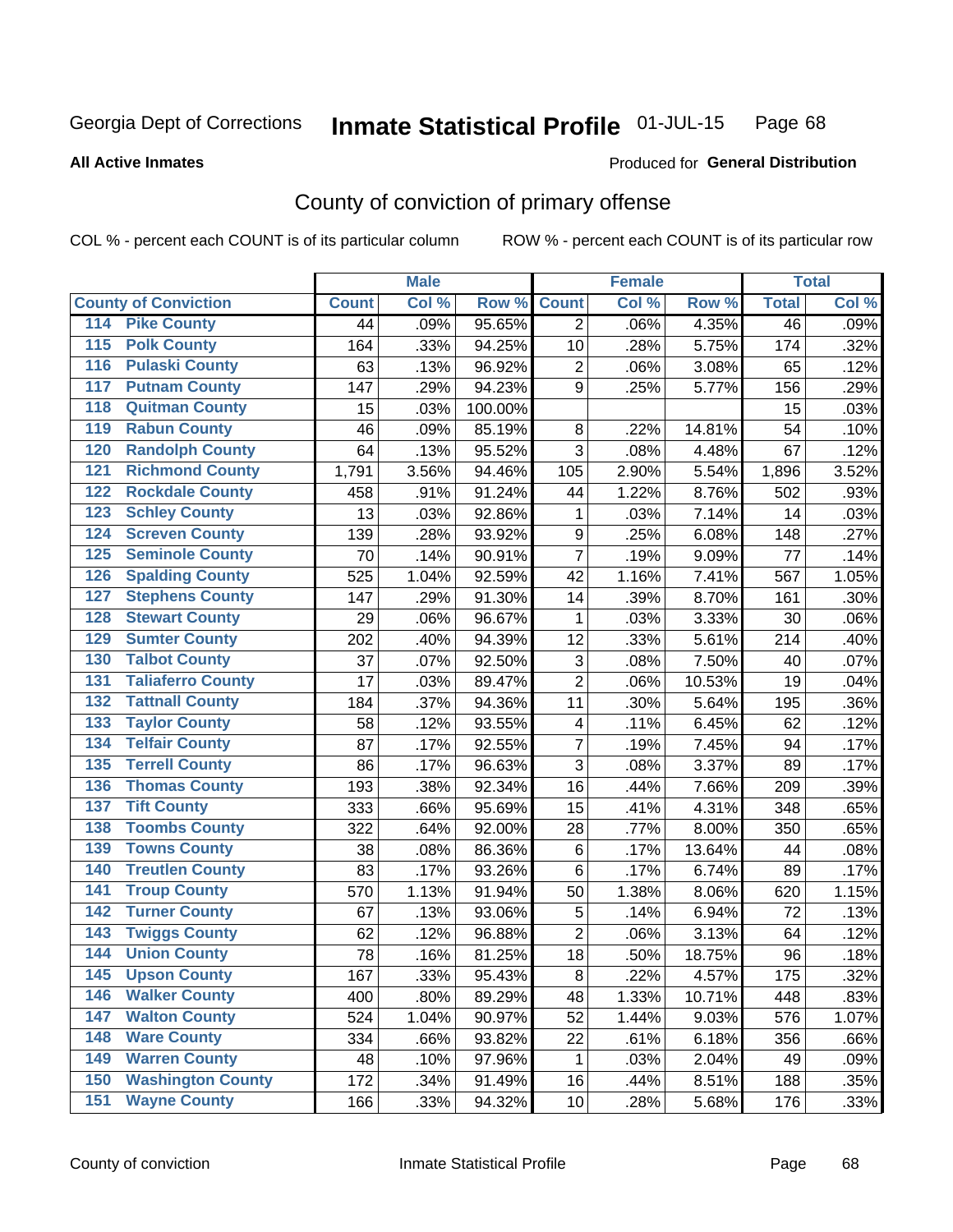#### Inmate Statistical Profile 01-JUL-15 Page 69

### **All Active Inmates**

# **Produced for General Distribution**

# County of conviction of primary offense

COL % - percent each COUNT is of its particular column

|                                |              | <b>Male</b> |             |       | <b>Female</b> |        |              | <b>Total</b> |
|--------------------------------|--------------|-------------|-------------|-------|---------------|--------|--------------|--------------|
| <b>County of Conviction</b>    | <b>Count</b> | Col %       | Row % Count |       | Col %         | Row %  | <b>Total</b> | Col %        |
| <b>Webster County</b><br>152   | 3            | .01%        | 75.00%      |       | .03%          | 25.00% | 4            | .01%         |
| <b>Wheeler County</b><br>153   | 23           | .05%        | 95.83%      |       | .03%          | 4.17%  | 24           | .04%         |
| <b>White County</b><br>154     | 88           | .18%        | 85.44%      | 15    | .41%          | 14.56% | 103          | .19%         |
| <b>Whitfield County</b><br>155 | 538          | 1.07%       | 89.97%      | 60    | 1.66%         | 10.03% | 598          | 1.11%        |
| <b>Wilcox County</b><br>156    | 44           | $.09\%$     | 95.65%      | 2     | .06%          | 4.35%  | 46           | .09%         |
| <b>Wilkes County</b><br>157    | 71           | .14%        | 97.26%      | 2     | $.06\%$       | 2.74%  | 73           | .14%         |
| <b>Wilkinson County</b><br>158 | 47           | .09%        | 95.92%      | 2     | .06%          | 4.08%  | 49           | .09%         |
| <b>Worth County</b><br>159     | 114          | .23%        | 95.00%      | 6     | .17%          | 5.00%  | 120          | .22%         |
| <b>Total Rported</b>           | 50,253       | 100%        | 93.29%      | 3,617 | 100%          | 6.71%  | 53,870       | 100%         |

| <b>Not Reported</b> |        |             |        |
|---------------------|--------|-------------|--------|
| ™otai               | 50,253 | 2017<br>ס.כ | 53.870 |

| Mode (most frequent) | <b>Fulton County</b> | <b>Cobb County</b> | <b>Fulton County</b> |
|----------------------|----------------------|--------------------|----------------------|
|                      |                      |                    |                      |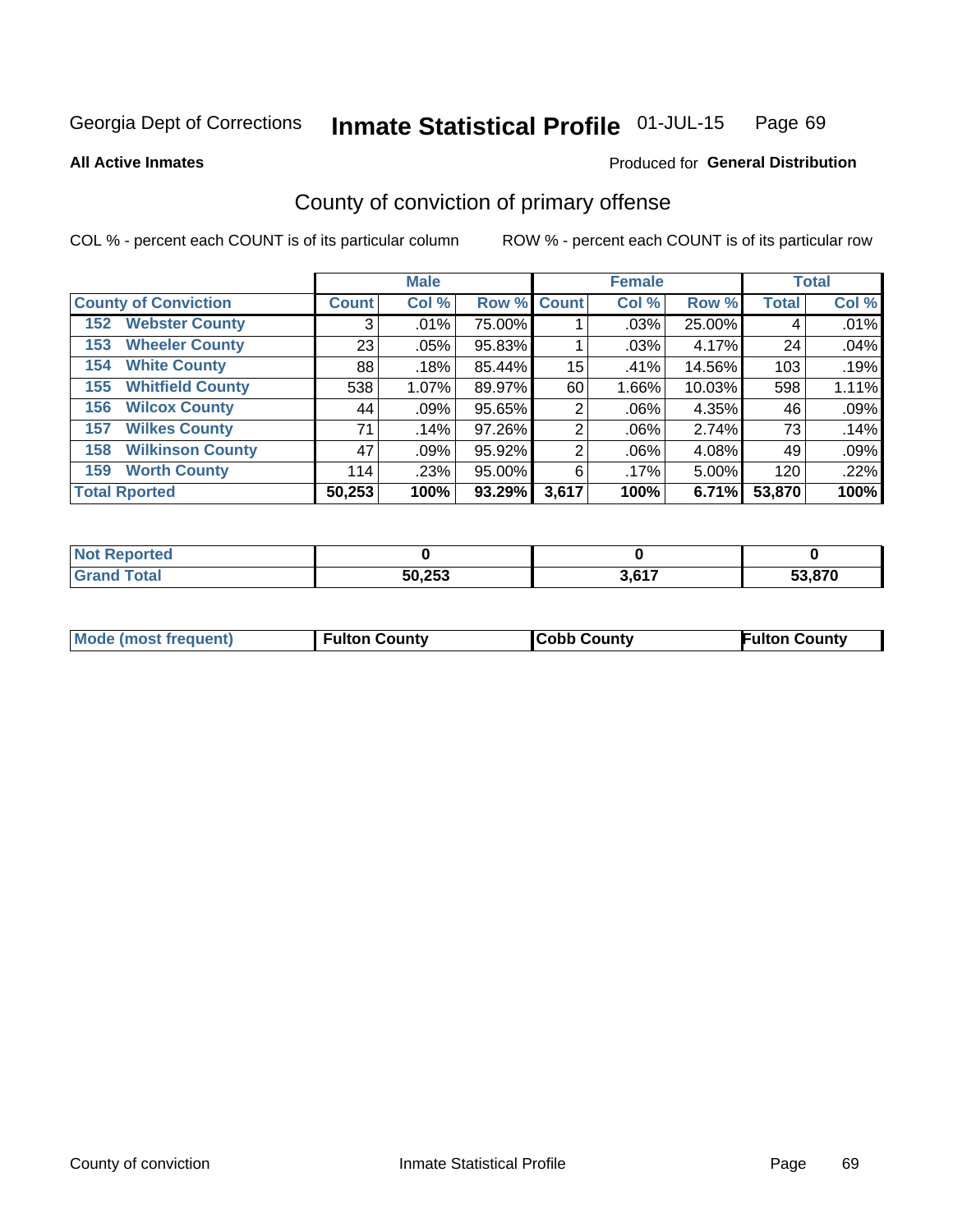# Georgia Dept of Corrections **All Active Inmates**

#### Inmate Statistical Profile 01-JUL-15 Page 70

Produced for General Distribution

# Circuit of conviction of primary offense

COL % - percent each COUNT is of its particular column ROW % - percent each COUNT is of its particular row

|                         |                                 |              | <b>Male</b> |        |              | <b>Female</b> |        |                  | <b>Total</b> |
|-------------------------|---------------------------------|--------------|-------------|--------|--------------|---------------|--------|------------------|--------------|
|                         | <b>Circuit of Conviction</b>    | <b>Count</b> | Col %       | Row %  | <b>Count</b> | Col %         | Row %  | <b>Total</b>     | Col %        |
| 1                       | <b>Alapaha Circuit</b>          | 351          | .74%        | 94.35% | 21           | .62%          | 5.65%  | $\overline{372}$ | .73%         |
| $\overline{2}$          | <b>Alcovy Circuit</b>           | 1,176        | 2.47%       | 91.80% | 105          | 3.09%         | 8.20%  | 1,281            | 2.51%        |
| $\overline{\mathbf{3}}$ | <b>Atlanta Circuit</b>          | 4,534        | 9.51%       | 96.30% | 174          | 5.12%         | 3.70%  | 4,708            | 9.22%        |
| 4                       | <b>Atlantic Circuit</b>         | 763          | 1.60%       | 94.31% | 46           | 1.35%         | 5.69%  | 809              | 1.58%        |
| 5                       | <b>Augusta Circuit</b>          | 2,398        | 5.03%       | 93.82% | 158          | 4.65%         | 6.18%  | 2,556            | 5.00%        |
| $\overline{\mathbf{6}}$ | <b>Blue Ridge Circuit</b>       | 555          | 1.16%       | 91.43% | 52           | 1.53%         | 8.57%  | 607              | 1.19%        |
| $\overline{\mathbf{7}}$ | <b>Brunswick Circuit</b>        | 1,008        | 2.11%       | 93.68% | 68           | 2.00%         | 6.32%  | 1,076            | 2.11%        |
| 8                       | <b>Chattahoochee Circuit</b>    | 1,436        | 3.01%       | 95.35% | 70           | 2.06%         | 4.65%  | 1,506            | 2.95%        |
| $\overline{9}$          | <b>Cherokee Circuit</b>         | 960          | 2.01%       | 87.04% | 143          | 4.21%         | 12.96% | 1,103            | 2.16%        |
| 10                      | <b>Clayton Circuit</b>          | 1,412        | 2.96%       | 93.51% | 98           | 2.88%         | 6.49%  | 1,510            | 2.96%        |
| $\overline{11}$         | <b>Cobb Circuit</b>             | 2,486        | 5.21%       | 91.50% | 231          | 6.79%         | 8.50%  | 2,717            | 5.32%        |
| 12                      | <b>Conasauga Circuit</b>        | 688          | 1.44%       | 90.53% | 72           | 2.12%         | 9.47%  | 760              | 1.49%        |
| $\overline{13}$         | <b>Cordele Circuit</b>          | 662          | 1.39%       | 94.44% | 39           | 1.15%         | 5.56%  | 701              | 1.37%        |
| $\overline{14}$         | <b>Coweta Circuit</b>           | 1,853        | 3.89%       | 91.87% | 164          | 4.82%         | 8.13%  | 2,017            | 3.95%        |
| $\overline{15}$         | <b>Dougherty Circuit</b>        | 915          | 1.92%       | 93.75% | 61           | 1.79%         | 6.25%  | 976              | 1.91%        |
| 16                      | <b>Dublin Circuit</b>           | 461          | .97%        | 95.05% | 24           | .71%          | 4.95%  | 485              | .95%         |
| $\overline{17}$         | <b>Eastern Circuit</b>          | 1,947        | 4.08%       | 96.72% | 66           | 1.94%         | 3.28%  | 2,013            | 3.94%        |
| 18                      | <b>Flint Circuit</b>            | 493          | 1.03%       | 91.47% | 46           | 1.35%         | 8.53%  | 539              | 1.06%        |
| 19                      | <b>Griffin Circuit</b>          | 1,077        | 2.26%       | 91.74% | 97           | 2.85%         | 8.26%  | 1,174            | 2.30%        |
| 20                      | <b>Gwinnett Circuit</b>         | 2,250        | 4.72%       | 92.44% | 184          | 5.41%         | 7.56%  | 2,434            | 4.76%        |
| $\overline{21}$         | <b>Houston Circuit</b>          | 712          | 1.49%       | 95.44% | 34           | 1.00%         | 4.56%  | 746              | 1.46%        |
| $\overline{22}$         | <b>Lookout Mountain Circuit</b> | 1,055        | 2.21%       | 90.40% | 112          | 3.29%         | 9.60%  | 1,167            | 2.28%        |
| 23                      | <b>Macon Circuit</b>            | 1,137        | 2.38%       | 94.91% | 61           | 1.79%         | 5.09%  | 1,198            | 2.35%        |
| 24                      | <b>Middle Circuit</b>           | 921          | 1.93%       | 92.56% | 74           | 2.18%         | 7.44%  | 995              | 1.95%        |
| $\overline{25}$         | <b>Mountain Circuit</b>         | 296          | .62%        | 91.08% | 29           | .85%          | 8.92%  | 325              | .64%         |
| 26                      | <b>Northeastern Circuit</b>     | 785          | 1.65%       | 91.81% | 70           | 2.06%         | 8.19%  | 855              | 1.67%        |
| 27                      | <b>Northern Circuit</b>         | 604          | 1.27%       | 94.67% | 34           | 1.00%         | 5.33%  | 638              | 1.25%        |
| 28                      | <b>Ocmulgee Circuit</b>         | 1,016        | 2.13%       | 93.04% | 76           | 2.24%         | 6.96%  | 1,092            | 2.14%        |
| 29                      | <b>Oconee Circuit</b>           | 382          | .80%        | 94.09% | 24           | .71%          | 5.91%  | 406              | .79%         |
| 30                      | <b>Ogeechee Circuit</b>         | 884          | 1.85%       | 93.54% | 61           | 1.79%         | 6.46%  | 945              | 1.85%        |
| $\overline{31}$         | <b>Pataula Circuit</b>          | 393          | .82%        | 94.70% | 22           | .65%          | 5.30%  | 415              | .81%         |
| 32                      | <b>Piedmont Circuit</b>         | 566          | 1.19%       | 92.48% | 46           | 1.35%         | 7.52%  | 612              | 1.20%        |
| 33                      | <b>Rome Circuit</b>             | 863          | 1.81%       | 90.46% | 91           | 2.68%         | 9.54%  | 954              | 1.87%        |
| 34                      | <b>South Georgia Circuit</b>    | 639          | 1.34%       | 93.97% | 41           | 1.21%         | 6.03%  | 680              | 1.33%        |
| 35                      | <b>Southern Circuit</b>         | 1,019        | 2.14%       | 94.97% | 54           | 1.59%         | 5.03%  | 1,073            | 2.10%        |
| 36                      | <b>Southwestern Circuit</b>     | 359          | .75%        | 94.47% | 21           | .62%          | 5.53%  | 380              | .74%         |
| 37                      | <b>Stone Mountain Circuit</b>   | 2,946        | 6.18%       | 94.67% | 166          | 4.88%         | 5.33%  | 3,112            | 6.09%        |
| 38                      | <b>Tallapoosa Circuit</b>       | 330          | .69%        | 94.56% | 19           | .56%          | 5.44%  | 349              | .68%         |
| 39                      | <b>Tifton Circuit</b>           | 580          | 1.22%       | 95.55% | 27           | .79%          | 4.45%  | 607              | 1.19%        |
| 40                      | <b>Toombs Circuit</b>           | 341          | .72%        | 95.79% | 15           | .44%          | 4.21%  | 356              | .70%         |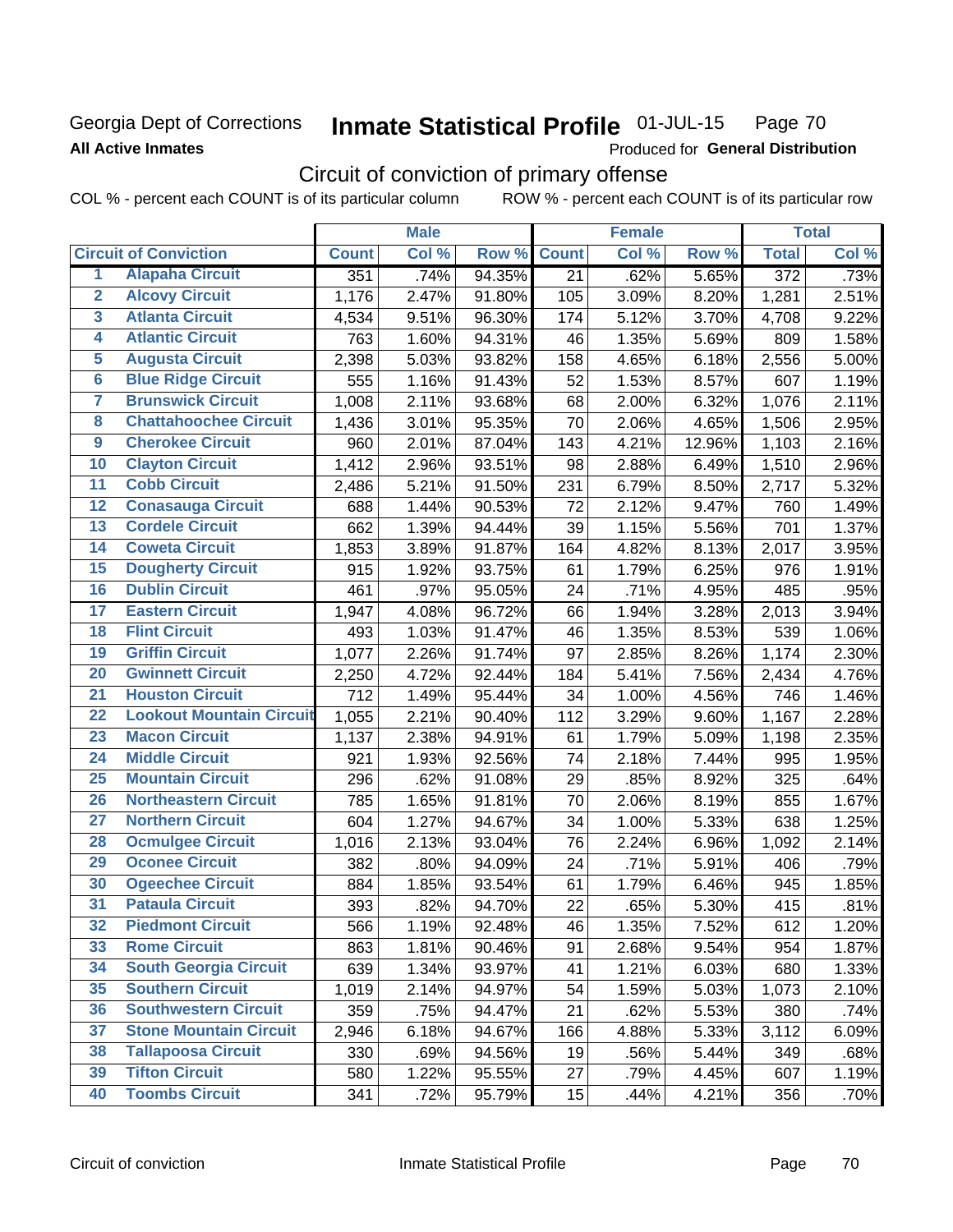# Georgia Dept of Corrections **All Active Inmates**

#### Inmate Statistical Profile 01-JUL-15 Page 71

Produced for General Distribution

# Circuit of conviction of primary offense

COL % - percent each COUNT is of its particular column ROW % - percent each COUNT is of its particular row

|    |                                  |              | <b>Male</b> |        |              | <b>Female</b> |        |              | <b>Total</b> |
|----|----------------------------------|--------------|-------------|--------|--------------|---------------|--------|--------------|--------------|
|    | <b>Circuit of Conviction</b>     | <b>Count</b> | Col %       | Row %  | <b>Count</b> | Col %         | Row %  | <b>Total</b> | Col %        |
| 41 | <b>Waycross Circuit</b>          | 874          | 1.83%       | 94.79% | 48           | 1.41%         | 5.21%  | 922          | 1.80%        |
| 42 | <b>Western Circuit</b>           | 469          | .98%        | 94.18% | 29           | .85%          | 5.82%  | 498          | .97%         |
| 43 | <b>Rockdale Circuit</b>          | 458          | .96%        | 91.24% | 44           | 1.29%         | 8.76%  | 502          | .98%         |
| 44 | <b>Douglas Circuit</b>           | 1,142        | 2.39%       | 89.92% | 128          | 3.76%         | 10.08% | 1,270        | 2.49%        |
| 45 | <b>Appalachian Circuit</b>       | 266          | .56%        | 89.26% | 32           | .94%          | 10.74% | 298          | .58%         |
| 46 | <b>Enotah Circuit</b>            | 295          | .62%        | 87.28% | 43           | 1.26%         | 12.72% | 338          | .66%         |
| 47 | <b>Bell-Forsyth J.C.</b>         | 370          | .78%        | 91.36% | 35           | 1.03%         | 8.64%  | 405          | .79%         |
| 48 | <b>Towaliga Judicial Circuit</b> | 341          | .72%        | 92.16% | 29           | .85%          | 7.84%  | 370          | .72%         |
| 49 | <b>Paulding Circuit</b>          | 217          | .46%        | 93.13% | 16           | .47%          | 6.87%  | 233          | .46%         |
|    | <b>Total Rported</b>             | 47,685       | 100%        | 93.34% | 3,400        | 100%          | 6.66%  | 51,085       | 100%         |
|    | <b>Not Reported</b>              |              | 2,568       |        |              | 217           |        |              | 2,785        |
|    | <b>Grand Total</b>               |              | 50,253      |        |              | 3,617         |        |              | 53,870       |

|                                     | - - - - - -    |      | - - - - |  |
|-------------------------------------|----------------|------|---------|--|
|                                     |                |      |         |  |
| I Mode (n<br>most frequent,<br>moac | <b>Atlanta</b> | Cobb | Atlanta |  |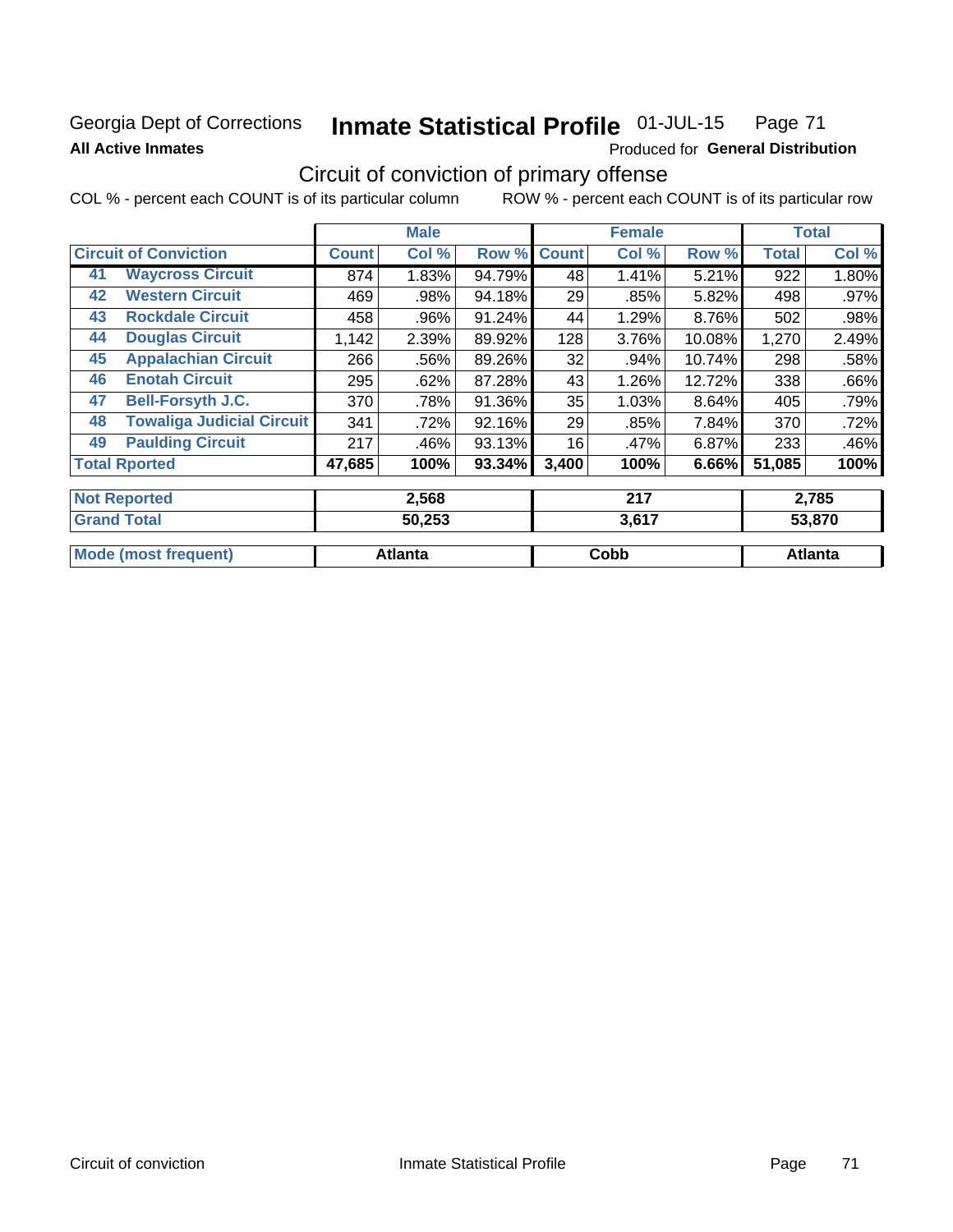# Georgia Dept of Corrections **Inmate Statistical Profile** 01-JUL-15 Page 72

## **All Active Inmates**

## Produced for **General Distribution**

# Years served (jail + prison) in this incarceration

COL % - percent each COUNT is of its particular column ROW % - percent each COUNT is of its particular row

|                        |              | <b>Male</b> |                  |              | <b>Female</b> |                  |              | <b>Total</b> |
|------------------------|--------------|-------------|------------------|--------------|---------------|------------------|--------------|--------------|
| <b>Years Served</b>    | <b>Count</b> | Col %       | Row <sup>%</sup> | <b>Count</b> | Col %         | Row <sup>%</sup> | <b>Total</b> | Col %        |
| Less than one year     | 10,468       | 20.87%      | 90.77%           | 1,065        | 29.48%        | 9.23%            | 11,533       | 21.44%       |
| 1 to 1.99 years        | 7,748        | 15.44%      | 91.38%           | 731          | 20.23%        | 8.62%            | 8,479        | 15.77%       |
| 2 to 2.99 years        | 5,372        | 10.71%      | 91.99%           | 468          | 12.95%        | 8.01%            | 5,840        | 10.86%       |
| 3 to 3.99 years        | 4,380        | 8.73%       | 92.99%           | 330          | 9.13%         | 7.01%            | 4,710        | 8.76%        |
| 4 to 4.99 years        | 3,409        | 6.79%       | 94.41%           | 202          | 5.59%         | 5.59%            | 3,611        | 6.71%        |
| 5 to 5.99 years        | 2,242        | 4.47%       | 94.60%           | 128          | 3.54%         | 5.40%            | 2,370        | 4.41%        |
| $6$ to $6.99$ years    | 1,975        | 3.94%       | 94.86%           | 107          | 2.96%         | 5.14%            | 2,082        | 3.87%        |
| 7 to 7.99 years        | 1,973        | 3.93%       | 95.73%           | 88           | 2.44%         | 4.27%            | 2,061        | 3.83%        |
| <b>8 to 8.99 years</b> | 1,726        | 3.44%       | 95.10%           | 89           | 2.46%         | 4.90%            | 1,815        | 3.37%        |
| 9 to 9.99 years        | 1,399        | 2.79%       | 95.36%           | 68           | 1.88%         | 4.64%            | 1,467        | 2.73%        |
| 10 to 10.99 years      | 889          | 1.77%       | 95.80%           | 39           | 1.08%         | 4.20%            | 928          | 1.73%        |
| 11 to 11.99 years      | 820          | 1.63%       | 94.91%           | 44           | 1.22%         | 5.09%            | 864          | 1.61%        |
| 12 to 12.99 years      | 805          | 1.60%       | 95.61%           | 37           | 1.02%         | 4.39%            | 842          | 1.57%        |
| 13 to 13.99 years      | 689          | 1.37%       | 96.23%           | 27           | 0.75%         | 3.77%            | 716          | 1.33%        |
| 14 to 14.99 years      | 694          | 1.38%       | 97.20%           | 20           | 0.55%         | 2.80%            | 714          | 1.33%        |
| 15 to 15.99 years      | 544          | 1.08%       | 95.10%           | 28           | 0.77%         | 4.90%            | 572          | 1.06%        |
| 16 to 16.99 years      | 513          | 1.02%       | 95.53%           | 24           | 0.66%         | 4.47%            | 537          | 1.00%        |
| 17 to 17.99 years      | 560          | 1.12%       | 96.89%           | 18           | 0.50%         | 3.11%            | 578          | 1.07%        |
| 18 to 18.99 years      | 574          | 1.14%       | 97.12%           | 17           | 0.47%         | 2.88%            | 591          | 1.10%        |
| 19 to 19.99 years      | 487          | 0.97%       | 97.21%           | 14           | 0.39%         | 2.79%            | 501          | 0.93%        |
| 20 to 20.99 years      | 377          | 0.75%       | 97.42%           | 10           | 0.28%         | 2.58%            | 387          | 0.72%        |
| 21 to 21.99 years      | 344          | 0.69%       | 95.29%           | 17           | 0.47%         | 4.71%            | 361          | 0.67%        |
| 22 to 22.99 years      | 272          | 0.54%       | 97.84%           | 6            | 0.17%         | 2.16%            | 278          | 0.52%        |
| 23 to 23.99 years      | 254          | 0.51%       | 96.21%           | 10           | 0.28%         | 3.79%            | 264          | 0.49%        |
| 24 to 24.99 years      | 234          | 0.47%       | 97.91%           | 5            | 0.14%         | 2.09%            | 239          | 0.44%        |
| 25 to 25.99 years      | 172          | 0.34%       | 97.18%           | 5            | 0.14%         | 2.82%            | 177          | 0.33%        |
| 26 to 26.99 years      | 167          | 0.33%       | 99.40%           | 1            | 0.03%         | 0.60%            | 168          | 0.31%        |
| 27 to 27.99 years      | 141          | 0.28%       | 97.24%           | 4            | 0.11%         | 2.76%            | 145          | 0.27%        |
| 28 to 28.99 years      | 103          | 0.21%       | 100.00%          |              |               |                  | 103          | 0.19%        |
| 29 to 29.99 years      | 93           | 0.19%       | 96.88%           | 3            | 0.08%         | 3.13%            | 96           | 0.18%        |
| Thirty + years         | 746          | 1.49%       | 98.94%           | 8            | 0.22%         | 1.06%            | 754          | 1.40%        |
| <b>Total Reported</b>  | 50,170       | 100%        | 93.28%           | 3,613        | 100%          | 6.72%            | 53,783       | 100%         |

| <b>Not Reported</b>      | 83     |       | 87     |
|--------------------------|--------|-------|--------|
| <b>Grand Total</b>       | 50,253 | 3,617 | 53,870 |
|                          |        |       |        |
| <b>Mean</b><br>(average) | 6.19   | 3.78  | 6.02   |
| $M$ odian (middlo)       | 222    | מ מ   | າາ     |

| 3.32               | 2.03               | J.L                   |
|--------------------|--------------------|-----------------------|
| Less than one year | Less than one year | Less than one<br>vear |
|                    |                    |                       |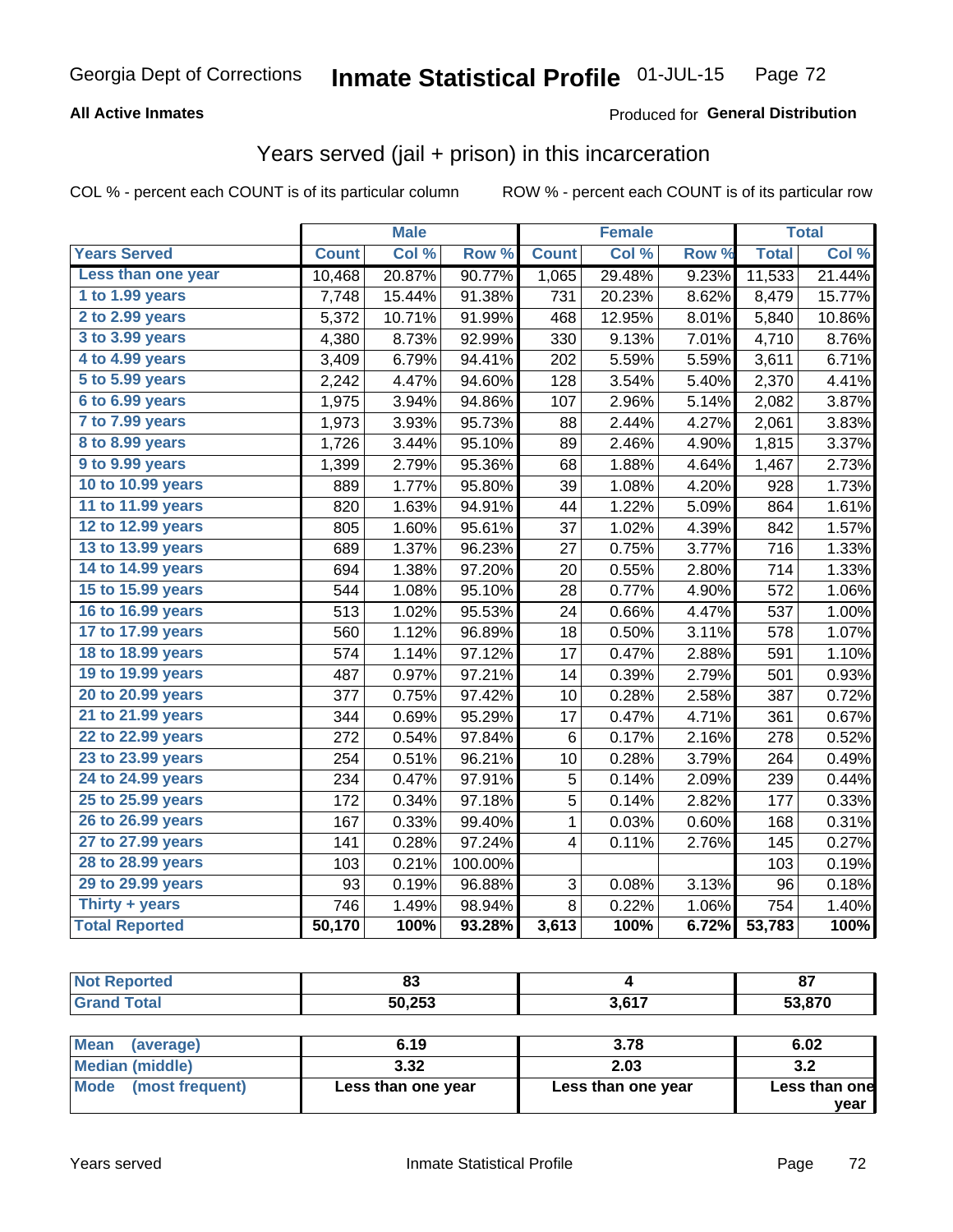#### **All Active Inmates**

Produced for **General Distribution**

## Results of most recent HIV tests

|                         | <b>Male</b>  |        |         | <b>Female</b> |        |       | Total  |        |
|-------------------------|--------------|--------|---------|---------------|--------|-------|--------|--------|
| <b>HIV Test Results</b> | <b>Count</b> | Col %  | Row %I  | <b>Count</b>  | Col %  | Row % | Total  | Col %  |
| <b>Positive</b>         | 725          | 1.58%  | 92.59%  | 58            | 1.68%  | 7.41% | 783    | 1.58%  |
| <b>Negative</b>         | 45.219       | 98.42% | 93.00%  | 3,404         | 98.32% | 7.00% | 48,623 | 98.41% |
| <b>Indeterminate</b>    | ◠            | 0.01%  | 100.00% |               |        |       |        | 0.01%  |
| <b>Total Reported</b>   | 45,947       | 100%   | 92.99%  | 3,462         | 100%   | 7.01% | 49,409 | 100%   |

| <b>Not Reported</b> | 4,306  | 155               | ,461   |
|---------------------|--------|-------------------|--------|
| ⊺otal               | 50,253 | ) 647<br><b>.</b> | 53,870 |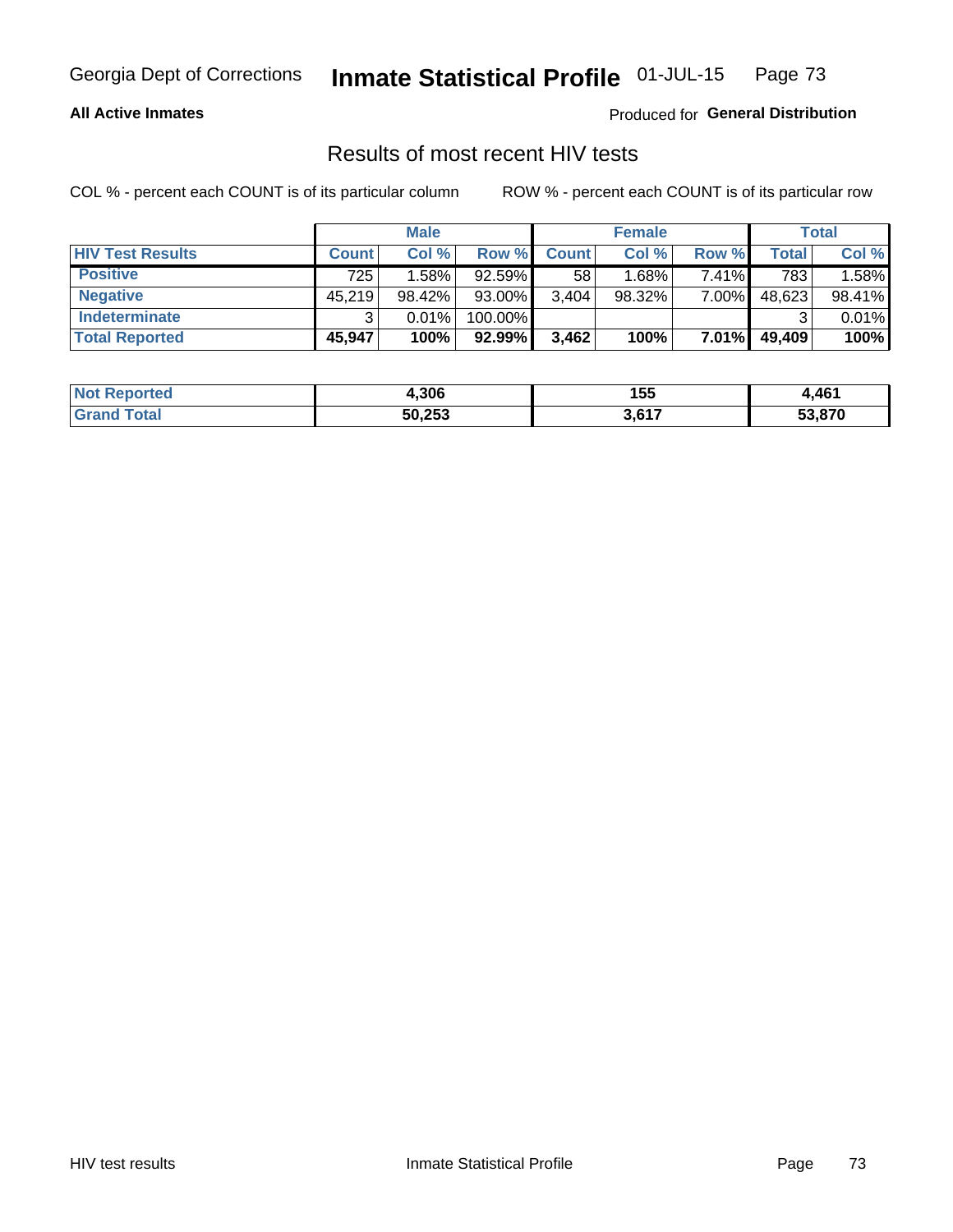#### **All Active Inmates**

### Produced for **General Distribution**

### Results of most recent tuberculosis test

|                                  | <b>Male</b>     |           |           | <b>Female</b> |           |          | Total        |        |
|----------------------------------|-----------------|-----------|-----------|---------------|-----------|----------|--------------|--------|
| <b>Tuberculosis Test Results</b> | <b>Count</b>    | Col%      | Row %I    | <b>Count</b>  | Col%      | Row %    | <b>Total</b> | Col %  |
| <b>Positive on current test</b>  | 7,487           | $16.20\%$ | $97.70\%$ | 176           | $5.16\%$  | 2.30%    | 7,663        | 15.44% |
| <b>Positive on previous test</b> | 20 <sup>1</sup> | $0.04\%$  | 100.00%   |               |           |          | 20           | 0.04%  |
| <b>Negative</b>                  | 38.722          | 83.76%    | $92.28\%$ | 3,238         | $94.84\%$ | $7.72\%$ | 41,960       | 84.52% |
| <b>Total Reported</b>            | 46,229          | 100%      | $93.12\%$ | 3.414         | 100%      | 6.88%    | 49,643       | 100%   |

| <b>Not Reported</b> | 4,024  | 203   | - 227<br>4.ZZ I |
|---------------------|--------|-------|-----------------|
| Total<br>Gran       | 50,253 | 3,617 | 53,870          |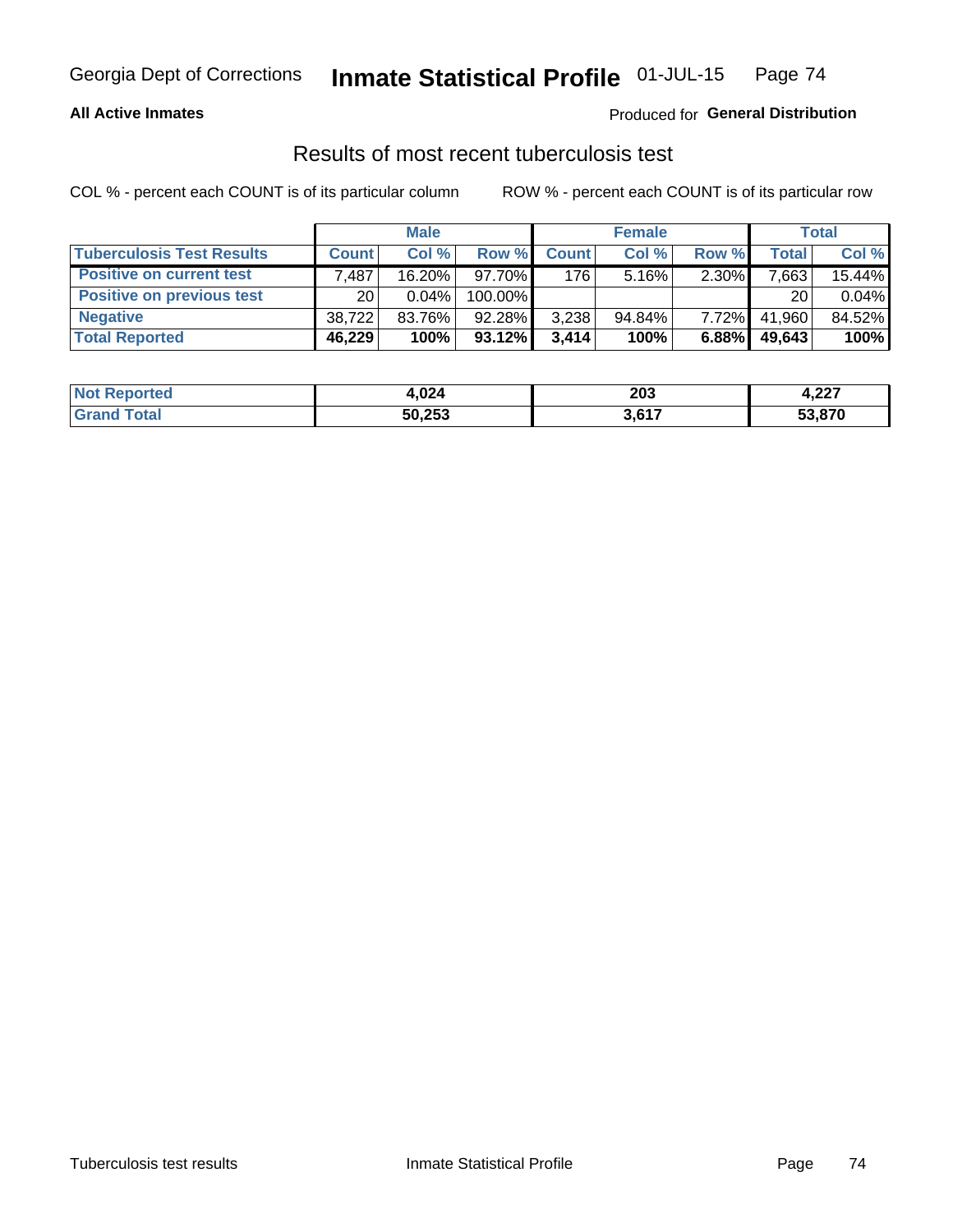#### **All Active Inmates**

Produced for **General Distribution**

## Results of most recent syphilis test

|                                 | <b>Male</b>  |           |           | <b>Female</b> |           |          | Total   |        |
|---------------------------------|--------------|-----------|-----------|---------------|-----------|----------|---------|--------|
| <b>Syphilis Test Results</b>    | <b>Count</b> | Col%      | Row %     | <b>Count</b>  | Col %     | Row %    | Total I | Col %  |
| <b>Positive on current test</b> | 260          | $1.41\%$  | $93.19\%$ | 19            | 2.57%     | $6.81\%$ | 279     | 1.45%  |
| <b>Negative</b>                 | 18.235       | $98.59\%$ | $96.21\%$ | 719           | $97.43\%$ | $3.79\%$ | 18,954  | 98.55% |
| <b>Total Reported</b>           | 18,495       | 100%      | 96.16%    | 738           | 100%      | $3.84\%$ | 19,233  | 100%   |

| <b>Not Reported</b> | 31,758 | 2,879 | 34,637 |
|---------------------|--------|-------|--------|
| <b>Grand Total</b>  | 50,253 | 3,617 | 53,870 |